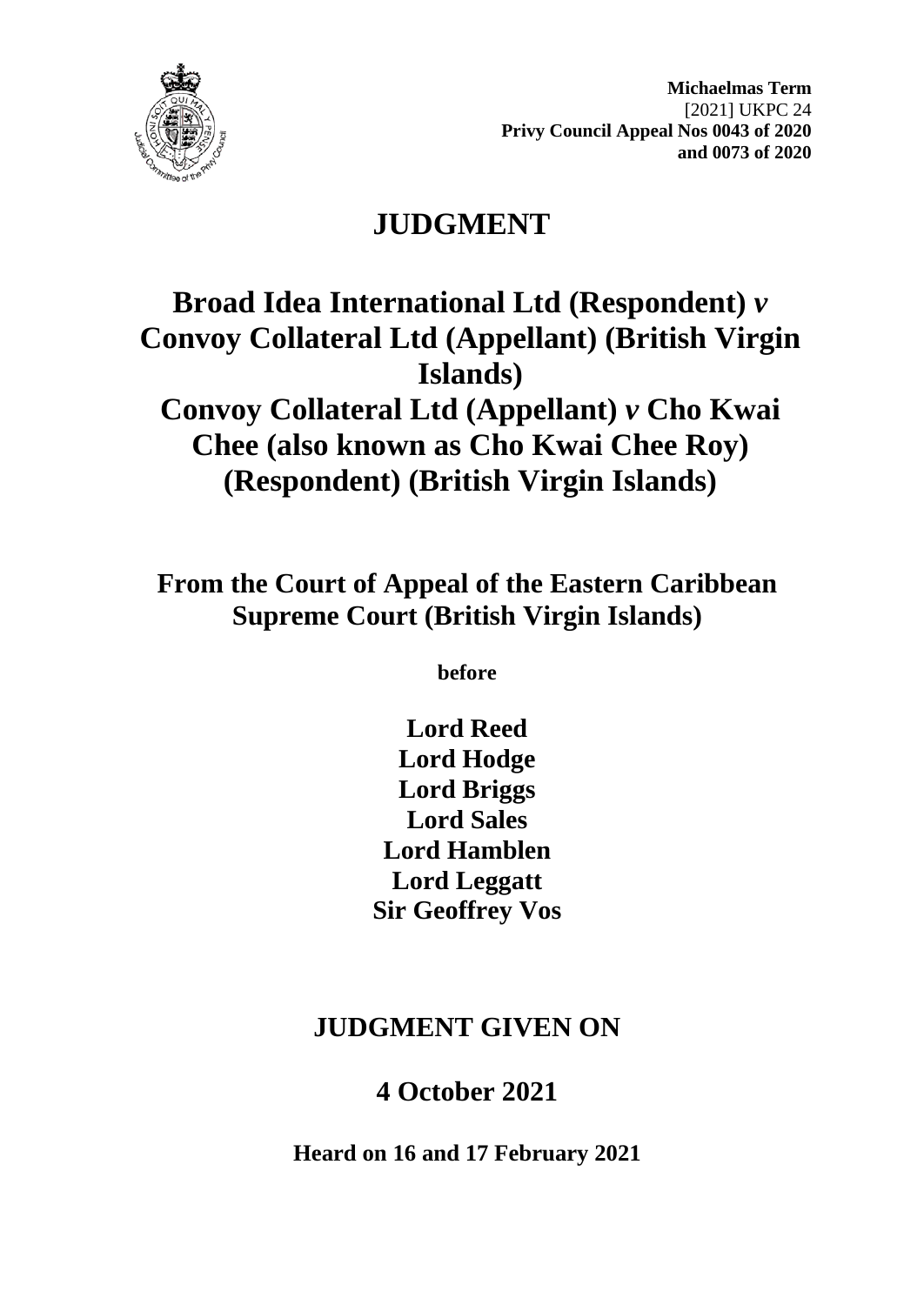*Appellant Respondent (1)*<br>Paul McGrath QC *Richard Morgan Q* Paul McGrath QC<br>
Paul McGrath QC<br>
Richard Morgan QC<br>
Rosalind Nicholson Julie Engwirda Jose Maurellet SC (Instructed by Harney Westwood & Riegels LLP (London))

Rosalind Nicholson<br>Andrew McLeod

(Instructed by Blake Morgan LLP (Oxford))

*Respondent (2)* David Mumford QC Andrew Willins Ryan James Turner (Instructed by BDB Pitmans LLP (London))

#### **Respondents:-**

- (1) Broad Idea International Ltd
- Cho Kwai Chee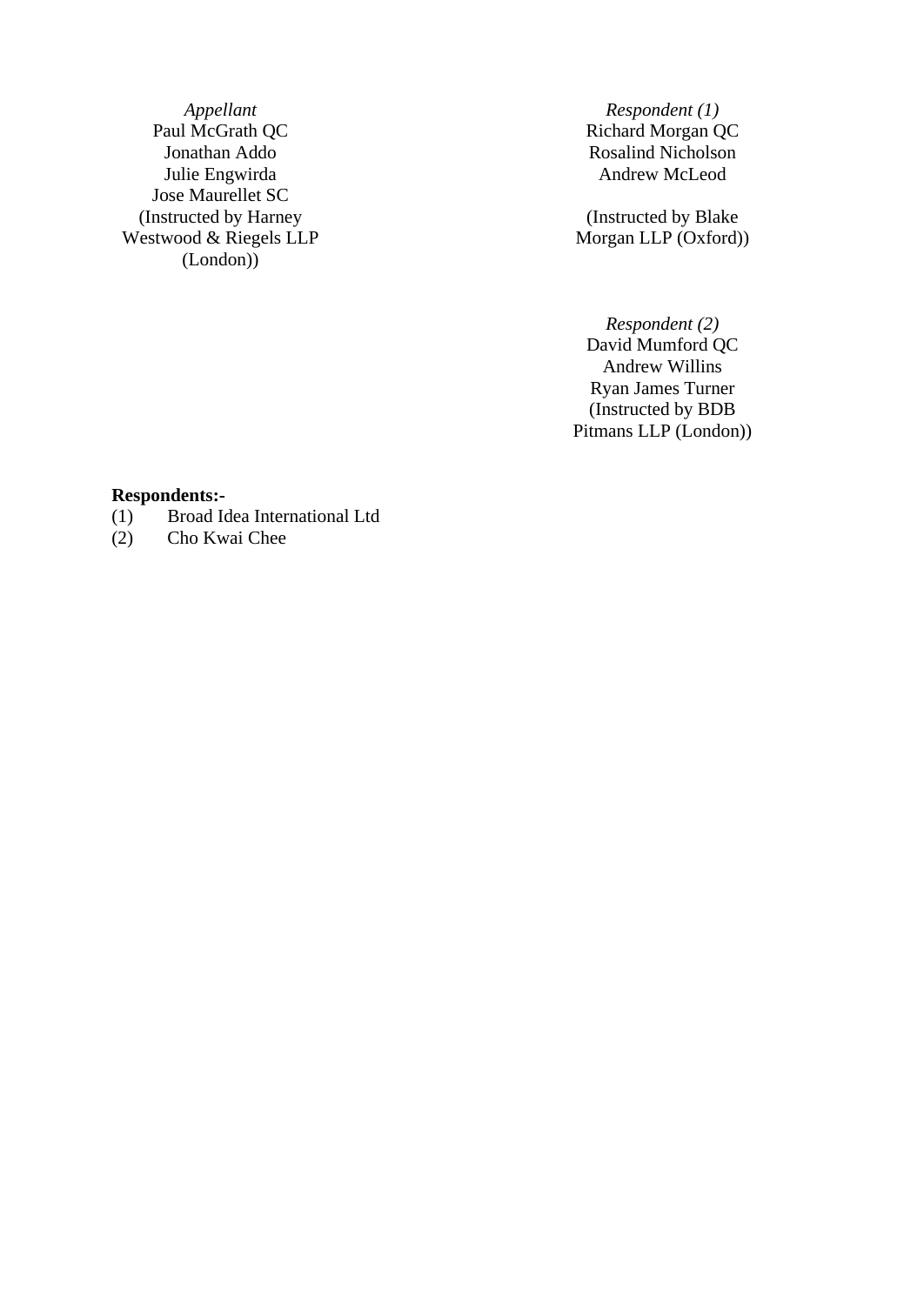#### **LORD LEGGATT: (with whom Lord Briggs, Lord Sales and Lord Hamblen agree)**

#### *Introduction*

1. In his dissenting judgment in *Mercedes Benz AG v Leiduck* [1996] AC 284 at p 314D, Lord Nicholls of Birkenhead said:

> "The law took a wrong turning in *The Siskina*, and the sooner it returns to the proper path the better."

On these appeals the appellant, Convoy Collateral Ltd ("CCL"), asks the Board to return the law to what it submits is the proper path by holding that:

i) under the Eastern Caribbean Supreme Court Civil Procedure Rules 2000 (the "EC CPR") the court has power to authorise service on a defendant outside the jurisdiction of a claim form in which a freezing injunction is the only relief sought; and

ii) where the High Court of the British Virgin Islands ("BVI") has personal jurisdiction over a party, the court has power to grant a freezing injunction against that party to assist enforcement through the court's process of a prospective (or existing) foreign judgment.

2. To accept the first of these propositions would require the Board to depart not only from the decision of the House of Lords in *Siskina (Owners of cargo lately laden on board) v Distos Cia Naviera SA ("The Siskina")* [1979] AC 210, to which Lord Nicholls was referring in *Mercedes Benz*, but also from the Board's decision - from which Lord Nicholls dissented - in the *Mercedes Benz* case itself. In the Board's view, those decisions should not now be disturbed. The EC CPR must be interpreted by reference to them and, if a wrong turning has been taken, the appropriate means of getting the law of the BVI back on track is by amending the EC CPR. It follows that CCL's appeal from the decision of the Court of Appeal of the Eastern Caribbean Supreme Court (the "EC Court of Appeal") that the BVI court had no power to permit service of a claim form on the second respondent ("Dr Cho") outside the BVI must fail.

3. The second proposition contended for, on the other hand, in the Board's opinion already represents the law of the BVI (and other jurisdictions where courts have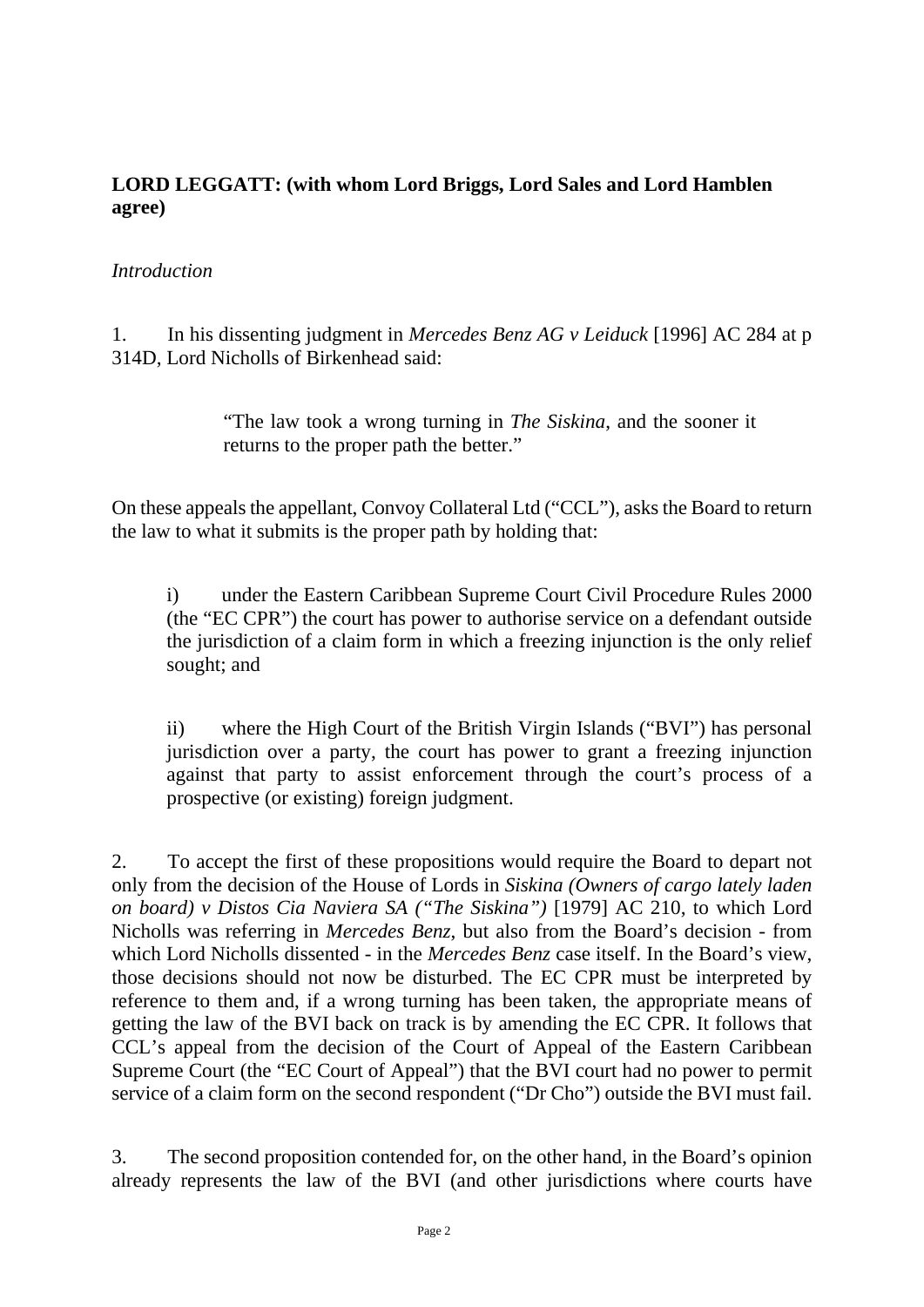inherited the equitable powers of the former Court of Chancery). In connection with proceedings against Dr Cho in Hong Kong, the judge at first instance granted a freezing injunction against the first respondent ("Broad Idea"), a BVI company. As its main reason for allowing Broad Idea's appeal, the EC Court of Appeal held - contrary to its own previous conclusion on the issue in *Yukos CIS Investments Ltd v Yukos Hydrocarbons Investments Ltd* (HCVAP 2010/028) (unreported) 26 September 2011 that a BVI court has no power to grant a freezing injunction against a BVI company except as ancillary to proceedings for substantive relief brought in the BVI. The EC Court of Appeal acknowledged that this conclusion may be perceived as "undesirable … in modern day international commerce," but considered it ineluctable on the authority of *The Siskina* without legislation in the BVI specifically conferring a broader power. That reasoning, in the Board's opinion, was in error. It failed to recognise the breadth of the power to grant injunctions already possessed by the BVI courts, the fact that the limit on the court's power which the EC Court of Appeal derived from *The Siskina* was not part of the ratio decidendi of that case, and how the law relating to injunctions generally - and freezing injunctions in particular - has developed in farreaching ways since *The Siskina* was decided in 1977.

#### *The Siskina*

4. *The Siskina* [1979] AC 210 was one of many shipping cases brought in the Commercial Court in London in the 1970s where the ability to recover money from a shipowner or charterer depended on finding and freezing assets against which a judgment could be enforced. As described by Kerr J, the judge at first instance, at p 216:

> "The shipowners will usually be 'one ship' Panamanian or Liberian companies with no assets other than the ship itself, which may be difficult to arrest and may in any event be worth much less than the cargo. Sometimes there is then a game of hide and seek, as well as what may be described as asset hunting. … The essence of the battle is that every aggrieved party tries somehow, somewhere, to lay its hands on assets as security for what may be an unanswerable claim which the other party seeks to evade."

5. The owners of *The Siskina* had contracted to carry a cargo of general merchandise from North Italy to Jeddah. However, instead of proceeding through the Suez Canal, the vessel discharged the cargo at Limassol in Cyprus. There the shipowners effectively held the cargo to ransom in a dispute with the charterers of the vessel - even though the freight had been pre-paid by the Saudi Arabian buyers (and owners) of the cargo. The difficulty for the cargo-owners of obtaining any effective remedy increased when *The Siskina* sank in Greek waters in unexplained circumstances and was a total loss. The only asset against which a judgment could potentially be enforced then became the proceeds of the policy of insurance of the vessel with London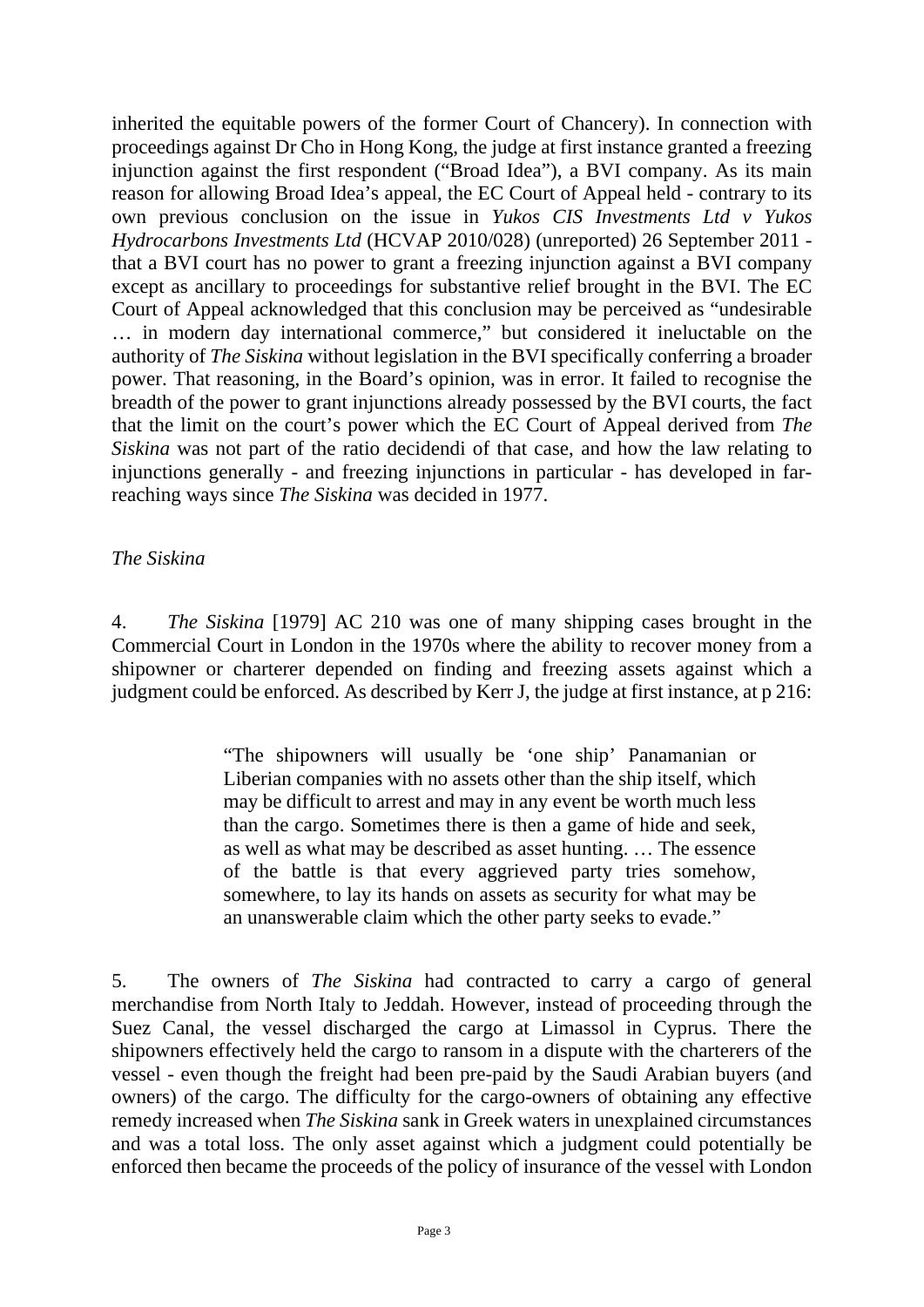underwriters. As Lord Denning MR summarised the situation in his judgment in the Court of Appeal, at p 228:

> "The shipowners are a 'one ship' company, whose one ship the *Siskina* is sunk beneath the waves. They have no other ship. They have no business and have no intention of carrying on any business. They have no assets except the insurance moneys of \$750,000 payable by London underwriters for the loss of the *Siskina*.

> … The cargo-owners want the insurance moneys of \$750,000 retained in England - or a sufficient part of it - until their claim for damages is settled. Otherwise they are afraid - with good reason that the \$750,000 will be paid out to the shipowners and deposited in Switzerland, or in some foreign land: and the cargo-owners will have no chance of getting anything for all the damage they have suffered."

6. Only the year before, in response to cases of a similar kind, the English courts had devised what Kerr J (at p 216 in *The Siskina*) described as the "recent and extremely useful practice" of granting an interim injunction - called after one of those cases a "*Mareva* injunction" - to restrain a foreign defendant from removing assets from the jurisdiction where there were grounds for believing that the defendant would otherwise do so and thereby frustrate the execution of a future judgment against it. In those cases, however, the injunction had been sought in proceedings claiming a money judgment in England. What was new in the case of *The Siskina* was that, although the shipowners' only asset was in England, the claim for damages against them lay in a foreign court.

7. Before an injunction could be granted, it was first of all necessary to find a ground on which jurisdiction of the English court over the shipowners could be established by the service of a writ. The cargo-owners relied for this purpose on RSC Order 11, rule 1(1)(i), which permitted service of a writ out of the jurisdiction with leave of the court:

> "if in the action begun by the writ an injunction is sought ordering the defendant to do or refrain from doing anything within the jurisdiction (whether or not damages are also claimed in respect of a failure to do or the doing of that thing);"

Permission to serve such a writ was granted, but the owners of the *Siskina* applied to set it aside. Their argument was that sub-rule (i) did not apply to an injunction sought as an interim measure but only to an injunction which was part of the substantive relief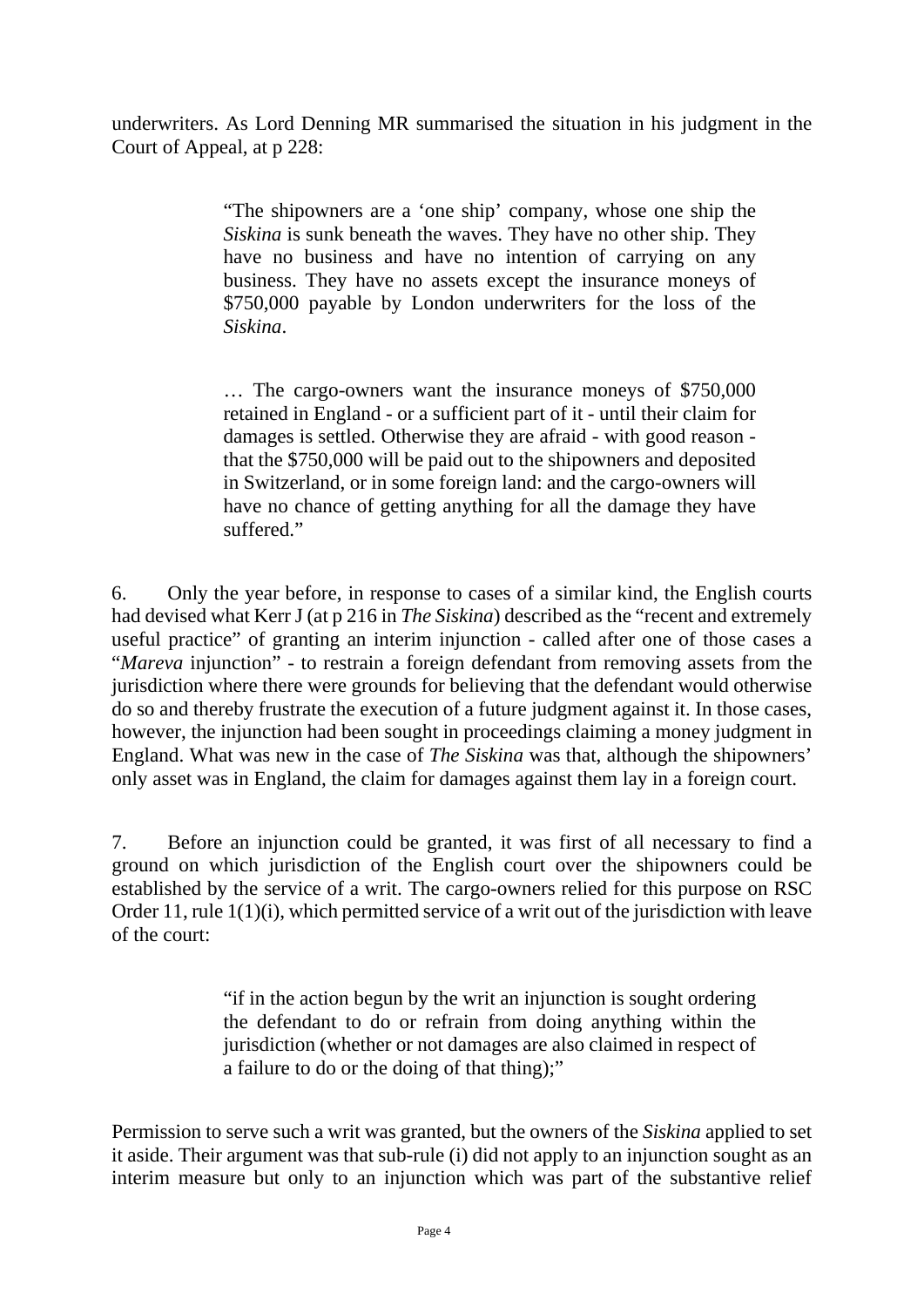claimed in "the action begun by the writ". At first instance Kerr J accepted this argument. His decision was reversed by the Court of Appeal (Lord Denning MR and Lawton LJ, with Bridge LJ dissenting), but was restored by the House of Lords. Lord Denning afterwards wrote that, although well used to reversals by the House of Lords, they were "never so disappointing as this one", particularly because he felt the decision was unjust to the buyers of cargo in the Middle East: see Denning, *Due Process of Law* (1980), p 141.

8. Lord Diplock, with whose speech the rest of the appellate committee of the House of Lords agreed, interpreted sub-rule (i) as referring only to a final injunction which was part of the substantive relief sought in "the action", and not as including an interlocutory injunction which was merely ancillary and incidental to the substantive relief claimed. It was in construing the language of the sub-rule that Lord Diplock said, at p 256:

> "The words used in sub-rule (i) are terms of legal art. The sub-rule speaks of 'the action' in which a particular kind of relief, 'an injunction' is sought. This pre-supposes the existence of a cause of action on which to found 'the action'. A right to obtain an interlocutory injunction is not a cause of action. It cannot stand on its own. It is dependent upon there being a pre-existing cause of action against the defendant arising out of an invasion, actual or threatened by him, of a legal or equitable right of the plaintiff for the enforcement of which the defendant is amenable to the jurisdiction of the court."

9. To decide whether the term "injunction" in sub-rule (i) could include a freezing injunction, which was the only issue in the appeal, it was not necessary to consider more fundamental questions about the powers of the court to grant a freezing injunction against a defendant on whom a writ had been properly served, and Lord Diplock thought it inappropriate to do so. He said, at p 254:

> "… I do not think that the instant appeal provides an appropriate vehicle to carry your Lordships into a consideration of the wider question of what restrictions, whether discretional or jurisdictional, there may be upon the powers conferred upon the High Court by section 45(1) of the Supreme Court of Judicature (Consolidation) Act 1925 to:

> > 'grant a mandamus or an injunction or appoint a receiver by an interlocutory order in all cases in which it appears to the court to be just or convenient so to do.'"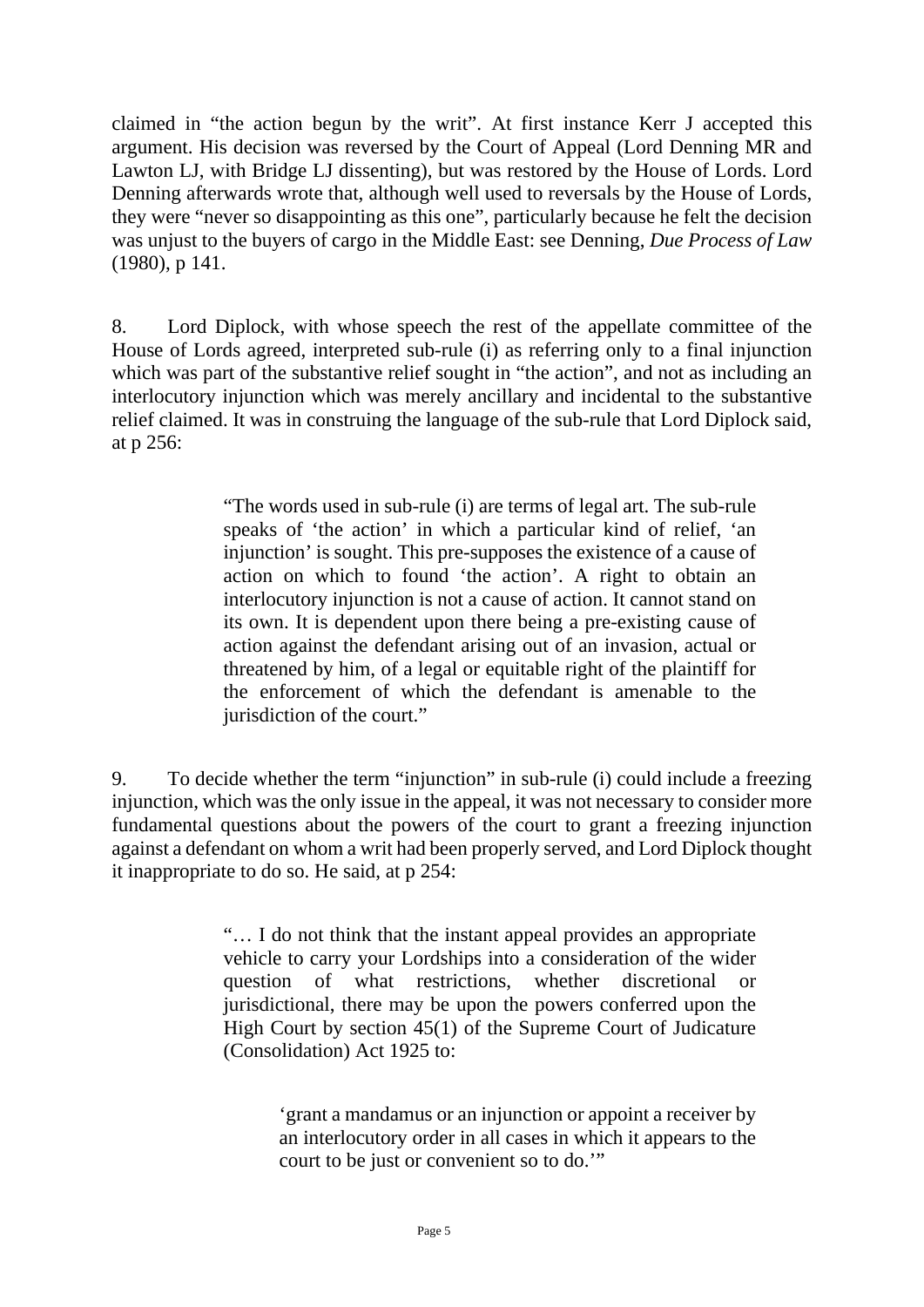Nevertheless, in the next sentence Lord Diplock went on to say:

"That subsection, speaking as it does of interlocutory orders, presupposes the existence of an action, actual or potential, claiming substantive relief which the High Court has jurisdiction to grant and to which the interlocutory orders referred to are but ancillary."

Lord Diplock also said later in his speech, at p 256:

"Since the transfer to the Supreme Court of Judicature of all the jurisdiction previously exercised by the court of chancery and the courts of common law, the power of the High Court to grant interlocutory injunctions has been regulated by statute. That the High Court has no power to grant an interlocutory injunction except in protection or assertion of some legal or equitable right which it has jurisdiction to enforce by final judgment, was first laid down in the classic judgment of Cotton LJ in *North London Railway Co v Great Northern Railway Co* (1883) 11 QBD 30, 39- 40, which has been consistently followed ever since."

10. In summary, what the House of Lords decided in *The Siskina* was that the term "injunction" in sub-rule (i) referred only to an injunction sought in "the action" as final, substantive relief for the invasion by the defendant of a legal or equitable right of the plaintiff (whether or not damages were also claimed). The term did not include a freezing injunction or other interlocutory injunction. Although not necessary to the decision, however, and although Lord Diplock said in terms that the appeal was not an appropriate vehicle for considering wider questions about the scope of the court's powers, there are statements in his speech to the effect that the High Court has no power to grant an interlocutory injunction unless it is ancillary to a cause of action, in the sense of a claim for final, substantive relief which the court has jurisdiction to grant.

#### *Subsequent developments in the grant of freezing injunctions*

11. At the time when *The Siskina* was decided, freezing injunctions were in their infancy (cf *Fourie v Le Roux* [2007] UKHL 1; [2007] 1 WLR 320, para 30). There was recognised to be a pressing practical need for such a remedy, but a satisfactory theoretical foundation for it had yet to be found. This is evident from, among other things, the supposed limitation that a freezing injunction could not be granted against a defendant who was in England and Wales: see eg *Gebr Van Weelde Scheepvaart Kantoor BV v Homeric Marine Services (The Agrabele)* [1979] 2 Lloyd's Rep 117. That supposed limitation is reflected in Lord Diplock's description of a *Mareva* injunction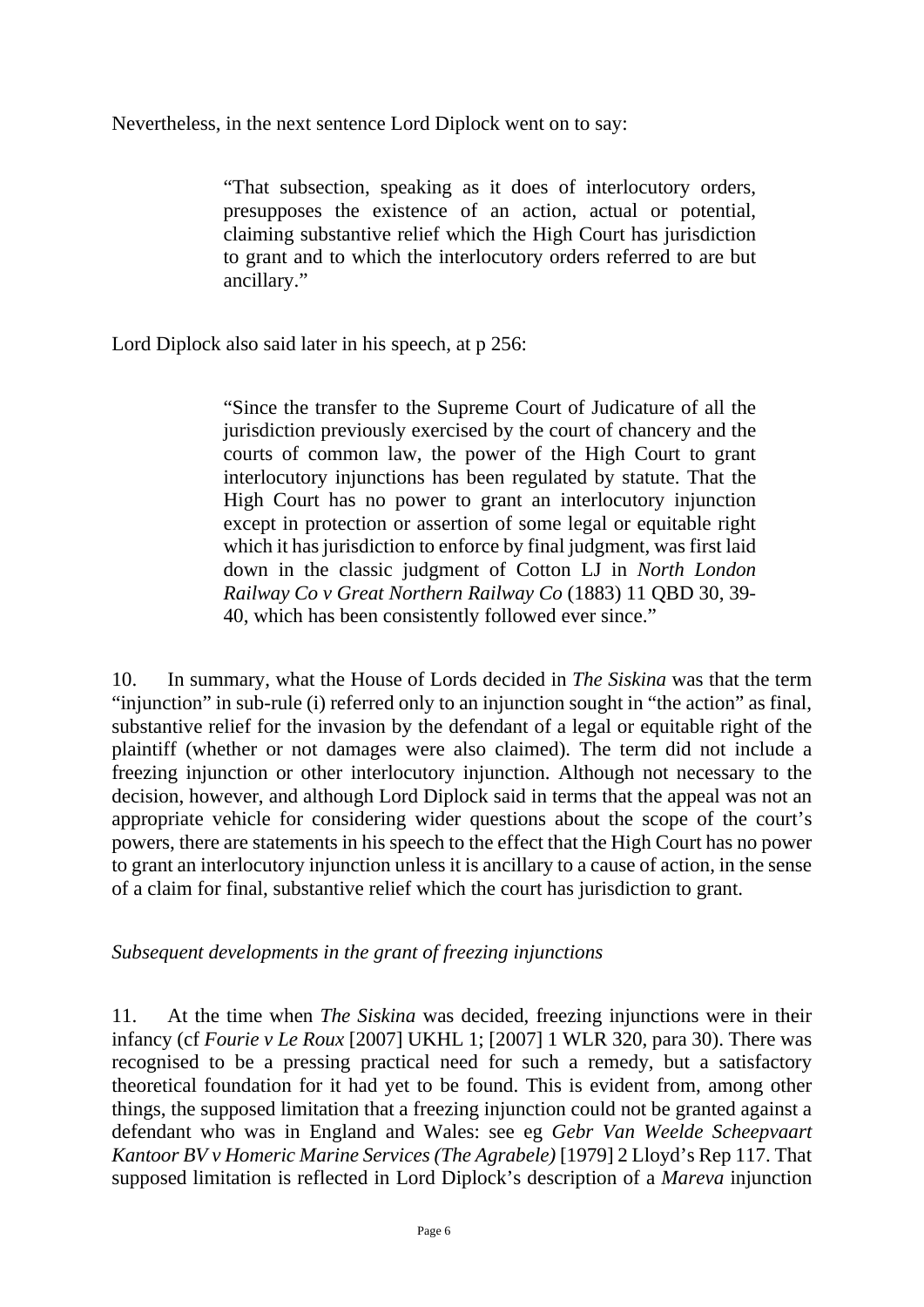in *The Siskina* [1979] AC 210, at p 253E, as "designed to prevent the judgment against *a foreign defendant* for a sum of money being a mere brutum fulmen" (emphasis added). Lord Hailsham of St Marylebone, in a concurring speech, suggested that this distinction could not be maintained (see p 261). Soon afterwards, it was held that the *Mareva* jurisdiction was not confined to foreign defendants: see *Barclay-Johnson v Yuill* [1980] 1 WLR 1259, 1264-1265 (Sir Robert Megarry V-C); approved by the Court of Appeal in *Prince Abdul Rahman bin Turki al Sudairy v Abu-Taha* [1980] 1 WLR 1268, 1272. The reasoning in these cases was that the "heart and core of the *Mareva* injunction" was the risk of the defendant removing assets from the jurisdiction and so stultifying any judgment; and this risk could exist regardless of where the defendant was resident or situated.

12. The position was confirmed in section 37 of (what is now) the Senior Courts Act 1981 (the "1981 Act"). Section 37(1) replaced section 45(1) of the Supreme Court of Judicature (Consolidation) Act 1925 (the "1925 Act"), referred to in *The Siskina*, and states that: "The High Court may by order (whether interlocutory or final) grant an injunction or appoint a receiver in all cases in which it appears to the court to be just and convenient to do so." Section 37(3) specifically provides that the power under subsection (1) to grant an interlocutory injunction restraining a party from removing from the jurisdiction of the High Court, or otherwise dealing with, assets located within that jurisdiction "shall be exercisable in cases where that party is, as well as in cases where he is not, domiciled, resident or present within that jurisdiction".

13. The law and practice regarding the grant of freezing injunctions has subsequently developed in many other ways which have gone far beyond the nascent practice which existed in 1977. Four major developments are relevant to this appeal.

14. First, it became established that a freezing injunction may be granted or continued to aid enforcement of a judgment which has already been given against the defendant. This was first decided by Robert Goff J in *Stewart Chartering Ltd v C & O Managements SA (Practice Note)* [1980] 1 WLR 460 and such injunctions soon became commonplace. In *Jet West Ltd v Haddican* [1992] 1 WLR 487 the Court of Appeal applied the principle to grant a freezing injunction in support of an order for costs made in favour of the defendant. Plainly, such an injunction does not fall within the description of an interlocutory injunction ancillary to a cause of action, as an order to be paid costs incurred in successfully defending a claim is not a form of substantive relief for which an action could have been brought.

15. Second, it was held that a freezing injunction may be granted against a "noncause of action defendant" - that is to say, a person against whom the applicant has no right to claim substantive relief. The basis for granting the injunction is that the person injuncted holds or controls assets against which a judgment against the primary defendant could potentially be enforced. The jurisdiction to make such orders is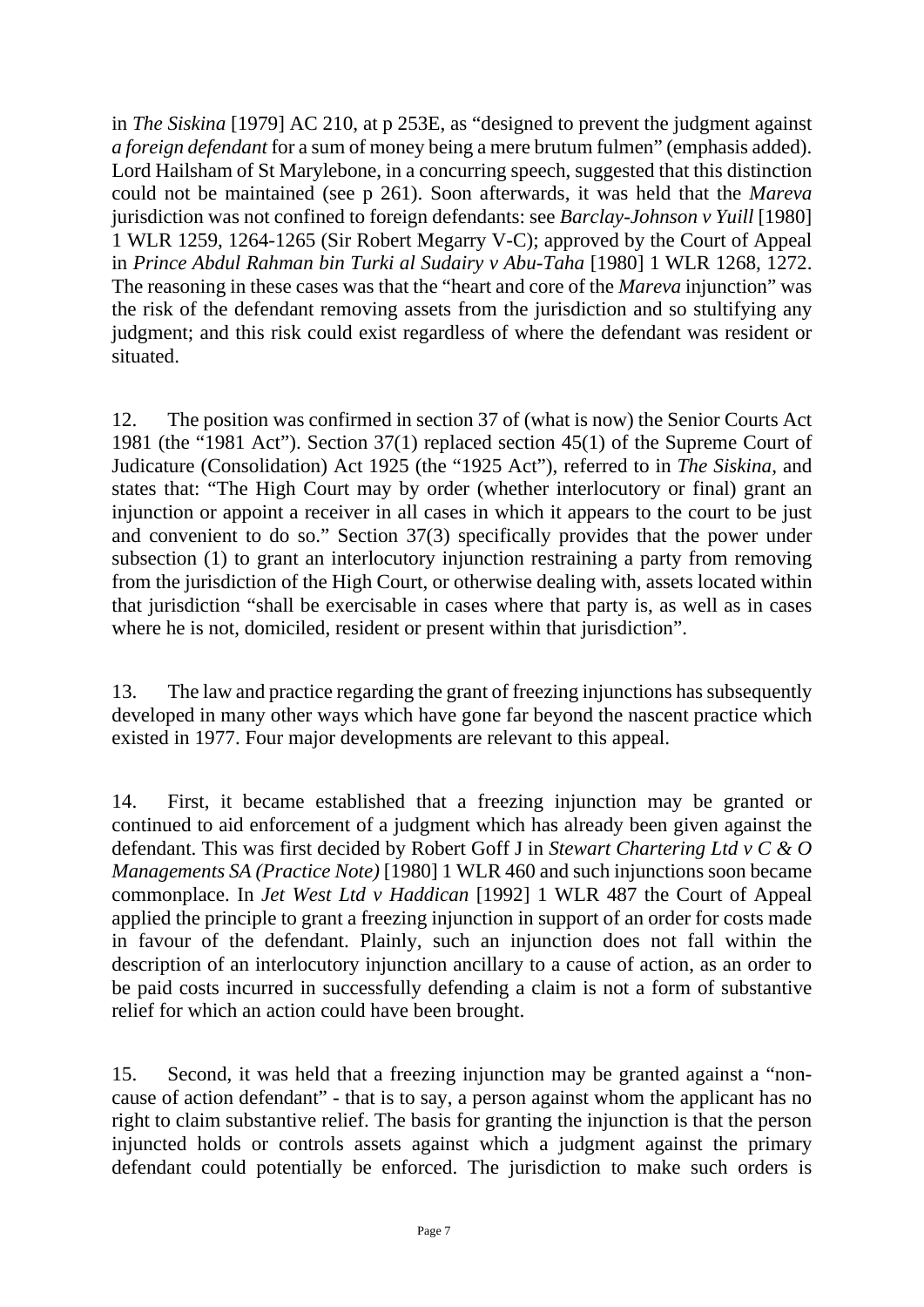sometimes referred to as the "*Chabra*" jurisdiction after the case of *TSB Private Bank International SA v Chabra* [1992] 1 WLR 231, where Mummery J granted a freezing injunction against a company which held assets that were (arguably) beneficially owned by Mr Chabra, the defendant to the claim.

16. In *Mercantile Group (Europe) AG v Aiyela* [1994] QB 366 the Court of Appeal rejected an argument that the *Chabra* case was wrongly decided. Hoffmann LJ, with whom Steyn LJ and Sir Thomas Bingham MR agreed, upheld a decision (of Hobhouse J) to grant a freezing injunction against the wife of a judgment debtor where no substantive claim had been made against her but there was good reason to suppose that she was holding assets on trust for her husband. The injunction granted in this case accordingly combined the features of being granted both after judgment was given and against a person against whom no cause of action existed (or had existed). The exercise of the jurisdiction to grant freezing injunctions against third parties has since continued to evolve and is now the subject of a substantial body of case law: see eg Gee, *Commercial Injunctions*, 7th ed (2020), chapter 13.

17. A third major step was taken by Parliament in the UK before the matter had been directly considered by the courts. To ensure compliance with article 24 of the Brussels Convention on the enforcement of judgments in civil and commercial matters, section 25(1) of the Civil Jurisdiction and Judgments Act 1982 (the "1982 Act") was enacted so as to provide that the High Court in England and Wales "shall have power to grant interim relief … where proceedings have been or are to be commenced in a Contracting State …". Section 25(1) was brought into force in 1987 and at the same time the rules of court were amended to permit service of a writ out of the jurisdiction "where a claim is made for an interim remedy under section 25(1) of the [1982 Act]". Section 25(3) made provision for the power conferred by section 25(1) to be extended by Order in Council to other proceedings; and in 1997 it was so extended to proceedings commenced or to be commenced anywhere in the world.

18. The power conferred by section 25(1) of the 1982 Act is of enormous breadth. It has even been exercised to grant a worldwide freezing injunction in connection with foreign proceedings against a foreign defendant with no known assets in England and Wales: see *Republic of Haiti v Duvalier* [1990] 1 QB 202 (where the only link with England and Wales was the fact that the defendant had used the services of an English solicitor).

19. The practice of granting worldwide freezing injunctions was a fourth major development. The argument for it had been made by Hoffmann J in *Bayer AG v Winter (No 2)* [1986] FSR 357, 362, when he said that, in a case where the defendant may have insufficient assets in England to satisfy a judgment: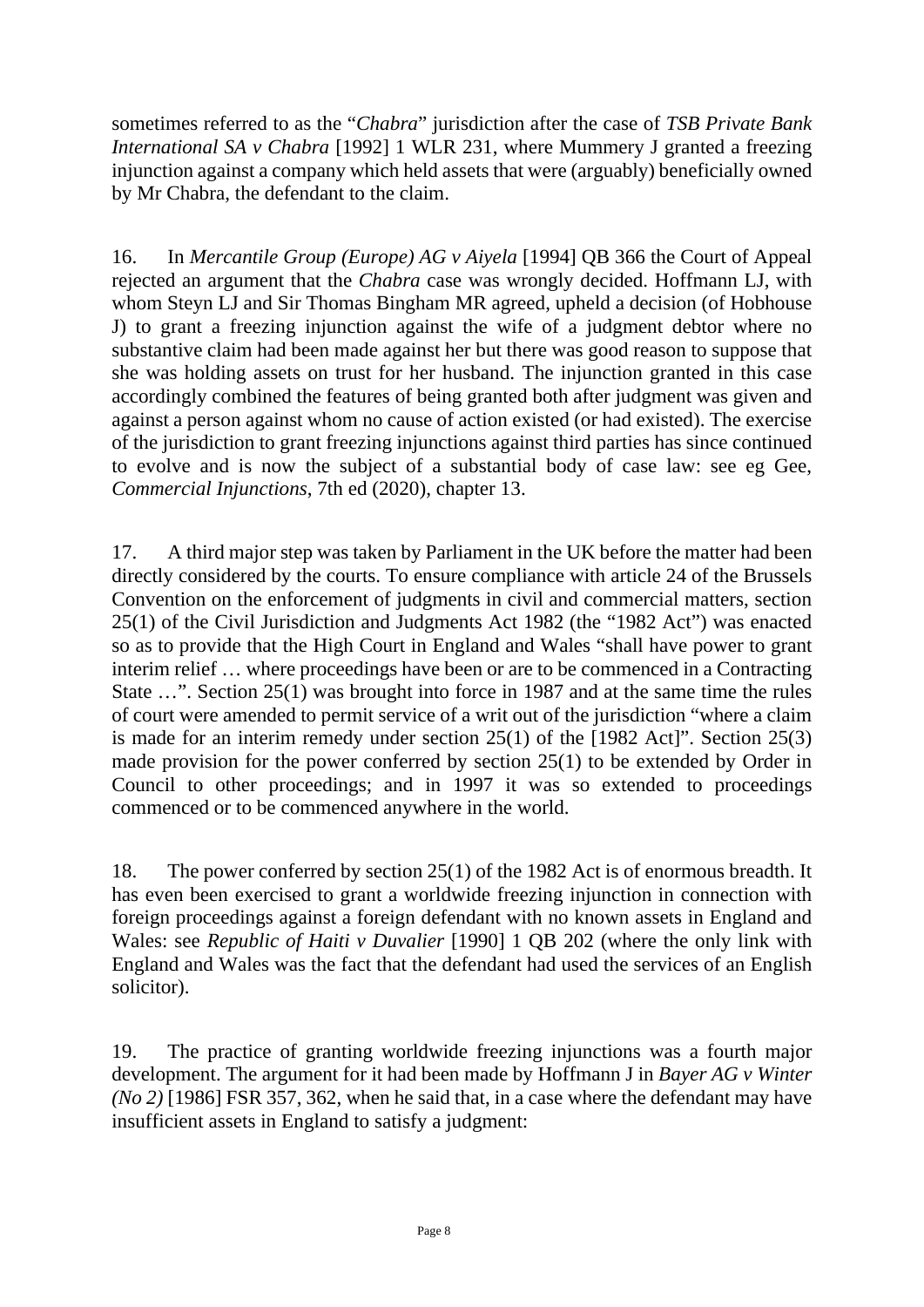"… the underlying policy of the *Mareva* injunction - to prevent a defendant from disposing of his assets in order to frustrate the execution of any judgment which the plaintiff may obtain - would suggest that this court should try to make its ultimate judgment effective by assisting the plaintiff to take steps to prevent the defendant from disposing of his assets in foreign jurisdictions as well. … It would be a pointless insularity for an English court to put obstacles in the way of a plaintiff who wished, with the aid of foreign courts, to enforce an English judgment against a defendant's assets wherever they might be."

It may be said that, by the same token, it would be unjustifiable insularity for an English or other domestic court to put obstacles in the way of a claimant who wishes, with the court's aid, to enforce a foreign judgment against a defendant's assets.

20. In *Ashtiani v Kashi* [1987] QB 888 the Court of Appeal held that it would be contrary to settled practice to grant a freezing injunction which applied to assets abroad. But only two years later the view expressed by Hoffmann J in *Bayer AG v Winter (No 2)* was accepted. In a trilogy of cases in 1988, the Court of Appeal decided: (i) that, provided the court has personal jurisdiction over the defendant, there is power under section 37(1) of the 1981 Act to grant a freezing injunction covering assets of the defendant wherever in the world such assets are situated; (ii) that the practice governing the exercise of this power was in a state of development and could be altered as circumstances change; and (iii) that it might exceptionally be appropriate to grant a freezing injunction, either post-judgment or pre-judgment, in relation to assets worldwide: see *Babanaft International Co SA v Bassatne* [1990] Ch 13; *Republic of Haiti v Duvalier* [1990] 1 QB 202; *Derby & Co Ltd v Weldon (No 1)* [1990] Ch 48; and *Derby & Co Ltd v Weldon (Nos 3 and 4)* [1990] Ch 65. The grant of such injunctions has long since ceased to be exceptional.

21. In the last of these cases, Neill LJ observed, at p 92, that:

"… the practice as to the grant of *Mareva* injunctions is still in the course of development. Having regard to the changes in the practice which have already taken place since 1975 I see no good reason for saying that a practice which has so recently come into existence has already become ossified. Circumstances change. … The transfer of funds from one jurisdiction to another grows ever more speedy and the methods of transfer more sophisticated."

Neill LJ went on to cite a passage in *Halsbury's Laws of England*, 3rd ed, vol 21 (1957), para 729, to which Lord Denning MR had referred in the *Mareva* case (see *Mareva Cia*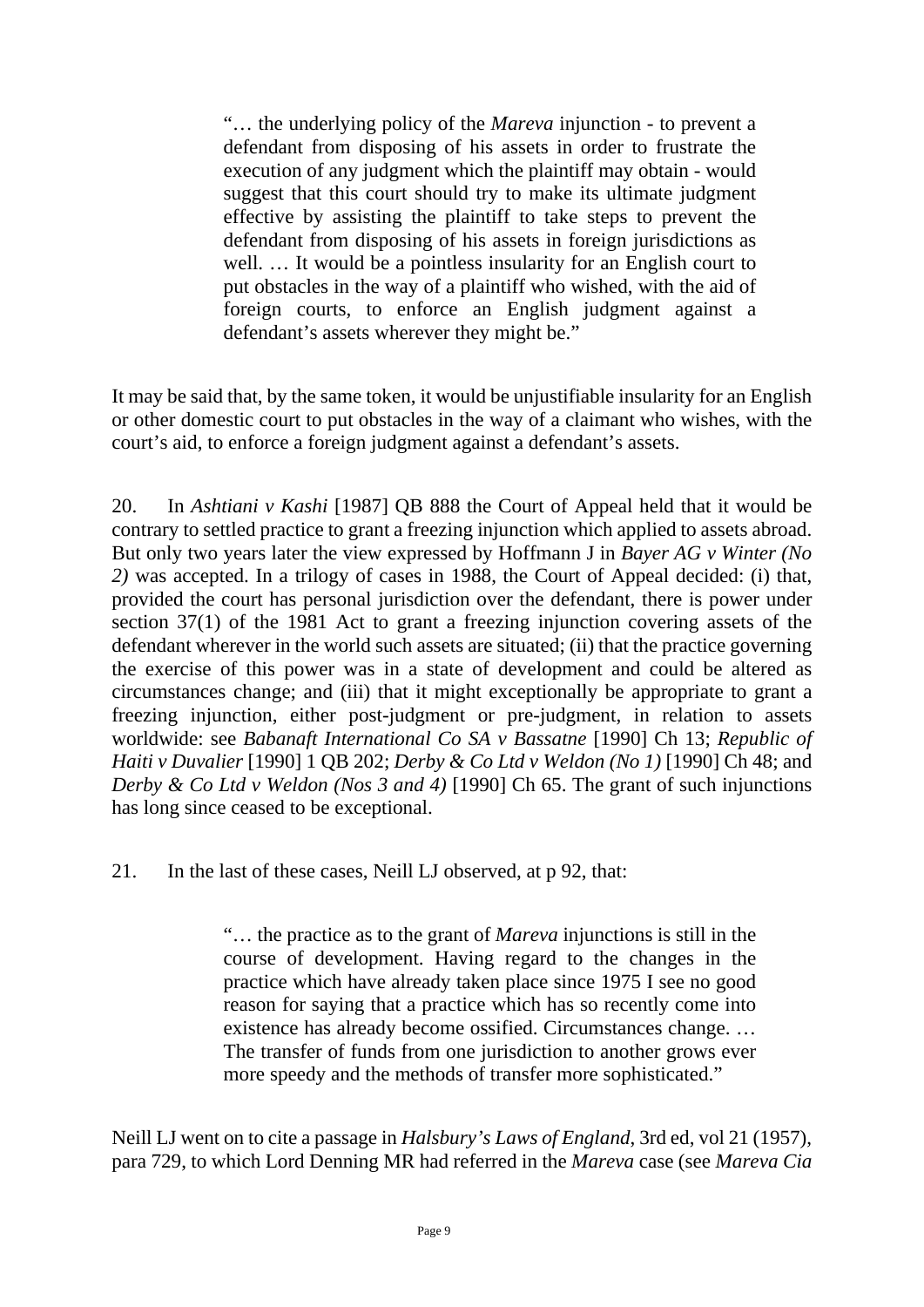*Naviera SA v International Bulk Carriers SA* [1975] 2 Lloyd's Rep 509, 510), for the proposition that:

> "whenever a right, which can be asserted either at law or in equity, does exist, then, whatever the previous practice may have been, the court is enabled by virtue of [section 45 of the 1925 Act], in a proper case, to grant an injunction to protect that right."

Neill LJ identified the right which a freezing injunction is granted to protect as the right to enforce a future judgment of the court for the payment of a sum of money. He concluded, at p 93:

> "It seems to me that the time has come to state unequivocally that in an appropriate case the court has power to grant an interlocutory injunction even on a worldwide basis against any person who is properly before the court, so as to prevent that person by the transfer of his property frustrating a future judgment of the court. …

> In matters of this kind it is essential that the court should adapt the guidelines for the exercise of a discretion to meet changing circumstances and new conditions provided always the court does not exceed the jurisdiction which is conferred on it by Parliament or by subordinate legislation."

#### *Later decisions of the House of Lords*

22. In the decade after *The Siskina* was decided, Lord Diplock's dicta in that case were referred to in a number of decisions of the House of Lords in cases where injunctions were sought to restrain parties from continuing proceedings before arbitrators or foreign courts.

23. In *Bremer Vulkan Schiffbau und Maschinenfabrik v South India Shipping Corpn*  Ltd<sup>[1981]</sup> AC 909, the House of Lords held (by a majority of 3 to 2) that a party to an arbitration agreement did not have a legal or equitable right enforceable by injunction to restrain the other party from proceeding with an arbitration following inordinate, inexcusable and prejudicial delay. In the course of giving the reasons of the majority, Lord Diplock said, at p 979G-H, that in *The Siskina* the House of Lords "had occasion to confirm as a matter of ratio decidendi the well-established law that the jurisdiction of the High Court to grant injunctions, whether interlocutory or final, was confined to injunctions granted for the enforcement or protection of some legal or equitable right."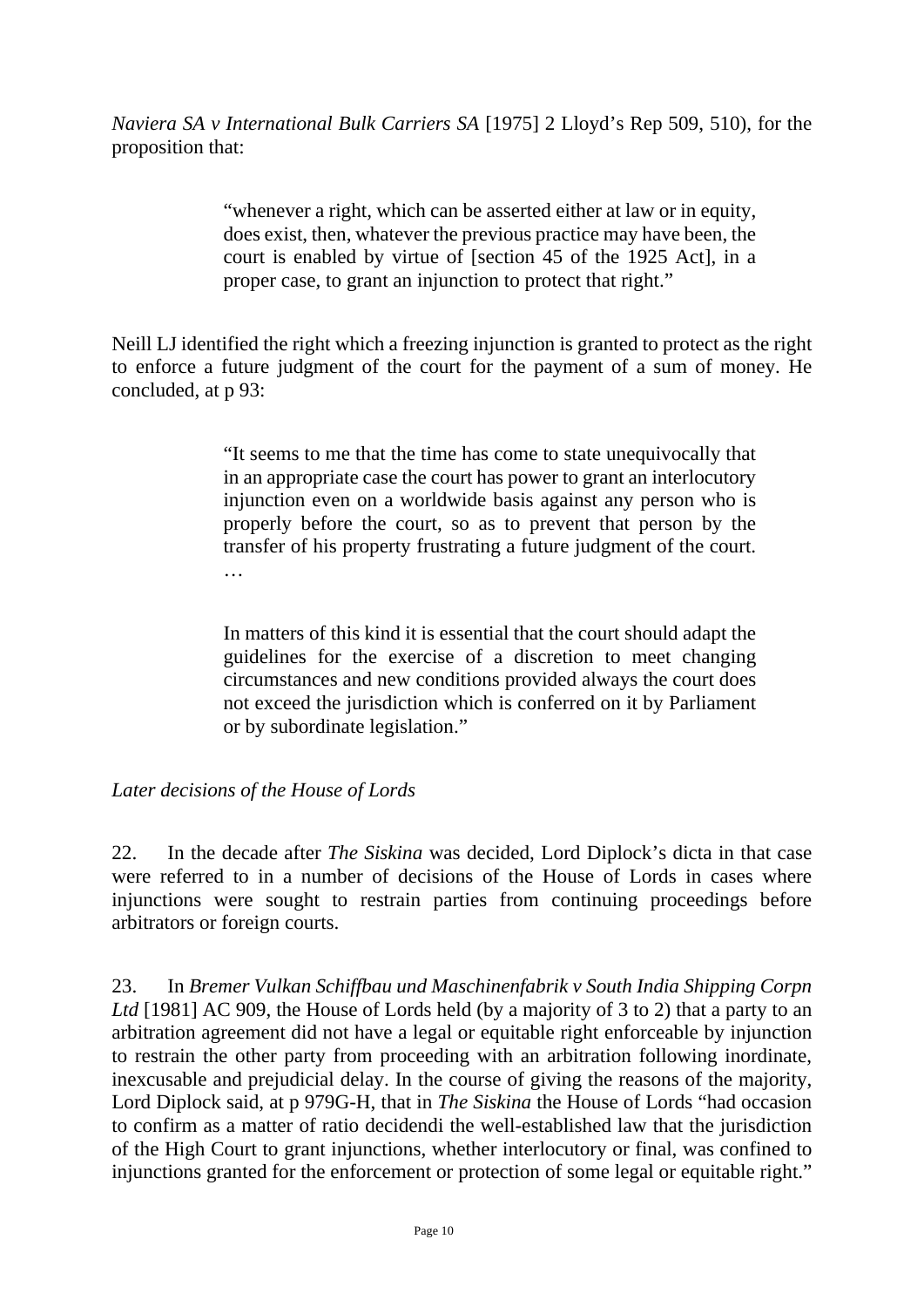While the assertion that this was "a matter of ratio decidendi" is hard to support, it may be noted that this proposition is narrower than some of the dicta in *The Siskina*. In particular, it does not repeat the assertion that an interlocutory injunction can only be granted in aid of a claim for substantive relief which the court has jurisdiction to grant.

24. In *Castanho v Brown & Root (UK) Ltd* [1981] AC 557 the defendant sought to prevent the plaintiff from discontinuing a personal injury claim commenced in England and from suing the defendant instead in Texas, where higher damages could potentially be obtained. Counsel for the plaintiff submitted that the power to grant an injunction to restrain foreign proceedings is exercisable only in two classes of case: (1) where the object is to prevent harassment; and (2) where there is a right justiciable in England, which the court seeks to protect. In support of his second class, counsel relied on *The Siskina*. Lord Scarman (who gave the only reasoned speech with which the other law lords, including Lord Diplock, agreed) rejected the notion that there is any such limitation upon the sort of cases in which it may be appropriate to exercise the power. He said at p 573:

> "No doubt, in practice, most cases fall within one or other of these two classes. But the width and flexibility of equity are not to be undermined by categorisation. Caution in the exercise of the jurisdiction is certainly needed: but the way in which the judges have expressed themselves from 1821 onwards amply supports the view for which the defendants contend that the injunction can be granted against a party properly before the court, where it is appropriate to avoid injustice."

25. In *British Airways Board v Laker Airways Ltd* [1985] AC 58, 81, Lord Diplock acknowledged that his statement of the law in *The Siskina* needed to be qualified to accommodate a claim, of the kind made by Laker, for an anti-suit injunction based on a legal or equitable right not to be sued by the respondent in a foreign court. Lord Diplock also reiterated his agreement with the statement of Lord Scarman in *Castanho* quoted above. Lord Scarman (with whose speech, as well as that of Lord Diplock, the other law lords agreed) also referred to his previous statement in *Castanho* and identified as "in accordance with our principles of a 'wide and flexible' equity" an equitable right not to be sued abroad which arises "if the inequity is such that the English court must intervene to prevent injustice" (see p 95).

26. In *South Carolina Insurance Co v Assurantie Maatschappij "De Zeven Provincien" NV* [1987] AC 24, another case involving an application for an anti-suit injunction, Lord Brandon of Oakbrook summarised the effect of the earlier authorities as being that the power of the High Court to grant injunctions is limited to two situations: (1) where it is shown that the respondent has either invaded, or threatens to invade, a legal or equitable right of the applicant for the enforcement of which the latter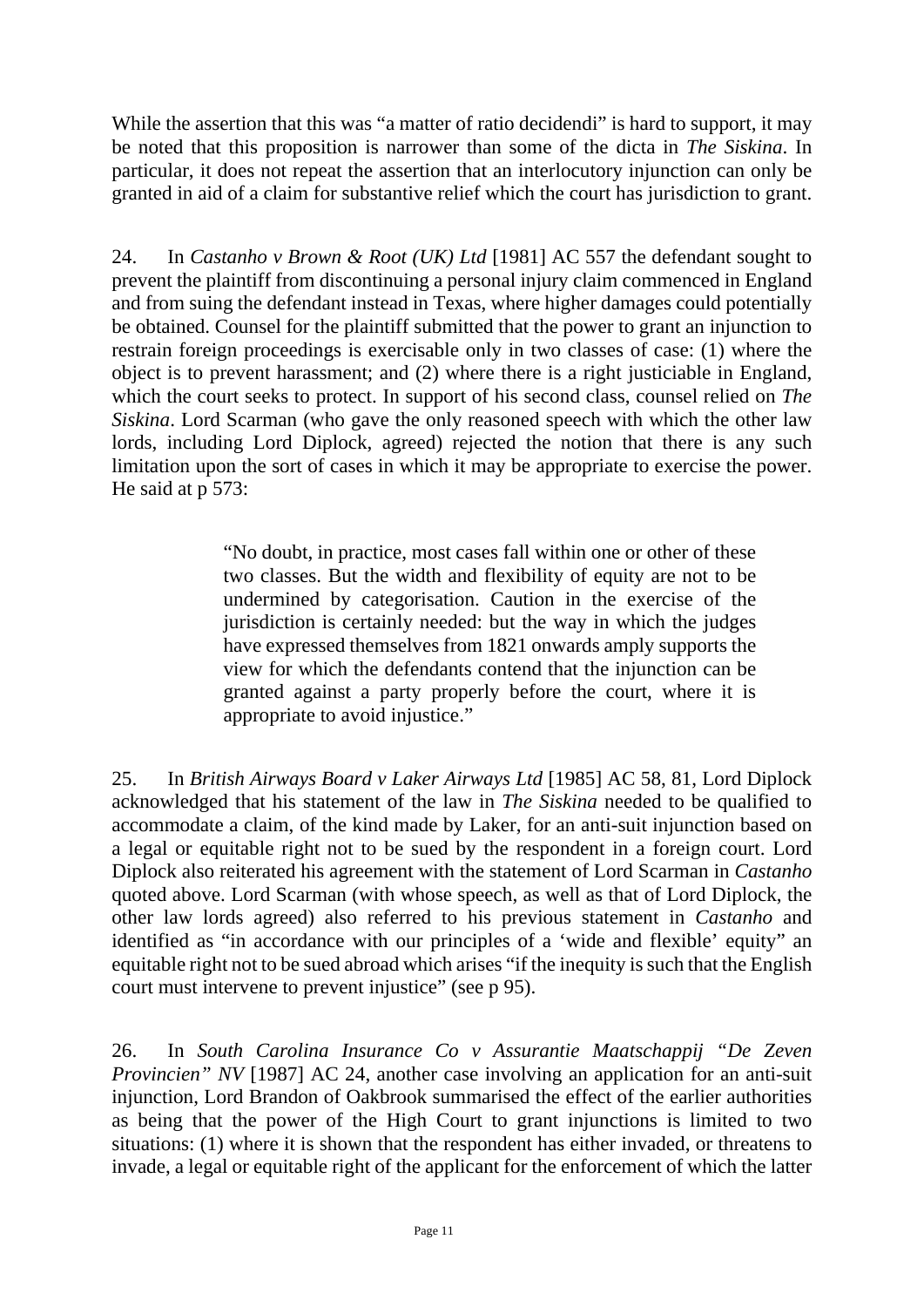is amenable to the jurisdiction of the court; and (2) where the respondent to the application has behaved, or threatens to behave, in a manner which is unconscionable. To this classification Lord Brandon went on to specify two exceptions - the first being the power to grant an injunction to restrain foreign proceedings on the ground of forum non conveniens and the second being the power to grant freezing injunctions. While Lord Bridge of Harwich and Lord Brightman agreed without reservation with Lord Brandon's speech, Lord Goff of Chieveley (with whom Lord Mackay of Clashfern agreed) was unwilling to accept that the power of the court to grant injunctions is restricted to certain exclusive categories, stating (at p 44G):

> "That power is unfettered by statute; and it is impossible for us now to foresee every circumstance in which it may be thought right to make the remedy available."

#### *Channel Tunnel*

27. A milestone in the development of the relevant law was the decision of the House of Lords in *Channel Tunnel Group Ltd v Balfour Beatty Construction Ltd* [1993] AC 334. The claimants, who had employed the defendant contractors to build the Channel tunnel, brought an action seeking an injunction to restrain the defendants from suspending work. The defendants applied for the action to be stayed on the ground that the dispute was one which the parties had agreed to arbitrate. The Court of Appeal granted a stay which the House of Lords upheld. One issue was whether in this situation, where the action had been stayed in favour of arbitration, the court had power under section 37(1) of the 1981 Act to grant an interlocutory injunction to restrain the suspension of work pending the decision of the arbitrators. The House of Lords held that there was such power, although it was not appropriate to exercise it on the facts of that particular case. The importance of the decision for present purposes lies in the rejection of the defendants' argument, founded on Lord Diplock's remarks in *The Siskina*, that the court was precluded from granting an interlocutory injunction because it was not sought in aid of a claim for substantive relief which the court had jurisdiction to grant.

28. Lord Browne-Wilkinson (with whose judgment Lord Keith of Kinkel and Lord Goff agreed) expressed concern that the defendants' argument, if correct, "would have the effect of severely curtailing the powers of the English courts to act in aid, not only of foreign arbitrations, but also of foreign courts." He continued, at p 341:

> "Given the international character of much contemporary litigation and the need to promote mutual assistance between the courts of the various jurisdictions which such litigation straddles, it would be a serious matter if the English courts were unable to grant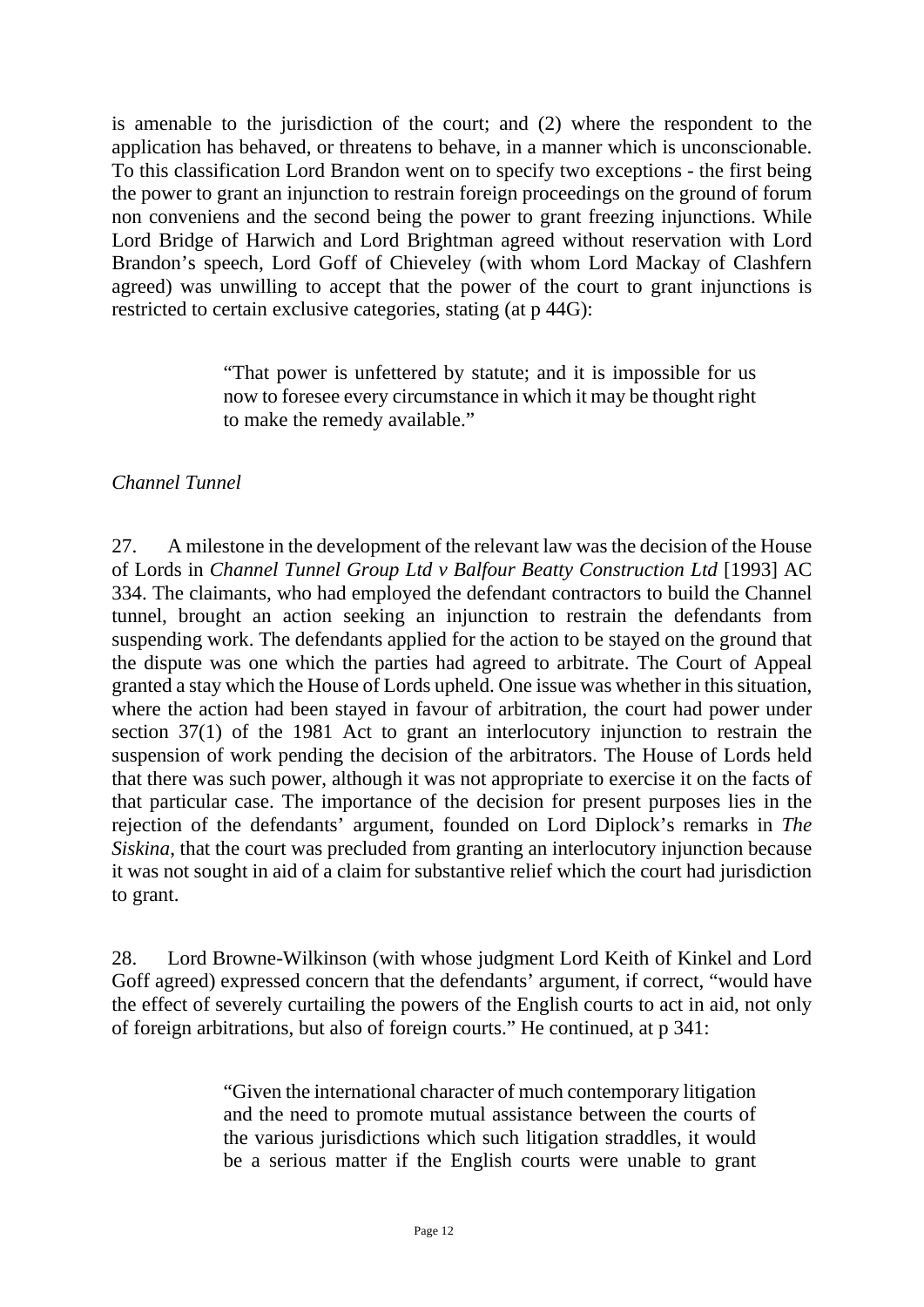interlocutory relief in cases where the substantive trial and the ultimate decision of the case might ultimately take place in a court outside England."

That result was avoided by distinguishing *The Siskina* on the ground that, in the words of Lord Browne-Wilkinson at p 343:

> "Even applying the test laid down by the *Siskina* the court has power to grant interlocutory relief based on a cause of action recognised by English law against a defendant duly served where such relief is ancillary to a final order whether to be granted by the English court or by some other court or arbitral body."

It is clear from the discussion preceding this conclusion that, in referring to "a cause of action recognised by English law," Lord Browne-Wilkinson did not mean to suggest that the claim for final relief had to arise under English law (as opposed to foreign law) but only that it had to be one which the English court would regard as legally sustainable.

29. Lord Browne-Wilkinson also made it clear that he shared the doubts expressed by Lord Goff in *South Carolina* about the notion that the power of the court to grant injunctions is restricted to certain exclusive categories: see p 343E-F.

30. Lord Mustill (who gave the only other reasoned speech) reached a similar conclusion on the power to grant an injunction in aid of foreign proceedings. He proceeded, at p 362, on the footing that:

> "the doctrine of *The Siskina*, put at its highest, is that the right to an interlocutory injunction cannot exist in isolation, but is always incidental to and dependant on the enforcement of a substantive right, which usually although not invariably takes the shape of a cause of action. If the underlying right itself is not subject to the jurisdiction of the English court, then that court should never exercise its power under section 37(1) [of the 1981 Act] by way of interim relief."

Lord Mustill held, at p 363, that, in order for the underlying right to be subject to the jurisdiction of the English court in the relevant sense, it did not matter that any action brought in the English court claiming substantive relief had been or would inevitably be stayed: it was sufficient that there was a ground on which the respondent could be served with a writ under (what was then) RSC Order 11. Lord Mustill described the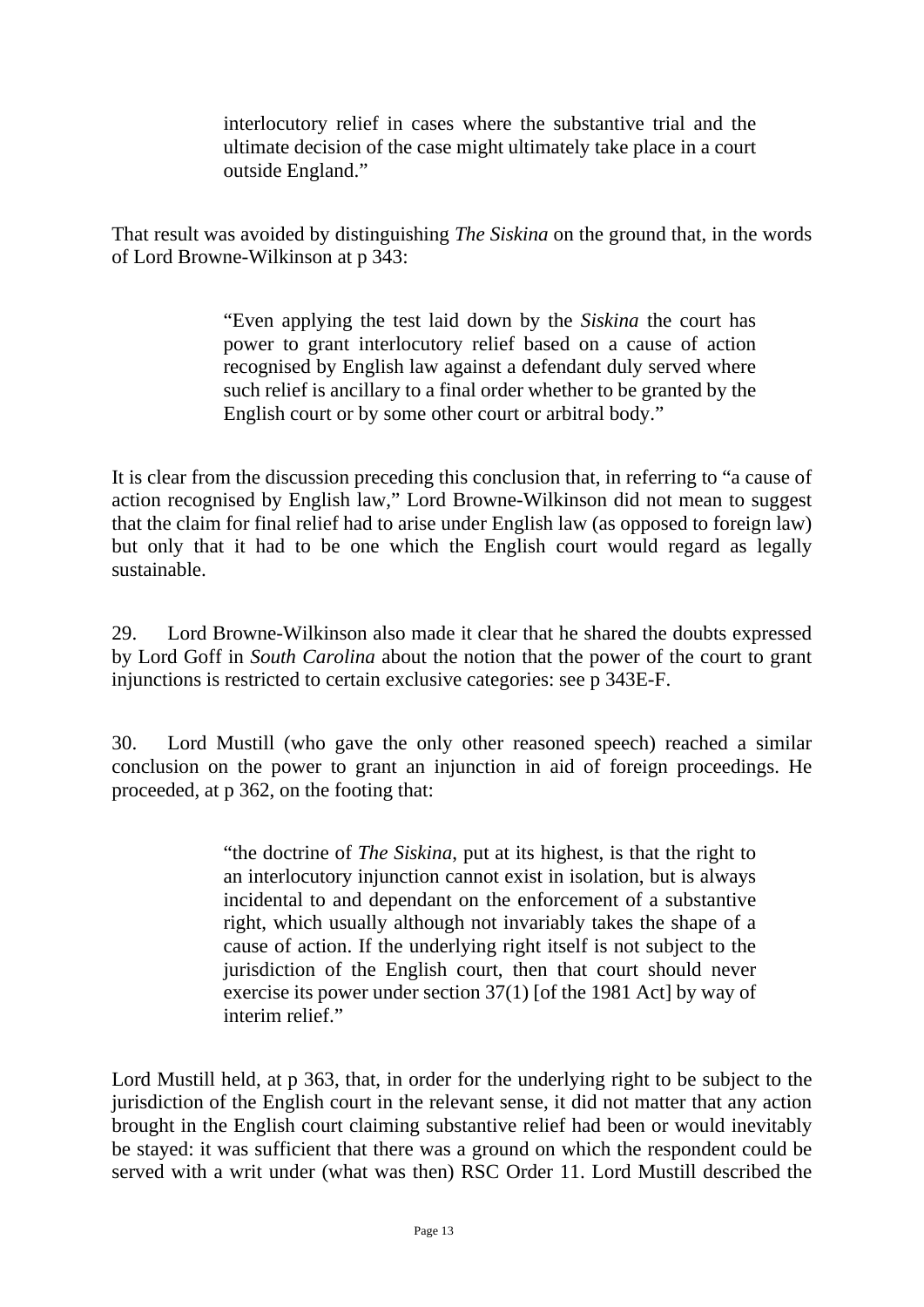absence of a pending suit as "an irrelevance". He also rejected, at pp 363H-364C, an argument that the statutory provision in section 25(3) of the 1982 Act to extend the power to grant interim relief under section 25(1) to arbitration proceedings (see para 17 above) shed any light on the extent of the court's powers under the existing law.

31. The *Channel Tunnel* case is thus authority for the proposition that, provided the court has personal jurisdiction over a party, the court has power under section 37(1) of the 1981 Act to grant an interlocutory injunction against that party where the injunction is ancillary to a claim for substantive relief being pursued in arbitration proceedings or in a foreign court.

### *Mercedes Benz*

32. In common law jurisdictions where legislation comparable to section 25(1) of the 1982 Act and a corresponding amendment to the procedural rules governing service of proceedings abroad have not been introduced, questions about the territorial reach of the power to grant freezing injunctions have continued to arise. Such questions arose in *Mercedes Benz AG v Leiduck* [1996] AC 284. Mercedes claimed to have been defrauded by Mr Leiduck and brought proceedings against him in Monaco where he was situated. Mercedes then applied for a freezing injunction in Hong Kong where Mr Leiduck had assets. As Lawrence Collins wrote in a comment on the case in the Law Quarterly Review:

> "Common sense would suggest that if proceedings are pending in one country, and the defendant's assets are situate in another country, the plaintiff ought to be able to obtain protective or interim relief by way of attachment in the latter country. That is indeed the law in most countries …"

See Collins, "The Siskina again: an opportunity missed" (1996) 112 LQR 8. Yet the attempt to obtain a freezing injunction in Hong Kong failed. An appeal to the Board was dismissed (with Lord Nicholls dissenting) for the same reason as had frustrated the attempt to obtain a freezing injunction in *The Siskina*: that is, the absence of a rule of court which would allow service of a writ out of the jurisdiction if the only claim made in the action begun by the writ was for an interim injunction.

33. In seeking leave to serve a writ on the defendant in Monaco, Mercedes relied on a provision of the Hong Kong rules that was identically worded to RSC Order 11, rule 1(1)(i) of the English rules of court (quoted at para 7 above) on which the cargo-owners had relied unsuccessfully in *The Siskina*. The majority of the Board followed the decision of the House of Lords in *The Siskina* in holding that the relevant sub-rule applied only to a final and not an interim injunction. Having reached that conclusion,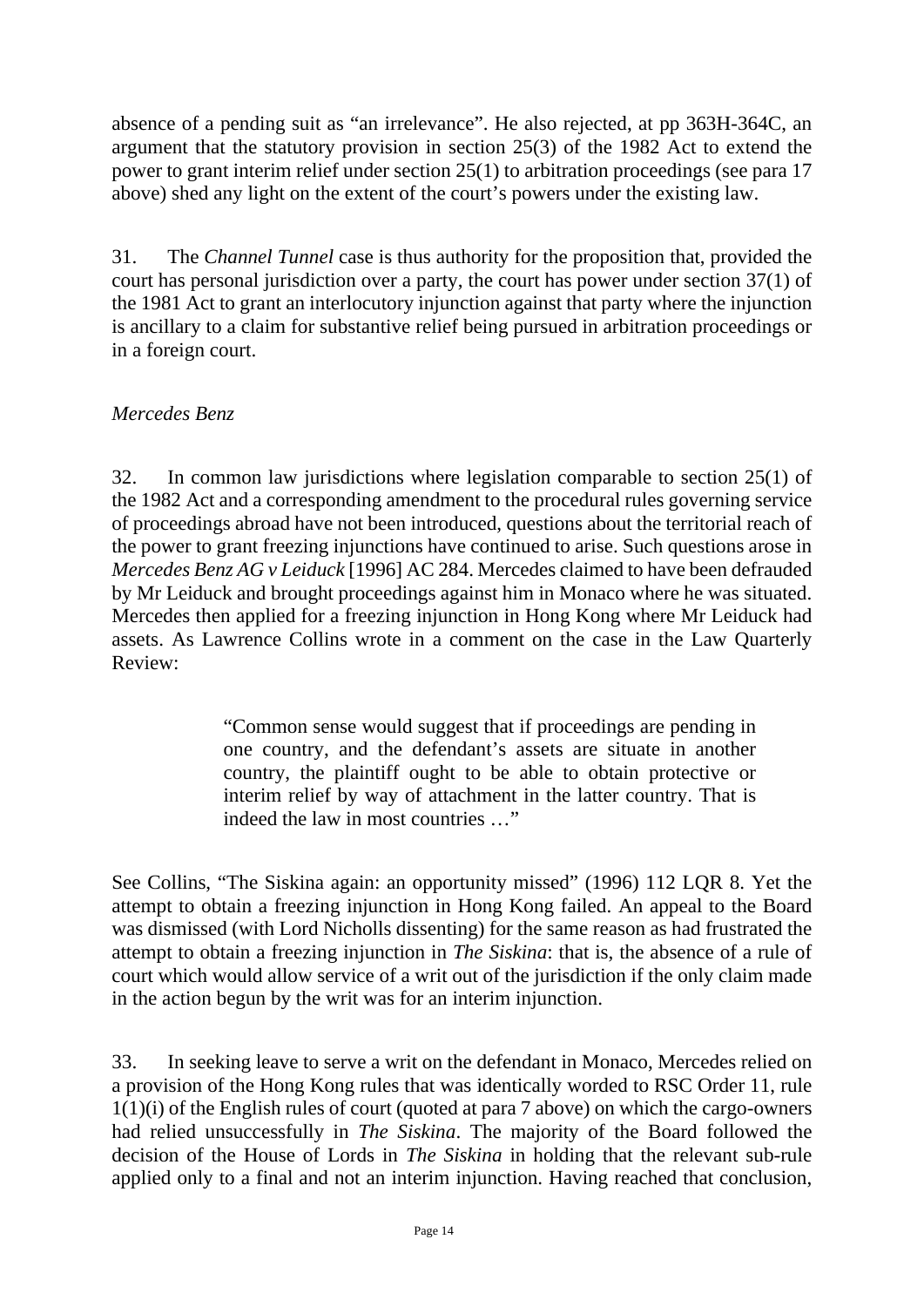Lord Mustill (who gave the majority judgment) preferred to express no conclusion on the question whether, if the defendant had been properly served with a writ, the Hong Kong court would have had power to grant a freezing injunction in support of a claim being pursued against him in a foreign court.

34. What makes Lord Nicholls' dissenting judgment of enduring relevance is not his interpretation of the Hong Kong rules of court, which did not prevail, but his illumination of the nature and purpose of a freezing injunction. Lord Nicholls spelt out a principled basis for the practice of granting freezing injunctions which, until then, the courts had been struggling to articulate. His key point was that the essential purpose of a freezing injunction is to assist the enforcement through the court's process of a money judgment (which is usually prospective): the claimant's underlying cause of action is relevant only in so far as it bears on the prospect that such a judgment will be obtained. As Lord Nicholls said (at p 306):

> "Although normally granted in the proceedings in which the judgment is being sought, *Mareva* relief is not granted in aid of the cause of action asserted in the proceedings, at any rate in any ordinary sense. It is not so much relief appurtenant to a money claim as relief appurtenant to a prospective money judgment. It is relief granted to facilitate the process of execution or enforcement which will arise when, but only when, the judgment for payment of an amount of money has been obtained. The court is looking ahead to that stage, and taking steps designed to ensure that the defendant cannot defeat the purpose of the judgment by thwarting in advance the efficacy of the process by which the court will enforce compliance."

35. This rationale was not directly addressed in the majority judgment, where Lord Mustill examined (at pp 299F-301F) various rationalisations put forward in the cases for granting *Mareva* injunctions and found them all wanting, ending by saying that "at present … [t]he most that can be said is that whatever its precise status the *Mareva* injunction is a quite a different kind of injunction from any other." Lord Mustill nevertheless referred later (at p 304G-H) to Lord Nicholls' dissent and expressly contemplated the possibility that, in a future case where the question arose for decision, Lord Nicholls' analysis might prevail.

36. Lord Nicholls' explanation of the nature of a freezing injunction quoted at para 34 above has since been adopted as a correct statement of principle by the High Court of Australia: see *Patrick Stevedores Operations No 2 Pty Ltd v Maritime Union of Australia* (1998) 195 CLR 1, para 35; *Cardile v Led Builders Pty Ltd* (1999) 198 CLR 380, para 41; *PT Bayan Resources TBK v BCBC Singapore Pte Ltd* (2015) 258 CLR 1, para 46.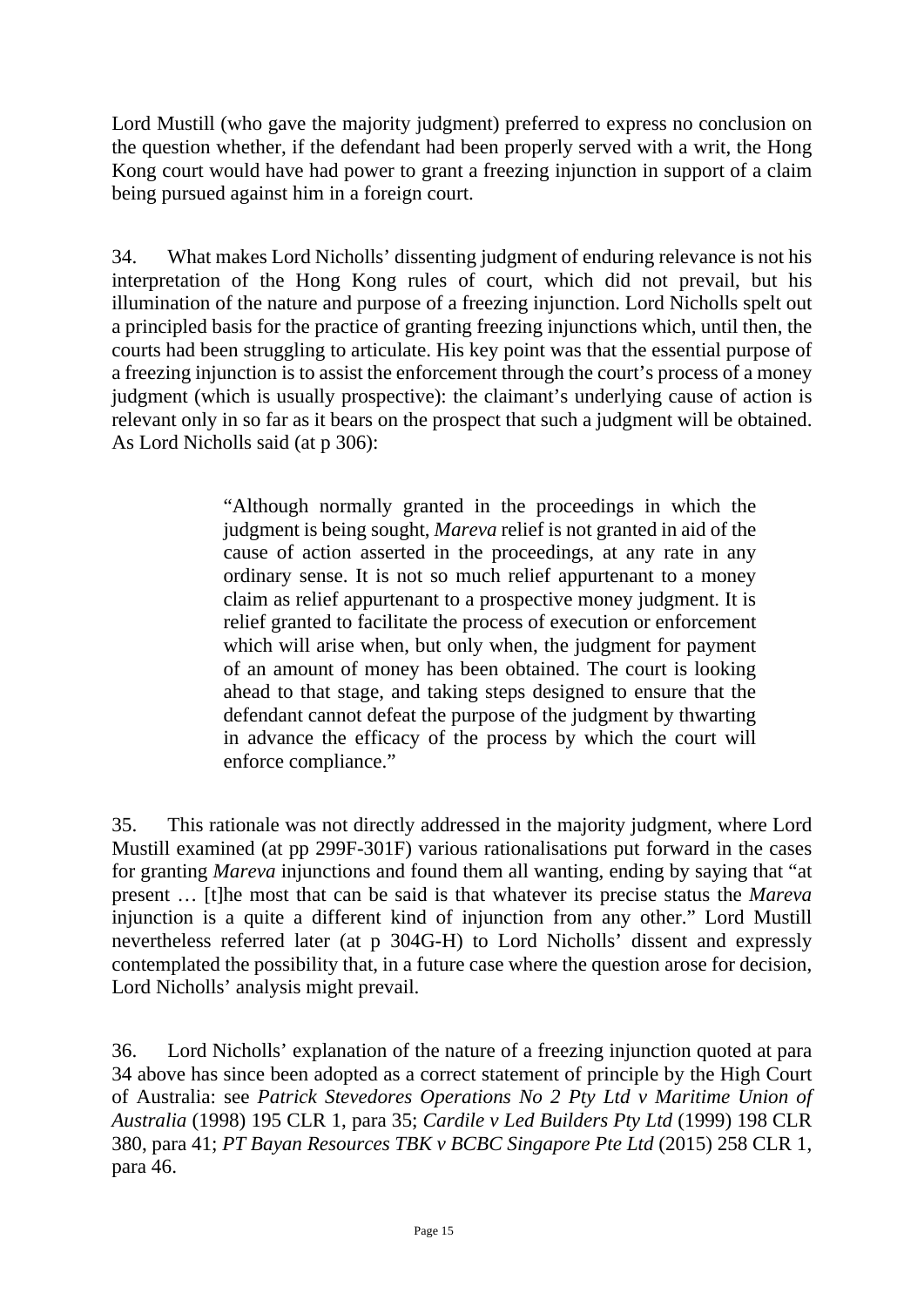#### *Fourie v Le Roux*

37. When the House of Lords next considered the power to grant freezing injunctions in *Fourie v Le Roux* [2007] UKHL 1; [2007] 1 WLR 320, Lord Nicholls' analysis in *Mercedes Benz* was not expressly mentioned. But it finds support in the statement of Lord Bingham of Cornhill that the "important but limited purpose" for which freezing injunctions are granted is "to prevent a defendant dissipating his assets with the intention or effect of frustrating enforcement of a prospective judgment" (para 2). Lord Bingham went on to underscore as an "important safeguard" the need for the claimant to identify the prospective judgment whose enforcement the defendant is not to be permitted, by dissipating its assets, to frustrate. He said, at para 3:

> "The claimant cannot of course guarantee that he will recover judgment, nor what the terms of the judgment will be. But he must at least point to proceedings already brought, or proceedings about to be brought, so as to show where and on what basis he expects to recover judgment against the defendant."

There is no suggestion in this account that a freezing injunction is dependent on or ancillary to a pre-existing cause of action: the focus is entirely on the prospect of recovering a judgment and the need to identify proceedings (actual or anticipated) is treated as a practical requirement designed to protect the defendant against having his assets frozen unnecessarily and not as a limitation on the court's power.

38. To similar effect Lord Scott of Foscote, who gave the main speech with which the other law lords agreed, held that, although there had been power to grant a freezing injunction in that case, the injunction had rightly been discharged because no claim for substantive relief had been formulated and no undertaking to institute proceedings given when the application was made, as good practice required: see paras 32-37. In considering the extent of the court's power, Lord Scott (at paras 25-30) reviewed the line of authority on the equitable jurisdiction of the court to grant interim injunctions starting from *The Siskina* and ending with *Channel Tunnel*. The following three points made by Lord Scott in this review deserve emphasis.

39. First, it is necessary to distinguish between the power of the court to grant an injunction and the principles and practice governing the exercise of the power. The power exists whenever the court has personal jurisdiction over the party against whom an injunction is sought. Like any judicial power, however, the power to grant an injunction must be exercised in accordance with principle and any restrictions established by judicial precedent and rules of court.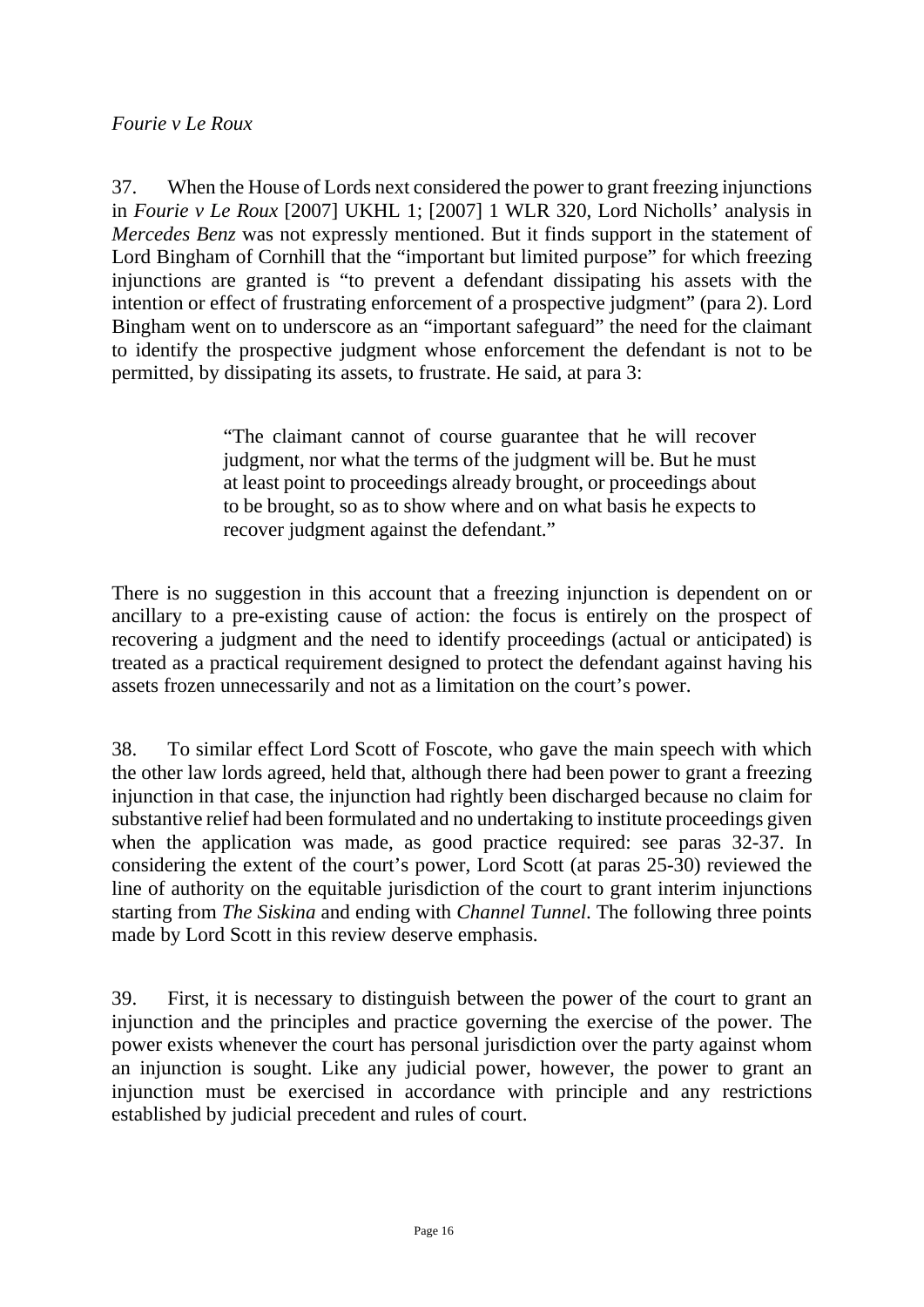40. Second, although the power of the High Court of England and Wales to grant injunctions is now embodied in section 37(1) of the 1981 Act, that provision (like its statutory predecessors) merely confirms and restates powers of the Chancery (and common law) courts to grant injunctions which existed before the Supreme Court of Judicature Act 1873 (36  $\&$  37 Vict c 66) (the "1873 Act") and still exist. Those powers were transferred to the High Court by section 16 of the 1873 Act and have been preserved by section 18(2) of the 1925 Act and section 19(2)(b) of the 1981 Act.

41. Third, the principles and practice governing the exercise of the power to grant injunctions need to and do evolve over time as circumstances change.

42. From his review of the authorities, Lord Scott drew the conclusion, at para 30, that:

> "… provided the court has in personam jurisdiction over the person against whom an injunction, whether interlocutory or final, is sought, the court has jurisdiction, in the strict sense, to grant it."

As for the manner in which the power should be exercised:

"The practice regarding the grant of injunctions, as established by judicial precedent and rules of court, has not stood still since *The Siskina* [1979] AC 210 was decided and is unrecognisable from the practice to which Cotton LJ was referring in *North London Railway Co v Great Northern Railway Co* (1883) 11 QBD 30, 39- 40 and to which Lord Diplock referred in *The Siskina* at p 256. *Mareva* injunctions could not have been developed and become established if Cotton LJ's proposition still held good."

*North London Railway*

43. Cotton LJ's judgment in *North London Railway Co v Great Northern Railway Co* (1883) 11 QBD 30, referred to in this passage and by Lord Diplock in *The Siskina* and *Bremer Vulkan*, considered the effect of section 25(8) of the 1873 Act - the predecessor provision of section 45(1) of the 1925 Act, section 37(1) of the 1981 Act and, in the BVI, section 24(1) of the Eastern Caribbean Supreme Court (Virgin Islands) Act (the "BVI Act"). Section 25(8) of the 1873 Act stated:

> "A mandamus or an injunction may be granted or a receiver appointed by an interlocutory order of the court in all cases in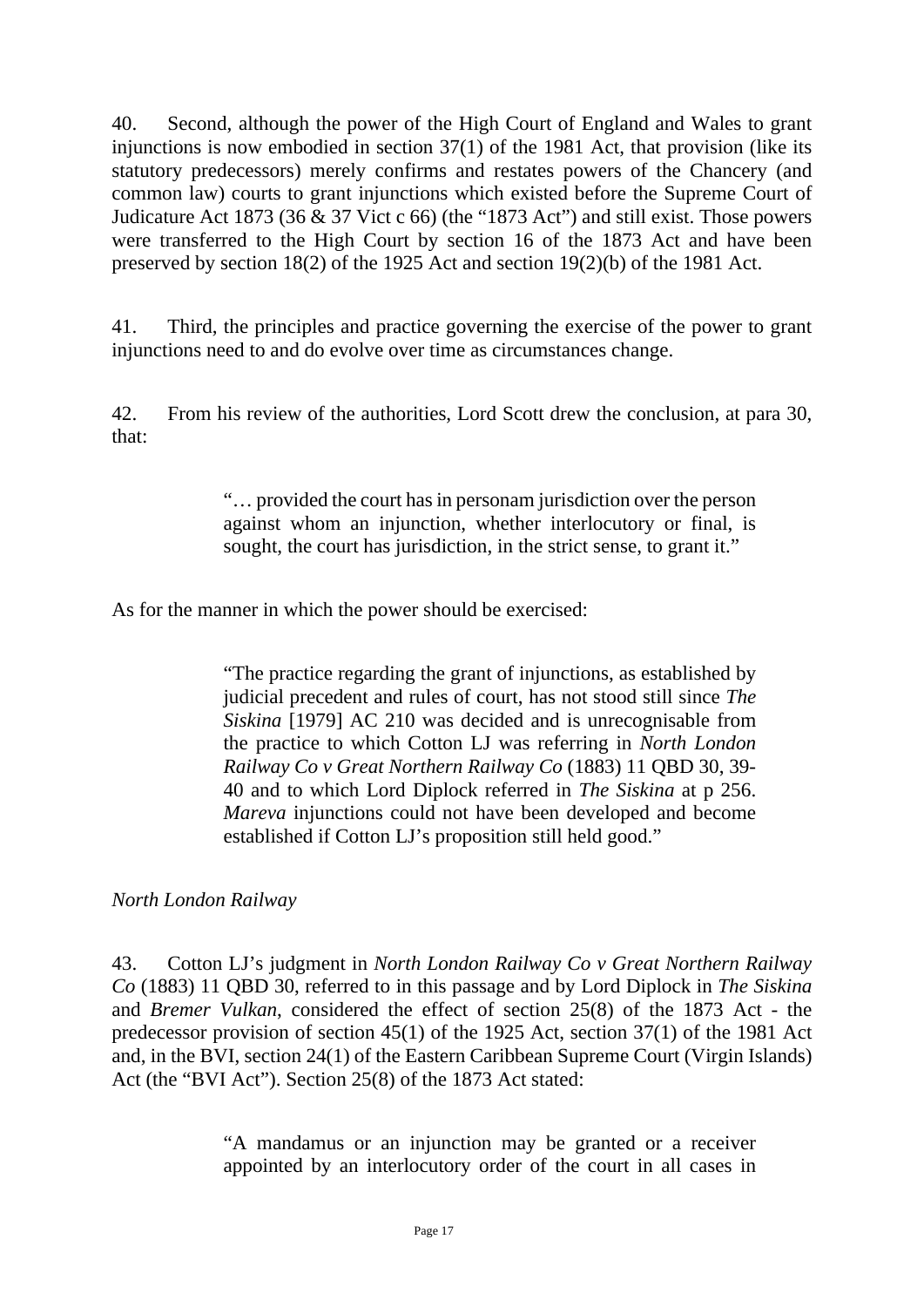which it shall appear to the court to be just or convenient that such order should be made; …"

44. The question in *North London Railway* was whether the High Court had been entitled to grant an injunction to restrain the defendant from proceeding with a claim in arbitration to decide a matter which was the subject of litigation between the parties. The plaintiff sought to uphold the injunction on the ground that it was clear that the dispute was not within the scope of the arbitration agreement: hence any award made by the arbitrators could not be binding and, if allowed to proceed, the arbitration would be futile and vexatious. The Court of Appeal (Brett and Cotton LJJ) allowed the defendant's appeal. Their reasoning, in summary, was that, before the 1873 Act, no court would have considered that going on with the arbitration would infringe any legal or equitable right of the plaintiff. Section 25(8) of the 1873 Act, despite its wide wording, was not intended to dispense with the need to point to a legal or equitable right which an injunction would protect, but only to ensure that, where there was such a right capable of being enforced independently of the Act, the High Court could grant an injunction to protect the right where it was just or convenient to do so. As there was no such right in that case, there was no ground for granting an injunction.

45. In some later cases *North London Railway* was taken to have decided that section 25(8) of the 1873 Act did not enable the court to grant an injunction or appoint a receiver in circumstances where the court could not have done so before the 1873 Act. But in *Masri v Consolidated Contractors International (UK) Ltd (No 2)* [2008] EWCA Civ 303; [2009] QB 450 Lawrence Collins LJ showed that this view was based on a misunderstanding of *North London Railway* and that the court is not bound by pre-1873 practice to abstain from incremental development of the law as circumstances change. That analysis was adopted by the Board in *Tasarruf Mevduati Sigorta Fonu v Merrill Lynch Bank & Trust Co (Cayman) Ltd* [2011] UKPC 17; [2012] 1 WLR 1721, para 56.

46. The potential for such development is illustrated by the subsequent history of the particular practice followed in *North London Railway* itself. In *Kitts v Moore* [1895] 1 QB 253 the Court of Appeal held that an injunction to restrain arbitration proceedings could be granted where the validity of the arbitration agreement was challenged: *North London Railway* was distinguished on the ground it had not involved such a challenge to the validity of the arbitration agreement. It is difficult to see a material distinction between a case where the arbitration agreement allegedly does not apply because it is invalid and a case where (as in *North London Railway*) it allegedly does not apply because the dispute is outside its scope. In *Government of Gibraltar v Kenney* [1956] 2 QB 410 *North London Railway* was further distinguished on the basis that, even if an injunction could not be granted, the court could make a declaration that the dispute was not within the scope of the arbitration agreement.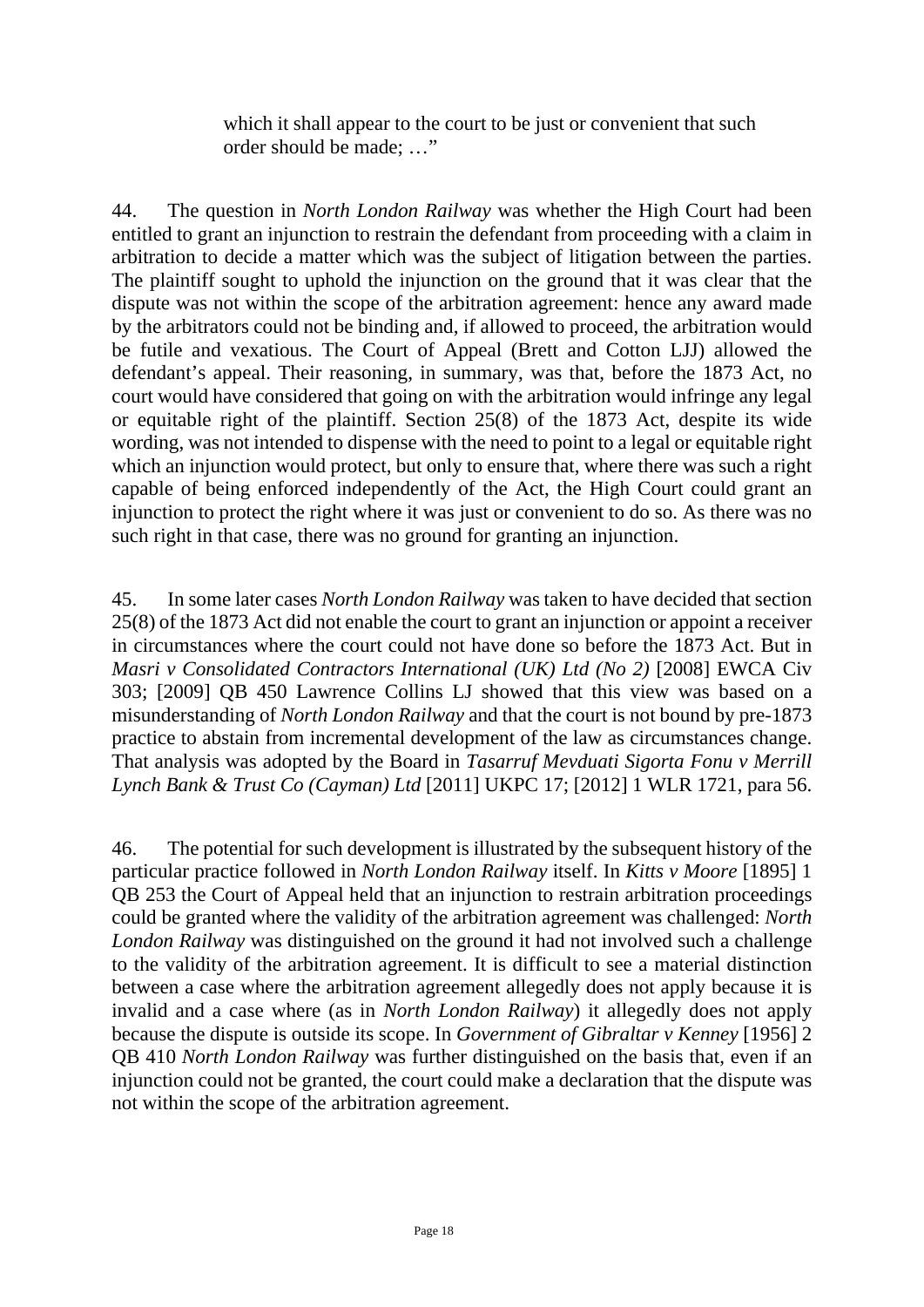47. In *Bremer Vulkan* [1981] AC 909, p 924, Donaldson J described the distinctions drawn in the authorities as "very strange", although on the appeal to the House of Lords Lord Diplock mentioned them (at p 981) without disapproval. Since then, beginning with the decision of Hobhouse J in *Compagnie Européene de Céréals v Tradax Export* [1986] 2 Lloyd's Rep 301, the earlier distinctions have been discarded and the approach to granting injunctions to restrain arbitration proceedings has been assimilated with the approach to anti-suit injunctions (save that anti-arbitration injunctions will be granted somewhat more readily, as no question of interference with a foreign court is involved). In consequence, it is now established that, although great caution should be exercised, it is open to the court in principle to grant an injunction to restrain a party from proceeding with an arbitration on the ground that to do so would be vexatious and oppressive: see *Claxton Engineering Services Ltd v TXM Olaj-és Gázkutató Kft (No 2)* [2011] EWHC 345 (Comm); [2011] 2 All ER (Comm) 128 (Hamblen J); *Sabbagh v Khoury* [2019] EWCA Civ 1219; [2020] Bus LR 724 (CA).

### *Third party disclosure orders*

48. The practice regarding the grant of injunctions has moved on in other ways since *The Siskina* was decided. In addition to freezing injunctions, which - as Lord Scott noted in *Fourie v Le Roux* (see para 42 above) - could not have been developed and become established if the approach in *North London Railway* still held good, another major new type of injunction which the courts have developed is the third party disclosure order. In accordance with the principle recognised by the House of Lords in *Norwich Pharmacal Co v Customs and Excise Comrs* [1974] AC 133, a third party who gets mixed up in wrongdoing, even innocently, may be ordered to provide relevant information in its possession which the applicant needs in order to seek redress. It is not necessary that the party ordered to provide information should have invaded or threatened to invade any right of the claimant. The party may be entirely innocent. Although it was said in *Norwich Pharmacal* that the third party had a "duty" to disclose information, as Lord Kilbrandon observed (at p 205) citing a South African decision, the duty lies "rather on the court to make an order necessary to the administration of justice than on the respondent to satisfy some right existing in the plaintiff"; and see *Cartier International AG v British Sky Broadcasting Ltd (Open Rights Group intervening)* [2018] UKSC 28; [2018] 1 WLR 3259, para 11. Nor is it even a precondition of the exercise of the jurisdiction that the applicant should have brought, or be intending to bring, legal proceedings against the alleged wrongdoer. It is sufficient that the applicant intends to seek some form of lawful redress for which the information is needed: see *Ashworth Hospital Authority v MGN Ltd* [2002] UKHL 29; [2002] 1 WLR 2033.

49. Closely related to such orders are injunctions of the type granted in *Bankers Trust Co v Shapira* [1980] 1 WLR 1274 whereby an innocent third party - typically a bank is ordered to disclose documents or information to assist a claimant in locating assets to which the claimant has a proprietary claim. Such "*Bankers Trust* orders" are often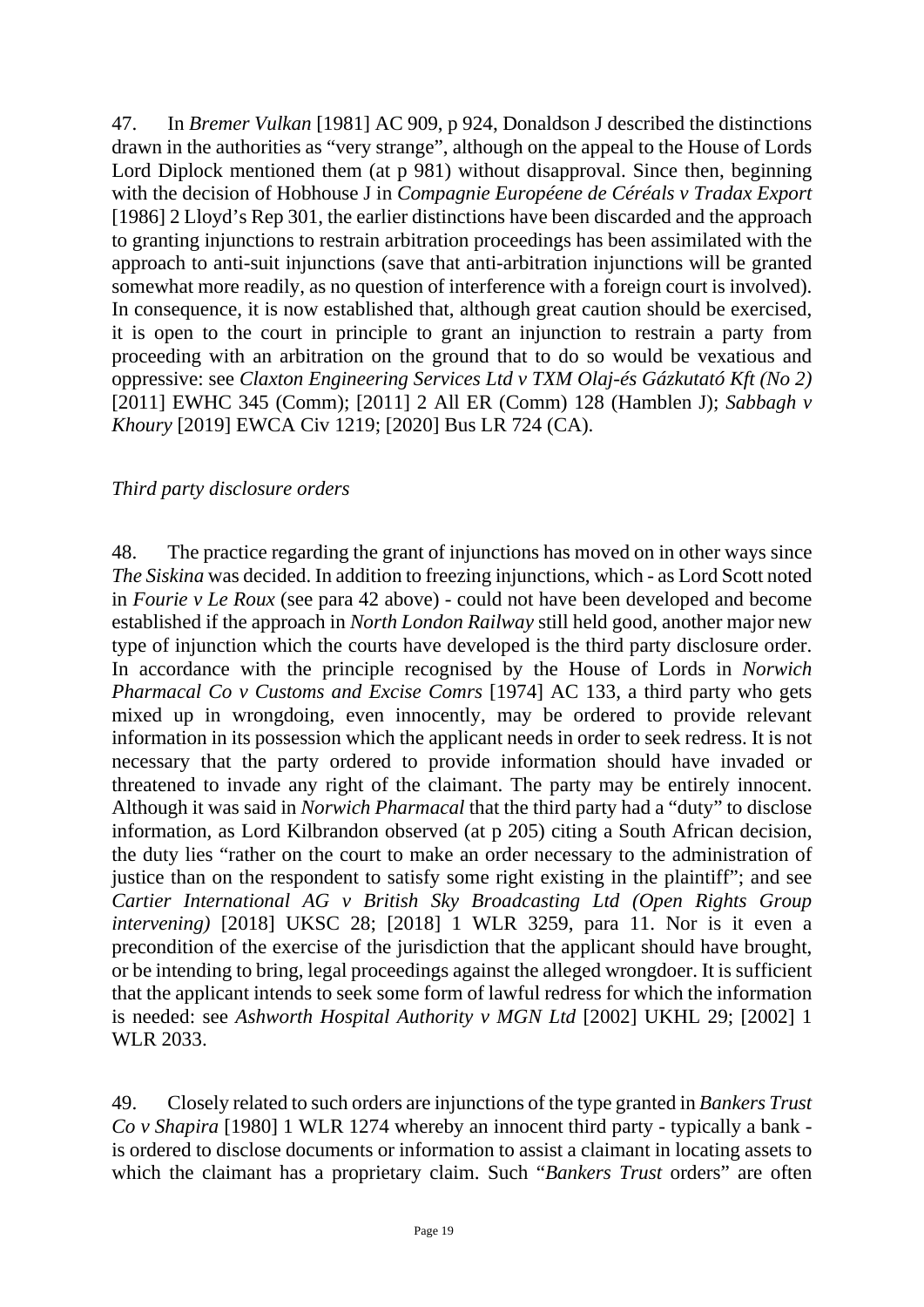sought alongside freezing injunctions. The rationale for them is that, unless the assets in question can be located and frozen, the ultimate determination of ownership of the assets is liable to be frustrated by their removal or dissipation. The cases have emphasised that, as with third party disclosure orders, the equitable jurisdiction to make such orders is a wide and flexible one: see eg *Murphy v Murphy* [1999] 1 WLR 282, 292; and *Global Energy Horizons Corpn v Gray* [2014] EWHC 2925 (Ch), paras 72-75 (where Sales J ordered innocent third parties to disclose documents and information capable of showing, on the taking of an account of profits, that the defendant had derived a benefit from the diversion of a business opportunity in breach of fiduciary duty).

#### *Website blocking orders*

50. More recently, a new type of injunction has been developed to combat problems posed by the infringement of intellectual property rights via the internet. In *[Cartier](http://uk.westlaw.com/Document/I723DFC60436D11E6B1D69B02A2400EFD/View/FullText.html?originationContext=document&transitionType=DocumentItem&vr=3.0&rs=PLUK1.0&contextData=(sc.Default))  [International AG v British Sky Broadcasting Ltd](http://uk.westlaw.com/Document/I723DFC60436D11E6B1D69B02A2400EFD/View/FullText.html?originationContext=document&transitionType=DocumentItem&vr=3.0&rs=PLUK1.0&contextData=(sc.Default))* [2016] EWCA Civ 658; [2017] 1 All [ER 700](http://uk.westlaw.com/Document/I723DFC60436D11E6B1D69B02A2400EFD/View/FullText.html?originationContext=document&transitionType=DocumentItem&vr=3.0&rs=PLUK1.0&contextData=(sc.Default)) the Court of Appeal upheld decisions of Arnold J to grant injunctions ordering internet service providers ("ISPs") to block websites selling counterfeit goods. The ISPs had not invaded, or threatened to invade, any independently identifiable legal or equitable right of the claimants. Nor had the claimants brought or indicated any intention to bring proceedings against any of the infringers. It was nevertheless held that there was power to grant the injunctions and a principled basis for doing so to compel the ISPs to prevent their facilities from being used to commit or facilitate a wrong. An analogy was drawn with third party disclosure orders.

51. There was an appeal to the Supreme Court in *Cartier* though only on the question of costs. Nevertheless, in considering how the costs of complying with the injunctions should be dealt with, Lord Sumption (with whom the other Justices agreed) analysed the nature and basis of the website blocking orders made and concluded that they were justified "on ordinary principles of equity": *Cartier International AG v British Sky Broadcasting Ltd* [2018] 1 WLR 3259, para 15. That was so although the claimants had no cause of action against the respondent ISPs who were themselves innocent of any wrongdoing. The Supreme Court of Canada reached a similar conclusion in *Google Inc v Equustek Solutions Inc* 2017 SCC 34; [2017] 1 SCR 824.

### *A legal or equitable right?*

52. The proposition asserted by Lord Diplock in *The Siskina* and *Bremer Vulkan* on the authority of *North London Railway* was that an injunction may only be granted to protect a legal or equitable right. There can be no objection to this proposition in so far as it signifies the need to identify an interest of the claimant which merits protection and a legal or equitable principle which justifies exercising the power to grant an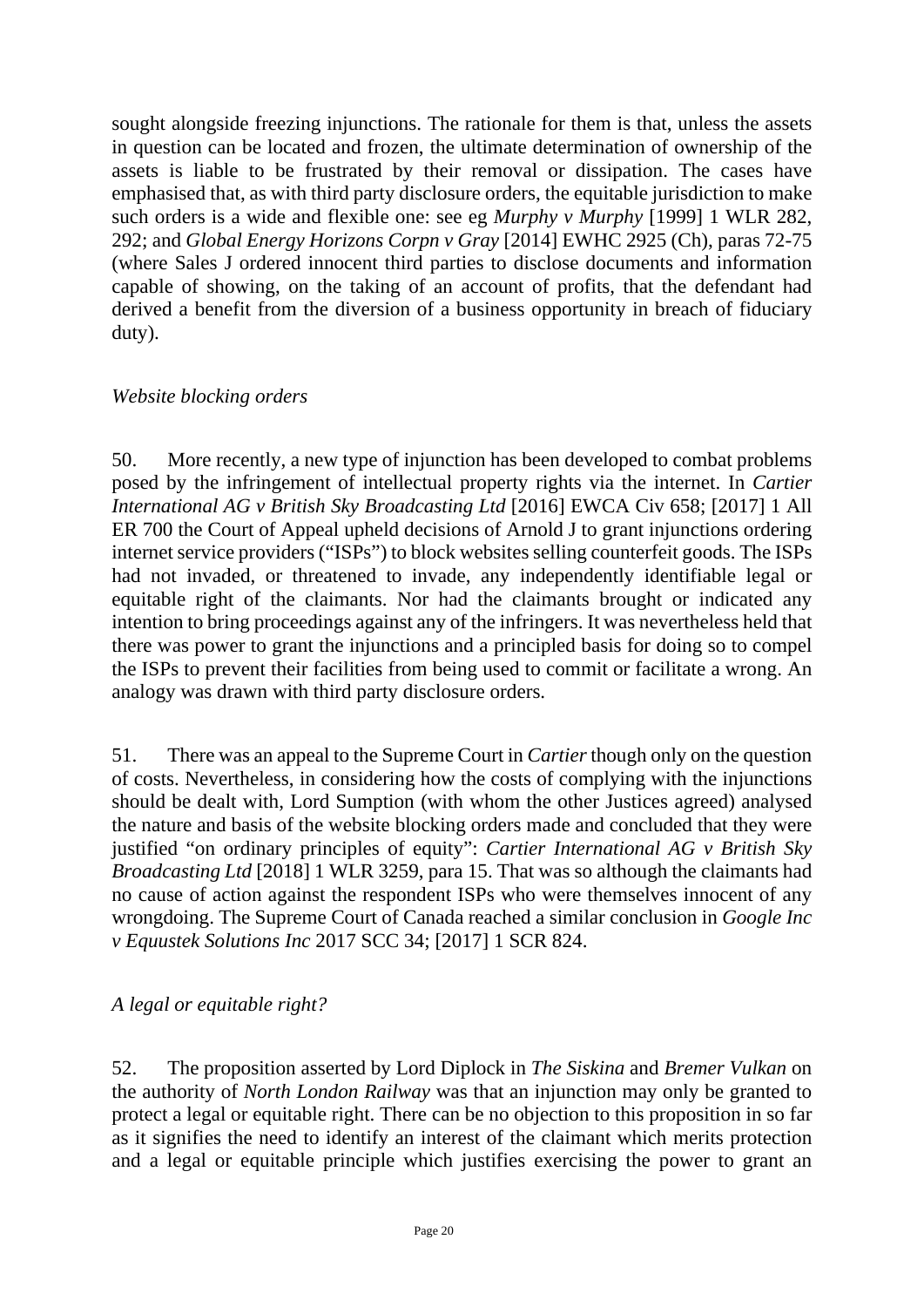injunction to protect that interest by ordering the defendant to do or refrain from doing something. In *Beddow v Beddow* (1878) 9 Ch D 89, 93, Sir George Jessel MR expressed this well when he said that, in determining whether it would be right or just to grant an injunction in any case, "what is right or just must be decided, not by the caprice of the judge, but according to sufficient legal reasons or on settled legal principles." As described above, however, within a very short time after *The Siskina* was decided, it had already become clear that the proposition cannot be maintained if it is taken to mean that an injunction may only be granted to protect a right which can be identified independently of the reasons which justify the grant of an injunction.

53. In *Castanho v Brown & Root (UK) Ltd* [1981] AC 557 and *British Airways Board v Laker Airways Ltd* [1985] AC 58, Lord Diplock himself acknowledged that his proposition formulated in *The Siskina* required qualification and endorsed Lord Scarman's dictum that "the width and flexibility of equity are not to be undermined by categorisation" (see paras 24 and 25 above). In *Laker Airways* the House of Lords held that an injunction may be granted to restrain a party from suing the applicant in a foreign court if, in the words of Lord Scarman at p 95:

> "… the bringing of the suit in the foreign court is in the circumstances so unconscionable that in accordance with our principles of a 'wide and flexible' equity it can be seen to be an infringement of an equitable right of the applicant. The right is an entitlement to be protected from a foreign suit the bringing of which by the defendant to the application is in the circumstances unconscionable and so unjust."

54. As Lord Nicholls pointed out in *Mercedes Benz*, at p 310G, this reasoning is circular, in that the right which the injunction is granted to protect arises only in the circumstances which justify the grant of an injunction. This illustrates that, as it is put in Spry, *Equitable Remedies*, 9th ed (2014), p 343, there are cases where "on a strict analysis the right to the injunction itself represents pro tanto the equitable right in question." Another such case of an injunction which is not based on a distinct underlying right is an injunction granted to restrain the presentation or advertising of a winding-up petition where this would be an abuse of the process of the court: see eg *Bryanston Finance Ltd v De Vries (No 2)* [1976] Ch 63, 76.

55. In *South Carolina Insurance Co v Assurantie Maatschappij "De Zeven Provincien" NV* [1987] AC 24, 40 Lord Brandon attempted to accommodate such cases within an overarching scheme by identifying the protection of a legal or equitable right as only one situation in which an injunction may be granted, with a second situation being where a party "has behaved, or threatens to behave, in a manner which is unconscionable". The inadequacy of this classification is apparent, however, from the fact that Lord Brandon recognised two exceptions which did not fit into his two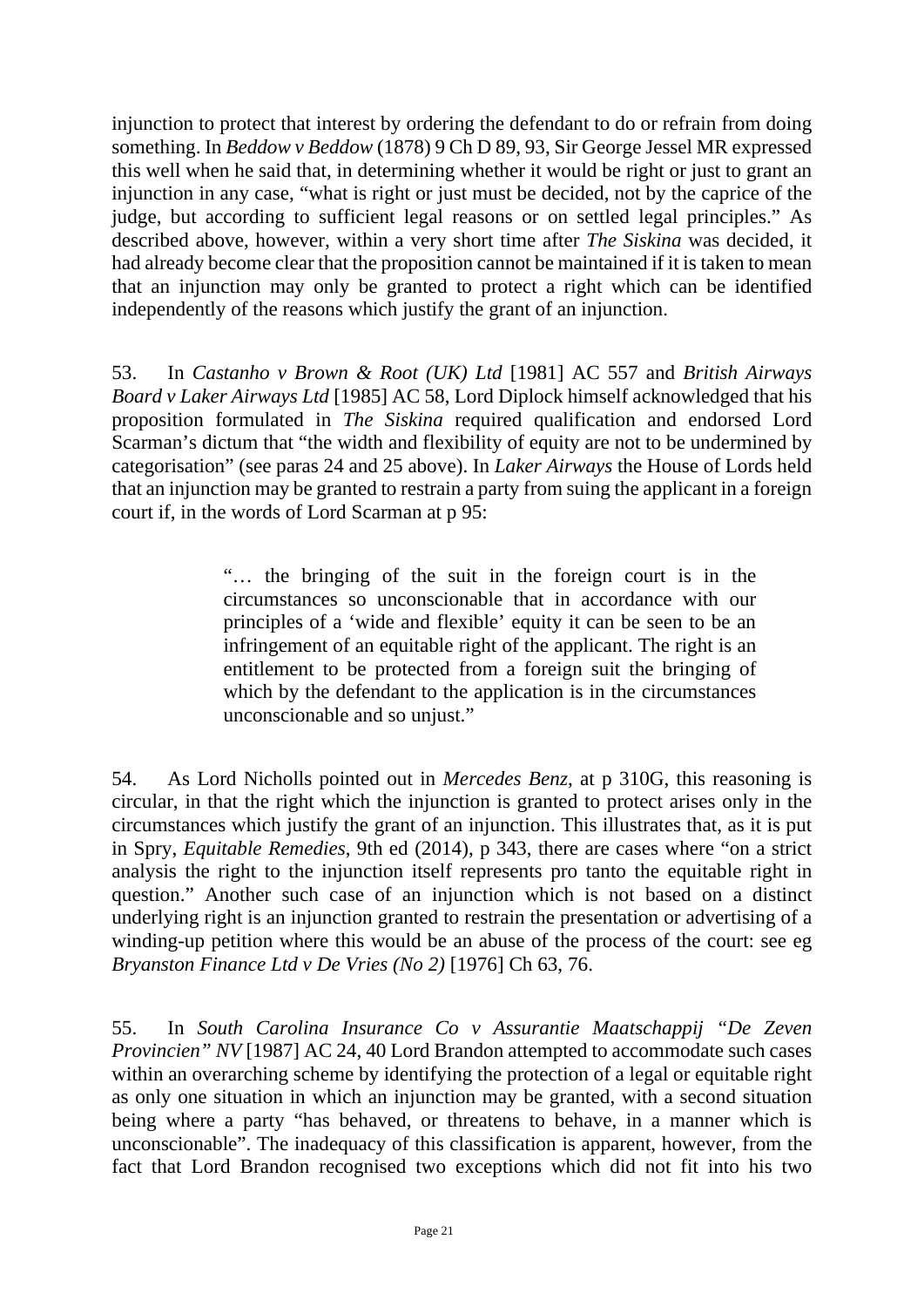categories but did not explain the basis on which these (or any further) exceptions are justified. A similar attempt at categorisation had already been rejected by the House of Lords in *Castanho* and in *Laker Airways*, and the caution sounded by Lord Goff in *South Carolina* against attempting to restrict the cases in which injunctions can be granted to certain exclusive categories was subsequently repeated by the majority of the House of Lords in *Channel Tunnel*.

56. Apart from freezing injunctions (which were one of Lord Brandon's exceptions), several further examples have already been mentioned (at paras 48-51 above) of injunctions which are not granted to protect an independently identifiable legal or equitable right or to restrain "unconscionable" conduct. As Kitchin LJ stated in *[Cartier](http://uk.westlaw.com/Document/I723DFC60436D11E6B1D69B02A2400EFD/View/FullText.html?originationContext=document&transitionType=DocumentItem&vr=3.0&rs=PLUK1.0&contextData=(sc.Default))  [International AG v British Sky Broadcasting Ltd](http://uk.westlaw.com/Document/I723DFC60436D11E6B1D69B02A2400EFD/View/FullText.html?originationContext=document&transitionType=DocumentItem&vr=3.0&rs=PLUK1.0&contextData=(sc.Default))* [2017] 1 All ER 700, at para 46:

> "It is clear … that matters have moved on since 1986 [when *South Carolina* was decided] and the courts have shown themselves ready to adapt to new circumstances by developing their practice in relation to the grant of injunctions where it is necessary and appropriate to do so to avoid injustice, just as Lord Goff anticipated."

57. As an exposition of the court's equitable power to grant injunctions, it would be difficult to improve on the following passage in Spry, *Equitable Remedies*, 9th ed (2014), at p 333:

> "The powers of courts with equitable jurisdiction to grant injunctions are, subject to any relevant statutory restrictions, unlimited. Injunctions are granted only when to do so accords with equitable principles, but this restriction involves, not a defect of powers, but an adoption of doctrines and practices that change in their application from time to time. Unfortunately there have sometimes been made observations by judges that tend to confuse questions of jurisdiction or of powers with questions of discretions or of practice. The preferable analysis involves a recognition of the great width of equitable powers, an historical appraisal of the categories of injunctions that have been established and an acceptance that pursuant to general equitable principles injunctions may issue in new categories when this course appears appropriate."

This passage (stated in the same terms in an earlier edition of Spry's book) was quoted in *Broadmoor Special Health Authority v Robinson* [2000] QB 775, para 20, by Lord Woolf MR, who described it as succinctly summarising the correct position. It was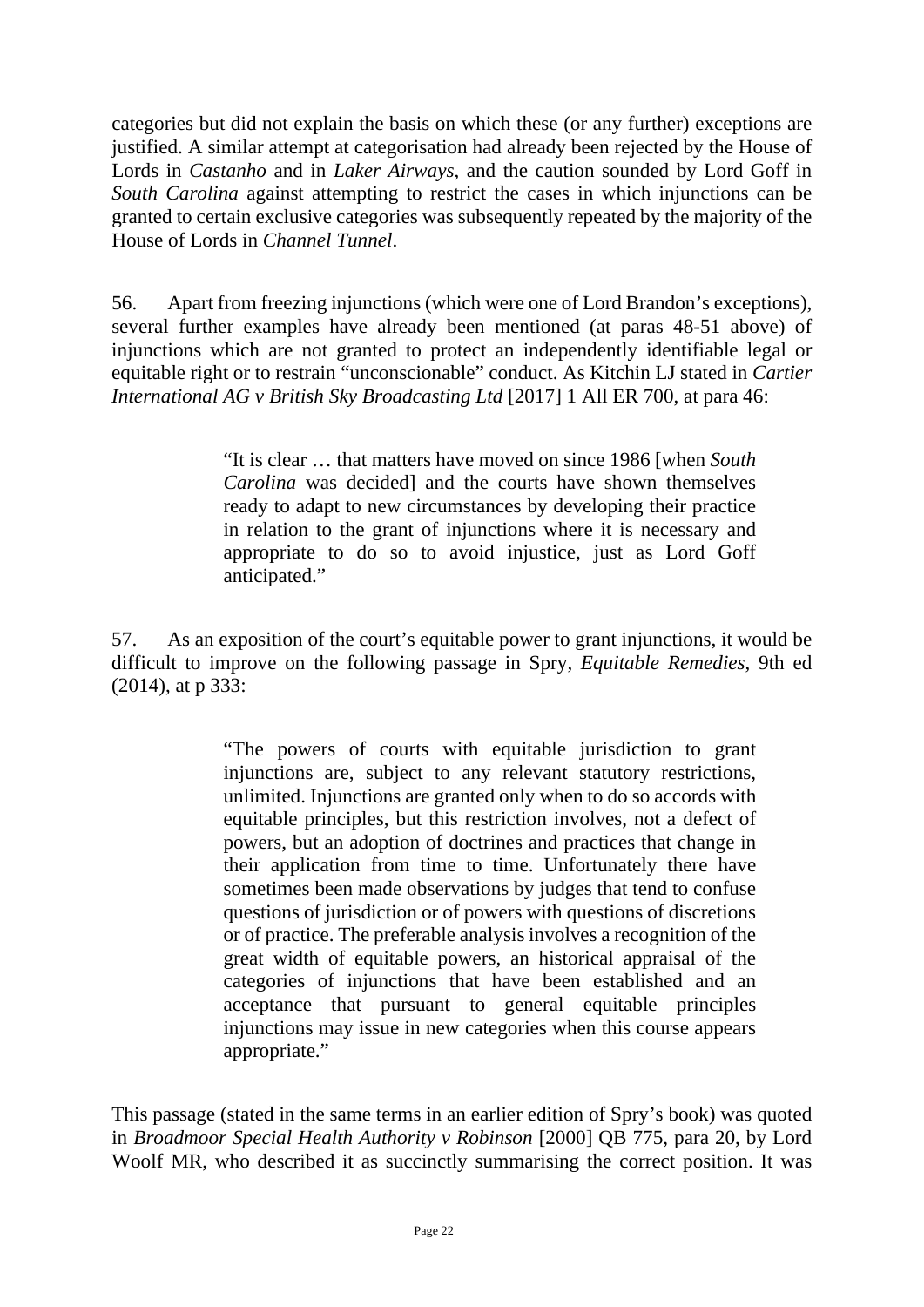again quoted and endorsed as a correct statement of the law by Kitchin LJ (with whom Briggs and Jackson LJJ agreed on this point) in *[Cartier](http://uk.westlaw.com/Document/I723DFC60436D11E6B1D69B02A2400EFD/View/FullText.html?originationContext=document&transitionType=DocumentItem&vr=3.0&rs=PLUK1.0&contextData=(sc.Default))*, para 47. The Board would likewise endorse it.

58. In *Cartier* an attempt was made by counsel for the ISPs to argue that website blocking injunctions could not be granted because they do not fall within the categories recognised by Lord Diplock in *The Siskina* and Lord Brandon in *South Carolina*, as the ISPs had not invaded, or threatened to invade, any legal or equitable right of the claimants, nor had they behaved or threatened to behave in an unconscionable manner. The Court of Appeal firmly rejected that submission. Kitchin LJ said at para 54:

> "In my judgment that would impose a straitjacket on the court and its ability to exercise its equitable powers which is not warranted by principle. As Lord Woolf explained [in *Broadmoor*], the preferable analysis involves a recognition of the great width of those equitable powers, an historical appraisal of the categories of injunctions that have been established and an acceptance that pursuant to general equitable principles injunctions may issue in new categories when this course appears appropriate."

That analysis was implicitly endorsed by the Supreme Court on appeal when the court held that, although the ISPs were innocent parties who had not interfered with any right of the claimants (and as such, in agreement with the dissenting opinion of Briggs LJ on this issue, were entitled to be paid their costs of complying with the injunctions), the decision that injunctions may issue in this type of case was justified "on ordinary principles of equity". The correctness of what Spry refers to as "the preferable analysis" must, in the Board's view, now be regarded as settled.

### *Changing circumstances*

59. The developments in the practice of granting injunctions described above including the expansion of freezing injunctions far beyond their original confines and the creation of other new types of injunction - illustrate the ability of courts with equitable powers to modify existing practice where to do so accords with principle and is necessary to provide an effective remedy. Such flexibility is essential if the law and its procedures are to keep abreast of changes in society. Recent decades have seen fundamental changes in commercial and financial practices, driven in large part by the revolution in information technology. The legal developments described above have been forged, often explicitly, in response to such changing circumstances.

60. It is worth noting three major changes in circumstances since freezing injunctions were devised in the 1970s to which the practice of granting such injunctions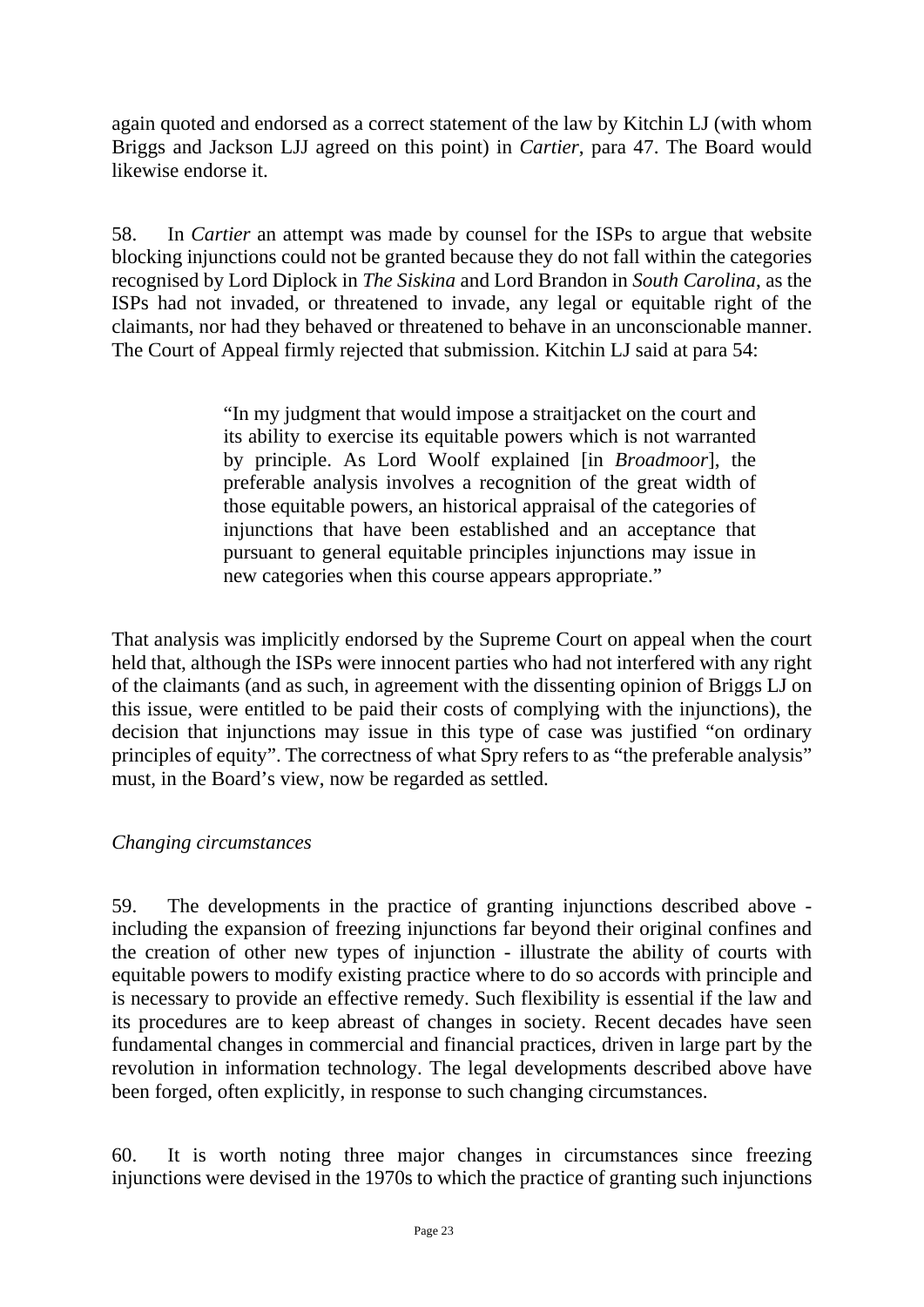has needed to adapt. One is the transformation in the ease and speed with which money and other financial assets can be moved around the world. In the 1970s, the UK still had exchange controls restricting the transfer of funds out of the country and electronic banking lay far in the future. Today the international transfer of funds is easy and almost instantaneous. A second major and continuing trend is the globalization of commerce and economic activity and consequent growth of litigation and arbitration with international dimensions. The situation in *The Siskina* where a defendant's assets are situated in a country other than that in which the substantive proceedings are taking place was comparatively uncommon in commercial litigation in 1977 but is now normal. A third significant development is the growth in the use of offshore companies. The BVI is a popular jurisdiction for the location of such companies.

61. The arguments in the present case about the powers and practice of the BVI courts as regards freezing injunctions need to be seen in this context. As Lord Neuberger of Abbotsbury MR said in *Linsen International Ltd v Humpuss Transportasi Kimia* [2011] EWCA Civ 1042, para 17:

> "In the increasingly sophisticated world of international movement of goods, assets and money, and the formation of companies and the hiding of assets, the courts have to be astute to ensure that the law keeps pace with modern developments and is not flouted."

### *These appeals*

62. As mentioned at the start of this judgment, the first respondent, Broad Idea, is a company incorporated in the BVI. 50.1% of its shares are owned by the second respondent, Dr Cho, who is resident in Hong Kong. The other 49.9% of its shares are owned by Mr Francis Choi, an individual who is said in Forbes list to be the tenth richest billionaire in Hong Kong and who is not a party to these proceedings.

63. The appellant, CCL, has brought proceedings in Hong Kong claiming damages and other substantive relief against Dr Cho and other defendants (who do not include Broad Idea). In the BVI, CCL applied for freezing injunctions against Dr Cho and against Broad Idea. Those applications were heard separately and resulted in separate appeals to the EC Court of Appeal, and from there to the Board. It is convenient to take first the appeal relating to Dr Cho.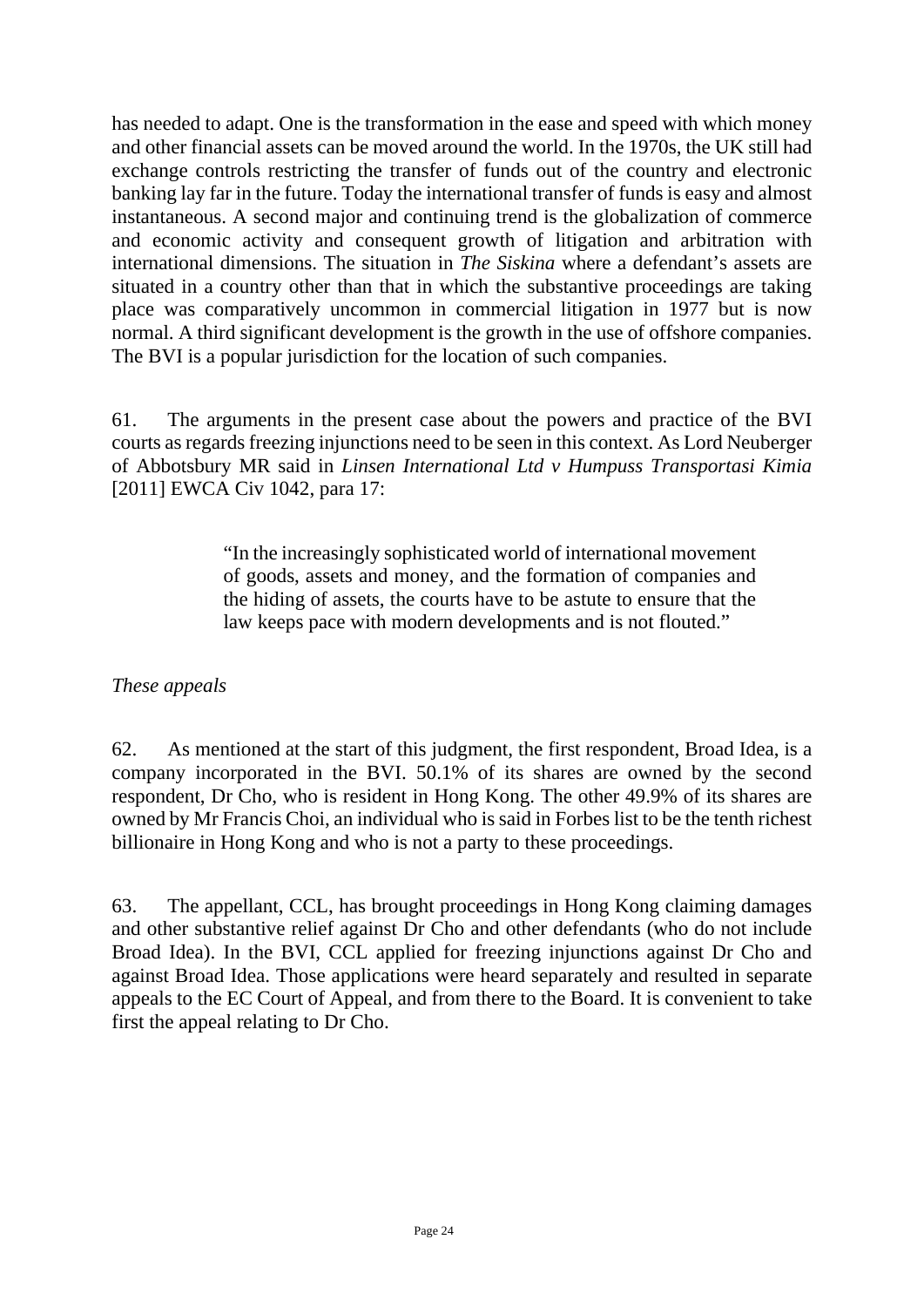64. An order of the BVI court granting a freezing injunction against Dr Cho and permission to serve a claim form on him outside the BVI was set aside by Adderley J. The EC Court of Appeal dismissed CCL's appeal from that decision.

65. This further appeal by CCL to the Board raises the same issue as was raised in *The Siskina* and *Mercedes Benz*. As in those cases, the obstacle facing CCL is to identify a provision in the applicable rules of court under which permission may be given to serve outside the territorial jurisdiction of the court a claim form in which the only relief claimed is a freezing injunction.

66. Save that the EC CPR, which were introduced in 2000, use the modern terminology of "claimant" and "claim form" rather than "plaintiff" and "writ", they are in materially similar terms to the English rules of court which were applicable in *The Siskina* and the Hong Kong rules which were applicable in *Mercedes Benz*. In particular, EC CPR rule 7.3(1)(b), on which CCL relies, allows a claim form to be served out of the jurisdiction "if a claim is made … for an injunction ordering the defendant to do or refrain from doing some act within the jurisdiction."

67. Whatever merit it might have had if the question was a new one, CCL's argument that this rule encompasses a claim made for a freezing injunction comes far too late in the day. The common law does not operate on a principle of third time lucky. On the contrary, at its core is the doctrine of stare decisis, meaning "stand by what has been decided". That doctrine remains as essential as ever to securing stability, consistency and predictability in the common law. The Board has never acted on a strict rule that it is bound by its own previous decisions, nor those of the House of Lords or Supreme Court; but the Board will not depart from a previous decision of its own or of the House of Lords or Supreme Court without compelling reason to do so: see Lord Mance and J Turner, *Privy Council Practice* (2017), paras 5.07 - 5.21 and the cases there cited. Such a reason is unlikely to be found where the question concerns the meaning of a rule of court. Where the meaning of such a rule has already been settled at the highest level of judicial authority, litigants should be entitled to rely on that meaning in the knowledge that there is a procedure readily available for amending the rules, if necessary. The use of that procedure is generally the fairest and most efficient means of ensuring that the rules of court are kept up to date. (See also in this respect the warning by Lord Hailsham in *The Siskina* [1979] AC 210, 262 that, in relation to any extension of the grounds for permitting service out of the jurisdiction, the courts should not usurp the functions of the Rules Committee.)

68. The justice and convenience of interpreting a rule in accordance with a settled meaning is all the greater where, as in the present case, a rule in the same or materially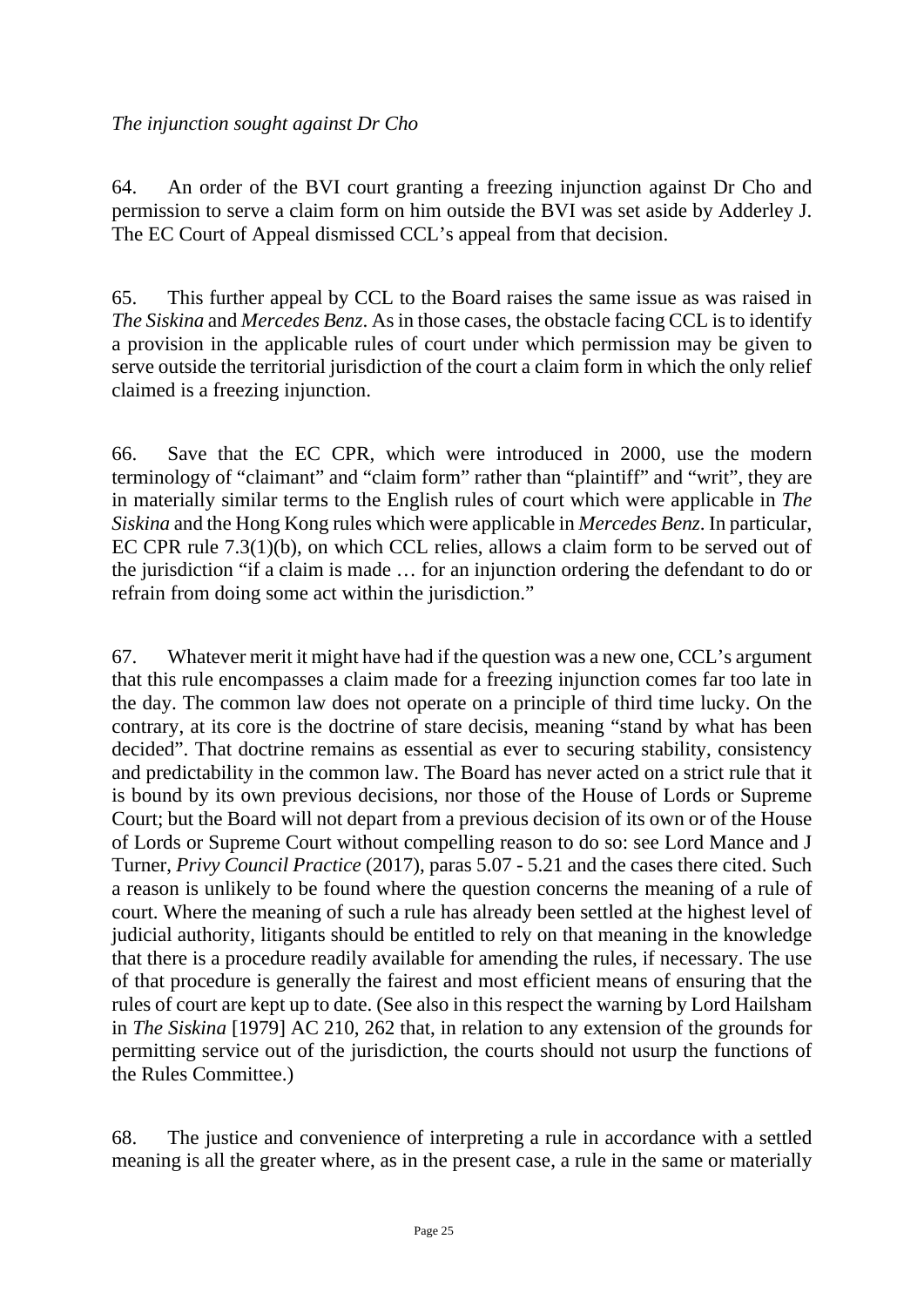similar terms exists in other jurisdictions for which the Board is or was the final court of appeal. For the Board to depart from the interpretation of the rule applicable to claims for injunctions which was adopted in *The Siskina* and in *Mercedes Benz* would have repercussions beyond the BVI and would potentially upset reasonable expectations and cause uncertainty about the effect of the corresponding rules in those other jurisdictions.

69. A further and cogent consideration is that the decisions in *The Siskina* and *Mercedes Benz* formed part of the legal background against which the EC CPR were introduced in 2000. Where legislation re-enacts a provision which has been the subject of authoritative judicial interpretation, it is generally to be inferred that the new provision was intended to bear the meaning that case law had already established: see eg *R (N) v Lewisham London Borough Council* [2014] UKSC 62; [2015] AC 1259, para 53 (Lord Hodge). This presumption applies with all the more force where that case law included two decisions at the highest level. EC CPR rule 7.3(1)(b) replaced without material alteration in wording Order 11, rule 1(i) of the Rules of the Supreme Court (Revision) 1970 (BVI), which was itself in identical terms to the rules construed in *The Siskina* and *Mercedes Benz*. The overwhelming inference in these circumstances is that EC CPR rule 7.3(1)(b) was intended to have the same meaning and effect as was given to its predecessor by the House of Lords and the Board.

70. For these reasons, the Board would affirm the decision of both courts below that Dr Cho cannot be brought within the jurisdiction of the BVI court by serving him with a claim form abroad. The lacuna in the EC CPR can only be filled by amending the rules and not by reinterpreting them. Having reached that conclusion, Adderley J and the EC Court of Appeal did not address the question whether, if he had been subject to the court's jurisdiction, a freezing injunction could or should have been granted against Dr Cho; and on the basis that their conclusion was correct, it is neither necessary nor appropriate to consider that question for the first time on this appeal.

### *The injunction sought against Broad Idea*

71. Such a question does arise, however, in relation to Broad Idea. As Broad Idea is located in the BVI, no permission was needed to serve it with a claim form. The present case is thus one of precisely the kind which Lord Mustill in *Mercedes Benz* [1996] AC 284, 304G-H, envisaged might in future occur where: (i) there is undoubted personal jurisdiction over the defendant; (ii) no substantive proceedings are brought against the defendant in the local court possessing such jurisdiction; and (iii) an attempt is made to obtain a freezing injunction in support of a claim pursued in a foreign court.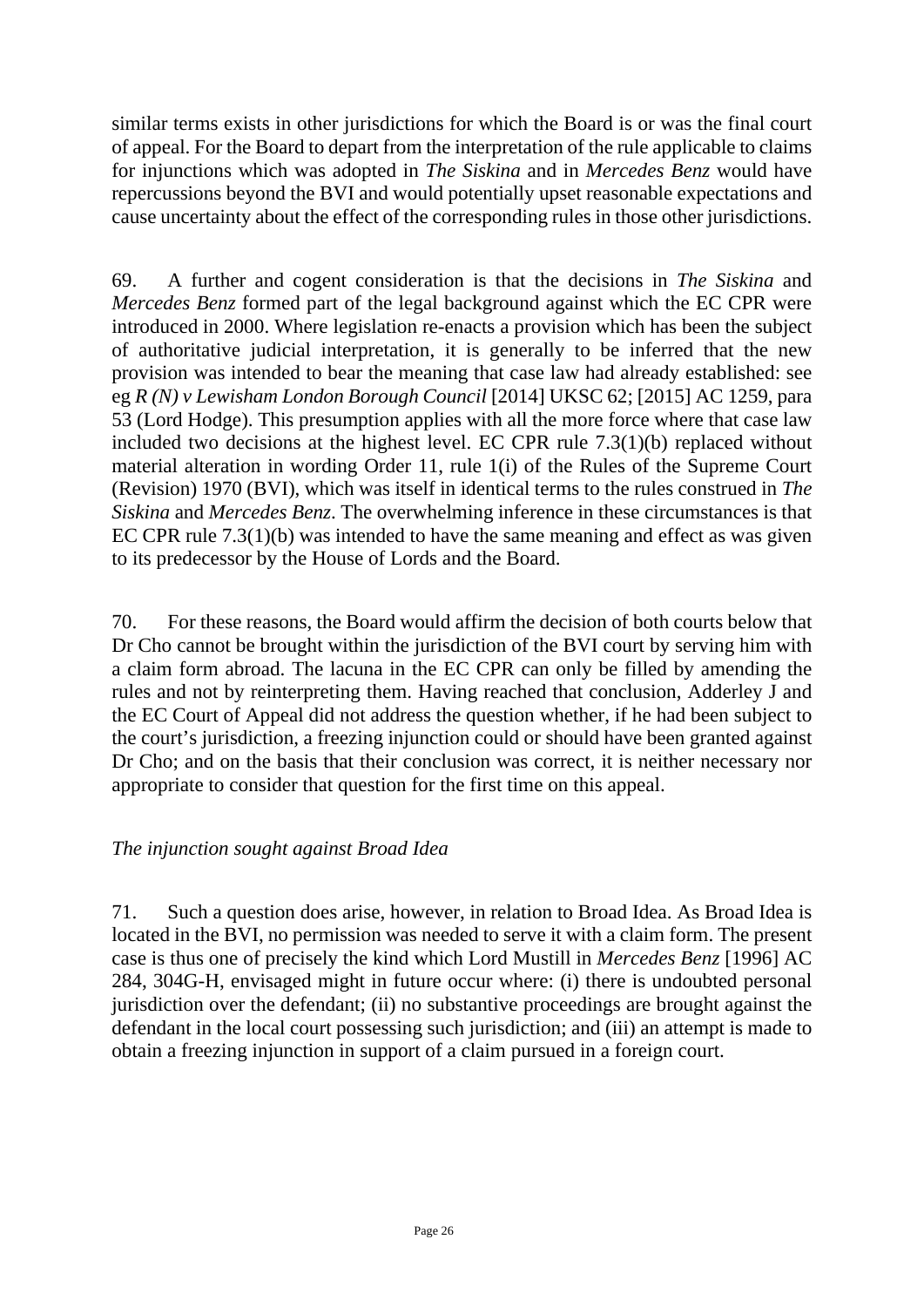72. The power of the BVI court to grant a freezing injunction in this combination of circumstances was considered in *Black Swan Investment ISA v Harvest View Ltd* (BVIHCV 2009/399) (unreported) 23 March 2010. In that case the claimant applied in the BVI for a freezing injunction against BVI companies said to be controlled by an individual against whom proceedings had been brought in South Africa. Bannister J held that he was not precluded by authority from granting an injunction to protect the claimant's ability to enforce a money judgment if and when obtained in South Africa against assets held by the BVI companies. Bannister J also observed (at para 15) that:

> "… there are sound policy reasons why important offshore financial centres, such as Jersey and the BVI, should be in a position to grant such orders in aid where necessary. The business of companies registered within such jurisdictions is invariably transacted abroad and disputes between parties who own them and others are often resolved abroad. It seems to me that when a party to such a dispute is seeking a money judgment against someone with assets within this jurisdiction, it would be highly detrimental to its reputation if potential foreign judgment creditors were to be told that they could not, if successful, have resort to such assets unless they were to commence substantive proceedings here in circumstances where, in all probability, they would be unable to obtain permission to serve them abroad - thus presenting them with an effective brick wall or double bind of the sort so deplored by Lord Nicholls in *Mercedes Benz*."

73. In *Yukos CIS Investments Ltd v Yukos Hydrocarbons Investments Ltd* (HCVAP 2010/028) (unreported) 26 September 2011, at paras 143-149, the EC Court of Appeal rejected an argument that *Black Swan* had been wrongly decided and accepted the principle that a freezing injunction may be granted against a party resident in the BVI who controls assets against which a foreign judgment could be enforced - although the court went on to find that the principle did not apply on the facts of that case. During the following decade, according to an article written by a BVI lawyer specialising in asset recovery, many orders of the kind made in *Black Swan* were made by the BVI courts in many high value cases: see D Wise, "Black Swan versus Broad Idea" (2020) 26 Trusts & Trustees 750 at 753. Furthermore, in *VTB Capital plc v Universal Telecom Management* [2013] 2 CILR 94, the Cayman Islands Court of Appeal also held, in a strongly reasoned judgment, that a freezing injunction can be granted against a "noncause of action defendant" over whom the court has personal jurisdiction where a judgment obtained in foreign proceedings would be enforceable within the territorial jurisdiction of the court against assets held by that defendant.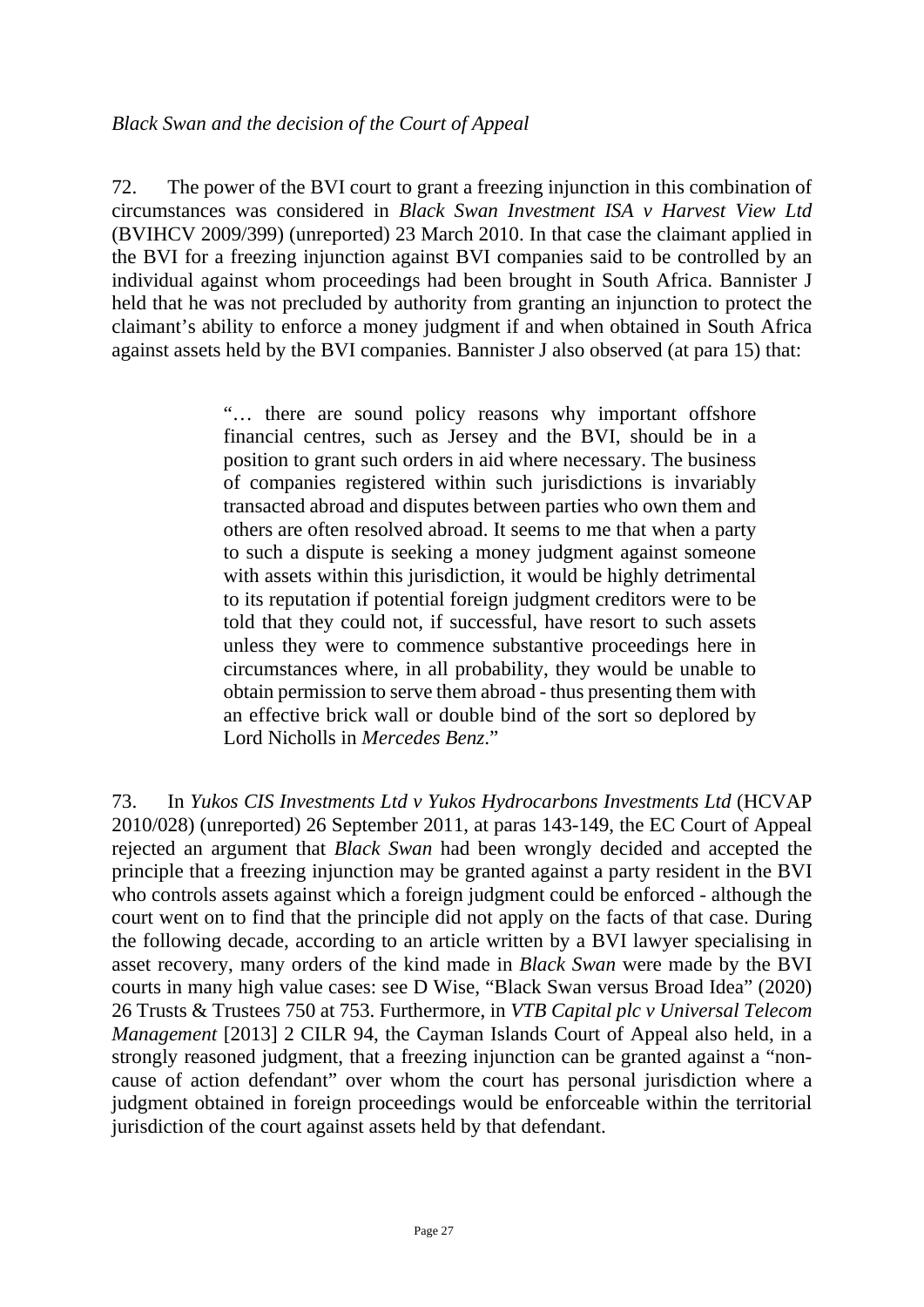74. However, in the present case the EC Court of Appeal decided that its endorsement of this proposition in *Yukos* was not binding and wrong and that *Black Swan* should be overruled. Pereira CJ (with whose judgment Webster JA agreed) and Blenman JA (who wrote a concurring judgment) concluded that under section 24(1) of the BVI Act - which is in substantially the same terms as the first part of section 25(8) of the 1873 Act and section 45(1) of the 1925 Act in England and Wales - the BVI court has no "subject matter jurisdiction" to grant a freezing injunction otherwise than in aid of proceedings claiming substantive relief in the BVI. They considered that they were bound to reach that conclusion by *The Siskina* and subsequent cases.

#### *The court's jurisdiction*

75. In *Fourie v Le Roux*, at para 25, Lord Scott pointed out the ambiguity in statements that the court has no "jurisdiction" to deal with a particular matter by quoting these remarks of Pickford LJ in *Guaranty Trust Co of New York v Hannay & Co* [1915] 2 KB 536, 563:

> "The first and, in my opinion, the only really correct sense of the expression that the court has no jurisdiction is that it has no power to deal with and decide the dispute as to the subject matter before it, no matter in what form or by whom it is raised. But there is another sense in which it is often used, ie, that although the court has power to decide the question it will not according to its settled practice do so except in a certain way and under certain circumstances."

It is unclear whether, in holding that the BVI court had no "subject matter jurisdiction" to grant a freezing injunction against Broad Idea, the judges of the EC Court of Appeal were using the term "jurisdiction" in its strict sense to mean "power" or to mean that, although the court has power to grant an injunction, it would be contrary to settled practice to do so. In the opinion of the Board, neither conclusion can be supported.

### *The court's power to grant a freezing injunction*

76. The notion that the power of the BVI court to grant a freezing injunction is confined to proceedings in which substantive relief is claimed in the BVI is not consistent with the language of section 24(1) of the BVI Act. That provision gives the High Court power to grant an injunction by "an interlocutory order … in all cases in which it appears to the court or judge to be just or convenient that the order should be made ...". It would be hard to cast the power in wider terms than that. The EC Court of Appeal was persuaded by an argument that, in circumstances where section 24(1) makes no reference to the grant of injunctions in aid of foreign proceedings and no statutory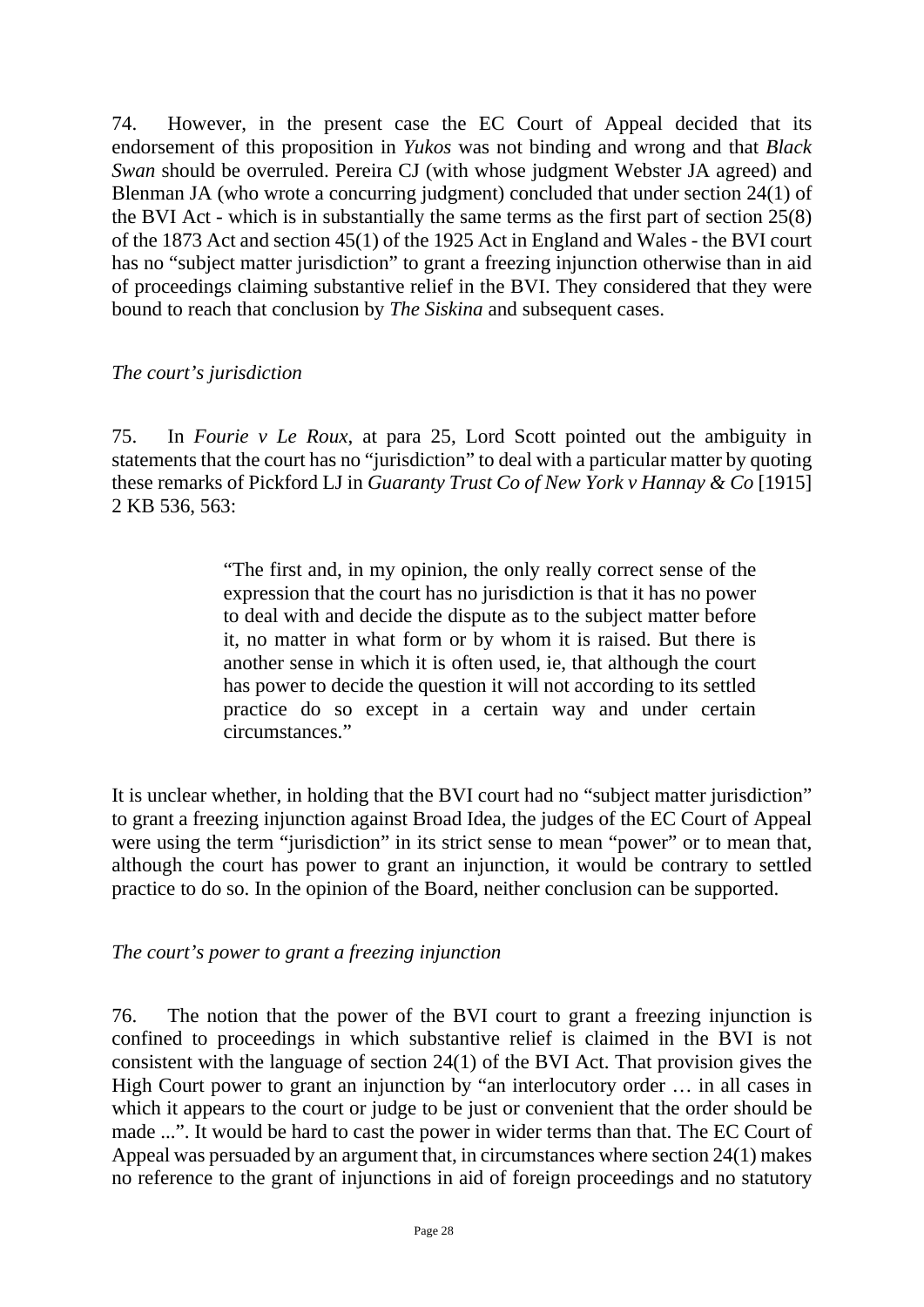provision similar to section 25 of the 1982 Act in the UK had been enacted in the BVI (although this has since changed), section 24(1) does not give the court power to grant such injunctions. This argument is similar to one rejected by the House of Lords in *Channel Tunnel* (see para 30 above) and must be rejected for the same reason. It puts the matter the wrong way round. The question is whether there is any justification for treating the words "in all cases" as excluding a case where an injunction is sought in aid of foreign proceedings. The absence of legislation conferring a more specific power is not a reason to do so. Nor can the fact that such legislation has been enacted in the UK and some other common law jurisdictions (well after the BVI Act was enacted in 1969) have any bearing on the meaning of section 24(1) of the BVI Act.

77. A reason for reading the language of the provision restrictively was put forward by Lord Diplock in *The Siskina* (in a passage quoted at para 9 above) when he said that the similarly worded section 45(1) of the 1925 Act, by speaking of an "interlocutory" order, "presupposes the existence of an action, actual or potential, claiming substantive relief which the High Court has jurisdiction to grant." The reasoning appears to be that an order can only be described as "interlocutory" if it is made in or in anticipation of proceedings in which the claimant is seeking an order which (unlike an "interlocutory" order) will finally decide a substantive dispute between the parties. It is hard to see how the word "interlocutory" can bear this weight. In *Smith v Cowell* (1880) 6 QBD 75 the Court of Appeal held that the expression "interlocutory order" in section 25(8) of the 1873 Act was not confined to orders made between the commencement of an action and a final judgment but meant any order other than a final judgment in an action. Whilst *Smith v Cowell* did not decide this further point (as the relevant order appointing a receiver in that case was made after a final judgment had been obtained), there seems no reason to read into the term "interlocutory" any requirement that there must be a final judgment on the merits of a dispute sought or obtained in the action in which the order is made. The term is perfectly apt to refer to an injunction sought in connection with a claim for final, substantive relief which is being pursued in proceedings before another court or tribunal and whether or not the relief claimed in those proceedings is relief which the High Court has jurisdiction to grant.

78. In any case, even if the term "interlocutory" in section 25(8) of the 1873 Act and its statutory successors were to be given the restrictive interpretation suggested by Lord Diplock, that would not establish a relevant limit on the court's powers. As the House of Lords made clear in *Fourie v Le Roux* [2007] 1 WLR 320, section 25(8) did not cut down the powers of the Court of Chancery and other courts to grant injunctions, which were transferred to the new High Court by section 16 of the 1873 Act, as they have been to the BVI High Court by sections 6 and 7 of the BVI Act. As discussed earlier, there was and is no limit on the power of courts with equitable jurisdiction to grant injunctions except where restrictions have been imposed by statute. Hence, as Lord Scott concluded from his review of the earlier authorities in *Fourie v Le Roux*, at para 30: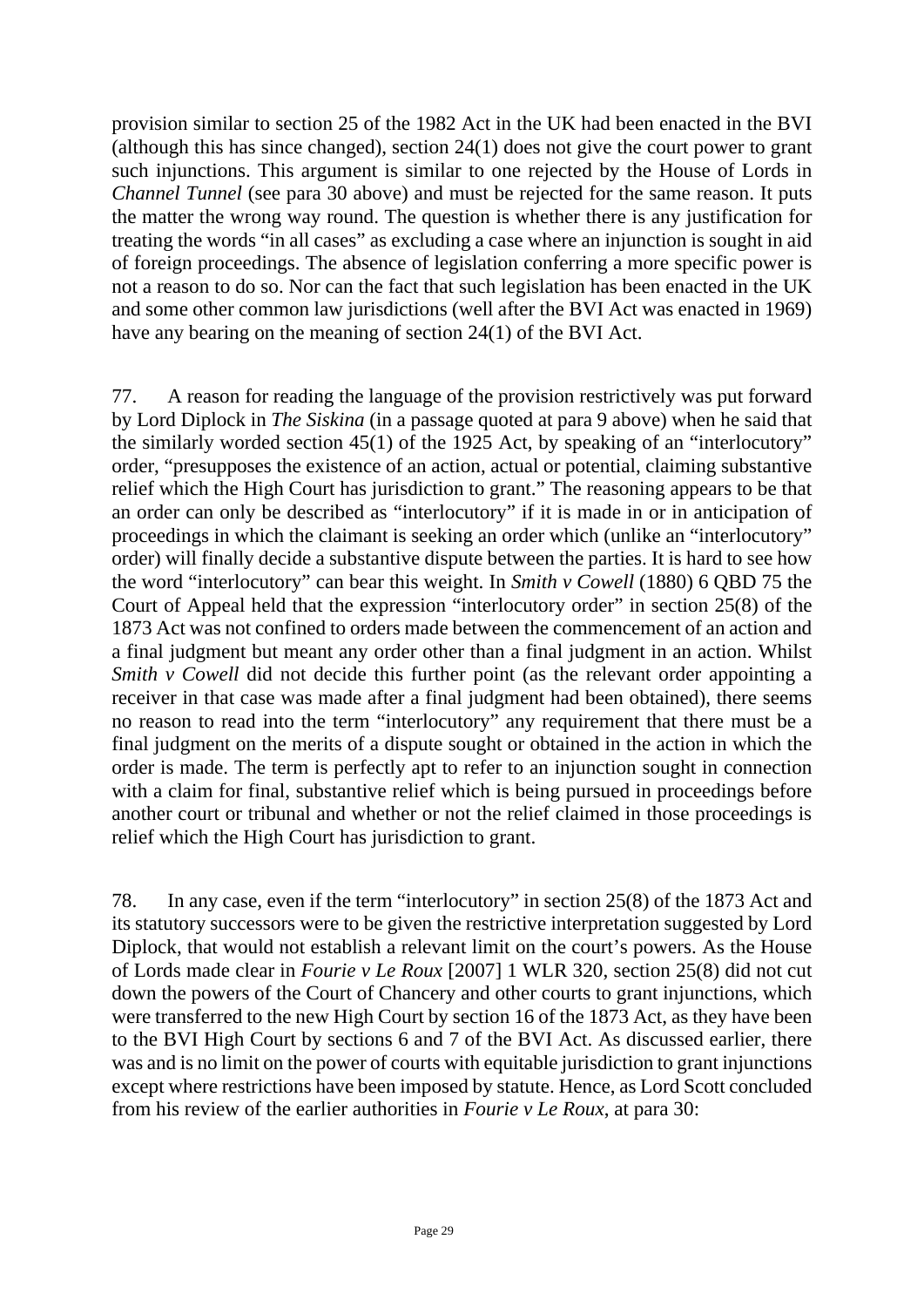"… provided the court has in personam jurisdiction over the person against whom an injunction, whether interlocutory or final, is sought, the court has jurisdiction, in the strict sense, to grant it."

79. If there is a relevant limitation on the freedom of the BVI court to grant a freezing injunction where it appears to the court to be just or convenient to do so, it could therefore only be based on established practice. There is no such limitation on the court's power.

#### *Established practice*

80. As Lord Scott also observed in *Fourie v Le Roux*, at para 30, the practice of the courts regarding the grant of injunctions has not stood still since *The Siskina* was decided in 1977. In particular, as noted earlier, in *Channel Tunnel* [1993] AC 334 the House of Lords held that the court can grant interlocutory relief against a defendant over whom the court has personal jurisdiction where the substantive proceedings are taking place before an arbitral tribunal or foreign court (see paras 27-31 above). Although expressed in terms of the court's power, it was implicit in the decision in *Channel Tunnel* that there was no settled practice or principle which prevented the grant of such relief and explicit that there was no practice or principle established by *The Siskina* line of authorities which did so. The reason why in *Channel Tunnel* the House of Lords concluded that the power to grant an injunction should not be exercised was that, in the particular circumstances of that case, granting the interlocutory injunction sought would in practice be tantamount to granting final relief which, again in the particular circumstances of that case, would be inappropriate - especially because it would encroach on the parties' choice to entrust assessment of the merits of the dispute to arbitrators. These were discretionary considerations.

81. In her judgment under appeal (at para 38) Pereira CJ sought to distinguish *Channel Tunnel* on the basis that Lord Browne-Wilkinson referred, in his conclusion quoted at para 28 above, to the power to grant interlocutory relief "based on a cause of action recognised by English law against a defendant duly served …". Pereira CJ took this to mean that interlocutory relief can be granted only where there is a cause of action against a defendant over whom the court has personal jurisdiction, even if the claim against that defendant is being pursued elsewhere, and not against a "non-cause of action defendant" duly served. Translated to the facts of the present case, this would mean that, if Dr Cho entered the territory of the BVI and was duly served with a claim form, a freezing injunction could in principle be granted against him in connection with the proceedings against him in Hong Kong; however, even if Broad Idea, a BVI company, were holding assets as a nominee for Dr Cho, no freezing injunction under the *Chabra* jurisdiction could be granted against Broad Idea.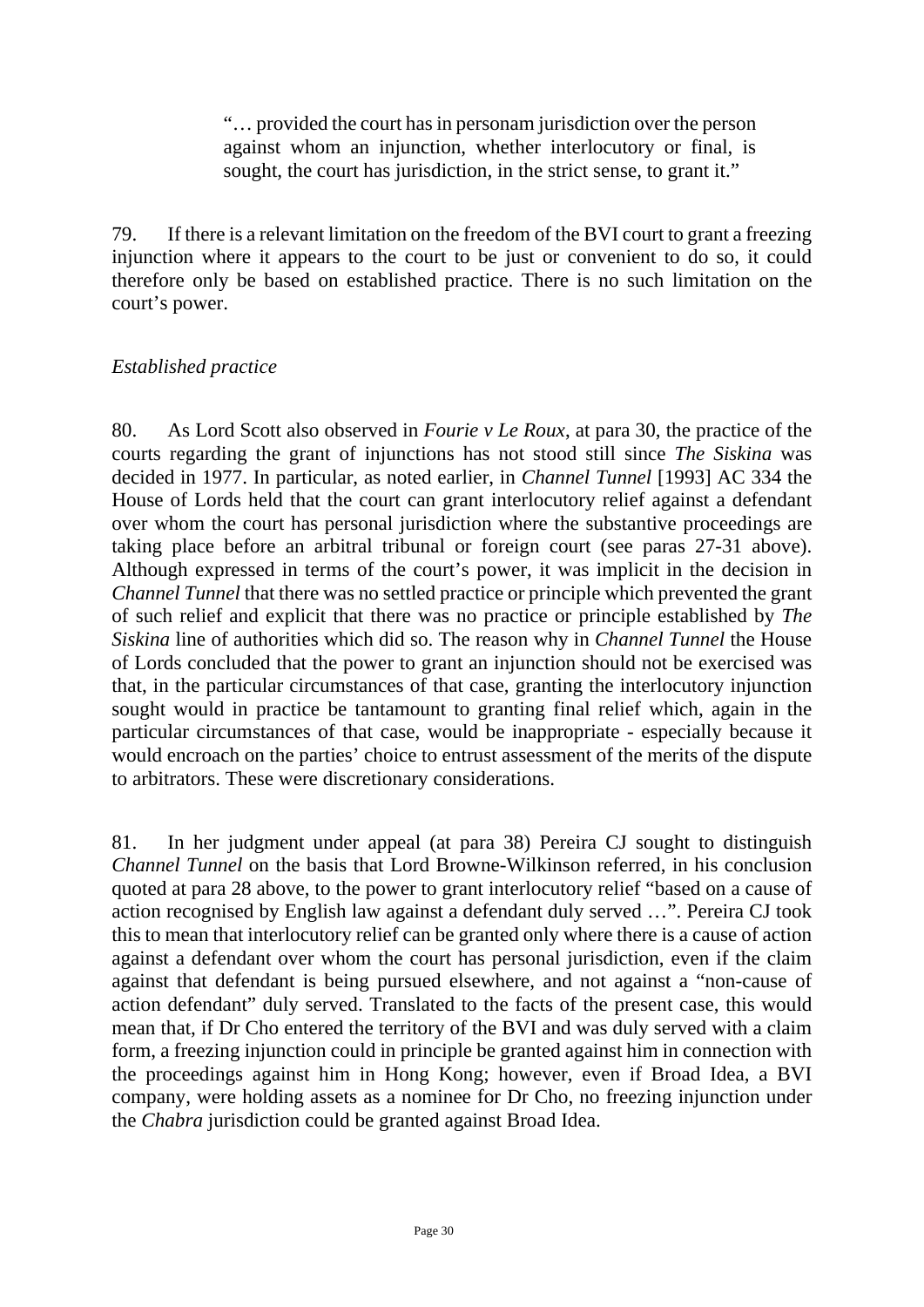82. There is no principled basis for drawing such a distinction. It is true that in *Channel Tunnel* no question arose of granting an interlocutory injunction against a third party, which explains why Lord Browne-Wilkinson's conclusion was expressed as it was. However, as Chadwick P said in *VTB Capital plc v Universal Telecom Management* [2013] 2 CILR 94, para 43, if Lord Browne-Wilkinson had had in mind a "non-cause of action defendant" duly served within the jurisdiction, it is impossible to think that he would have thought it a bar to the grant of an injunction against such a party that the cause of action (being one recognised by English law) against the primary defendant was being pursued in a foreign court. Once it is accepted that an interlocutory injunction can be granted (i) where substantive proceedings are taking place abroad and (ii) against a "non-cause of action defendant", there is no reason why it should not be granted in an appropriate case where both circumstances are combined. Furthermore, the examples given earlier of third party disclosure orders, *Bankers Trust* orders and website blocking orders show that there is no principle or practice which prevents an injunction from being granted in appropriate circumstances against an entirely innocent party even when no substantive proceedings against anyone are taking place anywhere.

83. This is a sufficient basis on which to hold that *Black Swan* was correctly decided and that the EC Court of Appeal in the present case was wrong to conclude that it should be overruled. But at this stage of the law's development it is possible to go further and to recognise that a freezing injunction is not, on a true analysis, ancillary to a cause of action, in the sense of a claim for substantive relief, at all.

#### *The enforcement principle*

84. It is understandable that the House of Lords should have made that assumption in *The Siskina* at a time when the *Mareva* injunction was a novelty and no proper rationale for it had yet been worked out. The assumption was compatible with the rationalisations then advanced which sought to justify the grant of *Mareva* injunctions on the basis either of an interest in the assets frozen or a right to the sum claimed in the action: see *Mercedes Benz* [1996] AC 284, 300. In *Channel Tunnel* the question did not arise, as the interlocutory injunction sought in that case was what might be termed an orthodox interlocutory injunction granting - on a temporary and provisional basis - the substantive relief claimed by the applicant, albeit that the claim for final relief was being pursued before another tribunal. It has been clear, at least since *Mercedes Benz*, that a freezing injunction is different in character. As Lord Mustill observed in the judgment of the Board in *Mercedes Benz*, at p 299B, "the *Mareva* injunction does not enforce anything, but merely prepares the ground for a possible execution by different means in the future". Furthermore, the applicant "does not claim any interest in the assets and seeks an inhibition of dealings with them simply in order to keep them available for a possible future execution to satisfy an unconnected claim" (p 300F).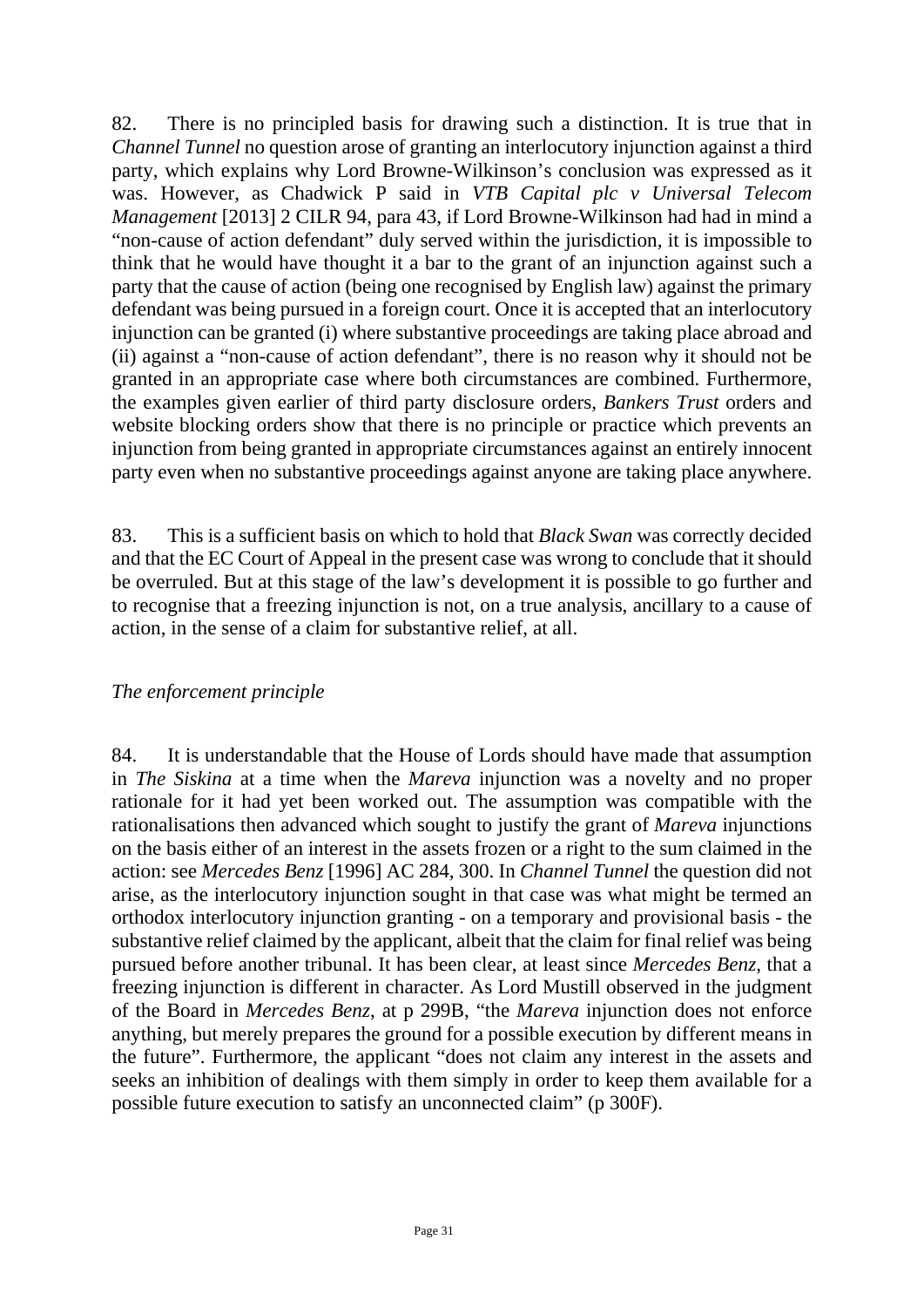85. Lord Mustill elaborated on these points later in the judgment when he said, at p 302, that, if an application for a *Mareva* injunction succeeds:

> "… the relief granted bears no resemblance to an orthodox interlocutory injunction, which in a provisional and temporary way does seek to enforce rights, or to the kind of interim procedural measure which aims to make more effective the conduct of the action or matter in which the substantive rights of the plaintiff are ascertained. Nor does the *Mareva* injunction enforce the plaintiff's rights even when a judgment has ascertained that they exist, for *it merely ensures that once the mechanisms of enforcement are set in motion, there is something physically available upon which they can work*." (Emphasis added)

In other words, as Lord Nicholls spelt out more fully in his dissenting judgment, the essential purpose of a freezing injunction is to facilitate the enforcement of a judgment or order for the payment of a sum of money by preventing assets against which such a judgment could potentially be enforced from being dealt with in such a way that insufficient assets are available to meet the judgment.

86. In *JSC BTA Bank v Ablyazov (No 10)* [2015] UKSC 64; [2015] 1 WLR 4754, para 13, Lord Clarke of Stone-cum-Ebony (with whom the other Justices agreed) referred to this rationale as "the enforcement principle", adopting terminology which had been used in the Court of Appeal in that case by Beatson LJ, who said:

> "The first and primary principle is that the purpose of a freezing order is to stop the injuncted defendant dissipating or disposing of property which could be the subject of enforcement if the claimant goes on to win the case it has brought …"

See *JSC BTA Bank v Ablyazov (No 10)* [2013] EWCA Civ 928; [2014] 1 WLR 1414, para 34. As Lord Clarke observed, the principle has been put in much that way in many of the decided cases: [2015] UKSC 64; [2015] 1 WLR 4754, para 20. He cited some ten examples, in addition to five authorities already cited by Beatson LJ. To those may be added the statement of Lord Bingham in *Fourie v Le Roux*, para 2, quoted at para 37 above.

87. The relevance of the enforcement principle in *Ablyazov (No 10)* was that it assisted in determining what assets were intended to be covered by the standard form of freezing order issued by the Commercial Court in England and Wales: see [2015] UKSC 64; [2014] 1 WLR 4754, para 26. Thus, Lord Clarke (at para 29) quoted with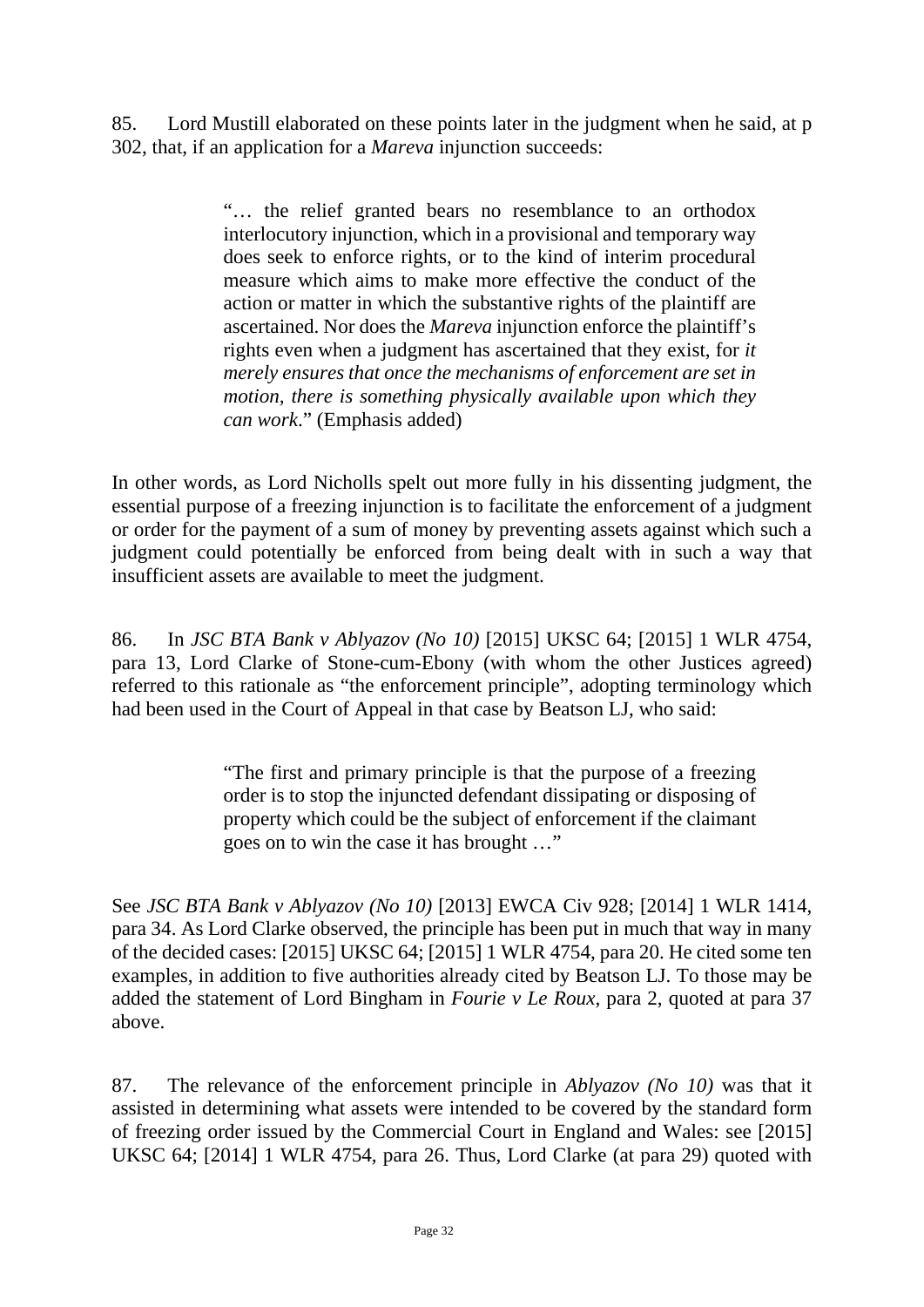approval the following passage from *Hoyle on Freezing and Search Orders*, 4th ed (2006), para 4.28:

> "The test must be whether the assets will be available on execution of a judgment and if they are they can be the subject of the order, as its purpose is to aid the court's process. It would otherwise be illogical to include them in the order."

88. The enforcement principle also explains the basis and scope of the jurisdiction to grant a freezing injunction against a third party against whom no claim for substantive relief lies (ie a "non-cause of action defendant"). The ordinary prerequisite for granting such an injunction (before taking account of discretionary factors) is that the third party is in possession or control of an asset against which a judgment could be executed. That test may be satisfied because there is good reason to suppose that the asset is beneficially owned by a defendant against whom the claimant has obtained or has a right to obtain a judgment, as in the *Chabra* case. But it may also be satisfied in other ways: for example, where the defendant would have a right of indemnity against the third party which could be enforced by a receiver (*C Inc plc v L* [2001] 2 All ER (Comm) 446); or where a transaction by which the defendant transferred an asset to the third party might be avoided under section 423 of the Insolvency Act 1986 (*Lemos v Lemos* [2016] EWCA Civ 1181; [2017] 1 P & CR 12); or where enforcement of a judgment against the defendant might lead to its liquidation whereupon the liquidator would be able to pursue a claim against the third party (*Revenue and Customs Comrs v Egleton* [2006] EWHC 2313 (Ch); [2007] Bus LR 44). In each case the key question is whether the assets are or would be available to satisfy a judgment through some process of enforcement: see also *Cardile v LED Builder Pty Ltd* (1999) 198 CLR 380; *Algosaibi v Saad Investments Co Ltd* 2011 (1) CILR 178, para 43; *Linsen International Ltd v Humpuss Sea Transport Pte Ltd* [2011] EWHC 2339 (Comm); [2012] Bus LR 1649, paras 146-154; *PJSC Vseukrainskyi Aksionernyi Bank v Maksimov* [2013] EWHC 422 (Comm), para 7(5); *Lakatamia Shipping Co Ltd v Su* [2014] EWCA Civ 636; [2015] 1 WLR 291, para 32.

89. Although it is unnecessary to make the enforcement principle dependent on the identification of a legal or equitable right, there is no harm in expressing the interest of the applicant which a freezing injunction seeks to protect in these terms, provided it is understood to be different, and different in character, from the right on which a cause of action for substantive relief is based. The interest protected by a freezing injunction is the (usually prospective) right to enforce through the court's process a judgment or order for the payment of a sum of money. A freezing injunction protects this right to the extent that it is possible to do so without giving the claimant security for its claim or interfering with the respondent's right to use its assets for ordinary business purposes. The purpose of the injunction is to prevent the right of enforcement from being rendered ineffective by the dissipation of assets against which the judgment could otherwise be enforced.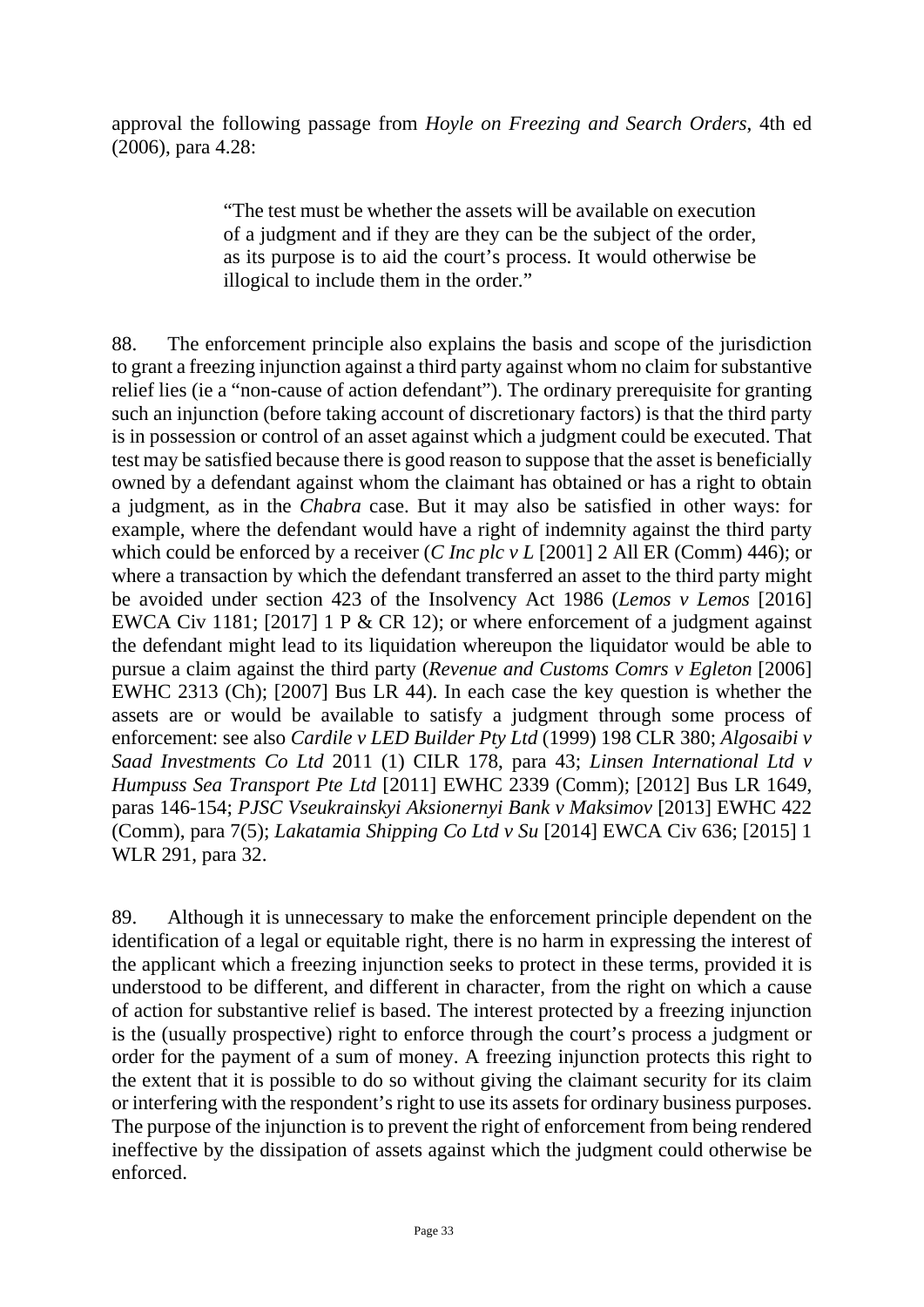90. Once it is appreciated that the essential purpose of a freezing injunction is to facilitate the enforcement of a judgment or other order to pay a sum of money, it is apparent that there is no reason in principle to link the grant of such an injunction to the existence of a cause of action. It was not only Lord Nicholls who made this point in *Mercedes Benz* [1996] AC 284. Lord Mustill also did so in the judgment of the Board in the passages quoted at paras 84-85 above. Further, in rejecting an analogy which Mercedes had sought to draw with a quia timet injunction, Lord Mustill said, at p 303:

> "The remedy [of a quia timet injunction] is knitted together with the rights [asserted in the action] and the threatened infringement of them. With a *Mareva* injunction the right to the injunction and the ultimate right to damages or whatever else is claimed in the action are wholly disconnected."

91. The point that, analytically, there is no connection between a freezing injunction and a cause of action for substantive relief is also demonstrated by the law - not yet established when *The Siskina* was decided - that a freezing injunction may be granted after a judgment has been obtained. Under the doctrine of merger, a cause of action is extinguished once judgment has been given on it, and the claimant's sole right is a right founded on the judgment: see eg *Virgin Atlantic Airways Ltd v Zodiac Seats UK Ltd (formerly Contour Aerospace Ltd)* [2013] UKSC 46; [2014] AC 160, para 17. Therefore, when a freezing injunction is granted post-judgment, there is no extant cause of action for damages or other substantive relief in aid of which the injunction could be granted. In any case, as noted earlier, a freezing injunction may be granted to aid the enforcement of an order to pay a sum of money - such as the costs order made in favour of the successful defendant in *Jet West Ltd v Haddican* - for which an action claiming substantive relief was not and never could have been brought.

92. In applying for a freezing injunction, the relevance of a cause of action, where there is one, is evidential: in showing that there is a sufficient basis for anticipating that a judgment will be obtained to justify the exercise of the court's power to freeze assets against which such a judgment, when obtained, can be enforced. That is the rationale for requiring the applicant to show a good arguable case; but there is no reason why the good arguable case need be that the applicant is entitled to substantive relief from the court which is asked to grant a freezing injunction. What in principle matters is that the applicant has a good arguable case for being granted substantive relief in the form of a judgment that will be enforceable by the court from which a freezing injunction is sought. It would be "a pointless insularity", in the phrase used by Hoffmann J in *Bayer AG v Winter (No 2)* [1986] FSR 357, 362 - or as Lord Nicholls said in *Mercedes Benz* [1996] AC 284, 311D, "a pointlessly negative attitude, lacking a sensible basis" - to limit the remedy to cases where the judgment is being sought in the territorial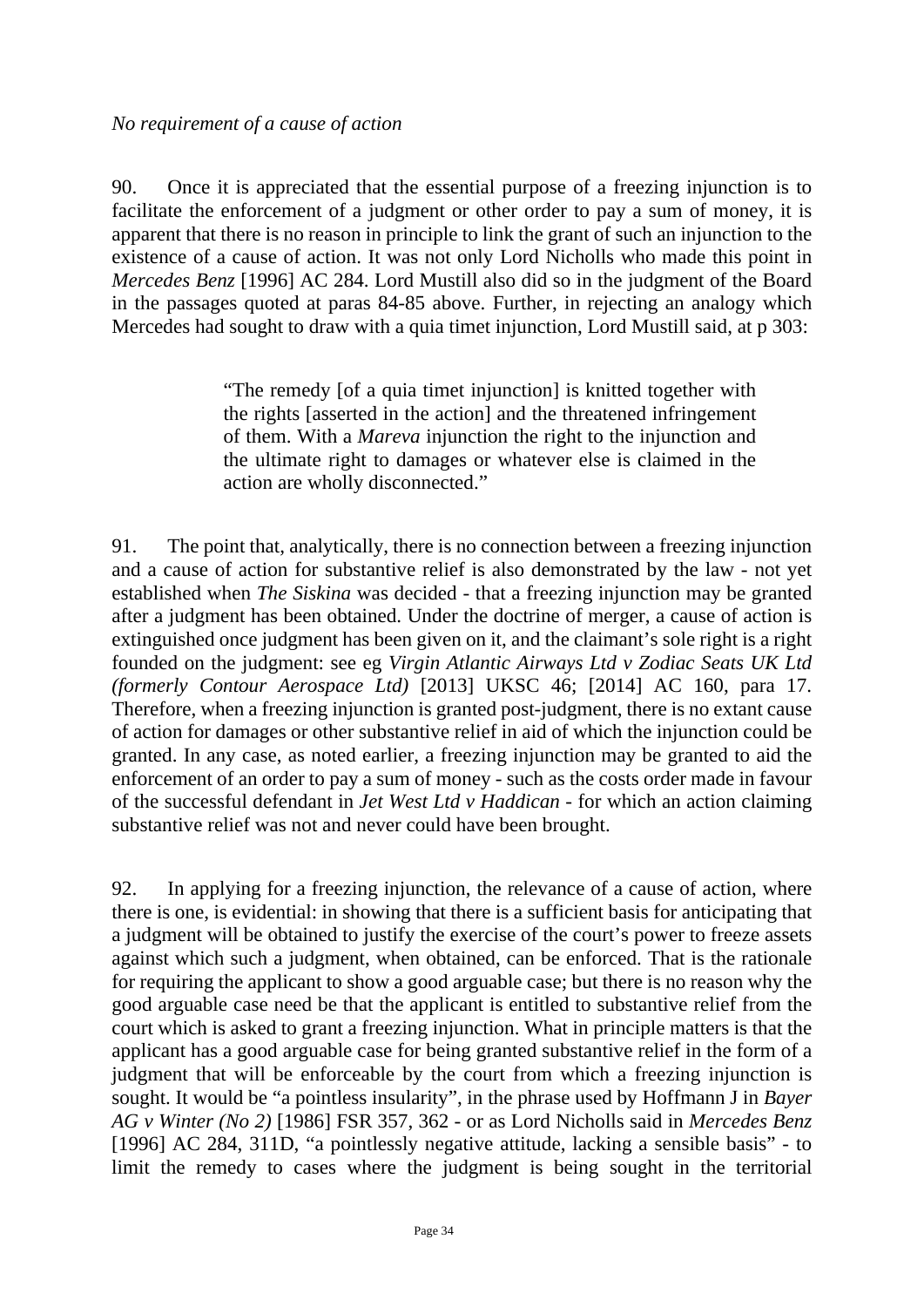jurisdiction where the injunction is needed to preserve assets against which the judgment can be enforced.

### *Domestic and foreign judgments*

93. Such an approach would also undercut regimes which are intended to make the court's process for enforcing its own judgments available to enforce arbitration awards and foreign judgments. For example, under the Reciprocal Enforcement of Judgments Act 1922 and the Foreign Judgments (Reciprocal Enforcement) Ordinance 1964 in the BVI, a foreign judgment given in a country to which the legislation applies, on being registered in the High Court, has the same force and effect for the purposes of execution as if the judgment had been a judgment originally given in the High Court. Provided there are assets against which a judgment registered under this legislation could be executed through the process of the BVI court and a sufficient prospect that such a judgment will be obtained in the foreign court, there is just as much reason to grant a freezing injunction if it is needed to prevent execution of the judgment from being frustrated as there is where the initial proceedings are taking place in the High Court. Indeed, declining to assist where the proceedings are pending in the foreign court would not only be unprincipled but contrary to the spirit and arguably also the letter of the legislation providing for reciprocal enforcement.

94. Hong Kong is not covered by this legislation and a judgment given by a Hong Kong court could therefore only be enforced in the BVI by means of an action founded on the judgment. The effect of a foreign judgment at common law was summarised by Lord Bridge in *Owens Bank Ltd v Bracco* [1992] 2 AC 443, 484:

> "A foreign judgment given by a court of competent jurisdiction over the defendant is treated by the common law as imposing a legal obligation on the judgment debtor which will be enforced in an action on the judgment by an English court in which the defendant will not be permitted to reopen issues of either fact or law which have been decided against him by the foreign court."

While the procedure of bringing an action on the judgment is more cumbersome than where a judgment is enforceable on registration, there is no reason in principle why this should affect the court's willingness to lend its assistance where needed by granting a freezing injunction to ensure that its process of enforcement will be effective when it is engaged.

95. There is no difference in principle between a case where a freezing injunction is sought in anticipation of (i) a future judgment of a BVI court in substantive proceedings brought in the BVI, (ii) a future judgment of a foreign court enforceable by the BVI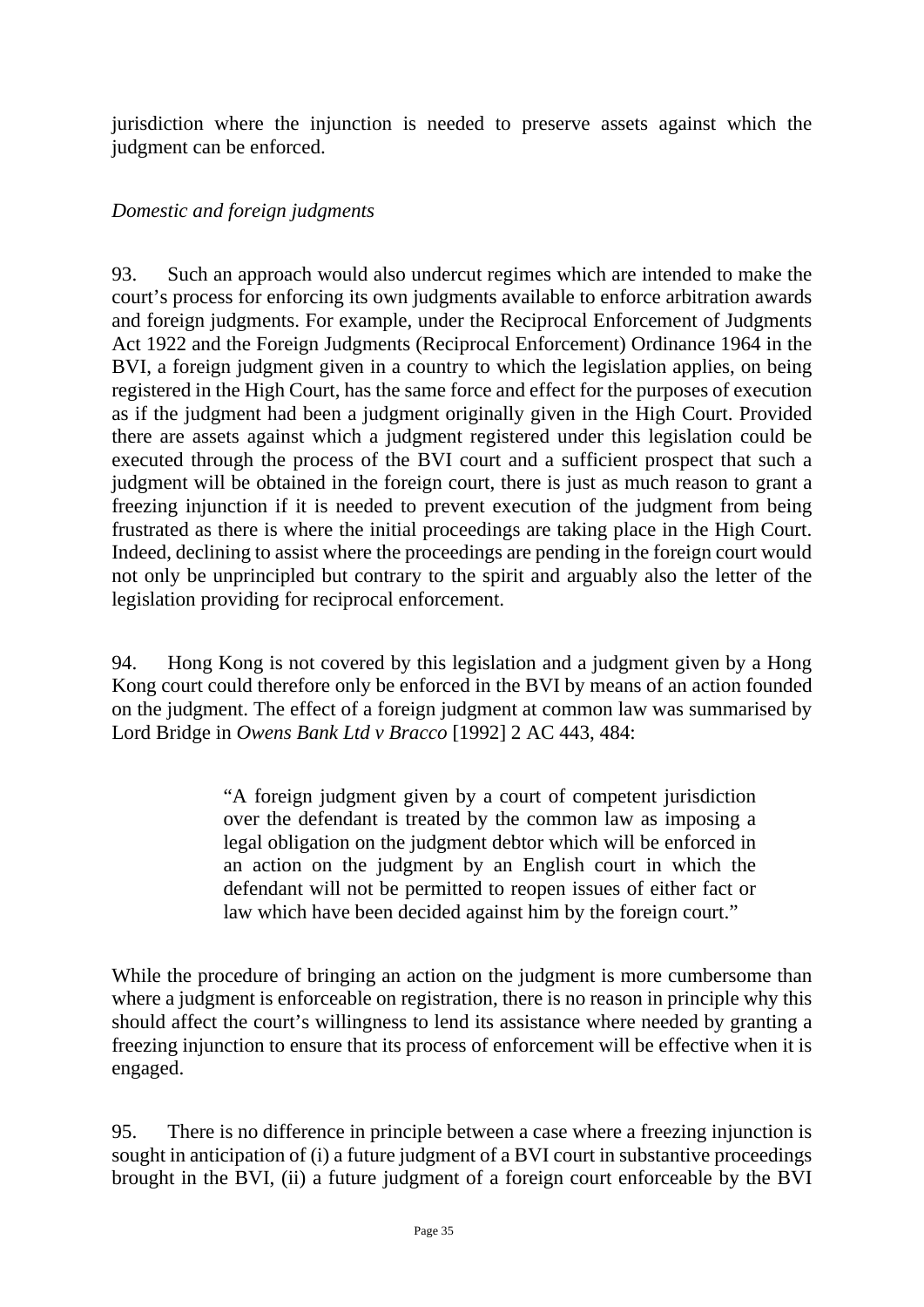court on registration in the BVI, and (iii) a future judgment of a BVI court obtained in an action brought to enforce a foreign judgment. In each case the injunction, if granted, is directed towards the enforcement of obligations to satisfy judgments which do not yet exist. In each case the question is whether there is a sufficient likelihood that a judgment enforceable through the process of the BVI court will be obtained, and a sufficient risk that without a freezing injunction execution of the judgment will be thwarted, to justify the grant of relief.

### *The Veracruz I*

96. Counsel for Dr Cho submitted that it would nevertheless be inconsistent with judicial precedent to grant an injunction in a case of this kind before a foreign judgment has been given. They argued that only then does a legal obligation arise to pay a sum of money which is capable of founding an action in the BVI in which a freezing injunction can be sought. In support of this contention reliance was placed on authorities in which the English courts have held that a freezing injunction cannot be granted before a right to payment of a debt or damages has accrued: see *Steamship Mutual Underwriting Association (Bermuda) Ltd v Thakur Shipping Co* [1986] 2 Lloyd's Rep 439 (Note); *Veracruz Transportation Inc v VC Shipping Co Inc (The Veracruz I)* [1992] 1 Lloyd's Rep 353; and *Zucker v Tyndall Holdings plc* [1992] 1 WLR 1127.

97. These cases might be distinguished on the ground that at the time when a freezing injunction was sought the applicant did not on the facts alleged yet have an accrued right to be paid damages or other sum of money for which an action claiming a money judgment could be brought anywhere in the world. In the present case, by contrast, such a right had arisen before the application for a freezing injunction was made, albeit that it was a right enforceable by an action in Hong Kong but not yet by an action in the BVI. To draw such a distinction would be artificial, however, because any requirement that a right to be paid money must allegedly have accrued before a freezing injunction can be granted is contrary to principle.

98. The leading case supporting such a requirement is *The Veracruz I* in which the price for the purchase of a ship was payable on delivery. There was evidence that the ship was about to be delivered in a defective condition giving rise to a claim for damages, and that the purchase price, when paid, would be the only asset against which an award of damages could potentially be enforced. There was also good reason to believe that, as soon as the price was paid, the seller would immediately move the money beyond reach rendering the buyer's claim worthless. To deal with what he described as a purely practical problem of timing, Hobhouse J granted a freezing injunction framed so as to come into effect at the moment when the price was paid over. In doing so he was following a practice devised by Saville J in *A v B* [1989] 2 Lloyd's Rep 423. The injunction was set aside by the Court of Appeal, however, on the ground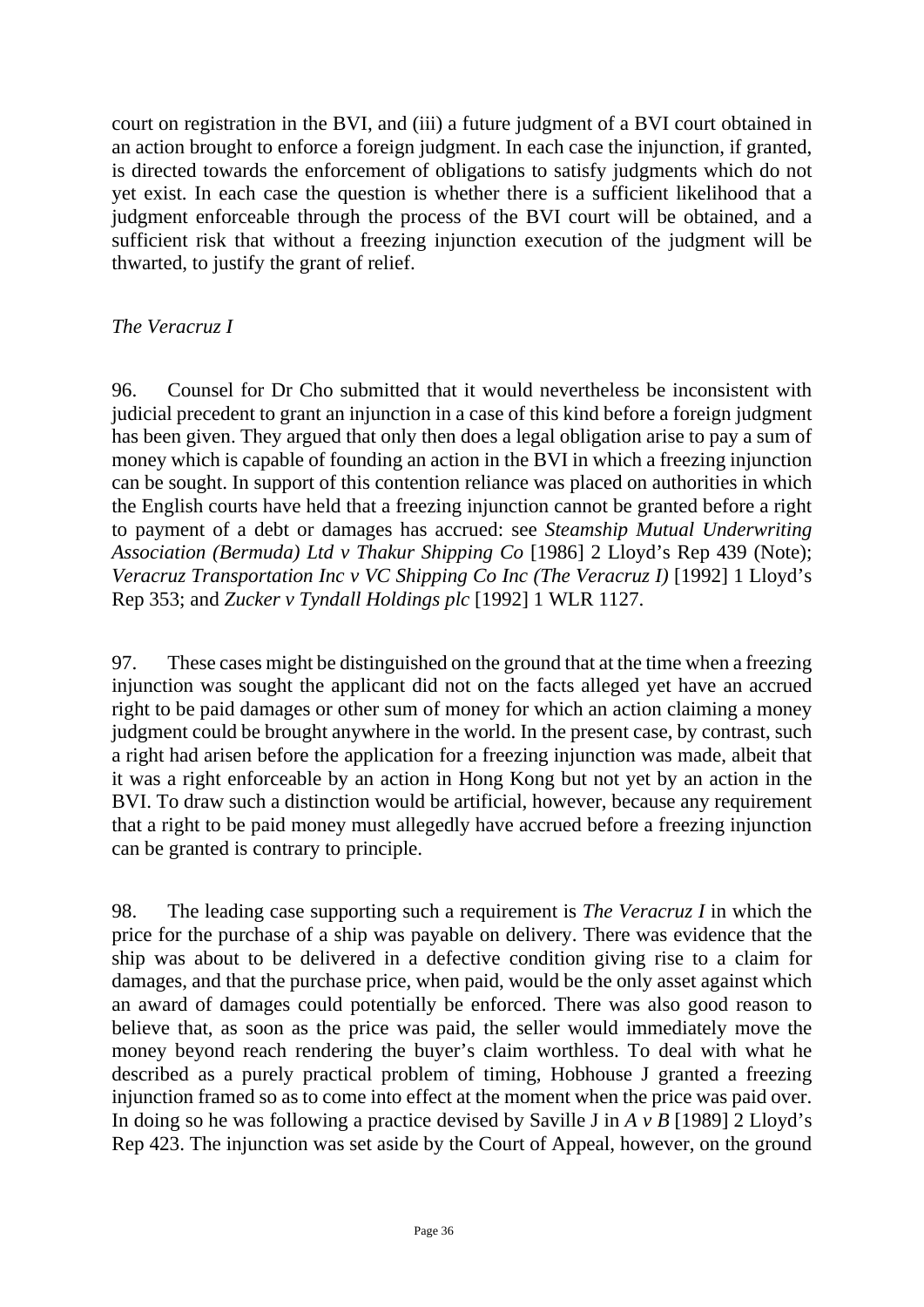that the order made, despite its obvious justice and convenience, was contrary to binding authority. As Sir John Megaw said at p 361:

> "I see no valid reason, in logic or practical convenience in the interest of justice, why jurisdiction should not exist … But we are precluded by authority from so deciding …"

99. The source of the authority by which the Court of Appeal regarded itself as bound was Lord Diplock's statement in *The Siskina* (in the passage quoted at para 8 above) that a right to obtain an interlocutory injunction is "dependent upon there being a pre-existing cause of action against the defendant arising out of an invasion, actual or threatened by him, of a legal or equitable right of the plaintiff." It seems clear that, in referring to a "pre-existing cause of action", Lord Diplock did not mean to suggest that the conduct giving rise to a cause of action must already have occurred, as he specifically contemplated a "threatened" invasion of a right. In the case of a freezing injunction, the relevant conduct always lies in the future, as the injunction seeks to preempt future dealings in assets that would frustrate enforcement of a judgment which is itself usually prospective. Once it is recognised that, as Lord Mustill put it, with a freezing injunction "the right to the injunction and the ultimate right to damages or whatever else is claimed in the action are wholly disconnected" (see para 90 above), there is no justification for requiring that a right to sue for damages or another form of money judgment must already have accrued before the injunction can be granted. What matters is whether there is a sufficient likelihood (evidenced by the requirements of an intention to institute proceedings and a good arguable case) that a judgment will be obtained and that it will be rendered ineffective unless the court acts now to grant an injunction. Those requirements were all clearly satisfied in *The Veracruz I*.

100. There is no more reason to regard the practice followed in *The Veracruz I* and other similar authorities as immutable than there was for the courts to adhere to the practice of confining freezing injunctions to persons or assets situated within the court's territorial jurisdiction once it became clear that the relevant practice was not based on any sound legal principle and was unsuited to modern conditions. As mentioned earlier, the English Court of Appeal decided that the time had come to depart from the practices of confining freezing injunctions to persons situated outside England and Wales in 1980 and to assets situated in England and Wales in 1988 (see paras 11 and 20 above). Similarly, the time has long since come to state unequivocally that the practice followed in *The Veracruz I* is likewise unsound in principle, unfit for modern commerce and should no longer be adopted.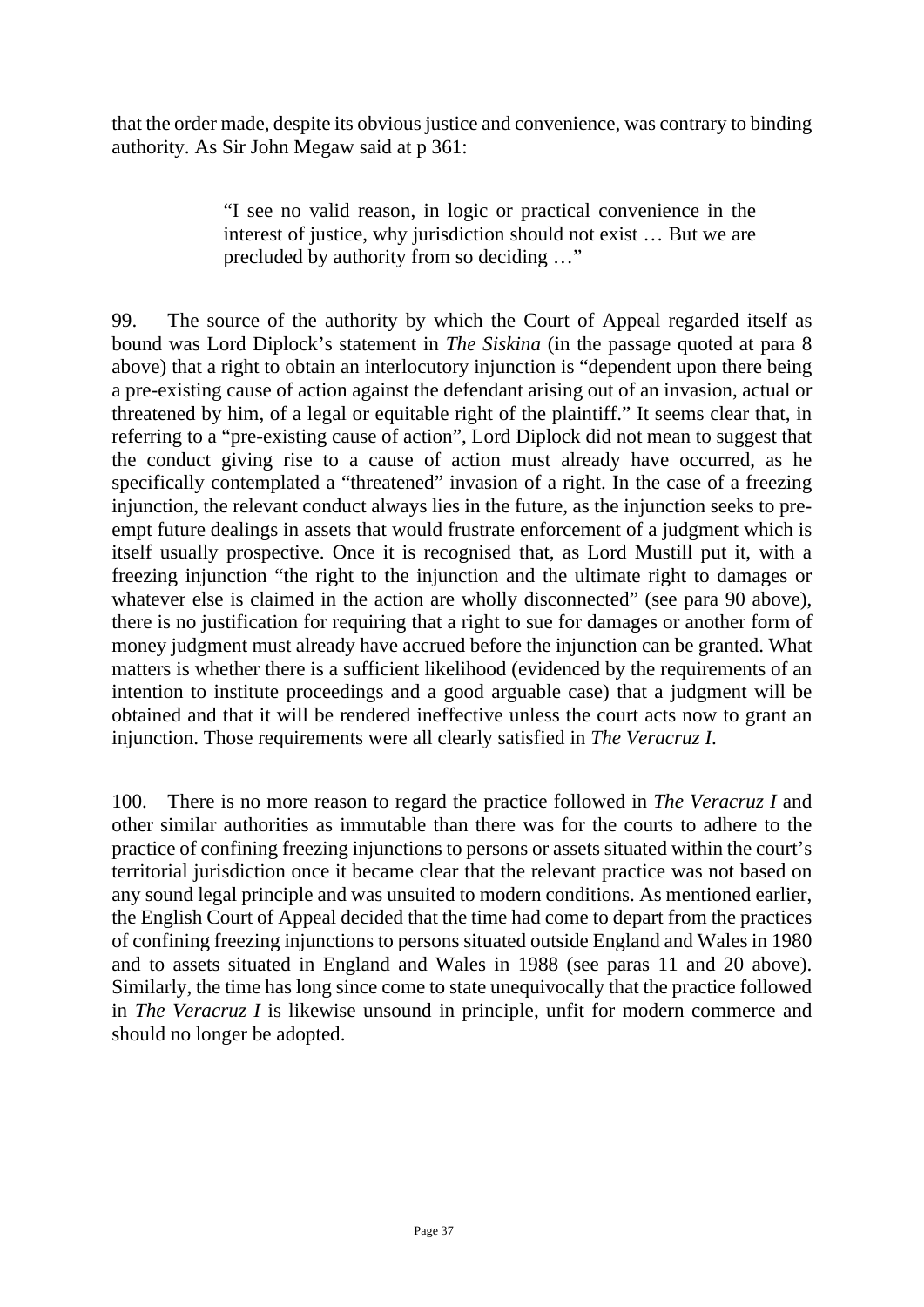#### *Summary of current practice*

101. In summary, a court with equitable and/or statutory jurisdiction to grant injunctions where it is just and convenient to do so has power - and it accords with principle and good practice - to grant a freezing injunction against a party (the respondent) over whom the court has personal jurisdiction provided that:

i) the applicant has already been granted or has a good arguable case for being granted a judgment or order for the payment of a sum of money that is or will be enforceable through the process of the court;

ii) the respondent holds assets (or, as discussed below, is liable to take steps other than in the ordinary course of business which will reduce the value of assets) against which such a judgment could be enforced; and

iii) there is a real risk that, unless the injunction is granted, the respondent will deal with such assets (or take steps which make them less valuable) other than in the ordinary course of business with the result that the availability or value of the assets is impaired and the judgment is left unsatisfied.

102. Although other factors are potentially relevant to the exercise of the discretion whether to grant a freezing injunction, there are no other relevant restrictions on the availability in principle of the remedy. In particular:

i) There is no requirement that the judgment should be a judgment of the domestic court - the principle applies equally to a foreign judgment or other award capable of enforcement in the same way as a judgment of the domestic court using the court's enforcement powers.

ii) Although it is the usual situation, there is no requirement that the judgment should be a judgment against the respondent.

iii) There is no requirement that proceedings in which the judgment is sought should yet have been commenced nor that a right to bring such proceedings should yet have arisen: it is enough that the court can be satisfied with a sufficient degree of certainty that a right to bring proceedings will arise and that proceedings will be brought (whether in the domestic court or before another court or tribunal).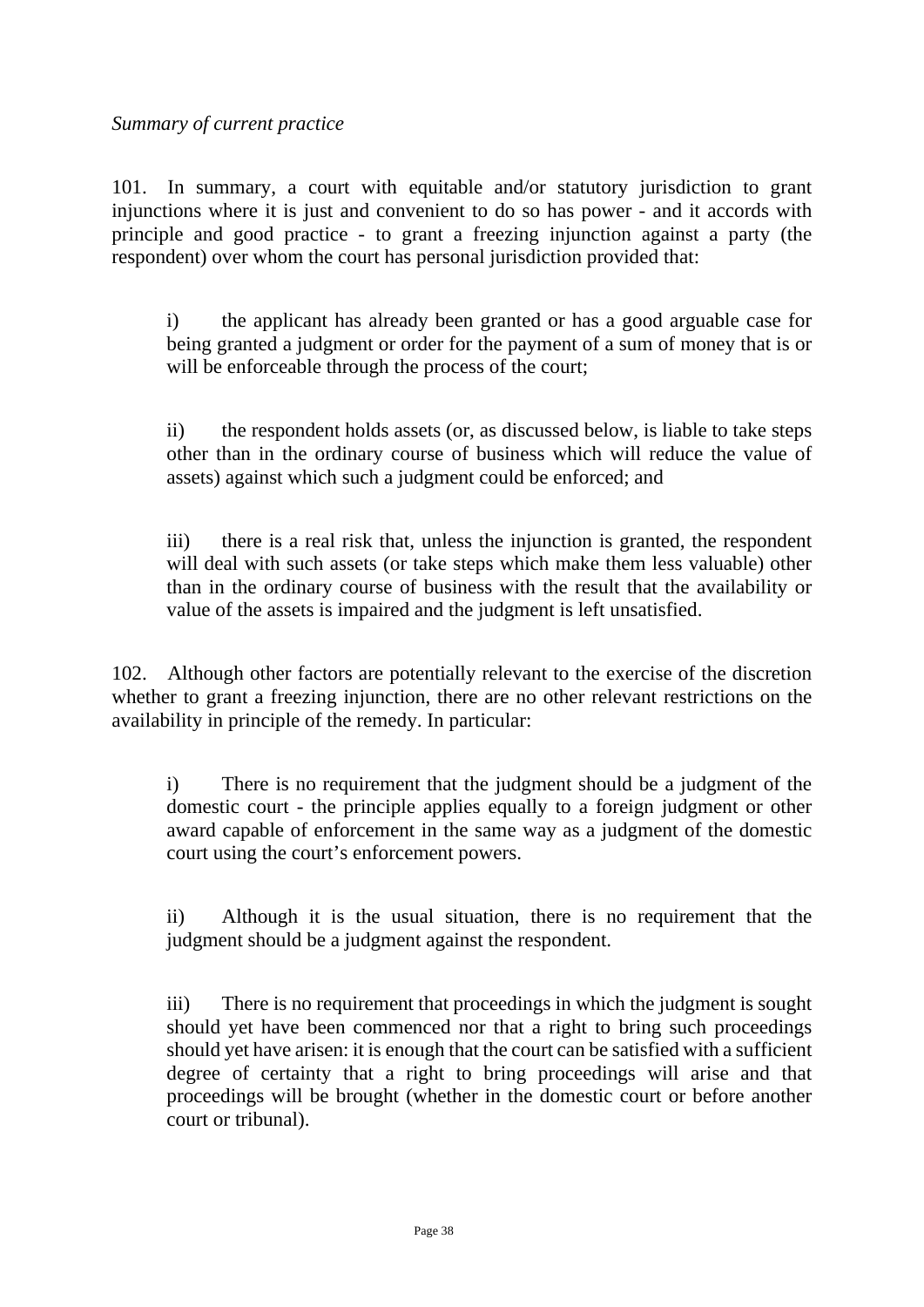103. It follows that the EC Court of Appeal was wrong to hold that it was not open to the BVI court to grant a freezing injunction against Broad Idea because there were no substantive proceedings against Broad Idea or against Dr Cho in the BVI. The EC Court of Appeal should have concluded that, in circumstances where there are substantive proceedings against Dr Cho in Hong Kong and the BVI court has undoubted personal jurisdiction over Broad Idea, the BVI court can grant a freezing injunction against Broad Idea if it is needed to protect the ability of CCL to enforce a future judgment against Dr Cho in the BVI.

104. Broad Idea's sole known asset of value is a shareholding in Town Health International Medical Group Ltd ("Town Health"), a company incorporated in the Cayman Islands and continued into Bermuda as a Bermuda exempted company. The shares of Town Health are listed on the Hong Kong stock exchange. At the time when CCL's application for a freezing injunction against Broad Idea was granted by Adderley J on 30 July 2019, Broad Idea's shareholding represented 18.85% of the total share capital of Town Health and had an estimated value of around US\$126m.

105. In giving his reasons for granting the injunction against Broad Idea, Adderley J first of all found that CCL had a good arguable case against Dr Cho in the Hong Kong proceedings and that those proceedings are capable of resulting in a judgment against Dr Cho for damages equivalent to some US\$92m which would be enforceable in the BVI. That finding was not criticised by the EC Court of Appeal and was not contested before the Board. In light of the Board's conclusion that there was no jurisdictional or legal impediment to granting a freezing injunction, the critical questions are whether the judge was entitled to find on the facts that such a judgment would be enforceable against the shares which Broad Idea holds in Town Health and that a freezing injunction was necessary in order to protect CCL's ability to utilise such a process of enforcement.

106. The judge said that he was satisfied that there was a good arguable case that Broad Idea is a "money-box" of Dr Cho. That is not a legal term of art but was used by Sir Bernard Rix in *Lakatamia Shipping Co Ltd v Su* [2014] EWCA Civ 636; [2015] 1 WLR 291, para 42, in a passage quoted by the judge, to refer to a company which holds assets to which a defendant is beneficially entitled. It is not entirely clear whether the judge considered there to be a good arguable case that the shares held by Broad Idea in Town Health were beneficially owned by Dr Cho alone or by Dr Cho and Mr Choi in proportion to their shareholdings in Broad Idea (compare paras 36 and 38 of his judgment), though the latter seems more probable.

107. On appeal, as discussed above, the EC Court of Appeal set aside the injunction on the ground that the BVI court had no jurisdiction to grant it. Having reached that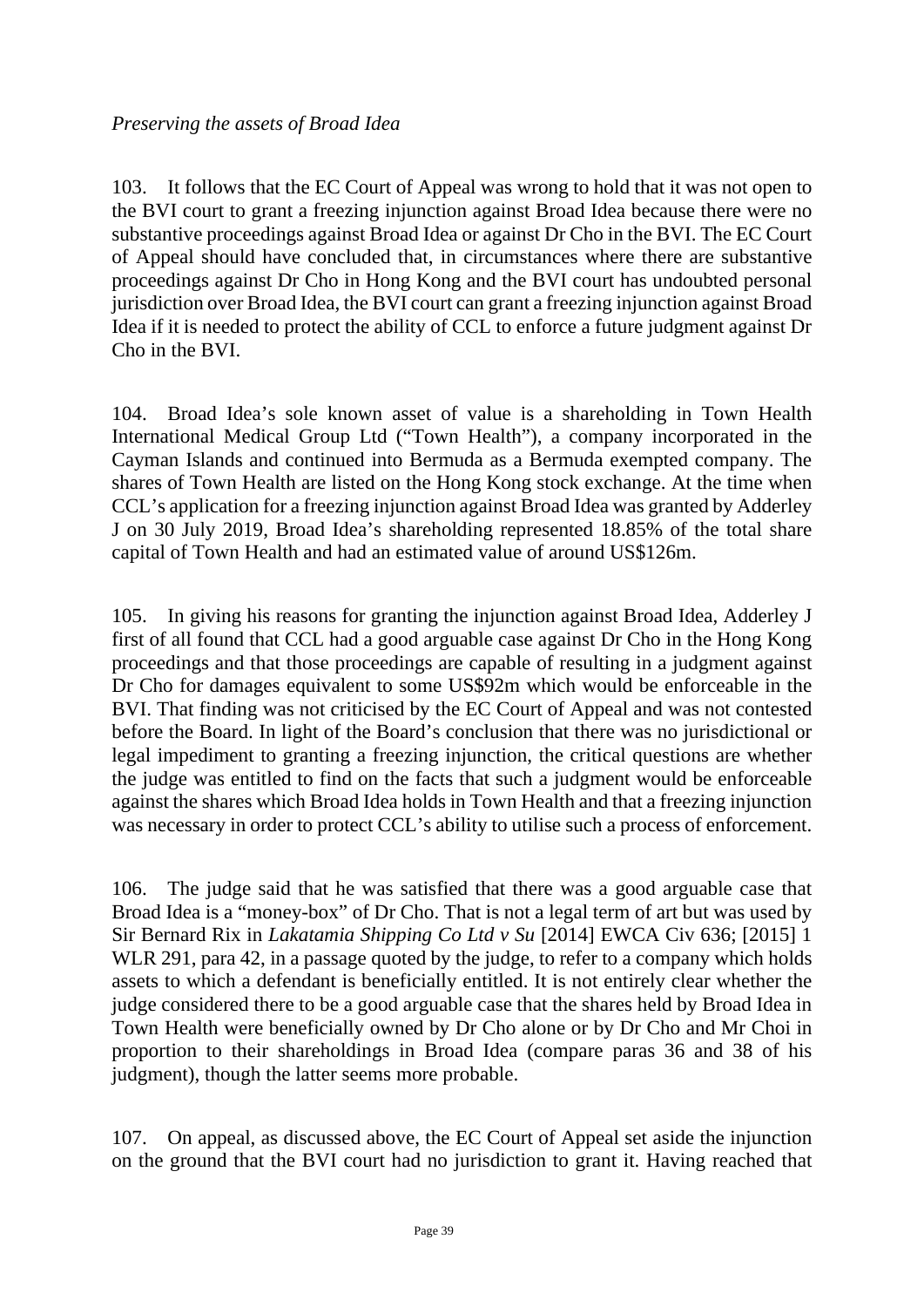conclusion, Pereira CJ (with whose judgment Webster JA agreed) nevertheless went on "for completeness" to consider whether, if the BVI court did have such jurisdiction, it had been properly exercised on the facts of the case. (Blenman JA thought it unnecessary to address this question.) Pereira CJ concluded that there was no proper evidence to support the judge's finding that there was a good arguable case that the shares in Town Health held by Broad Idea (or any of them) are beneficially owned by Dr Cho.

108. In the Board's view, the conclusion of the Chief Justice on this point is unimpeachable. In his reasons for granting the injunction, the judge did not refer to any evidence capable of supporting an inference that Broad Idea does not beneficially own the shares in Town Health registered in its name. Nor did CCL identify any such evidence on this appeal. The high point of its case appeared to be the fact that Mr Choi had referred in affidavits filed on behalf of Broad Idea to "my investment" in Town Health. However, Mr Choi explained that the way in which his investment was made was by acquiring Broad Idea with Dr Cho for the purpose of making investments in Town Health. There is nothing in his evidence which suggests that the corporate structure put in place was not intended to reflect the reality of the chain of legal and beneficial ownership. The fact that - as it was put in CCL's written case - Broad Idea is purely a holding company and its shareholding in Town Health "provides the source of value for" the shares in Broad Idea is not a reason to regard Town Health as a mere nominee; rather, the reverse. No reasonable basis has been shown for asserting that Dr Cho had any direct beneficial interest in any of the shares acquired by Broad Idea.

109. The judge also said that, even if the shares in Town Health were indeed beneficially owned by Broad Idea, it was necessary to restrain the disposal of the Town Health shares in order to maintain the value of Dr Cho's shares in Broad Idea. This alternative ground for his decision was not addressed by the Court of Appeal nor in the oral argument before the Board. In its written case, however, CCL defended this ground relying on *Gilfanov v Polyakov* (BVIHCMAP 2016/0009) (unreported) 3 February 2017. In that case the defendants to proceedings in the BVI had transferred their shares in a BVI company which had substantial assets to a third party with the aim of frustrating any attempt to execute a judgment against the shares. The EC Court of Appeal upheld the decision to grant a freezing injunction against the company on the grounds that, if the claimants obtained a judgment, they could potentially have the share transfer reversed and enforce the judgment against the shares and that, in these circumstances, the claimants had an interest in preserving the value of the company's assets in order to maintain the value of its shares.

110. This reasoning involves an extended application of the enforcement principle. As discussed above, the enforcement principle justifies the grant of a freezing injunction where it is needed to ensure that assets against which a judgment could be enforced remain available to satisfy the judgment. It has been pointed out that this principle can in an expanded form apply to any conduct which would diminish the value of assets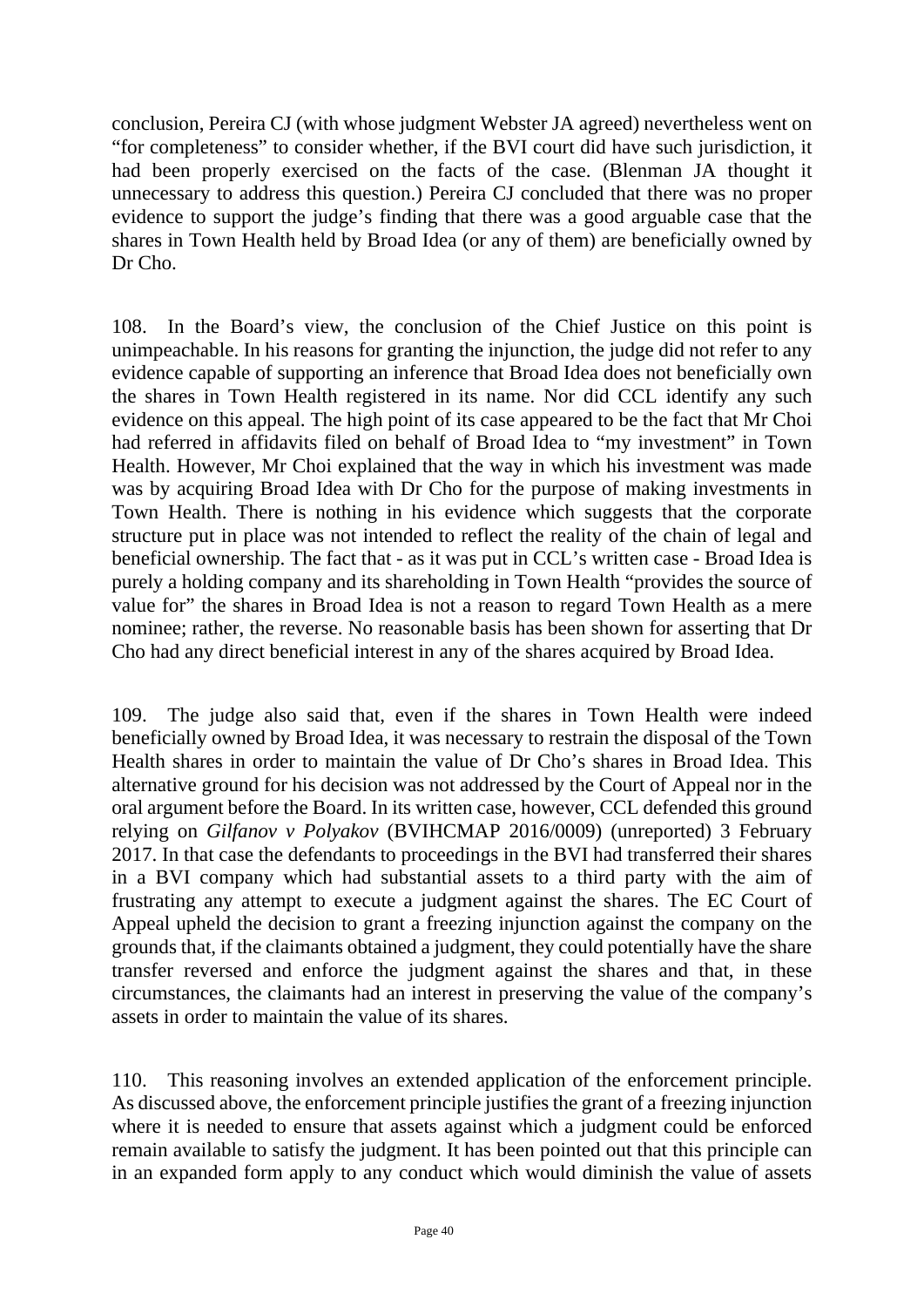against which a judgment could potentially be enforced, even if that conduct does not involve dealing with those assets directly: see *FM Capital Partners Ltd v Marino* [2018] EWHC 2889 (Comm); [2019] 1 WLR 1760, para 39. The prohibition in the standard form of freezing injunction against "diminishing the value of" the respondent's assets has been interpreted in this way. Thus, in *Lakatamia Shipping Co Ltd v Su* [2014] EWCA Civ 636; [2015] 1 WLR 291 the English Court of Appeal held that, although assets of a company wholly owned and controlled by the defendant were not his assets for the purpose of such an injunction, the injunction restrained the defendant from procuring the company to dispose of its assets as this would diminish the value of his shareholding (which was an asset covered by the injunction).

111. There seems no reason in principle why the expanded form of the enforcement principle should not be applied in an appropriate case to assets held by a "non-cause of action defendant", as it was in *Gilfanov v Polyakov*. The practical purpose of granting a freezing injunction against the company in that case was to restrain the third party to whom its shares had been transferred from procuring the disposal of the company's assets and thereby diminishing the value of its shares (against which a future judgment could potentially be executed). There would not have been a need to grant an injunction against the company if the shares had remained in the possession of the defendants, as in that event the freezing injunction granted against them would have restrained them from procuring the company to dispose of its assets (thereby diminishing the value of the shares) and no purpose would have been served by granting in addition a freezing injunction against the company itself.

112. In the present case, at the time when the freezing injunction against Broad Idea was granted, there was no freezing injunction against Dr Cho restraining him from disposing of or dealing in any way he chose with his controlling shareholding in Broad Idea. The freezing injunction initially obtained against him in the BVI had been discharged because he was not subject to the jurisdiction of the BVI court (see above) and no application had yet been made for such a freezing injunction against Dr Cho in Hong Kong, despite that being the obvious place in which to seek one. The fact that Dr Cho had absconded to Australia was no bar to applying for a freezing injunction against him in Hong Kong any more than it had precluded the application made in the BVI. In circumstances where Dr Cho remained free to dispose of or deal in any other way with his shares in Broad Idea, there was no justification for seeking to prevent conduct which would indirectly diminish the value of those shares. There was therefore no justification for granting a freezing injunction against Broad Idea which was designed to maintain the value of Dr Cho's shares in Broad Idea.

113. Since then, and since the judgment of the EC Court of Appeal allowing Broad Idea's appeal, the position has changed in that on 16 June 2020 the Hong Kong Court of Appeal, reversing a decision of the judge, granted a worldwide freezing injunction against Dr Cho. That injunction restrains Dr Cho from (among other things) disposing of, dealing with or diminishing the value of his shares in Broad Idea. Dr Cho is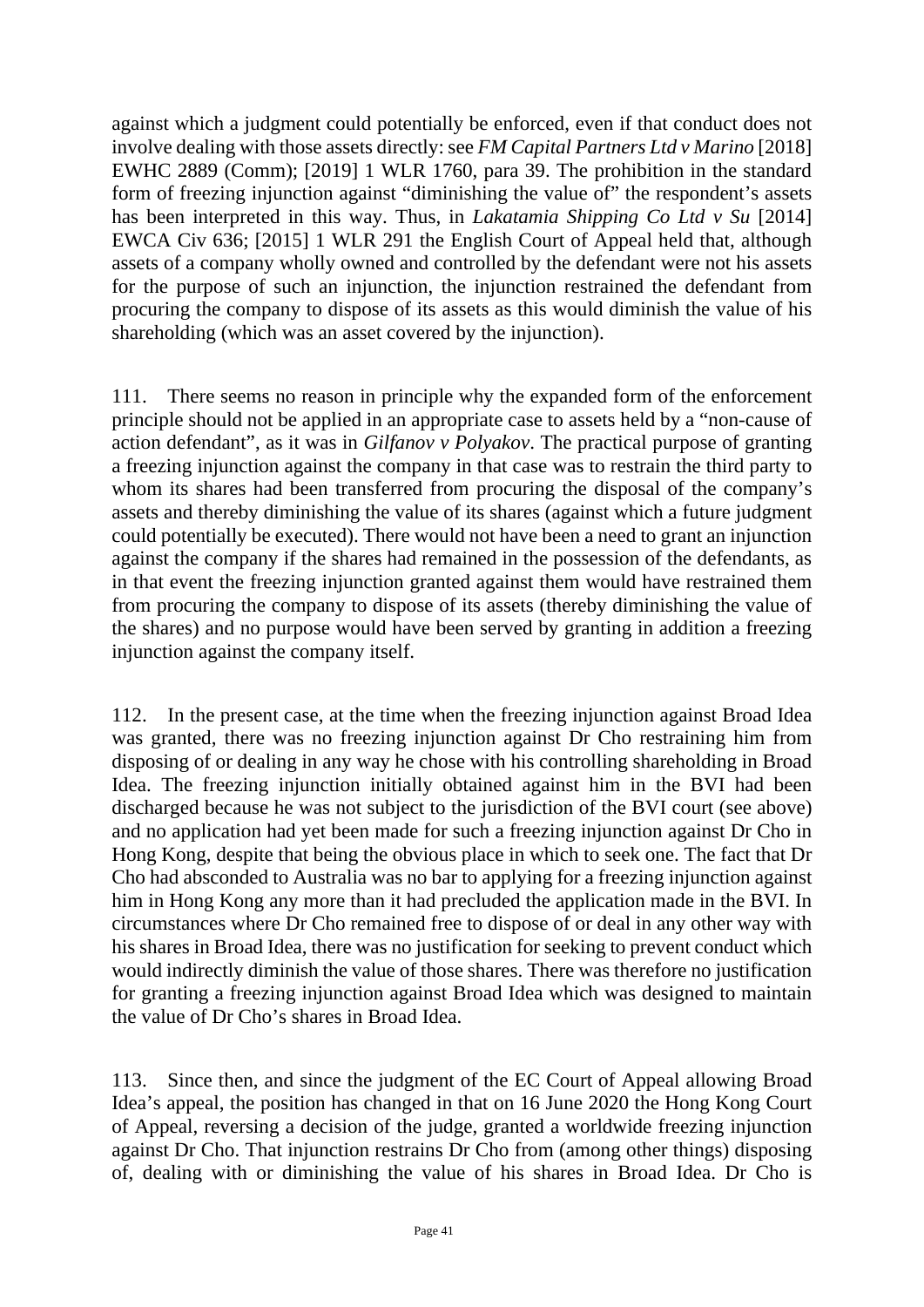accordingly restrained by that injunction from using his powers of control over Broad Idea to procure the company to deal with its shares in Town Health in a way which would reduce the value of his shareholding in Broad Idea. For Mr Choi knowingly to assist in such a transaction would also put him in contempt of the Hong Kong court. It is not evident that there is in these circumstances any need or warrant for granting, in addition, an injunction against Broad Idea. Any application for an injunction against Broad Idea, if said to be required to make the worldwide freezing injunction against Dr Cho effective, would in any event need to be made to the BVI court and/or the Hong Kong court on the basis of up-to-date evidence which reflects the current situation. It is not a matter suitable for determination by the Board on this appeal.

#### *Raising The Siskina?*

114. A minority of the Board considers that the Board should not decide on this appeal whether there is power (and it is consistent with equitable principles) for the court to grant a freezing injunction against a defendant in aid of foreign proceedings when no substantive claim is made against that defendant in proceedings before the domestic court. There are three main reasons. The first is a concern that, although accepting CCL's case on this issue does not involve departing from the ratio of *The Siskina*, for the Board to reject the wider statements of principle made by Lord Diplock in that case would derogate from the value of certainty and consistency in the common law. In this regard, a particular concern is expressed that to take this course may have unforeseen consequences for the laws of jurisdictions which have legislated in response to *The Siskina*. Second, it is said that the reasoning in *The Siskina* has not in fact impeded the development of the common law as it affects the grant of interim injunctions and that, where it has been thought desirable to allow freezing injunctions to be granted in aid of foreign proceedings, this has been achieved through legislation, in different ways in different jurisdictions. Third, the view is expressed that, because the Board has ultimately concluded (unanimously) that the decision of the EC Court of Appeal to allow the appeal of Broad Idea should be upheld on the particular facts of this case, the "power issue" does not actually arise for decision and nothing said about it by the Board can amount to a binding precedent. In these circumstances the minority considers that the Board should allow the common law to develop in a more incremental way and should not "seek to put the clock back to 1977".

115. As will already be clear, the majority of the Board cannot agree that rejecting in their entirety Lord Diplock's wider statements in *The Siskina* would involve putting the clock back. Rather, the reverse would be true. It would be putting the clock back if the Board were now to lend any credence to the notion that those statements remain good law. Since *The Siskina* was decided, the proposition that the power to grant an interlocutory injunction, or its exercise, is dependent on the existence of a claim for substantive relief which the court has jurisdiction to grant has been comprehensively undermined. In the case of freezing injunctions, that proposition is, as discussed, inconsistent with the practices of granting such injunctions after a judgment for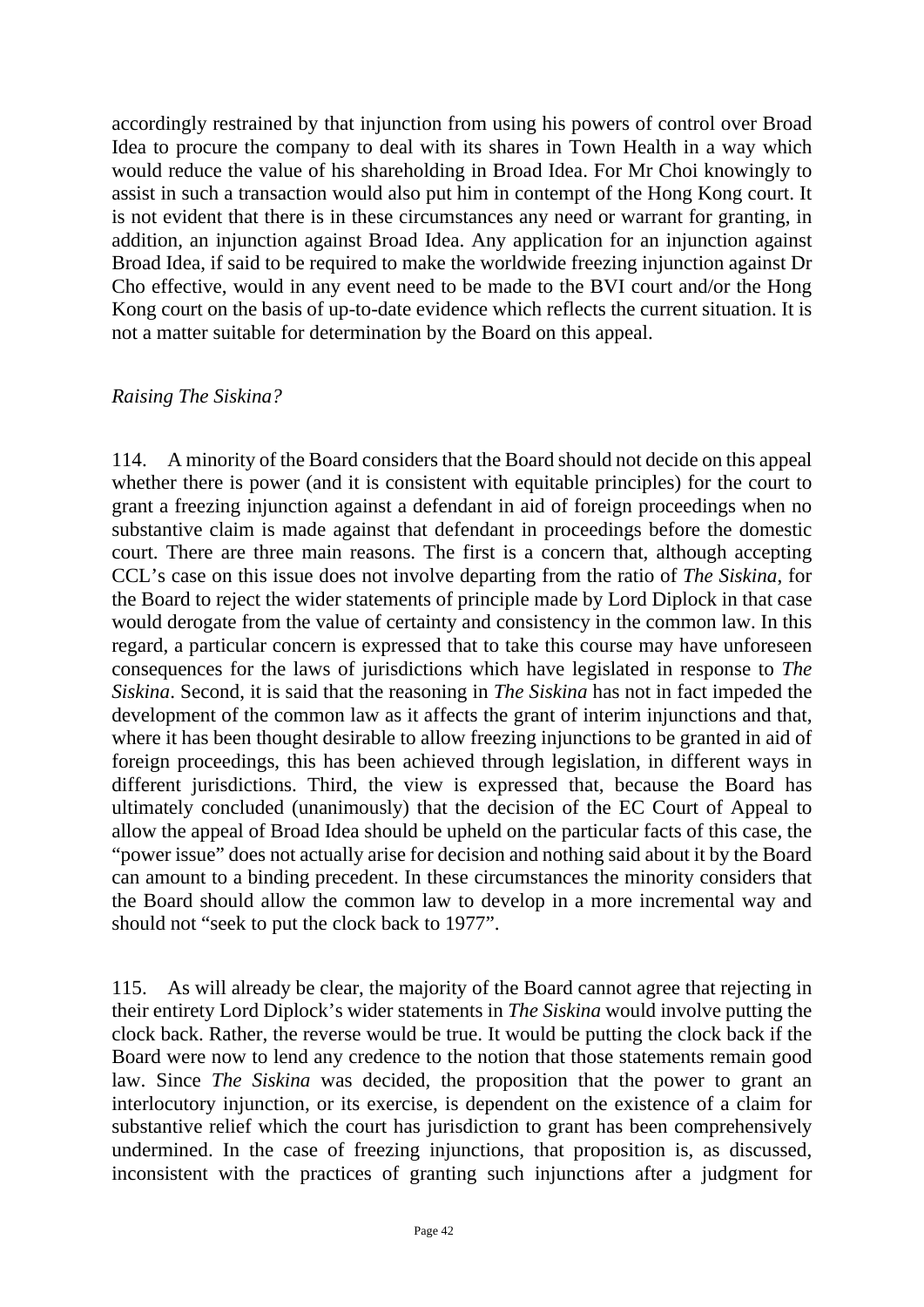substantive relief has already been given and against third parties against whom no claim for substantive relief exists (or has existed). It is also inconsistent with the practices of granting other types of injunction, such as third party disclosure orders, *Bankers Trust* orders and website blocking injunctions. Nor is it even a bar to granting an orthodox conventional interlocutory injunction that the substantive claim is being pursued in arbitration or a foreign court: see *Channel Tunnel*. Furthermore, in so far as Lord Diplock's dicta were founded on the proposition derived from *North London Railway* that an injunction may only be granted to protect an independently identifiable legal or equitable right, that proposition has been authoritatively rejected in later cases (see paras 52-58 above). In deciding the power issue, it has been necessary to consider not only the evolving practice in relation to freezing injunctions but also (as Lord Diplock did) the juridical basis for the grant of injunctions generally. In doing so, however, this judgment seeks not to break new ground but to integrate into a coherent statement the principles which underpin the exercise of the relevant power.

116. At the same time, the majority of the Board considers that the reasoning in *The Siskina* has impeded the development of the common law. The fact that it has been felt necessary in various jurisdictions - including not only the United Kingdom but also Guernsey, Hong Kong, the Cayman Islands and now the BVI - to enact legislation in order to authorise the grant of interim relief in connection with foreign proceedings is itself evidence that it has done so. The fact that *The Veracruz I* and other cases in that line of authority have been thought to preclude granting a freezing injunction unless and until a cause of action for substantive relief has accrued is another illustration of how the reasoning in *The Siskina* has continued to this day to be a source of uncertainty and inconsistency in the common law. So too is the fact that in the present case the EC Court of Appeal felt compelled on the authority of *The Siskina* to conclude that, "as undesirable as it may be perceived in modern day international commerce" (see para 50 of the judgment of Pereira CJ), there is no power at common law to grant a freezing injunction against a defendant within the court's territorial jurisdiction in aid of foreign proceedings.

117. The correctness of that conclusion, and of the statements in *The Siskina* on which it was based, is squarely in issue on this appeal. It is because of the importance of this issue and of the question about service that the appeal has been heard by a constitution with seven members. The power issue has been fully argued and the reasoning in *The Siskina* defended in terms of both principle and precedent by counsel for Dr Cho and Broad Idea in extensive and well-formulated written and oral submissions.

118. Those submissions have included a survey of the law in other jurisdictions and the argument that, for the Board to invalidate the assumption on which some jurisdictions, including now the BVI, have legislated would risk causing confusion and undermining those statutory schemes. The majority of the Board is unpersuaded by this argument. There is no inconsistency between legislation such as section 25 of the 1982 Act in England and Wales (referred to at para 17 above) and our conclusion about the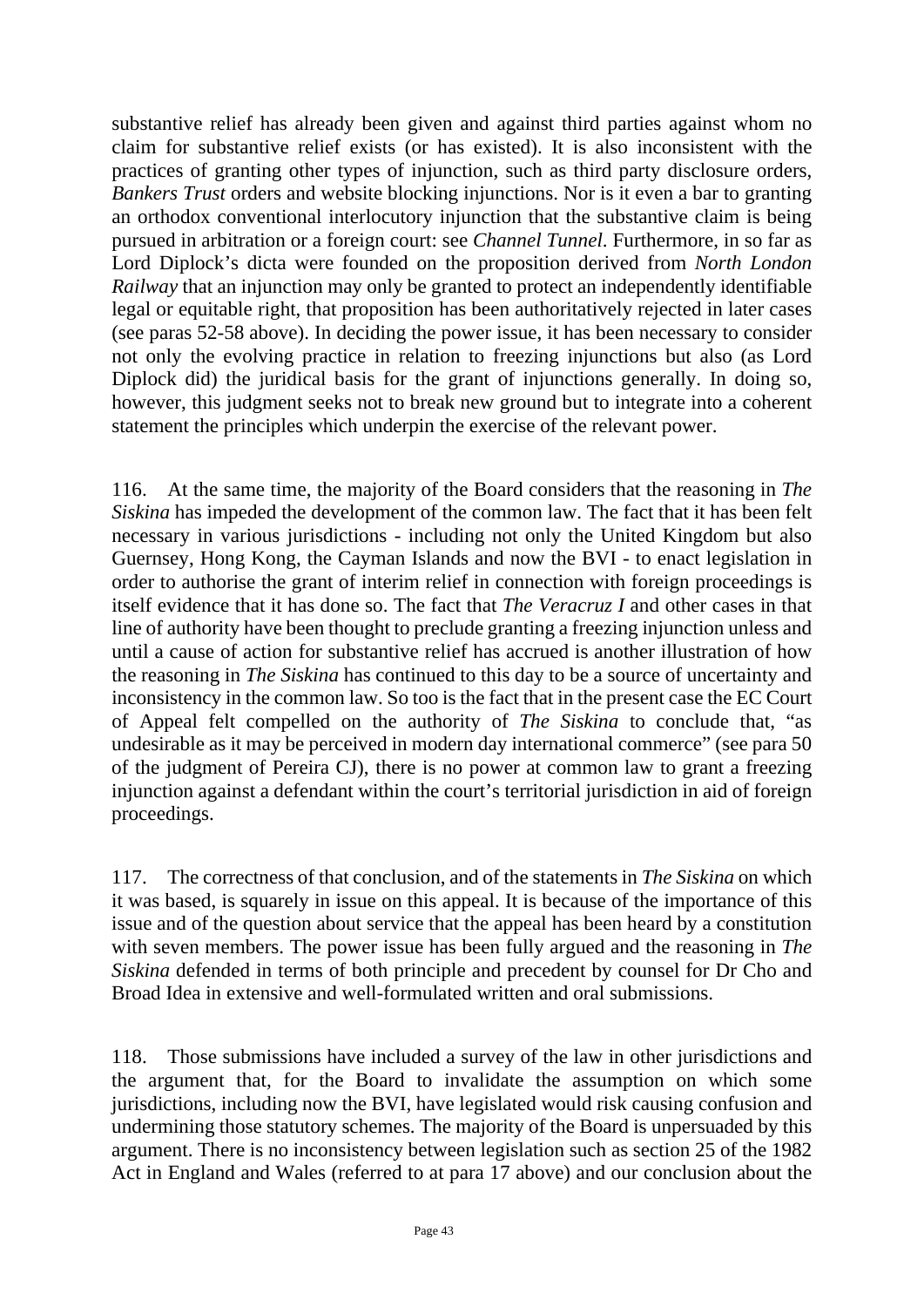extent of the court's power under section 37 of the 1981 Act and its predecessors. The existence of an overlap between statutory powers is not an uncommon occurrence and there is no reason why it should generate uncertainty. In the Cayman Islands, as mentioned at para 73 above, the Court of Appeal in *VTB Capital plc v Universal Telecom Management* anticipated the Board's decision in the present case. The Cayman Islands' legislature nevertheless still chose to add a new section 11A to the Grand Court Law in 2015 which created an express statutory power to grant interim relief in relation to proceedings commenced in a foreign court which are capable of giving rise to a judgment which may be enforced in the Cayman Islands. The new section 24A of the BVI Act, which is in similar terms to section 25 of the 1982 Act, can also operate in the future alongside and in harmony with section 24(1) of the BVI Act.

119. Nor does the fact that the Board has upheld the conclusion of the EC Court of Appeal on the facts preclude or make it inappropriate to decide the power issue - any more than was the case, for example, in *Channel Tunnel* where a similar situation obtained. Another analogy is *Hedley Byrne & Co Ltd v Heller & Partners Ltd* [1964] AC 465, where the conclusion that, on the facts, the defendant had successfully disclaimed responsibility for its misrepresentation did not prevent the House of Lords from deciding the important issue of principle that there can be liability in tort for a negligent misrepresentation in the absence of a contract between the parties: see eg *WB Anderson & Sons Ltd v Rhodes (Liverpool) Ltd* [1967] 2 All ER 850, 857.

120. The majority of the Board considers that it is both necessary and important on this appeal to confront and decide the power issue. It is necessary to dispel the residual uncertainty emanating from *The Siskina* and to make it clear that the constraints on the power, and the exercise of the power, to grant freezing and other interim injunctions which were articulated in that case are not merely undesirable in modern day international commerce but legally unsound. The shades of *The Siskina* have haunted this area of the law for far too long and they should now finally be laid to rest.

# *Conclusion*

121. For the reasons stated in this judgment, it is the decision of the Board that, where the court has personal jurisdiction over a party, the court has power - and there is no principle or practice which prevents the exercise of the power - to grant a freezing injunction (or other interim injunction) against that party to assist enforcement through the court's process of a prospective (or existing) foreign judgment. The EC Court of Appeal was wrong to hold otherwise and to overrule *Black Swan*. The Court of Appeal was nonetheless justified in setting aside the freezing injunction granted against Broad Idea on the facts of this case and was right to hold that the BVI court had no personal jurisdiction over Dr Cho. Accordingly, the Board will humbly advise Her Majesty that both appeals should be dismissed.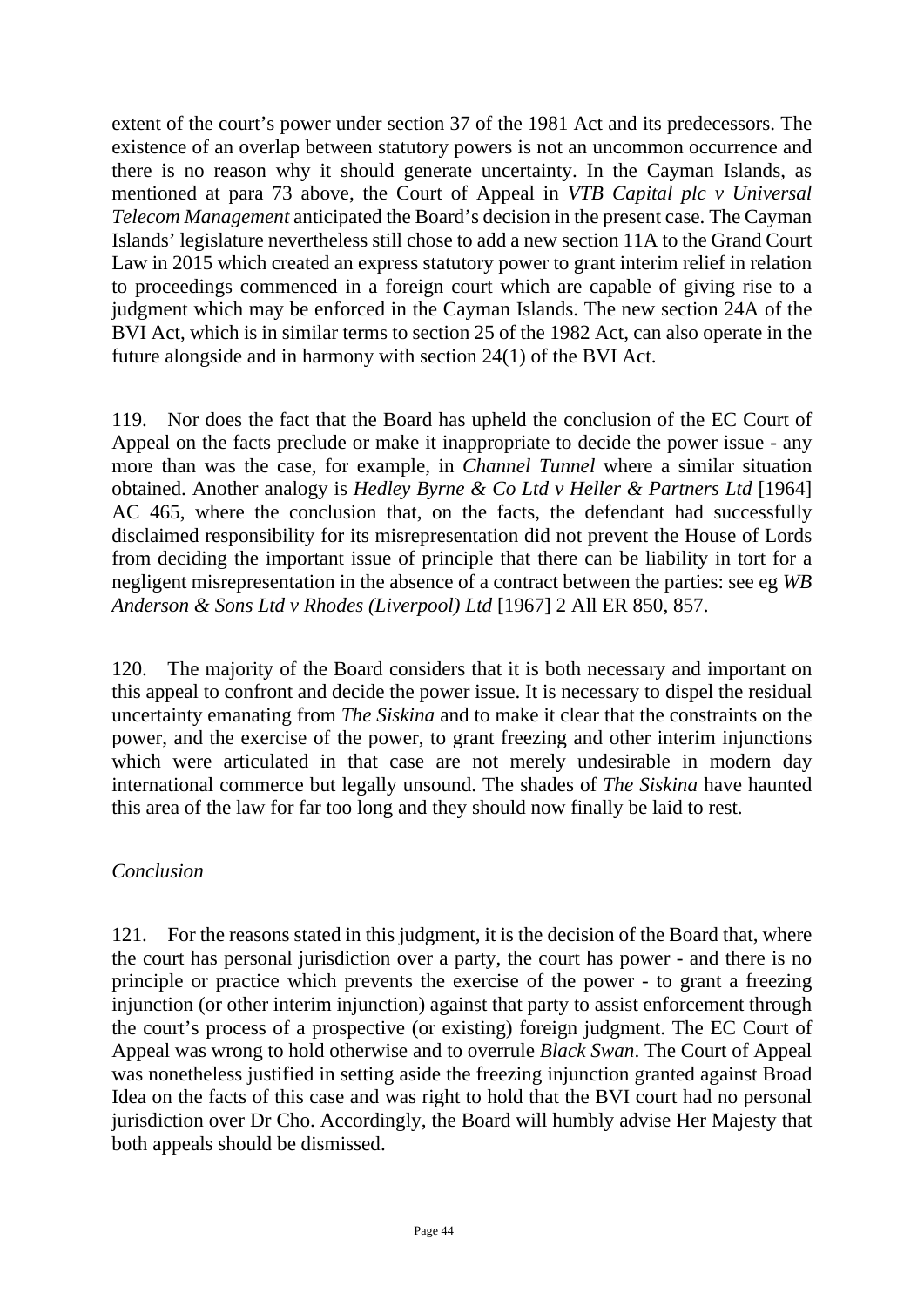#### **SIR GEOFFREY VOS: (with whom Lord Reed and Lord Hodge agree)**

#### *Introduction*

122. There are two main legal questions to be considered on this appeal. The first question is whether a court has the power at common law to grant a freezing or *Mareva* injunction against a defendant when no substantive claim is made against that defendant in proceedings before the domestic court (the "power issue"). Such relief is said to be available in aid of existing or intended foreign proceedings or arbitration. The second question is whether, if such a power exists, the gateway allowing a claim form to be served out of the jurisdiction if "a claim is made … for an injunction ordering the defendant to do or refrain from doing some act within the jurisdiction" (Part 7.3(2)(b) of the Eastern Caribbean Supreme Court Civil Procedure Rules 2000 ("EC CPR")) permits service out where the only claim made is for a freezing injunction (the "service out issue"). In two separate appeals, the Eastern Caribbean Court of Appeal (the "ECCA") decided the power issue in favour of the first respondent, Broad Idea International Ltd ("Broad Idea"), a British Virgin Islands ("BVI") company, and the service out issue in favour of the second respondent, Dr Cho Kwai Chee Roy ("Dr Cho"), a resident of Hong Kong.

123. The respondents contended before the ECCA and now before the Board that both these questions have long been settled by the House of Lords' decision in *Siskina (Owners of cargo lately laden on board) v Distos Cia Naviera SA* [1979] AC 210 ("*The Siskina*") and by the Privy Council's decision in *Mercedes Benz AG v Leiduck* [1996] AC 284 ("*Mercedes*"). Convoy Collateral Ltd ("CCL"), a Hong Kong company, argues that the Board should now depart from its decision in *Mercedes* and from the House of Lords' decision in *The Siskina*, and direct that the UK Supreme Court should follow that departure (see *Willers v Joyce (No 2)* [2018] AC 843, para 21 per Lord Neuberger).

124. As to the power issue, CCL submitted that the rationale for the grant of freezing injunctions is that they are ancillary to a prospective right of enforcement to which the claimant may become entitled in the jurisdiction in question (see Lord Nicholls' dissenting judgment in *Mercedes* at pp 310-311). Lord Diplock's reasoning in *The Siskina* ignored the crucial distinction between an ordinary interlocutory injunction of the kind discussed in *American Cyanamid Co v Ethicon Ltd* [1975] AC 396 and the then nascent *Mareva* injunction. He wrongly applied reasoning from the *North London Railway Co v Great Northern Railway Co* (1883) 11 QBD 30 ("*North London Railway*") to the question of whether or not the court had power to grant a freezing injunction in aid of foreign process. Once one understood the juridical basis for the freezing injunction, it became clear that there was no need for the court to identify an underlying cause of action justiciable within the jurisdiction in order to exercise the power to grant a freezing order under the widely drafted statutory power (as to which see paras A-C of the Appendix).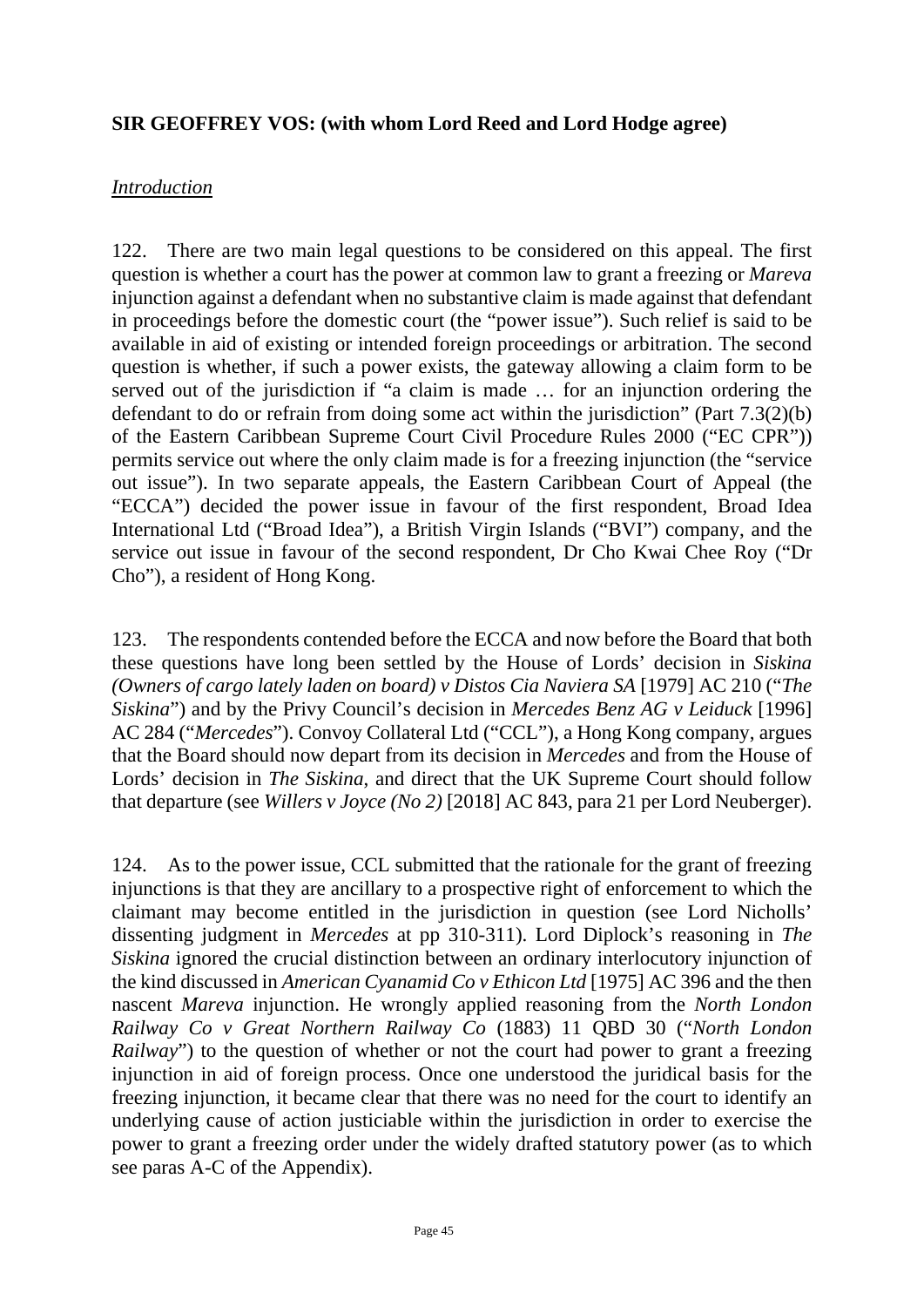125. Broad Idea's argument in answer to CCL's far-reaching submissions was stark and straightforward. It submitted that CCL had advanced no substantive claim against it anywhere and, in those circumstances, there was no basis in fact for a freezing injunction to be made against it, the shares it holds in its subsidiary or the assets of its subsidiary. CCL had singularly failed to establish that Broad Idea was Dr Cho's creature or money box, or that Broad Idea's property was in fact beneficially owned by Dr Cho. In the absence of such evidence, the jurisdiction established in *TSB Private International Bank SA v Chabra* [1992] 1 WLR 231 ("*Chabra*") could not be engaged in this case. An injunction of the kind granted in the BVI by Bannister J in *Black Swan Investment ISA v Harvest View Ltd* (BVIHCV 2009/399) (unreported) 23 March 2010, ("*Black Swan*") was unprincipled and in conflict with the reasoning in *The Siskina* and of the majority in *Mercedes*. In *Black Swan*, a freezing injunction had been granted against BVI companies that were said to be owned and controlled by the defendant to South African insolvency proceedings, in aid of those proceedings.

126. As to the service out issue, CCL submitted that it was decided on a false basis in *The Siskina*. The court had power to grant a stand-alone freezing order in aid of foreign proceedings, and EC CPR Part 7.3(2)(b) was obviously broad enough to allow an application to be served out of the jurisdiction on a foreign defendant against whom enforcement proceedings might legitimately be brought in due course within the jurisdiction. Dr Cho submitted, in answer, that the EC CPR did not envisage service out of anything but a claim form making a substantive claim. Moreover, the relevant parts of the EC CPR had been drafted in 2000, just after the Board had decided definitively in *Mercedes* that substantially identical wording in the Hong Kong Rules of the Supreme Court did not permit a writ claiming only *Mareva* relief to be served outside the jurisdiction. The majority in *Mercedes* had assumed in the appellant's favour that *The Siskina* had been wrong to decide that a freezing injunction could not be granted in support of proceedings in a foreign court (Lord Mustill at p 297G). In the circumstances, there was no basis for the Board to depart from its decision in *Mercedes* to allow service out in this case on Dr Cho. In any event, CCL's rights against Dr Cho were adequately protected by the worldwide freezing order granted against him in ongoing Hong Kong proceedings.

127. I will deal first with some essential background, before turning to consider the most significant authorities and the issues already adumbrated.

# *Essential background*

128. Dr Cho is a resident of Hong Kong and a director of Broad Idea. He owns 50.1% of Broad Idea's shares. The other 49.9% of Broad Idea's shares are owned by Mr Francis Choi, also a resident of Hong Kong ("Mr Choi"). Broad Idea's only asset is its 18.85% shareholding in Town Health International Medical Group Ltd ("Town Health"), a company originally incorporated in the Cayman Islands, continued into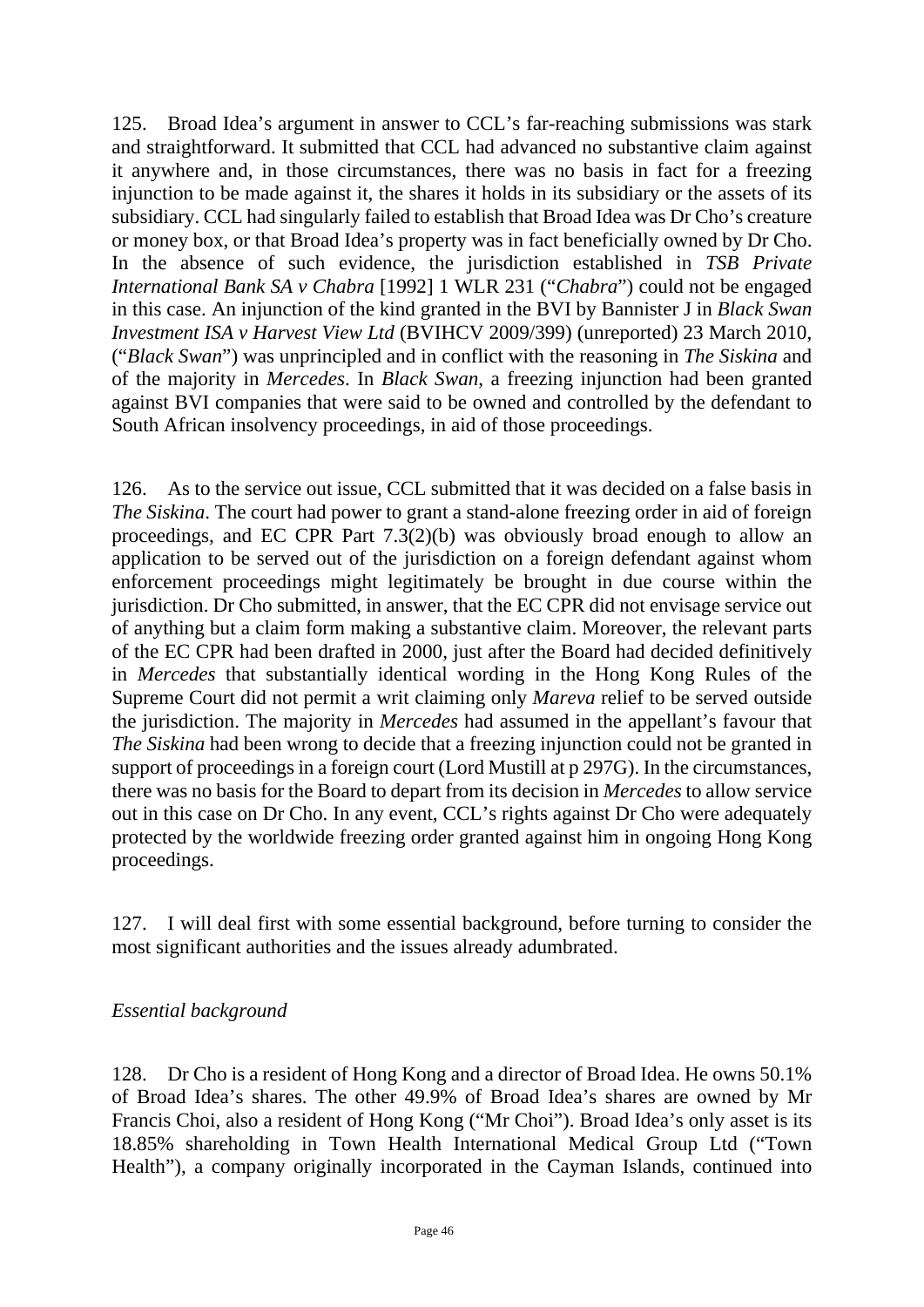Bermuda, and listed on the Hong Kong Stock Exchange. The estimated value of Dr Cho's shareholding in Broad Idea is some HK\$490m or US\$63m.

129. In May 2017, an activist investor, Mr David Webb, published a report concerning the so-called "Enigma Network" of companies. The report alleged extensive crossshareholdings in a network of 50 Hong Kong listed companies. Town Health and CCL's parent company, Convoy Global Holdings Ltd ("Convoy"), were named as members of that network. Dr Cho was a director of both Convoy and Town Health. He was removed as a director of Convoy on 17 August 2018 and resigned as a director of Town Health on 29 June 2018. The Independent Commission Against Corruption in Hong Kong ("ICAC") laid criminal charges against Dr Cho in respect of his role in Convoy but he was acquitted on all charges. ICAC filed an appeal against the acquittal in December 2020.

130. On 2 February 2018, CCL applied ex parte to the Commercial Court of the Eastern Caribbean Supreme Court in the BVI for freezing injunctions against Broad Idea and Dr Cho in support of anticipated proceedings against Dr Cho in Hong Kong and for permission to serve Dr Cho outside the BVI.

131. On 9 February 2018, Chivers J ordered that:

i) Broad Idea be restrained from (a) disposing of, dealing with or diminishing the value of its shareholding in Town Health up to a value of some US\$75.5m, and (b) registering, or causing to be registered, any change in the ownership of Dr Cho's shares in Broad Idea;

ii) Dr Cho be restrained from (a) disposing of, dealing with or diminishing the value of either his assets within the BVI up to some US\$75.5m, or his shares in Broad Idea, whether inside or outside the BVI, and (b) effecting any changes, variations or amendments to any agreement or trust in relation to which his shares in Broad Idea were held; and

iii) CCL was to be permitted to serve its application dated 6 February 2018 for a "Freezing Order" pursuant to Part 17 of the EC CPR (the "first Application") on Dr Cho outside the jurisdiction in Hong Kong.

132. There are two Hong Kong actions alleged to arise from two stages of Convoy's investigations into Dr Cho's alleged wrongdoing. The first ("claim HCA 2922/2017") was issued by Convoy, CCL and Convoy Securities Ltd on 18 December 2017 against Dr Cho, and some 27 (now 41) other defendants, claiming damages, equitable compensation, declaratory relief and rescission of various share transactions. Mr Choi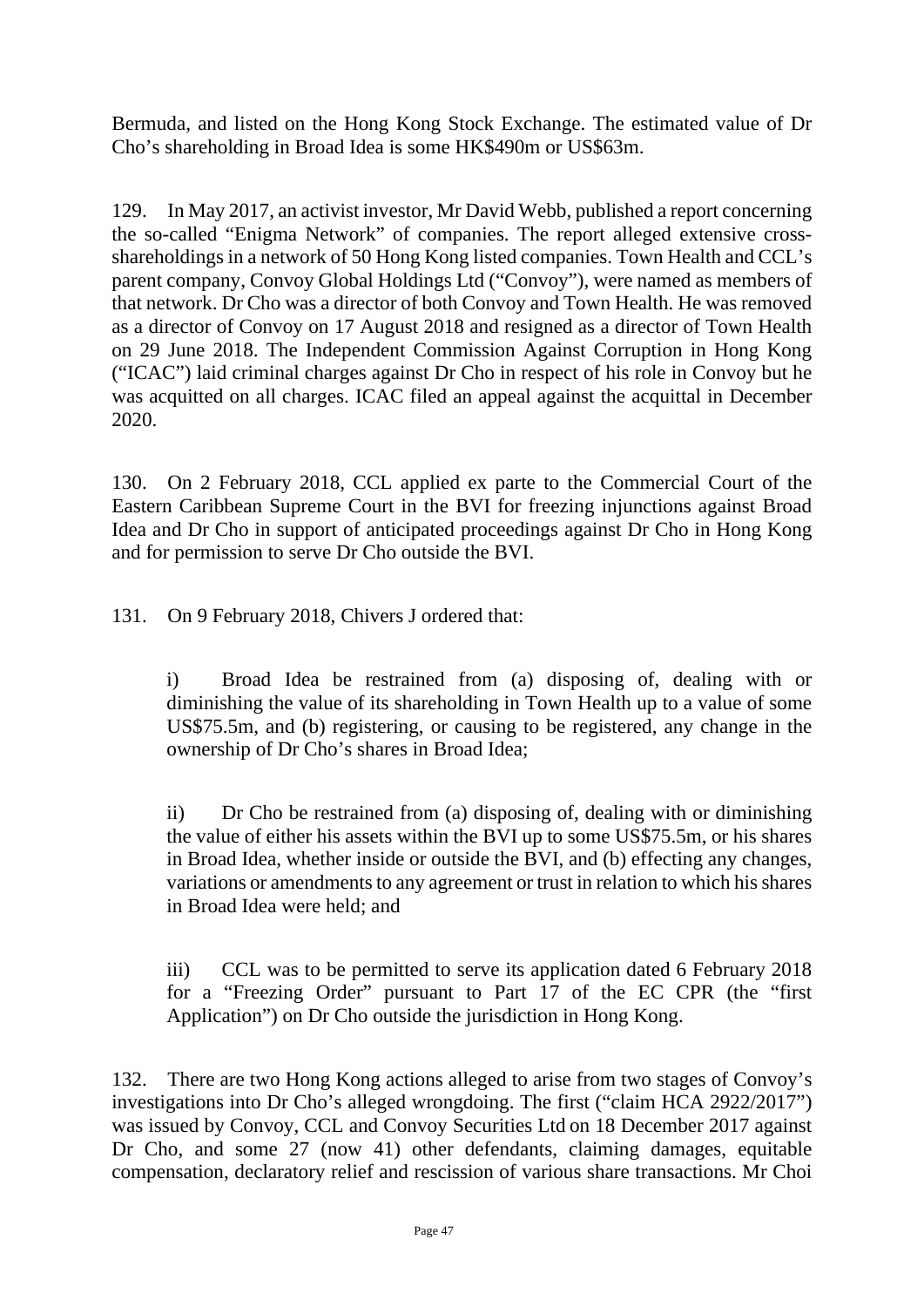was later joined. The central allegation is that Dr Cho was a de facto or shadow director of Convoy and acquired ownership and control over it; he thereby made managerial and/or executive decisions for the Convoy Group, including CCL. Broad Idea contends that the allegations in HCA 2922/2017 are irrelevant to this appeal because they do not support the relief sought against either Dr Cho or Broad Idea.

133. The second Hong Kong action, claim HCA 399/2018, was issued on 14 February 2018 (after Chivers J's order) by CCL against Dr Cho and ten other defendants claiming damages, equitable compensation, and an account of profits in the amount of some HK\$715m, and declaratory relief. It is alleged against Dr Cho that, as de facto or shadow director of CCL, he acted in breach of fiduciary duty and duties of care and prudence or had dishonestly assisted the directors in those breaches.

134. Some ten months after Chivers J's order, on 4 December 2018, Dr Cho issued an application to set it aside. Adderley J set aside the entirety of Chivers J's order against Dr Cho on 2 May 2019 (the "first order"). Adderley J held that (a) the court had no inherent jurisdiction to permit service out, beyond the powers conferred by the EC CPR, (b) no EC CPR gateway allowed service out of an application for a freestanding freezing order in support of foreign proceedings, and (c) the court was bound to follow the majority in *Mercedes* as to the construction of EC CPR rule 7.3(2)(b) (the "injunction gateway"). It is to be noted that, at that stage, Broad Idea remained bound by undertakings to the court in substantially the form of Chivers J's order. On 2 May 2019, CCL filed its Notice of Appeal against Adderley J's first order.

135. On 27 March 2019 CCL issued an application for a further freezing injunction against Broad Idea, extending the relief already granted by Chivers J to cover additional share transactions and all the shares in Broad Idea (the "second application"). Chivers J's order had been continued against Broad Idea by undertakings. On 17 March 2019, Broad Idea said that it would not extend its undertakings after 2 April 2019 and that it would oppose any injunction application. It was seemingly this that prompted CCL to issue the second application against Broad Idea on 27 March 2019. Broad Idea continued its undertakings over the substantive hearing of the second application at the hearing of Dr Cho's application before Adderley J on 2 and 3 April 2019.

136. Adderley J heard the second application on 26 June 2019, nearly two months after he had set aside Chivers J's order against Mr Cho. He granted the extended freezing order sought by CCL against Broad Idea on 30 July 2019 and gave written reasons on 27 August 2019. His order (the "second order") prevented Broad Idea from dealing with any of its assets anywhere up to US\$75.5m, changing its share register, and registering changes in its legal or beneficial share ownership. On 24 September 2019, Broad Idea filed its Notice of Appeal against Adderley J's second order. Chivers J's order against Broad Idea (continued by undertakings) lapsed after the hearing before Adderley J imposing a new wider injunction against Broad Idea.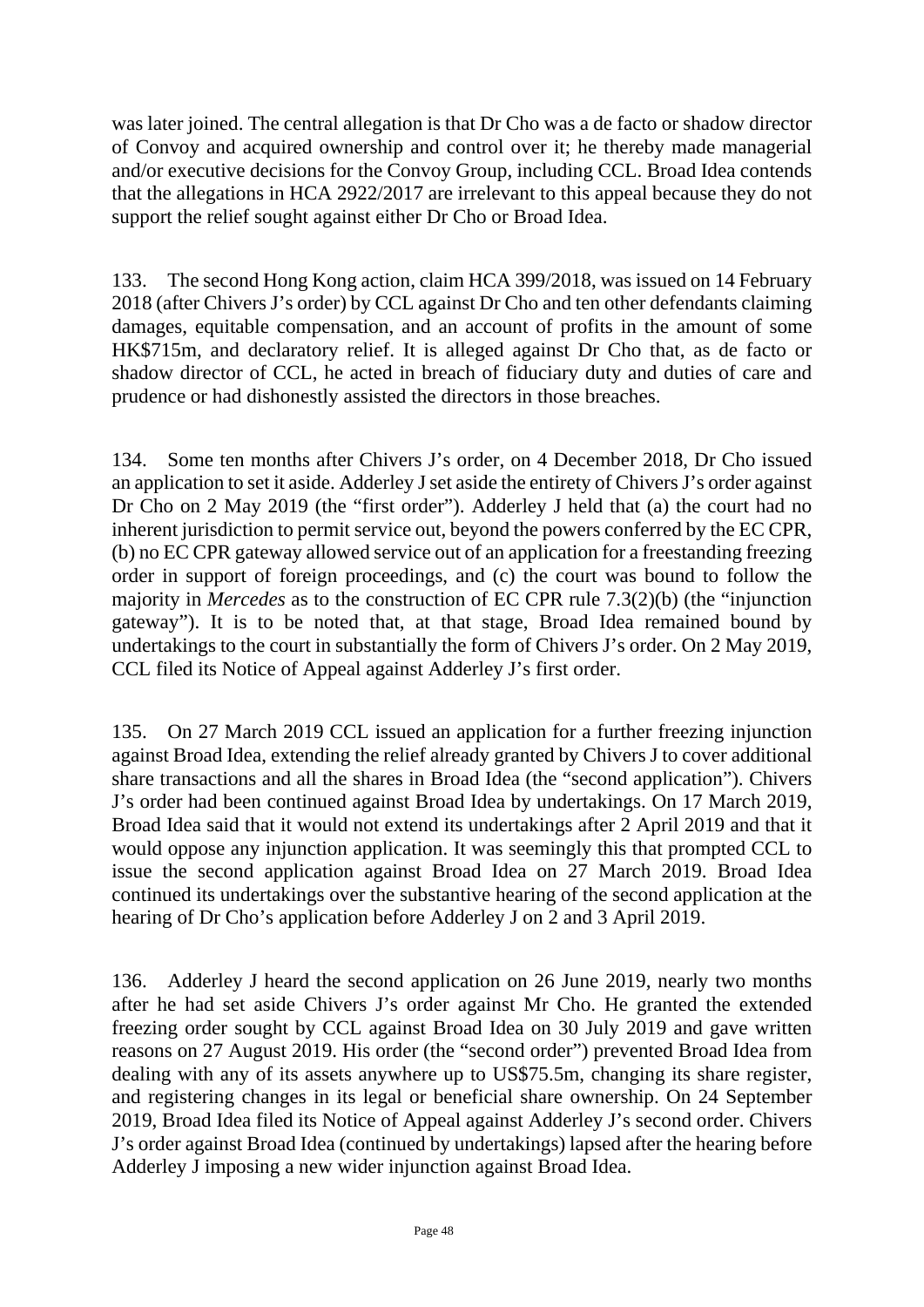137. On 30 March 2020, the ECCA (Hon Mr Davidson Kelvin Baptiste JA, Hon Madame Gertel Thom JA, and Hon Mr Paul Webster JA (Ag)) dismissed CCL's appeal against Adderley J's first order (having heard the appeal on 18 October 2019), substantially upholding Adderley J's reasoning (the "first appeal").

138. On 29 May 2020, the ECCA (Hon Dame Janice M Pereira, DBE CJ, Hon Madame Louise Esther Blenman JA and Hon Mr Paul Webster JA (Ag)) allowed Broad Idea's appeal against Adderley J's second order (having heard the appeal on 9 and 10 December 2019), holding that:

i) There were no allegations against Broad Idea in any claim made by CCL either in the BVI or Hong Kong or elsewhere.

ii) As CCL had not asserted any cause of action against Broad Idea, the judge had no power to grant a freezing order against it.

iii) *The Siskina*, *Mercedes* and other authorities affirmed the need for substantive proceedings in the same jurisdiction before a freezing order could properly be granted.

iv) The decision in *Black Swan*, in which it was held that a freezing order could be granted in aid of foreign proceedings, was wrongly decided and was overturned. Bannister J had been wrong in *Black Swan* to rely on Lord Nicholls's dissenting judgment in *Mercedes*. He had not been entitled to assume such a jurisdiction in the absence of legislation to that effect.

v) It had not been open to Adderley J to regard Broad Idea as a valid non cause of action defendant ("NCAD") under the rule in *Chabra* as there was no cause of action raised by CCL against Dr Cho (the cause of action defendant or "CAD") in the BVI.

vi) There was not, on the facts, a sufficient basis for the conclusion that Broad Idea was merely holding assets to which Dr Cho was beneficially entitled. Nor were Broad Idea's assets amenable to any process of execution to satisfy any judgment that might be obtained against Dr Cho in Hong Kong. There was, therefore, no basis for Adderley J's finding of a risk of dissipation.

139. On 16 June 2020, after both decisions of the ECCA, the Hong Kong Court of Appeal allowed an appeal from Harris J's refusal on 11 March 2020 to grant a freezing injunction against Dr Cho, and imposed an order against him restraining him from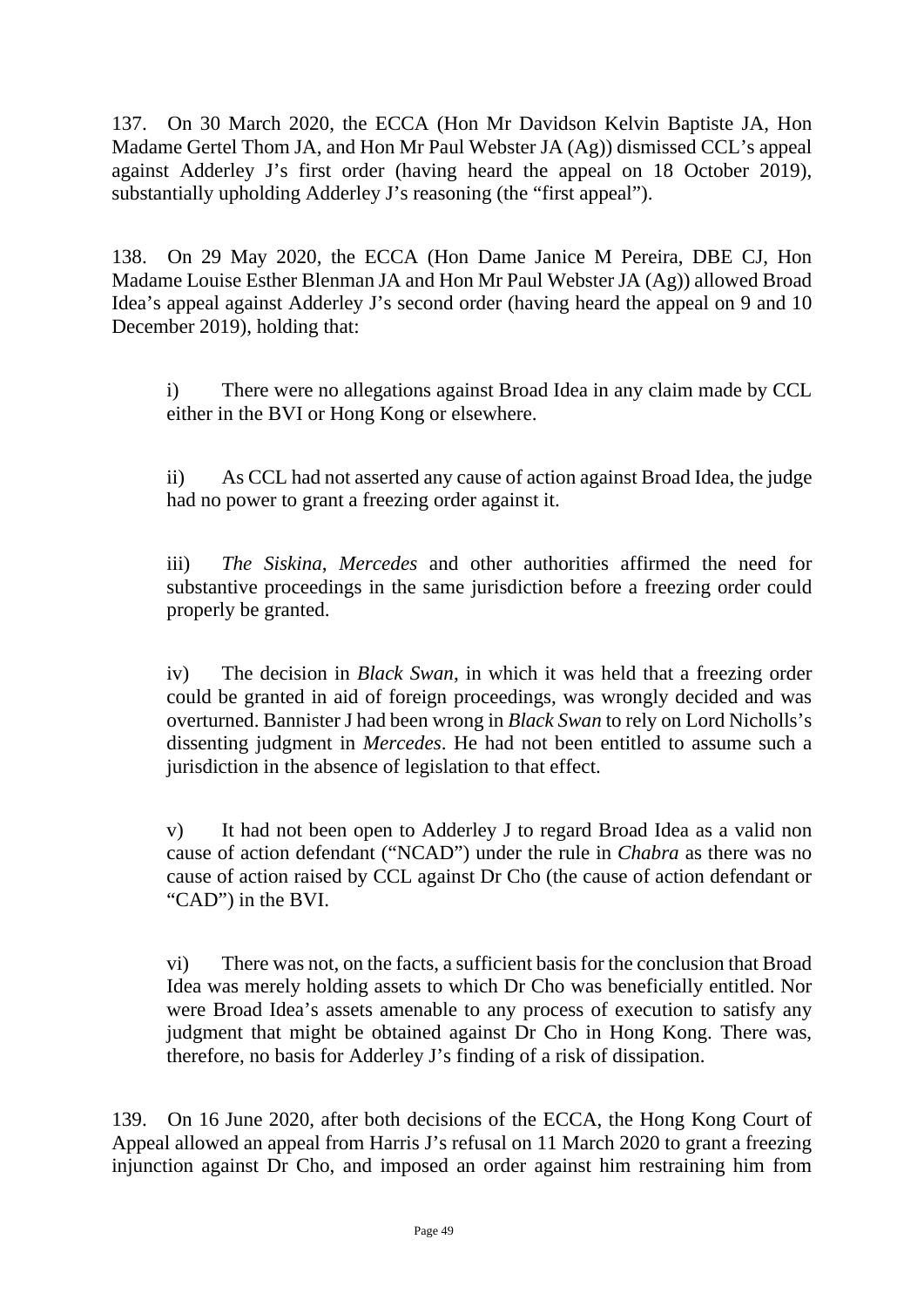disposing of, dealing with or diminishing the value of any of his assets, including the value of his shares in Broad Idea in the BVI, up to some HK\$769.5m.

140. On 30 September 2020, the Privy Council reinstated the freezing injunction against Broad Idea on an interim basis on the same terms as those granted by Adderley J on 30 July 2019, and stayed the ECCA's order on CCL's appeal against the second order.

141. On 6 October 2020, the ECCA granted Broad Idea final leave to appeal the ECCA's second order to the Board. On 14 October 2020, CCL was granted special leave to appeal the ECCA's first order to the Board, and the Board directed that the two appeals should be consolidated. On 19 October 2020, the Board granted interim relief in the form of Chivers J's order against Dr Cho.

# *The essential authorities*

142. The way the law has developed in relation to the power to grant freezing injunctions and other relief in support of foreign proceedings or arbitrations can be more easily understood if the essential authorities are considered in chronological order.

#### *North London Railway (1883)*

143. *North London Railway* was decided relatively soon after the court's power to grant injunctions was codified in section 25(8) of the Supreme Court of Judicature Act 1873 ("section 25(8)"). It provided that "an injunction may be granted … by an interlocutory order of the Court in all cases in which it shall appear to the Court to be just or convenient that such order should be made" (see para iii of the Appendix for the most recent version of this enactment).

144. The Court of Appeal held that an injunction would not be granted to restrain a party from proceeding with an arbitration where it was alleged that its subject matter went beyond the arbitration agreement, even where the arbitration proceeding would be futile and vexatious.

145. Lawrence Collins LJ analysed the ratio of *North London Railway* in *Masri v Consolidated Contractors International (UK) Ltd (No 2)* [2009] QB 450 ("*Masri*") at paras 141-148. I do not feel that I can improve on that analysis. *North London Railway* held that section 25(8) had not given the court any jurisdiction to grant an injunction in a case where prior to the 1873 Act there was no legal right or liability. The ratio of the decision was that the words "just or convenient" in section 25(8) did not increase the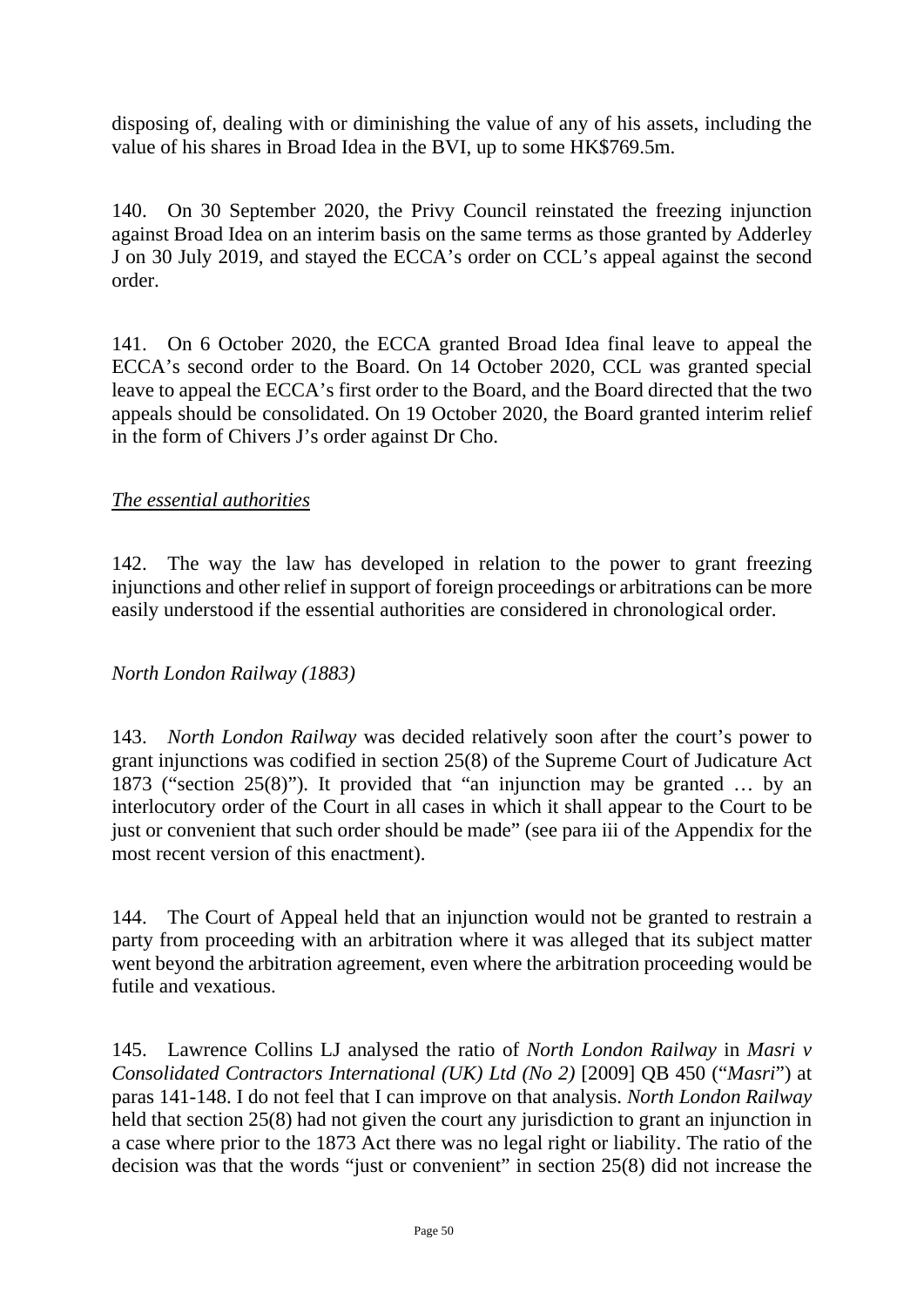power of the court or the rights of parties so as to give either a right which did not exist in law or equity before the 1873 Act (see pp 36 and 38 per Brett LJ, and p 39 per Cotton LJ). As Cotton LJ said at p 40:

> "The sole intention of the section is this: that where there is a legal right which was, independently of the [1873] Act, capable of being enforced either at law or in equity, then, whatever may have been the previous practice, the High Court may interfere by injunction in protection of that right."

Since there was no such right in that case, there could be no injunction. I interpose, however, that *North London Railway* said nothing about what legal or equitable rights might in the future exist.

146. As Lawrence Collins LJ pointed out at para 144, however, Brett and Cotton LJJ, did not agree on the extent to which the court would be bound by pre-1873 practice. Brett LJ said, at p 36, that it was not necessary to decide whether section 25(8) had given power to issue an injunction in cases where no court could have issued an injunction before the 1873 Act, but his inclination was in the negative. Cotton LJ said, however, at p 39 that section 25(8) gave the court "power, if it should think it just or convenient, to superadd to what would have been previously the remedy, a remedy by way of injunction, altering therefore not in any way the rights of parties so as to give a right to those who had no legal right before, but enabling the court to modify the principle on which it had previously proceeded in granting injunctions, so that where there is a legal right the court may, without being hampered by its old rules, grant an injunction where it is just or convenient to do so for the purpose of protecting or asserting the legal rights of the parties". In Cotton LJ's view, "all that was done by [section 25(8)] was to give … the High Court power to give a remedy which formerly would not have been given in that particular case, but still only a remedy in defence of or to enforce rights which according to law were previously existing and capable of being enforced". That was why he formulated the general principle as he did including the words "whatever may have been the previous practice". It was a misunderstanding of *North London Railway* to think that it was authority for the proposition that section 25(8) gave no power to the court to grant an injunction in a case where no court could have granted one before the 1873 Act. Brett LJ left that question open, and Cotton LJ accepted that section 25(8) expanded the scope of the remedies which might be available.

147. Lord Collins of Mapesbury approved his own analysis in *Masri* in *Tasarruf Mevduati Sigorta Fonu v Merrill Lynch Bank & Trust Co (Cayman) Ltd* [2011] UKPC 17; [2012] 1 WLR 1721, para 56 ("*Tasarruf*"). He said that *Masri* had held that certain decisions were based on a misunderstanding of *North London Railway*, and that "the court was not bound by pre-1873 practice to abstain from incremental development.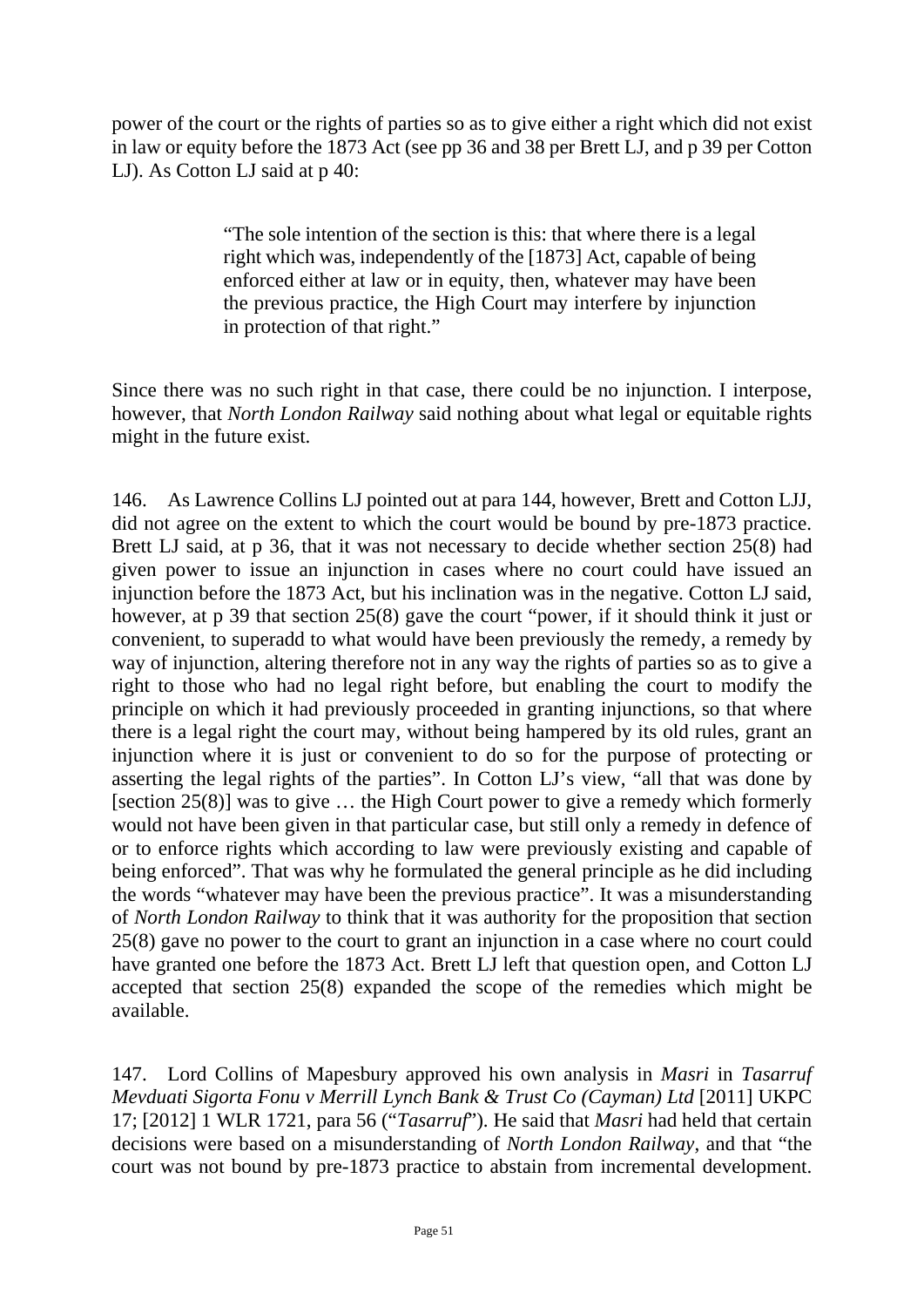The jurisdiction could be exercised to apply old principles to new situations". The "decisions" that he referred to were those concerning the power to appoint a receiver including *Holmes v Millage* [1893] 1 QB 551, 557. Lord Collins said that *Masri* confirmed or established principles that "(1) the demands of justice are the overriding consideration in considering the scope of the jurisdiction under section 37(1) [of the Senior Courts Act 1981 - 'section  $37(1)'$ ]" and "(2) the court has power to grant injunctions and appoint receivers in circumstances where no injunction would have been granted or receiver appointed before 1873".

*The Siskina (1979)*

148. In *The Siskina*, overseas cargo owners were bringing proceedings in Cyprus against a one-ship Panamanian shipowner. The ship in question sank in Greek waters and the defendant's only assets were the insurance proceeds in London. The cargo owners sought a *Mareva* injunction from the High Court. The House of Lords refused the injunction on the basis that the High Court had no power to grant an interlocutory injunction except to protect a right which it had jurisdiction to enforce by final judgment. The claim for a *Mareva* injunction against a foreign defendant in support of foreign proceedings did not come within RSC Order 11, rule 1(1)(i) and could not be served out of the jurisdiction. The question of the true ratio of *The Siskina* was in dispute between the parties.

149. It is as well first to set out the classic passage from the judgment of Lord Diplock in *The Siskina* at p 256:

> "The words used in sub-rule (i) [of RSC Order 11, rule 1(1)] are terms of legal art. The sub-rule speaks of 'the action' in which a particular kind of relief, 'an injunction' is sought. This presupposes the existence of a cause of action on which to found 'the action'. A right to obtain an interlocutory injunction is not a cause of action. It cannot stand on its own. It is dependent upon there being a pre-existing cause of action against the defendant arising out of an invasion, actual or threatened by him, of a legal or equitable right of the plaintiff for the enforcement of which the defendant is amenable to the jurisdiction of the court. The right to obtain an interlocutory injunction is merely ancillary and incidental to the pre-existing cause of action. It is granted to preserve the status quo pending the ascertainment by the court of the rights of the parties and the grant to the plaintiff of the relief to which his cause of action entitles him, which may or may not include a final injunction."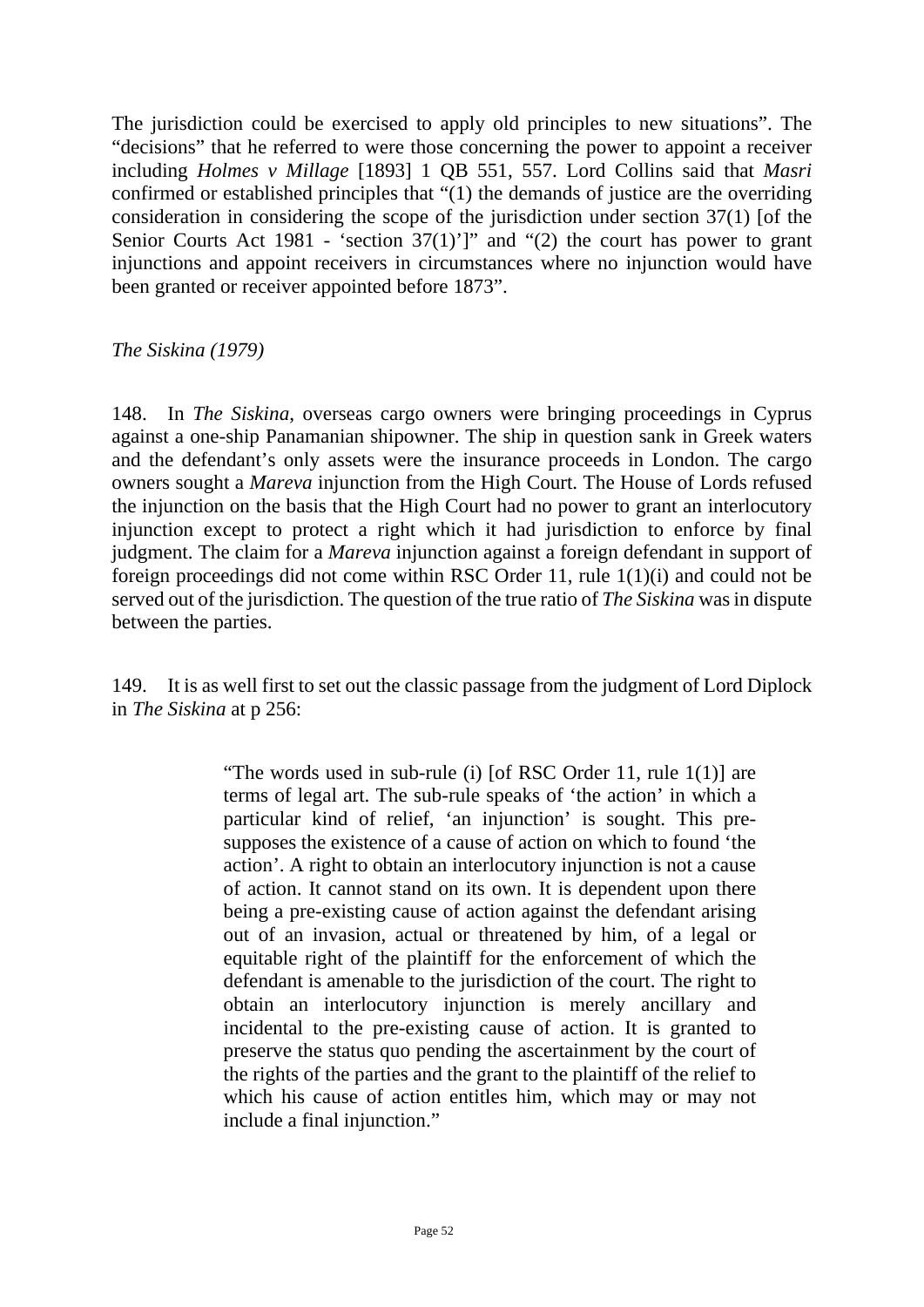"Since the transfer to the Supreme Court of Judicature of all the jurisdiction previously exercised by the court of chancery and the courts of common law, the power of the High Court to grant interlocutory injunctions has been regulated by statute. That the High Court has no power to grant an interlocutory injunction except in protection or assertion of some legal or equitable right which it has jurisdiction to enforce by final judgment, was first laid down in the classic judgment of Cotton LJ in *North London Railway Co v Great Northern Railway Co* (1883) 11 QBD 30, 39- 40, which has been consistently followed ever since."

150. Lord Hailsham at pp 260-261, made three important points. First, he suggested that, until the three cases in which *Mareva* injunctions had been granted, he would have regarded the case in favour of the injunction as wholly unarguable. (Those cases were *Nippon Yusen Kaisha v Karageorgis* [1975] 1 WLR 1093, 1095, *Mareva Cia Naviera SA v International Bulkcarriers SA* [1975] 2 Lloyd's Rep 509 (the "*Mareva* case"), and *Rasu Maritima SA v Perusahaan Pertambangan Minyak Dan Gas Bumi Negara (Government of the Republic of Indonesia intervening) (The Pertamina)* [1978] QB 644 (the "*Pertamina* case")). He relied in this regard on dicta of Lord Hatherley LC in *Mills v Northern Railway of Buenos Ayres Co* (1870) LR 5 Ch App 621, 628, James LJ in *Robinson v Pickering* (1881) 16 Ch D 660, 661, Cotton LJ in *Lister & Co v Stubbs* (1890) 45 Ch D 1, 14, and Sir J Hannen P in *Newton v Newton* (1885) 11 PD 11, 13. Secondly, he said that he was "at one time disposed to think that, if the right to an injunction was still as flexible a remedy as from these cases it now appears to be, there was little reason why it should not be extended further to protect the position of the present respondents" who had all the merits. Thirdly, at p 262, he thought that the Rules Committee was a "far more suitable vehicle for discharging the function [of sanctioning a change in practice, indeed an extension of jurisdiction, in matters of this kind] than a panel of three judges, however eminent".

### *Bremer Vulkan Schiffbau und Maschinenfabrik v South India Shipping Corpn Ltd [1981] AC 909 ("Bremer Vulkan")*

151. Four years after *The Siskina*, in *Bremer Vulkan*, the claimants sought an injunction to restrain the defendant from proceeding with an arbitration. Lord Diplock's majority judgment forcefully reiterated what he saw as the ratio of *The Siskina*. The House was, however, unanimous in deciding that the court had power under what had become section 45 of the Supreme Court of Judicature (Consolidation) Act 1925 to grant an injunction to restrain an arbitration in order to protect the legal right of an innocent party who had elected to treat the arbitration agreement as terminated after a repudiatory breach.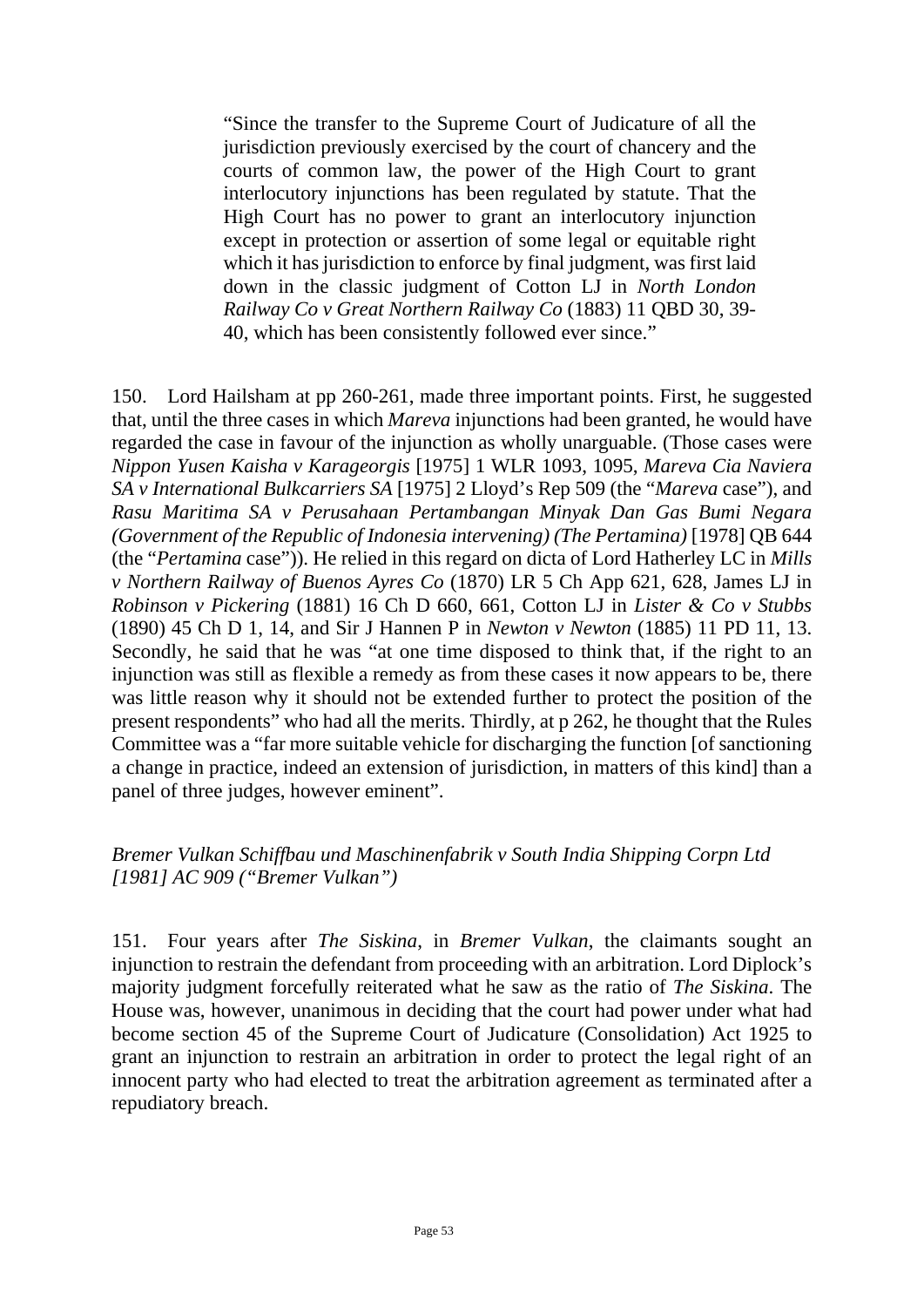152. Lord Diplock said at pp 979A-980C that *The Siskina* had confirmed "as a matter of ratio decidendi the well-established law that the jurisdiction of the High Court to grant injunctions, whether interlocutory or final, was confined to injunctions granted for the enforcement or protection of some legal or equitable right", approving Cotton LJ in *North London Railway*. Lord Fraser's dissenting judgment at p 992 said that whether the Court of Appeal's view of the facts in *North London Railway* was right or wrong, he doubted whether "it would be accepted in similar circumstances today" (with which Lord Scarman agreed at p 995C), but "the principle is clear and is still applicable to the power of the court under the Judicature Act 1925".

### *British Airways Board v Laker Airways Ltd [1985] AC 58 ("Laker")*

153. In *Laker*, the House of Lords refused British Airways an anti-suit injunction to prevent Laker (in liquidation) from pursuing a claim under the US Sherman Act in the US District Court, on the basis that there was no cause of action justiciable in an English court and only a single (US) forum competent to determine the merits of Laker's claim. British Airways had not shown that they had any English law legal or equitable right not to be sued in the US proceedings. It was not unconscionable for Laker to do so.

154. Lord Diplock's speech (with whom Lords Fraser, Scarman, Roskill and Brightman agreed) demonstrated some movement from *The Siskina.* He accepted at pp 80H-81G that he had restated the rule in *North London Railway* in *The Siskina* in a way that was in one respect too narrow. It had omitted to mention the case where a claimant sought an anti-suit injunction against a person amenable to the jurisdiction of the English Court where the claimant had a right *not* to be sued in that foreign court, or where the defendant sought to assert a defence (such as estoppel, election, waiver, standing by, laches, or blowing hot and cold) to which anticipatory effect should be given. He thought that all of these could attract the generic description of conduct that is unconscionable in the eyes of English law.

155. Lord Diplock, therefore, agreed (as he had in *Castanho v Brown & Root (UK) Ltd* [1981] AC 557 ("*Castanho*")) with "the qualification to the statement of principle in the stark terms in which [he had] expressed it in [*The Siskina*]", that was added by Lord Scarman in *Castanho* at p 573, when he said "[b]ut the width and flexibility of equity are not to be undermined by categorisation. Caution in the exercise of the jurisdiction is certainly needed: but the way in which the judges have expressed themselves from 1821 onwards amply supports the view for which the defendants contend that the injunction can be granted against a party properly before the court, where it is appropriate to avoid injustice".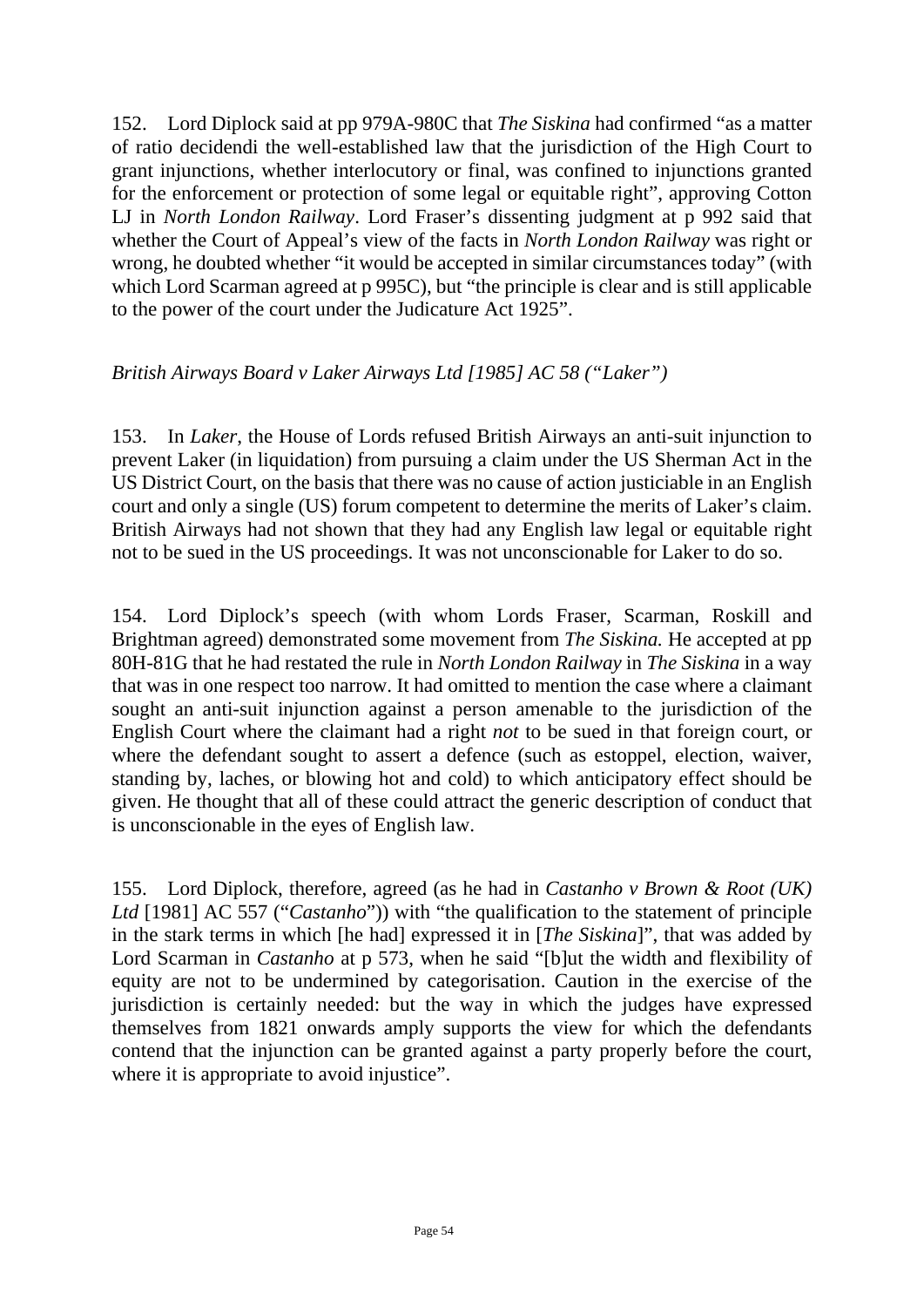*South Carolina Insurance Co v Assurantie Maatschappij "De Zeven Provincien" NV [1987] AC 24 ("South Carolina")*

156. In *South Carolina*, the House of Lords (Lord Brandon with whom Lords Bridge and Brightman agreed and Lords Mackay and Goff broadly agreed) held that the power to grant injunctions under section 37(1) was limited (subject to two exceptions), following *The Siskina*, *Castanho* and *Laker*, to situations (i) where a party had invaded, or threatened to invade, another's legal or equitable right for the enforcement of which the party was amenable to the jurisdiction of the court, and (ii) where one party to an action had behaved, or threatened to behave, in an unconscionable manner. Lord Brandon said at p 40A-B that, although the terms of section 37(1) and its predecessors were very wide, "the power conferred by them has been circumscribed by judicial authority dating back many years". The two exceptions were anti-suit injunctions and *Mareva* injunctions. The *Mareva* exception had, by 1987, been "expressly recognised by section 37(3) of the Supreme Court Act 1981 ['section 37(3)']" (see para v of the Appendix for the terms of section 37(3), and see para 198 below).

*Veracruz Transportation Inc v VC Shipping Co Inc (The Veracruz I) [1992] 1 Lloyd's Rep 353 ("Veracruz")*

157. In *Veracruz*, the Court of Appeal reluctantly discharged a freezing order in aid of a cause of action that had not yet arisen (for an anticipatory breach of a term of a ship sale agreement that on delivery the vessel would be in the same condition as it was when inspected). Beldam LJ delivered the main judgment following *The Siskina*, whilst both Nourse LJ (at p 360) and Sir John Megaw (at p 361) concurred but expressed their disappointment with the result required by *The Siskina*.

*Channel Tunnel Group Ltd v Balfour Beatty Construction Ltd [1993] AC 334 ("Channel Tunnel")*

158. In *Channel Tunnel*, the claimant engaged Balfour Beatty to build the tunnel. Clause 67 of the contract provided for the reference of disputes to a panel of experts and for final settlement by arbitration in Brussels. The claimant issued a writ and sought an interim injunction to restrain Balfour Beatty from suspending work. Balfour Beatty sought to stay the claimant's action in favour of arbitration under section 1 of the Arbitration Act 1975.

159. The House of Lords upheld the stay of the action. It held that a claim to an interlocutory injunction under section 37(1) was incidental to and dependent on the enforcement of a substantive right and could not exist in isolation. Although the substantive right usually took the form of a cause of action, it was not a necessary condition of the grant of such an injunction that it should be ancillary to a claim for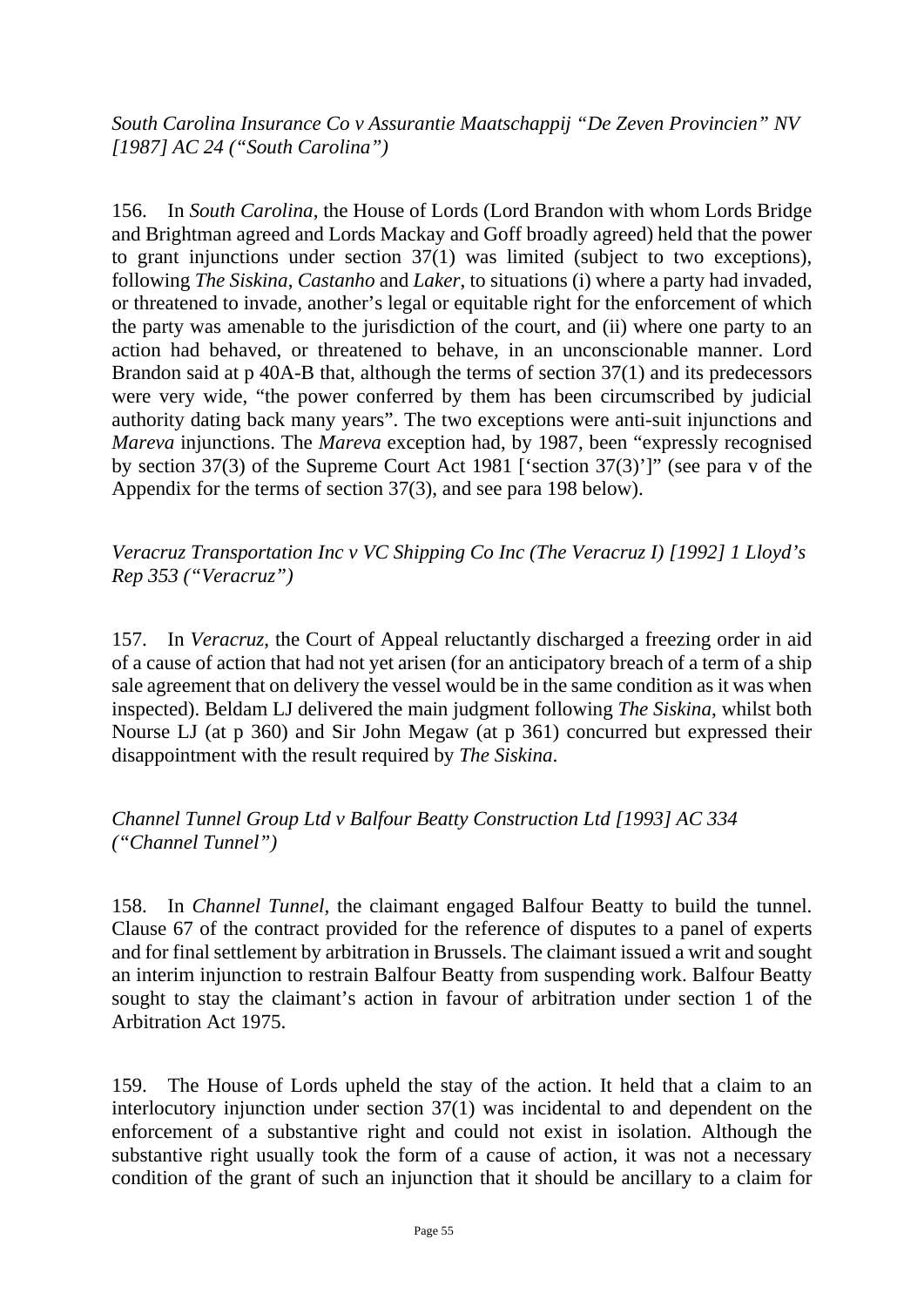relief to be granted by an English court. In doing so, the House distinguished between the English court's power to grant relief and whether it will actually do so (p 342H). There was no reason in principle why an order for a mandatory stay of an action could not be combined with an injunction to secure interim relief. But whilst there was power under section 37(1) to grant the injunction sought by the claimant, it was not appropriate to grant it, since it would largely pre-empt the arbitrators' ultimate decision under clause 67.

160. Lord Browne-Wilkinson (with whom Lords Keith and Goff agreed) analysed *The Siskina* at pp 341D-343E. Balfour Beatty had suggested that Lord Diplock's speech (at pp 254 and 256) imposed a third requirement before an interim injunction could be granted **in addition** to personal jurisdiction over the defendants and a cause of action under English law, namely that the interlocutory relief sought had to be ancillary to a claim for substantive relief to be granted by the English court. It was on the basis of that third requirement that Balfour Beatty argued that, since the action had to be stayed, the court had no power to grant the interim injunction. Lord Browne-Wilkinson disagreed, saying that he could "see nothing in the language employed by Lord Diplock (or in later cases in this House commenting on *The Siskina*) which suggest that a court has to be satisfied, at the time it grants interlocutory relief, that the final order, if any, will be made by an English court". He commented that "in many cases it will be impossible, at the time interlocutory relief is sought, to say whether or not the substantive proceedings and the grant of the final relief will or will not take place before the English court". He referred to Lord Mustill's speech as demonstrating that "in the context of arbitration proceedings whether it is the court or the arbitrators which make such final determination will depend upon whether the defendant applies for a stay", and said that the same was true of ordinary litigation based on a contract having an exclusive jurisdiction clause.

161. Lord Browne-Wilkinson concluded by commenting that he had assumed that *The Siskina* correctly stated the law, even though the tests laid down had "already received one substantial modification" in *Castanho* and *Laker*. He said that he shared the doubts expressed by Lords Goff and Mackay in *South Carolina*, reserving the question of "whether the law as laid down by the *Siskina* (as subsequently modified) was correct in restricting the power to grant injunctions to certain exclusive categories" for consideration when it arises.

162. Lord Mustill (with whom all agreed) concluded at pp 362D-363G that, although the commencement of the action was a breach of the arbitration agreement, so that in that sense the respondents were not "properly" before the court, that did not bring into play the limitations on the powers of the court established by *The Siskina* line of cases. He concluded that "the same result must have followed if the [claimant] had done what [it] promised to do, and submitted [its] disputes to the panel and the arbitrators, rather than to the court. The power exists either in both cases or in neither and the [claimant's] breach of the arbitration agreement in bringing an action destined to be stayed [could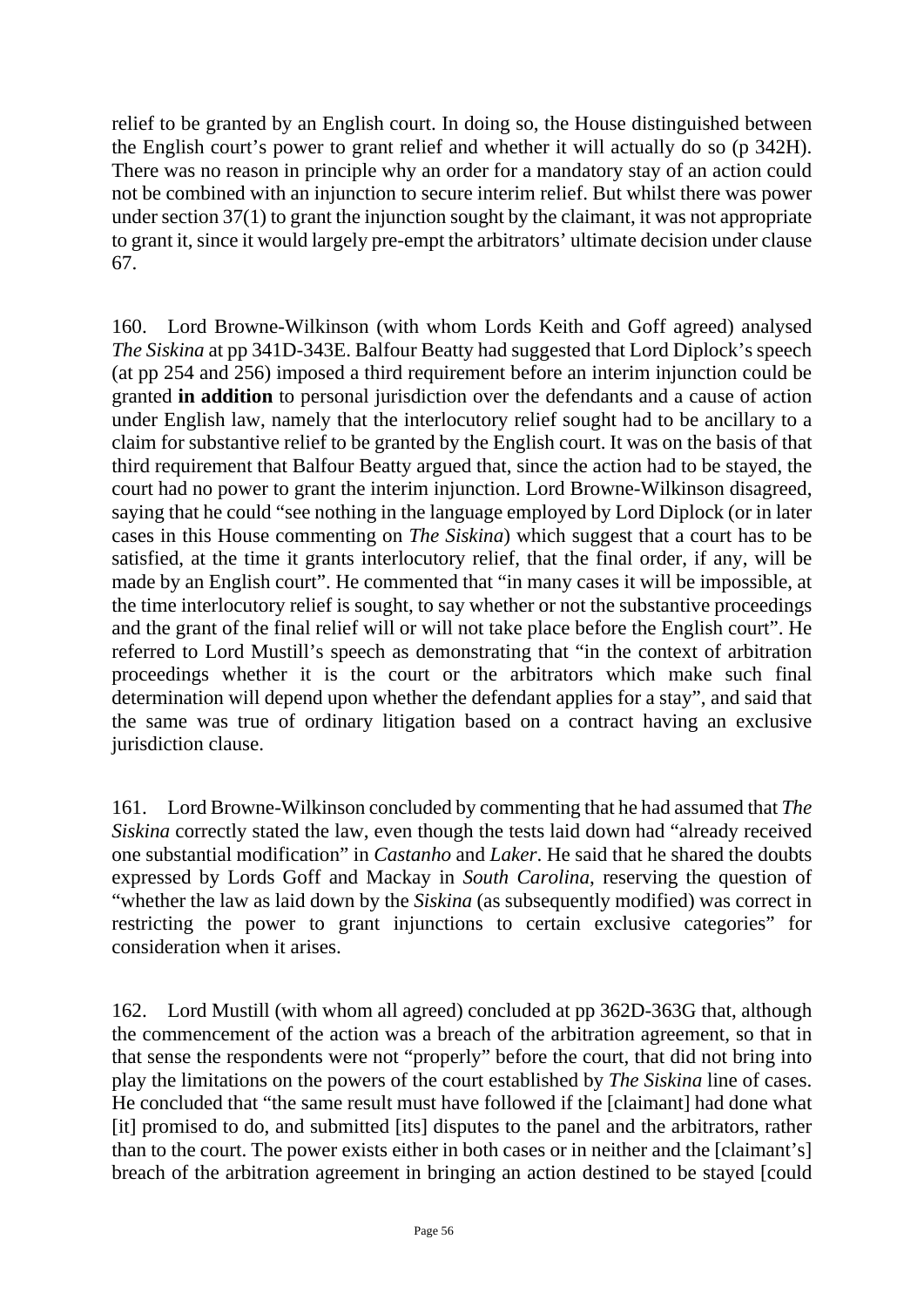not] have conferred on the court a power to grant an injunction which it would not otherwise possess. The existence of a pending suit [was] thus an irrelevance".

### *Mercedes (1996)*

163. In *Mercedes*, the German claimant sued a German defendant and his Monegasque company in Monaco for misappropriation in respect of a dishonoured promissory note and on the first defendant's aval. The first defendant also owned a Hong Kong company, and Mercedes applied for and was originally granted a freezing injunction against him in Hong Kong, and leave to serve substantive proceedings out of the jurisdiction under various gateways not including the injunction gateway. Service out and the injunction were discharged by the High Court because none of the claims in the writ fell within a gateway. The Court of Appeal held that, even if the writ had claimed *Mareva* relief, service out would not have been permitted under the injunction gateway, because such an injunction had to be part of a claim for substantive relief which could properly be tried in the courts of Hong Kong, and the enforcement gateway could not be relied on before judgment in Monaco. The majority of the Privy Council dismissed the appeal.

164. Lord Mustill, delivering the majority's decision, said at pp 297-298 that it was important to distinguish between territorial jurisdiction and the power to grant an injunction. The first question arose when a foreigner was sued for a *Mareva* injunction in a jurisdiction in which he had assets, assuming that relief could properly be given notwithstanding *The Siskina*. The question was whether the statutory enlargement of territorial jurisdiction created by Order 11, rule 1(1) "entitle[d] the court to permit the service of a writ … claiming such relief on the foreigner out of the jurisdiction, thus compelling him to choose between suffering a judgment in default or appearing before a court which has no other jurisdiction over him to argue that his assets should not be detained". The second question assumed that the foreign defendant could be served either within the jurisdiction or by service out, and that the matters in dispute had no connection with the English court and could not be brought before it. The second question was whether the court had "power to restrain the free disposition of the defendant's assets in England and Wales, to await the conclusion of proceedings brought against that person in a foreign jurisdiction".

165. It is to be noted that these are precisely the two main questions that arise in these appeals. Importantly, the majority in *Mercedes* considered that the territorial question ought to be considered first (p 298C-D), because if the defendant could not be brought before the court, the second question would not arise. Having cited *The Siskina*, *Bremer Vulkan, Laker*, *South Carolina* and *P v Liverpool Daily Post and Echo Newspapers Plc* [1991] 2 AC 370 as having endorsed *The Siskina* with an added modification, Lord Mustill said at p 298F-G that "[i]n their Lordships' opinion it would not be permissible for this Board to contemplate a further modification of the principles enunciated by the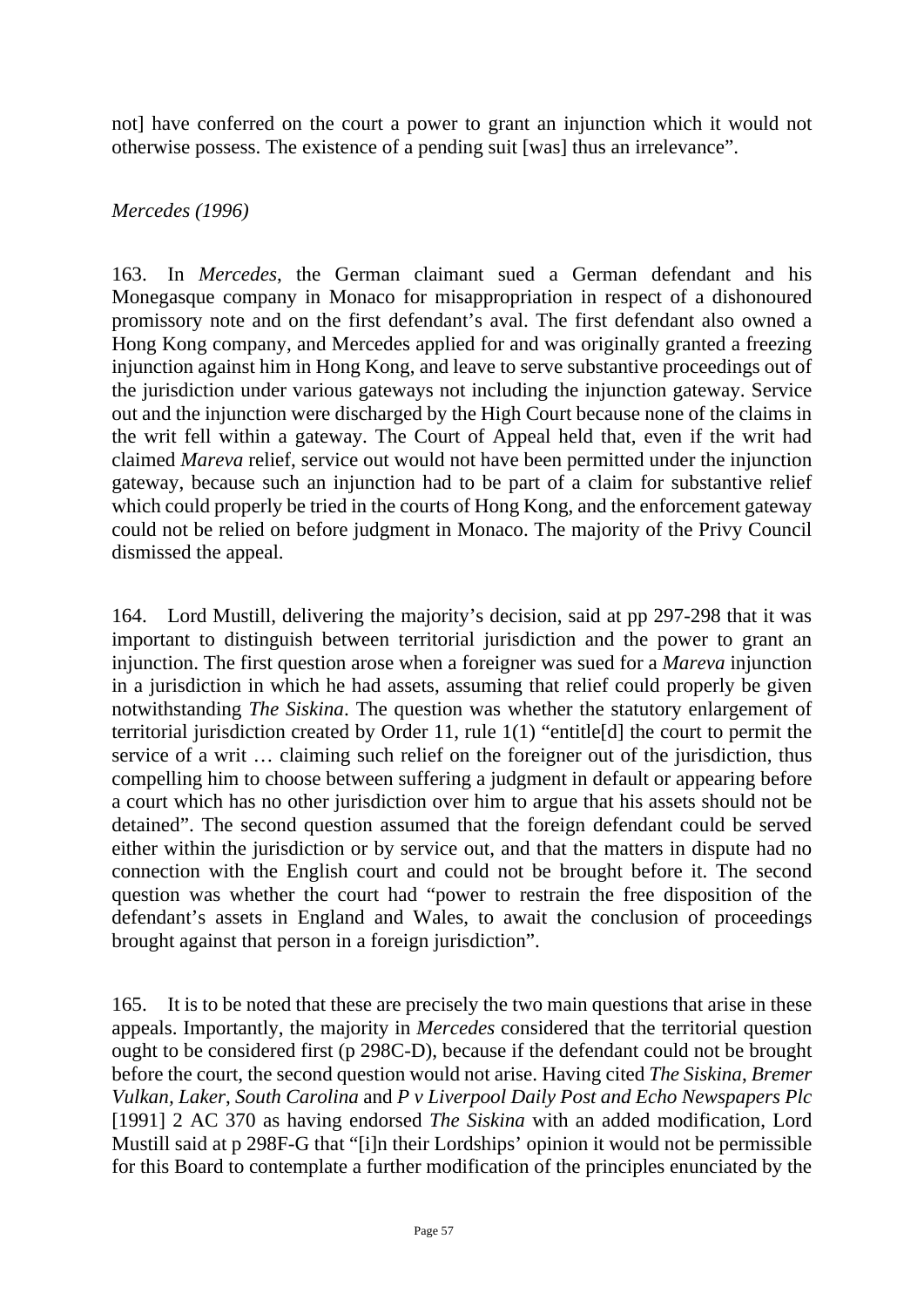House of Lords in these authorities, still less a complete departure from them, unless a decision on their correctness or otherwise was indispensable to the determination of the present appeal".

166. Dealing with the enforcement gateway (which provided under Hong Kong RSC Order 11, rule  $1(1)(m)$  that "service of a writ out of the jurisdiction is permissible with the leave of the court if in the action begun by the writ ... (m) the claim is brought to enforce any judgment or arbitral award"), Lord Mustill said that there was something strange about "a final judgment for a *Mareva* injunction; a remedy which, as is well established, embodies no adjudication by the court on the rights of the parties and takes effect only until such an adjudication has taken place in other proceedings". He rejected the enforcement gateway's application on the grounds that the claim was not "brought to enforce" a judgment, and the injunction would not enforce a judgment, but was intended to hold the position until a judgment came into existence.

167. In dealing with the injunction gateway at p 299D-E, Lord Mustill said that Mercedes had argued that Order 11, rule 1(1)(b) "expressly posits an injunction ordering the defendant to do or refrain from doing anything within the jurisdiction" and that was "exactly what a Mareva injunction does do". But he held that that was not the right approach: "[i]t is not enough simply to read the words of the rule and see whether, taken literally, they are wide enough to cover the case. Regard must be paid to their intent, their spirit: see, for example, *Johnson v Taylor Bros & Co Ltd* [1920] AC 144, 153, per Viscount Haldane and *GAF Corpn v Amchem Products Inc* [1975] 1 Lloyd's Rep 601, 605, per Megarry J and the cases there cited."

168. Lord Mustill then embarked upon a discussion of the rationalisation for the *Mareva* injunction at pp 300-301. He prefaced that analysis by saying, at p 299, that:

> "[i]deally, to match an application for *Mareva* relief against the spirit of Order 11, rule 1, the first step would be to ascertain, not only what a *Mareva* injunction does, but also how, juristically speaking, it does it."

That should be straightforward, but was not, because after "only a few years the development of a settled rationale was truncated by the enactment of section 37(3)", which assumed that the remedy existed, and tacitly endorsed its validity. He rejected the rationalisations found in each of the *Mareva* case itself and in the *Pertamina* case. He said that not only in *The Siskina* but also in the subsequent decisions of the House of Lords, it was laid down that the statement of Cotton LJ in *North London Railway* was right and that the wider interpretation of the statutory power was not. On the face of it, he said that "this would appear to negative the only surviving basis for the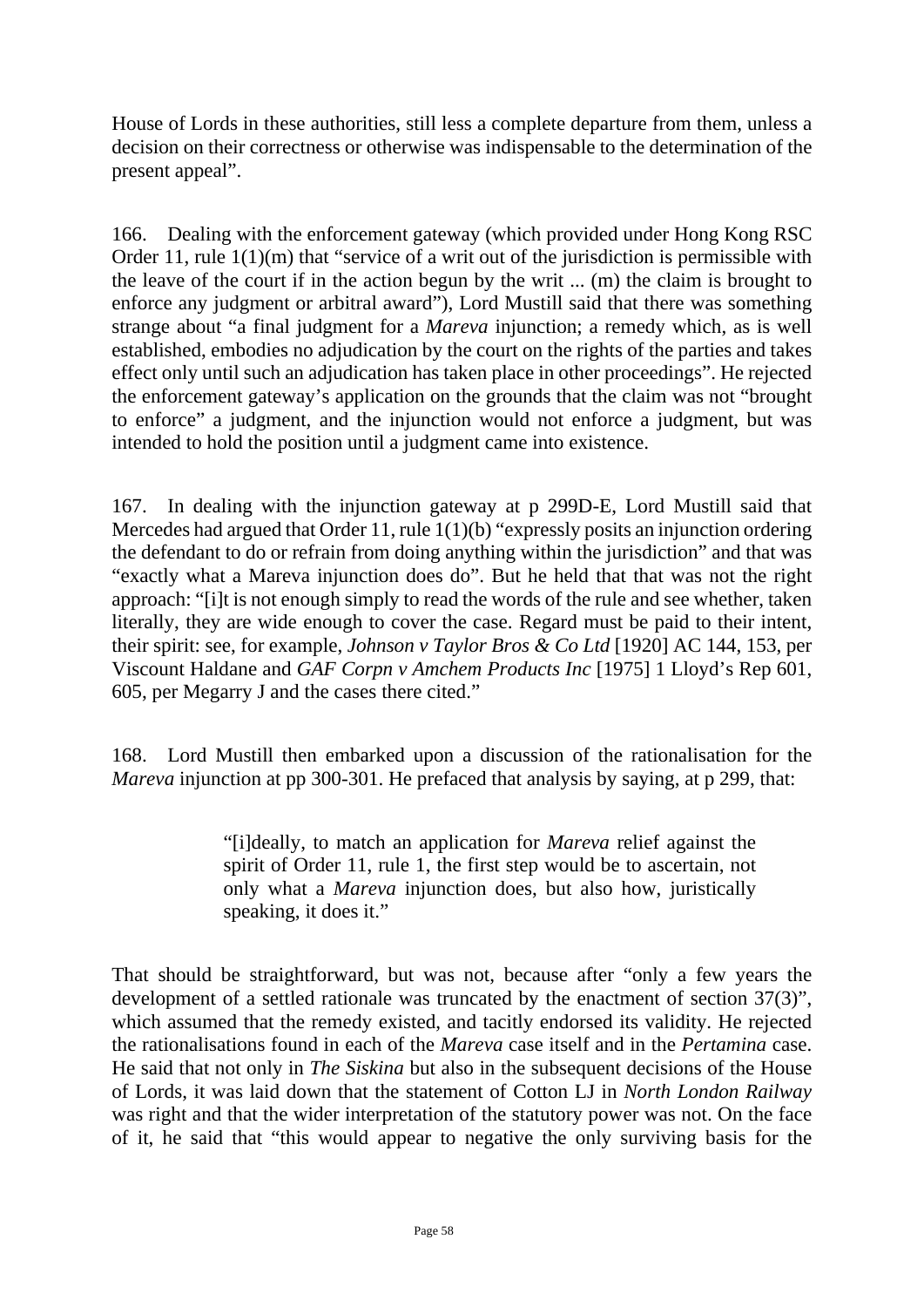jurisdiction, unless the *Mareva* injunction is, like the relief granted in [*South Carolina*], a special exception to the general law".

169. Lord Mustill observed that the most that could be said was that, whatever its precise status, the *Mareva* injunction is a quite different kind of injunction from any other. It was *sui generis*, as was the injunction inhibiting foreign proceedings in *South Carolina*. It was not enough simply to say that since a *Mareva* injunction is an injunction it automatically fell within the injunction gateway, and that:

> "the special feature that it is not concerned with any rights justiciable within the home territory is merely one of the factors to be taken into account in the exercise of the discretion to grant leave. Rather, it must be asked whether an extra-territorial jurisdiction grounded only on the presence of assets within the territory is one which sub-paragraph (b) and its predecessors were intended to assert. Their Lordships are satisfied that it is not."

170. Lord Mustill said that the purpose of Order 11 was:

"to authorise the service on a person who would not otherwise be compellable to appear before the English court of a document requiring him to submit to the adjudication by the court of a claim advanced in an action or matter commenced by that document. Such a claim will be for relief founded on a right asserted by the plaintiff in the action or matter, and enforced through the medium of a judgment given by the court in that action or matter. The document at the same time defines the relief claimed, institutes the proceedings in which it is claimed, and when properly served compels the defendant to enter upon the proceedings or suffer judgment and execution in default. Absent a claim based on a legal right which the defendant can be called upon to answer, of a kind falling within Order 11, rule 1(1), the court has no right to authorise the service of the document on the foreigner, or to invest it with any power to compel him to take part in proceedings against his will."

He went on, at p 302, to say that Order 11 was confined to originating documents which set in motion proceedings designed to ascertain substantive rights, as borne out by its language defining the extra-territorial jurisdiction by reference to the relief claimed in "the action begun by the writ", which referred to a claim for substantive relief which would be the subject of adjudication in the action initiated by the writ, and not to proceedings which were merely peripheral and, what is more, peripheral to an action in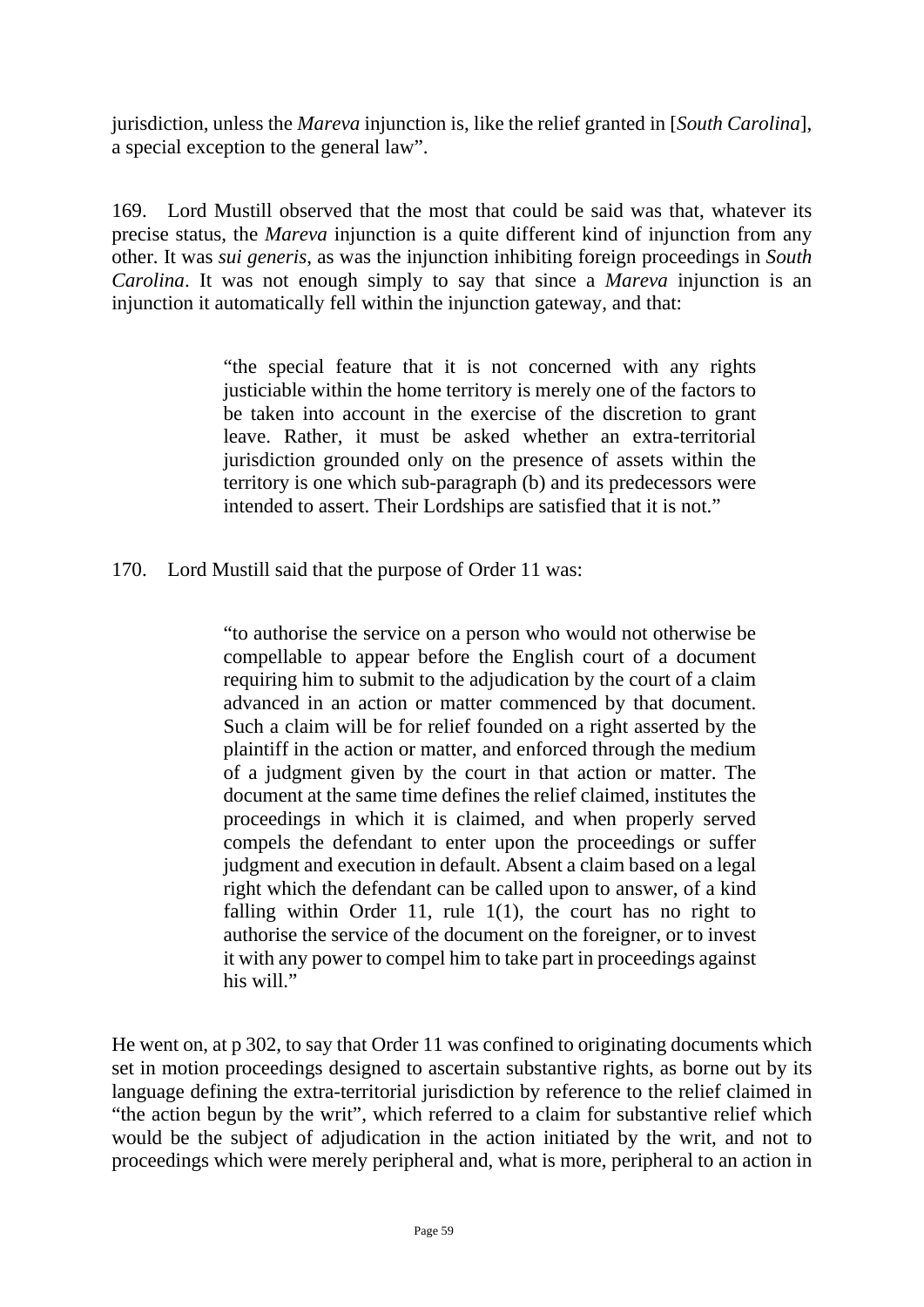a foreign court concerning issues which could not be brought before the English court. This was confirmed by the requirement for an affidavit stating the belief of the deponent that the claimant had a good cause of action.

171. At pp 303-304, Lord Mustill rejected arguments as to the breadth of the injunction gateway by analogy with quia timet injunctions, and the challenge to *The Siskina*, concluding that the second question did not, therefore, arise for decision. He observed only that "[i]t may well be that in some future case where there is undoubted personal jurisdiction over the defendant but no substantive proceedings are brought against him in the court", an attempt will be made to obtain *Mareva* relief in support of a claim pursued in a foreign court. He said that if the considerations explored in Lord Nicholls' dissenting judgment were then to prevail, the availability of relief would depend upon the ability to serve the defendant personally. He suggested, at pp 304-305, that the Rules Committee might then consider whether to enlarge Order 11.

172. Lord Nicholls dissented in *Mercedes*. CCL places great emphasis on his reasoning. Lord Nicholls, at p 305, began by reversing the two questions stated by Lord Mustill, placing the "power" question first, and saying that the answer to the "power" question provided "the basis essential to any consideration of" the second "service out" question.

173. Lord Nicholls dealt with the "power" question at pp 305-306 saying that *Mareva* relief differed from other interim relief in that it was not connected with the subject matter of the cause of action in issue in the proceedings. It was not "so much relief appurtenant to a money claim as relief appurtenant to a prospective money judgment". It was "relief granted to facilitate the process of execution or enforcement which will arise when, but only when, the judgment for payment of an amount of money has been obtained". Once it was seen that it was a protective measure in respect of a prospective enforcement process, then, at pp 306-307:

> "it can be seen there is a strong case for *Mareva* relief from the Hong Kong court being as much available in respect of an anticipated foreign judgment which would be recognised and enforceable in Hong Kong as it is in respect of an anticipated judgment of the Hong Kong court itself."

174. In considering *The Siskina*, at pp 307-308, Lord Nicholls said that the two questions he had identified "were not considered and addressed separately", *Mareva* injunctions were in their infancy, and their scope had been broadened to include postjudgment and worldwide orders. The subsequent House of Lords' decisions allowed the jurisdiction to be seen in its wider international context: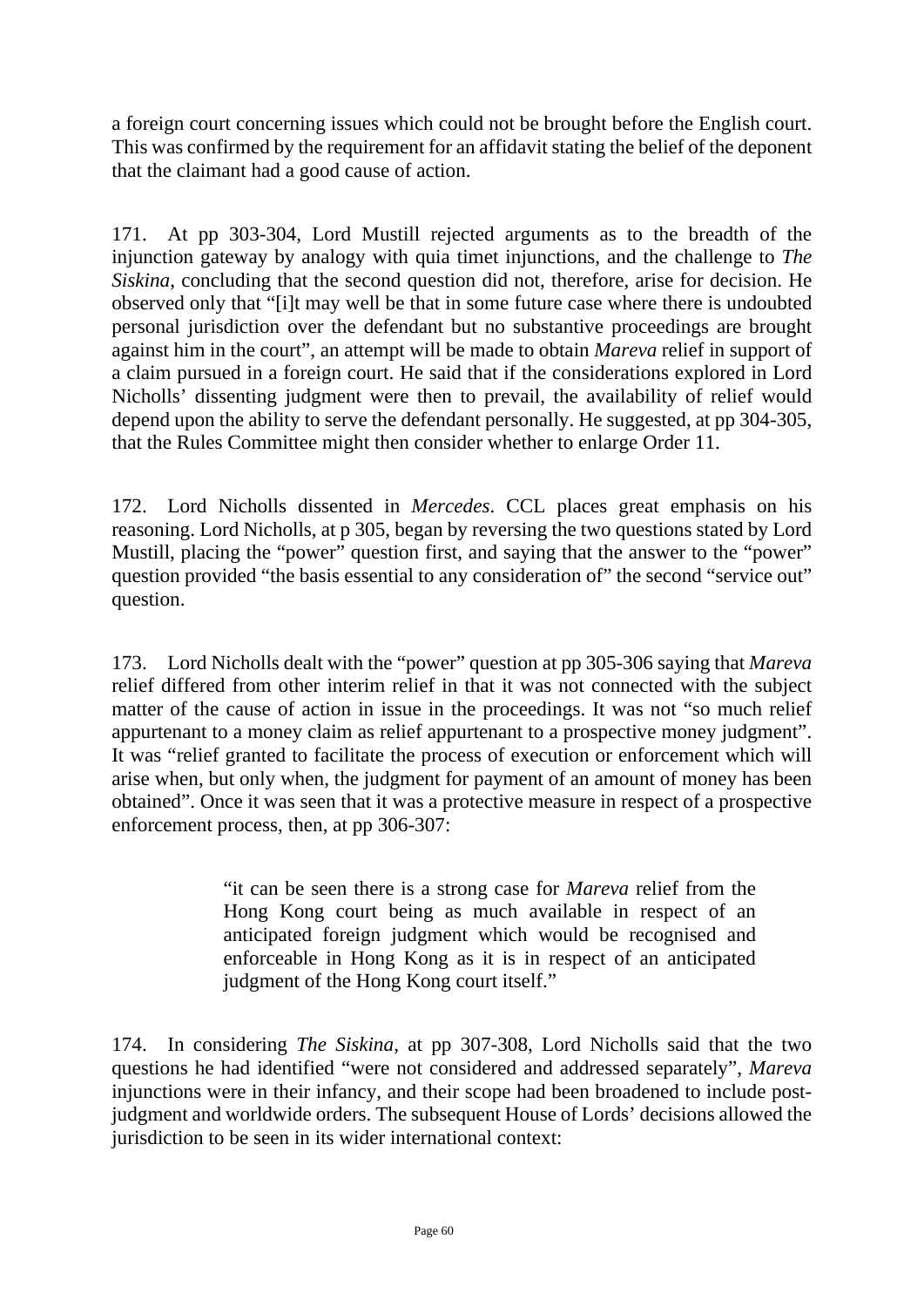"As circumstances in the world change, so must the situations in which the courts may properly exercise their jurisdiction to grant injunctions. The exercise of the jurisdiction must be principled, but the criterion is injustice. Injustice is to be viewed and decided in the light of today's conditions and standards, not those of yesteryear."

175. At p 309, relying on *Channel Tunnel*, Lord Nicholls said that the Hong Kong court would have jurisdiction to grant interlocutory relief where two Hong Kong residents entered into a contract with an exclusive foreign jurisdiction clause. Since the question of whether the defendant would insist on his right to have the case tried abroad was irrelevant in *Channel Tunnel*, as Lord Mustill had himself said, it must be even more irrelevant "for *Mareva* relief in respect of a prospective foreign judgment which will be enforceable in Hong Kong".

176. Lord Nicholls, therefore, concluded, at p 310, on the first "power" question that the boundary line of the *Mareva* jurisdiction was "to be drawn so as to include prospective foreign judgments which will be recognised and enforceable in the Hong Kong courts", and "[a] writ, claiming *Mareva* relief and nothing further, could have been issued and served on him in Hong Kong". That conclusion informed the second question.

177. Lord Nicholls then faced squarely the question of whether a writ seeking only a *Mareva* injunction in respect of an anticipated foreign judgment fell foul of the requirement for it to be based on a cause of action. He concluded, at pp 310-312, that it did not for a variety of reasons including the circularity of the argument, the ability to grant an injunction where the conduct was unconscionable (as in *Laker*), the grant of discovery orders under the principle in *Norwich Pharmacal Co v Customs and Excise Comrs* [1974] AC 133 ("*Norwich Pharmacal*"), and the difficulty of seeing any "reason in principle why … where the defendant is within the territorial jurisdiction of the court, the court should decline to give such interim relief as might have been given had the court been determining the substantive dispute". *Channel Tunnel* had shown the way ahead. Lord Diplock had been wrong to say that the right to obtain an interlocutory injunction was dependent upon there being a pre-existing cause of action. That was inconsistent with a *Mareva* injunction being ancillary to a prospective right of enforcement. Since *Mareva* injunctions were on any analysis anticipatory, there was no obvious reason why it should be an essential prerequisite in all cases that the underlying cause of action must have already accrued. The point went to discretion not jurisdiction, and *Veracruz* was wrong.

178. Lord Nicholls, at p 313, described the second "service out" question as a short point of interpretation. Since he had concluded that a writ claiming *Mareva* relief alone could have been issued and served on Mr Leiduck in Hong Kong, such relief was not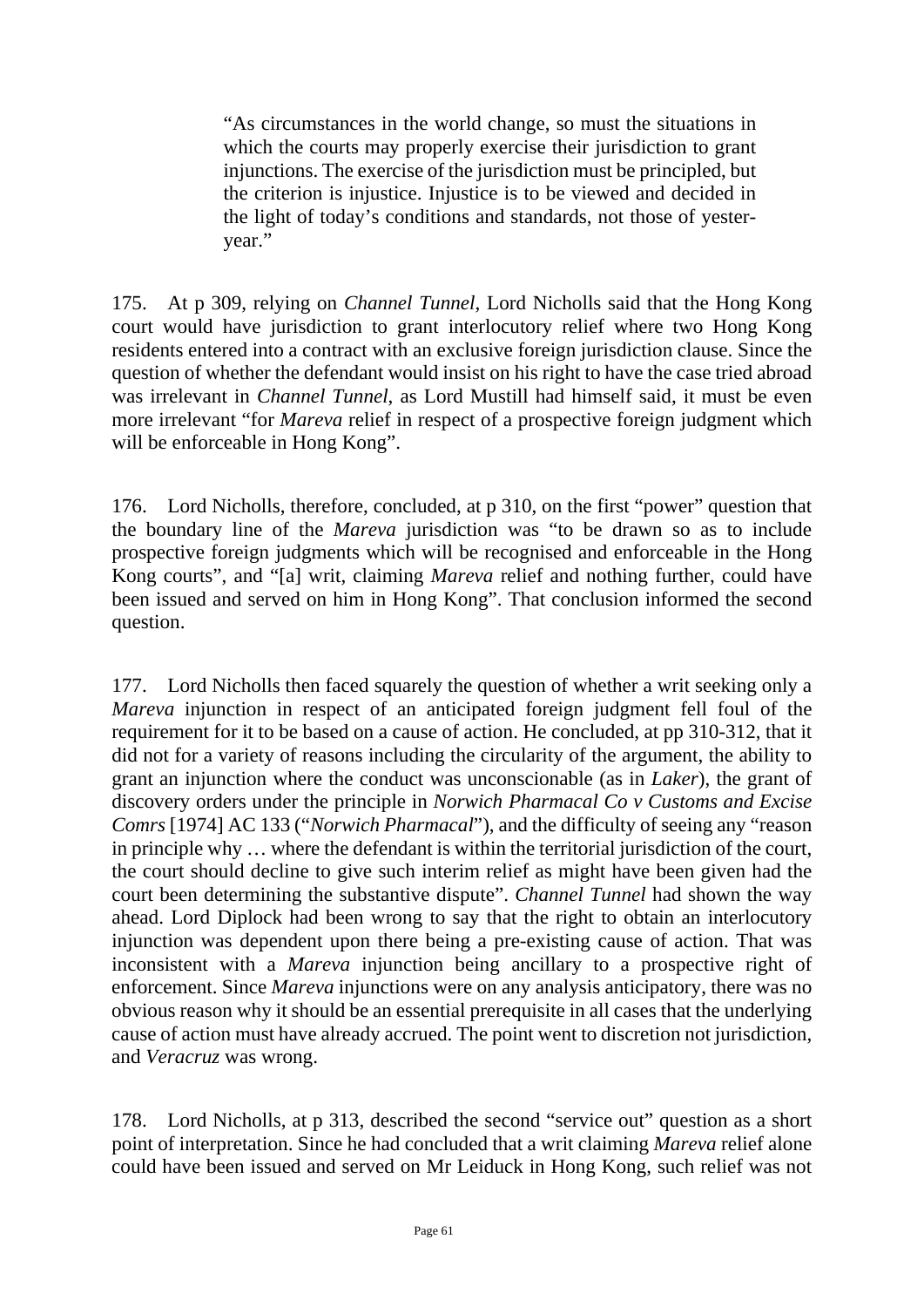interim relief in the sense relevant for Order 11, rule 1(1)(b) purposes. It was granted pending judgment in other proceedings. The basis on which service out was refused in *The Siskina* disappeared once one understood that a claim for a *Mareva* injunction could stand alone in an action as a form of relief granted in anticipation of and to protect enforcement of a judgment yet to be obtained in other proceedings. It was not interim relief in the sense relevant for the purposes of the injunction gateway. It was sensible and reasonable to regard a *Mareva* injunction in aid of a prospective judgment being sought from another court as within the injunction gateway. He said, at pp 313-314:

> "The alternative result would be deeply regrettable in its unfortunate impact on efforts being made by courts to prevent the legal process being defeated by the ease and speed with which money and other assets can now be moved from country to country."

There was no need to leave the matter to the Rules Committee.

# *Fourie v Le Roux [2007] 1 WLR 320 ("Fourie")*

179. In *Fourie*, the liquidator of South African companies applied for a freezing injunction against individuals and companies who were alleged to have fraudulently removed the companies' assets to England. The substantive claims were to be brought in South Africa. The House of Lords held that a court had jurisdiction to grant an injunction where it had in personam jurisdiction over the person against whom it was sought and that a freezing injunction might be granted and served before substantive proceedings had been instituted. In general, however, a freezing order would not be properly made without notice unless the case for substantive relief was formulated.

180. Lord Scott began at para 25 by indicating that the question was not whether the court had strict jurisdiction. It did because the defendants were present in England and were properly served with an originating summons. The question was whether such an injunction could properly be granted.

181. Having considered all the House of Lords' decisions already mentioned, Lord Scott said at para 30 that "[t]he practice regarding the grant of injunctions, as established by judicial precedent and rules of court, has not stood still since *The Siskina* … was decided and is unrecognisable from the practice to which Cotton LJ was referring in *North London Railway*". He thought that "*Mareva* injunctions could not have been developed and become established if Cotton LJ's proposition still held good". Once the service out in *[The Siskina](http://uk.westlaw.com/Document/I15178A60E42811DA8FC2A0F0355337E9/View/FullText.html?originationContext=document&transitionType=DocumentItem&vr=3.0&rs=PLUK1.0&contextData=(sc.Default))* had been set aside, there was no jurisdictional basis on which the grant of the injunction could be sustained. Lord Scott thought, at para 31, that the injunction would now be granted, if service out was permitted, because of section 25 of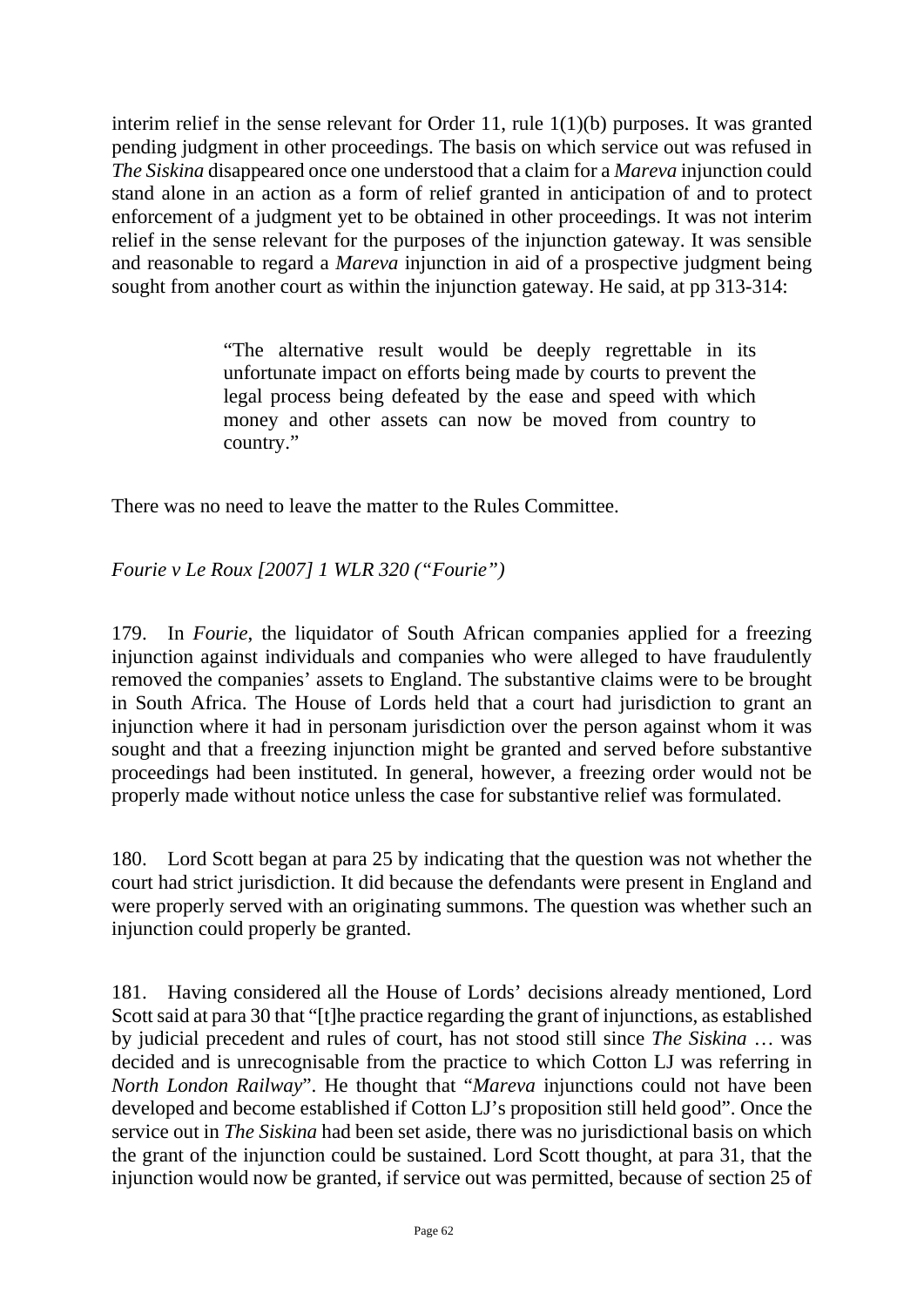the Civil Jurisdiction and Judgments Act 1982 (see para 198 below): "[t]he consequence of this, in relation to the present case, is … to settle the question of jurisdiction, in its strict sense". The judge should, as a matter of good practice, pay careful attention to the substantive relief that is, or will be, sought. The protection for the defendant that ought to be associated with the grant of a without notice freezing order ought to include directions about the institution of proceedings for substantive relief.

*Cartier International AG v British Sky Broadcasting Ltd (Open Rights Group intervening) [2017] 1 All ER 700 ("Cartier")*

182. In *Cartier*, the Court of Appeal extended the circumstances in which an injunction might be granted. It held that it had power to grant mandatory injunctions under section 37 against an internet service provider, requiring it to block access to websites that infringed UK registered trademarks. Kitchin LJ at paras 40 et seq reviewed the authorities since *The Siskina*, and the jurisdictional basis for the grant of injunctions enunciated in Spry on *Equitable Remedies*, 5th ed (1997), p 323, and the 9th ed (2014), p 333.

183. Kitchin LJ concluded at 54 by recognising that internet service providers were not guilty of any wrongdoing, but rejected the submission that the power of the court to grant injunctions was limited to the particular situations described in *The Siskina* or by Lord Brandon in *South Carolina*: "[t]hat would impose a straitjacket on the court and its ability to exercise its equitable powers which is not warranted by principle". Kitchin LJ said that the preferable analysis involved a recognition of the great width of those equitable powers and an acceptance that pursuant to general equitable principles injunctions may issue in new categories when this course appears appropriate.

# *Which of the "power" or "service out" issues should be considered first?*

184. It will have been seen from my description of the decision in *Mercedes*that Lords Mustill and Nicholls diverged as a matter of principle on which of the two issues before the court in that case (as in this) should come first. Lord Mustill thought that, as a matter of principle, the first question was service out, because if the defendants could not be served, no issue arose as to the power to grant a *Mareva* injunction. Lord Nicholls considered that the question of whether or not the court had power to grant a freezing injunction informed the issue as to the proper meaning of the injunction gateway.

185. The situation in this case is slightly different because Broad Idea is in any case amenable to the jurisdiction of the BVI court. Since, however, no substantive claim has been articulated against Broad Idea, this factor does not create a real distinction. It will be recalled from the above summary of Lord Scott's judgment in *Fourie* that, for the protection of the defendant, a freezing order ought to include directions about the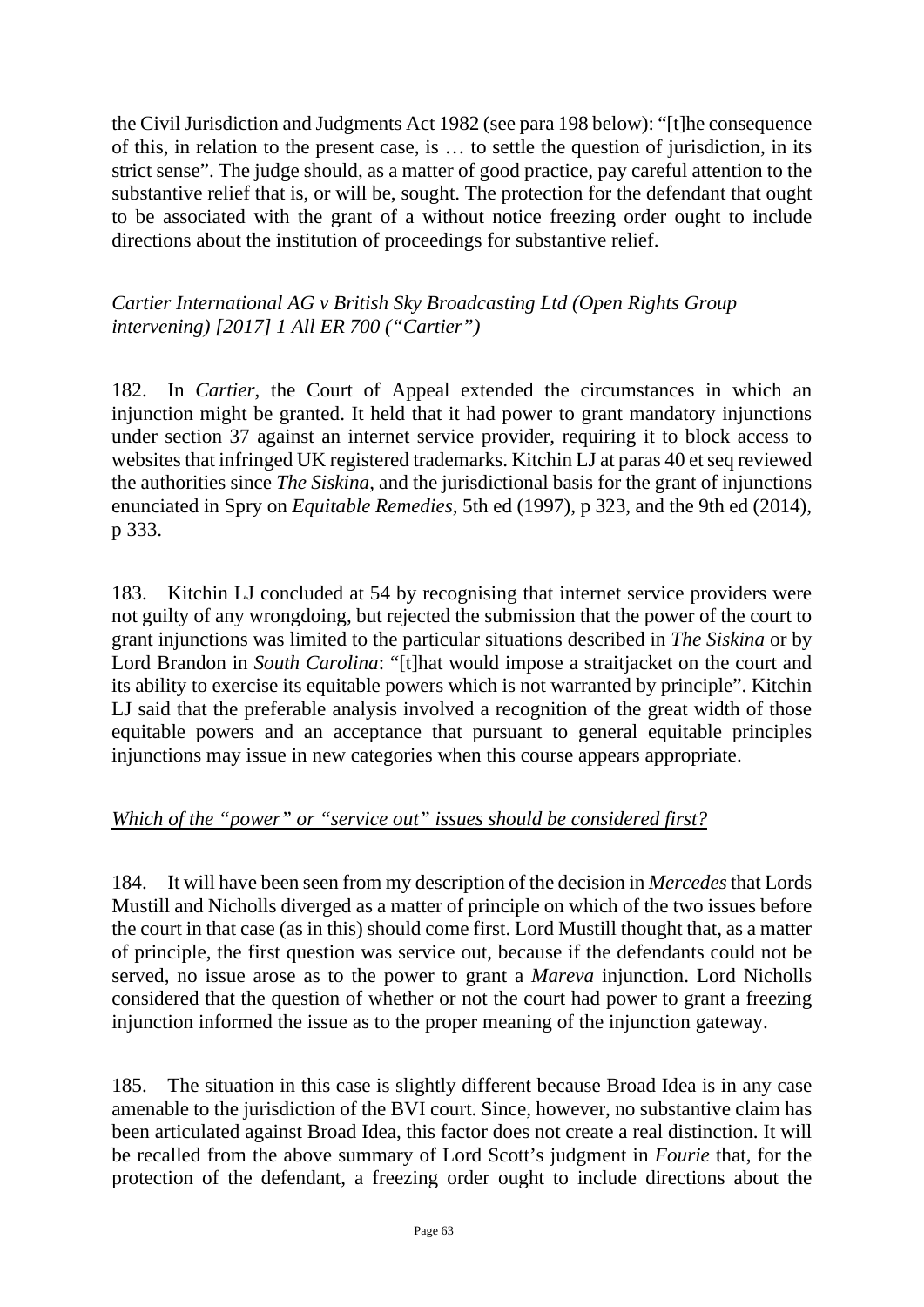institution of proceedings for substantive relief. Since no substantive relief has ever been intimated against Broad Idea, the grant of a *Mareva* injunction against it could, as CCL effectively accepted, only be on the basis of it being regarded as either a creature or money box of Dr Cho, by analogy with *Chabra*. The claim against Dr Cho is, therefore, in my view, to be regarded as the primary claim in these appeals.

186. Moreover, what Lord Bingham (with whom Lords Mackay, Nicholls and Hobhouse of Woodborough agreed) said in *Donohue v Armco Inc* [2001] UKHL 64; [2002] 1 All ER 749, para 21 is to be recalled in this connection. As he explained: "[t]he jurisdiction of the English court is territorial. A party resident abroad may be subjected to the jurisdiction of the court to the extent (and only to the extent) that statute or rules made under statute permit".

187. Dr Cho does, of course, have assets in the BVI in the form of his 50.1% shareholding in Broad Idea. If he did not, the case would not have been brought. In these circumstances, it is appropriate to decide first the question of whether Dr Cho can be properly served with any BVI process. In considering this question, however, it will be necessary to bear in mind the developments in the law since *The Siskina* that I have summarised above.

188. It is to be noted also that on 31 December 2020, the BVI legislature inserted (by section 3 of the Eastern Caribbean Supreme Court (Virgin Islands) (Amendment) Act 2020) a new section 24A into the Eastern Caribbean Supreme Court Act 1969 (which came into force on 7 January 2021), to provide that the High Court may grant interim relief where proceedings have been or are about to be commenced in a foreign jurisdiction, and to allow (by section 24A(4)) interim relief to be granted against a NCAD (see the statutory provisions set out at paragraph iv of the Appendix). No provision has, however, yet been made in the BVI to provide a specific gateway for stand-alone freezing injunctions to be served out of the jurisdiction (but see paragraph ix of the Appendix for the new provision of the CPR in England and Wales).

### *The service out issue: Does the injunction gateway in EC CPR Part 7.3(2)(b) allow service out of a claim for a freezing injunction alone on Dr Cho?*

189. Both the House of Lords and the Privy Council have decided that the injunction gateway does not allow a free-standing claim to a *Mareva* injunction to be served out of the jurisdiction. *Mercedes* is binding authority, from which the Privy Council should only rarely depart where it is satisfied that the principle laid down was wrong (see *Lewis v Attorney General of Jamaica* [2001] 2 AC 50, 75 per Lord Slynn, and *Gibson v Government of the United States of America* [2007] 1 WLR 2367, paras 37-40, where Lords Hoffmann, Carswell, and Mance suggested requiring "exceptional circumstances" and "some special reason").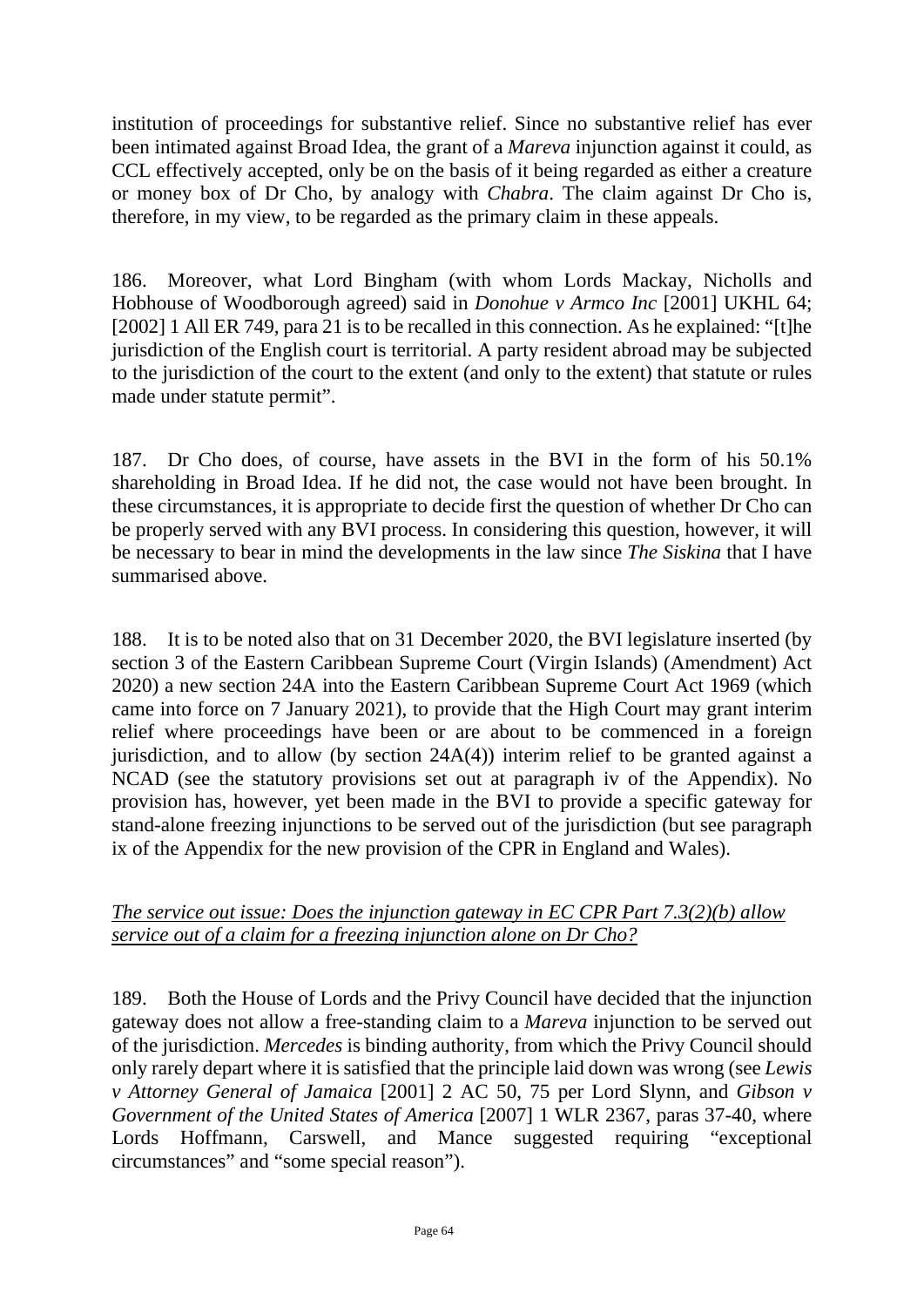190. In my opinion, there is no good reason for the Board to depart from its previous view of what Lord Nicholls described as a short point of interpretation. There are several reasons for this approach as follows.

191. The first reason concerns the terms of the Rules themselves. EC CPR Part 7.1(1) provides that Part 7 contains;

"provisions about the -

(a) circumstances in which court process may be served out of the jurisdiction; and (b) procedure for serving court process out of the jurisdiction."

EC CPR Part 7.1(2) provides that:

"references to service or filing copies of the claim form include -

(a) the statement of claim (unless contained in the claim form);

(b) an affidavit in support of the claim, if these Rules so require; and

(c) if permission has been given under rule 8.2 to serve the claim form without the statement of claim - a copy of the order giving permission."

192. EC CPR Part 7.2 provides that:

"A claim form may be served out of the jurisdiction only if - (a) rule 7.3 allows; and (b) the court gives permission."

EC CPR Part 7.3(1) provides that:

"The court may permit a form to be served out of the jurisdiction if the proceedings are listed in this rule."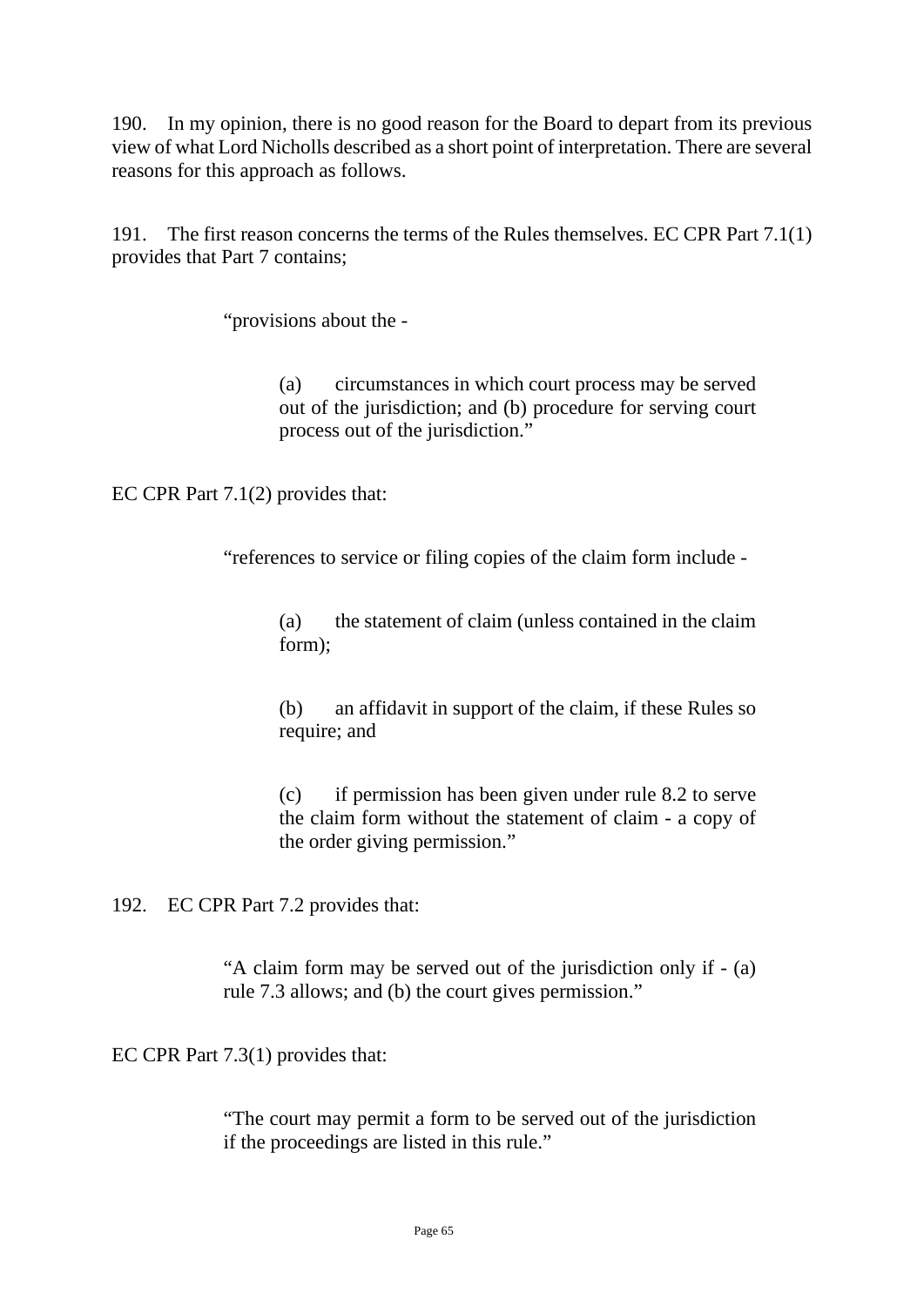Under the heading "Features which may arise in any type of claim", EC CPR Part 7.3 provides that:

> "A claim form may be served out of the jurisdiction if a claim is made -

> > …

(b) for an injunction ordering the defendant to do or refrain from doing some act within the jurisdiction."

193. EC CPR Part 7.5(1) provides that:

"An application for permission to serve out of the jurisdiction may be made without notice but must be supported by evidence on affidavit stating - (a) the grounds on which the application is made; (b) that in the deponent's belief the claimant has a claim with a realistic prospect of success …"

EC CPR Part 7.5(2) provides that:

"An order granting permission to serve the claim form out of the jurisdiction must state the periods within which the defendant must - (a) file an acknowledgement of service in accordance with Part 9; and (b) file a defence in accordance with Part 10."

194. In relation to "Service of court process other than claim form", EC CPR Part 7.14(1) provides that:

> "An application, order or notice issued, made or given in any proceedings may be served out of the jurisdiction without the court's permission if it is served in proceedings in which permission has been given to serve the claim form out of the iurisdiction."

195. The definitions of "claim" and "claim form" in EC CPR Part 2.4 apply to all the above rules: "'claim' is to be construed in accordance with Part 8" and "'claim form' is to be construed in accordance with Part 8". Part 8 provides detailed rules for the commencement of substantive proceedings. EC CPR Part 8.1(1) provides that: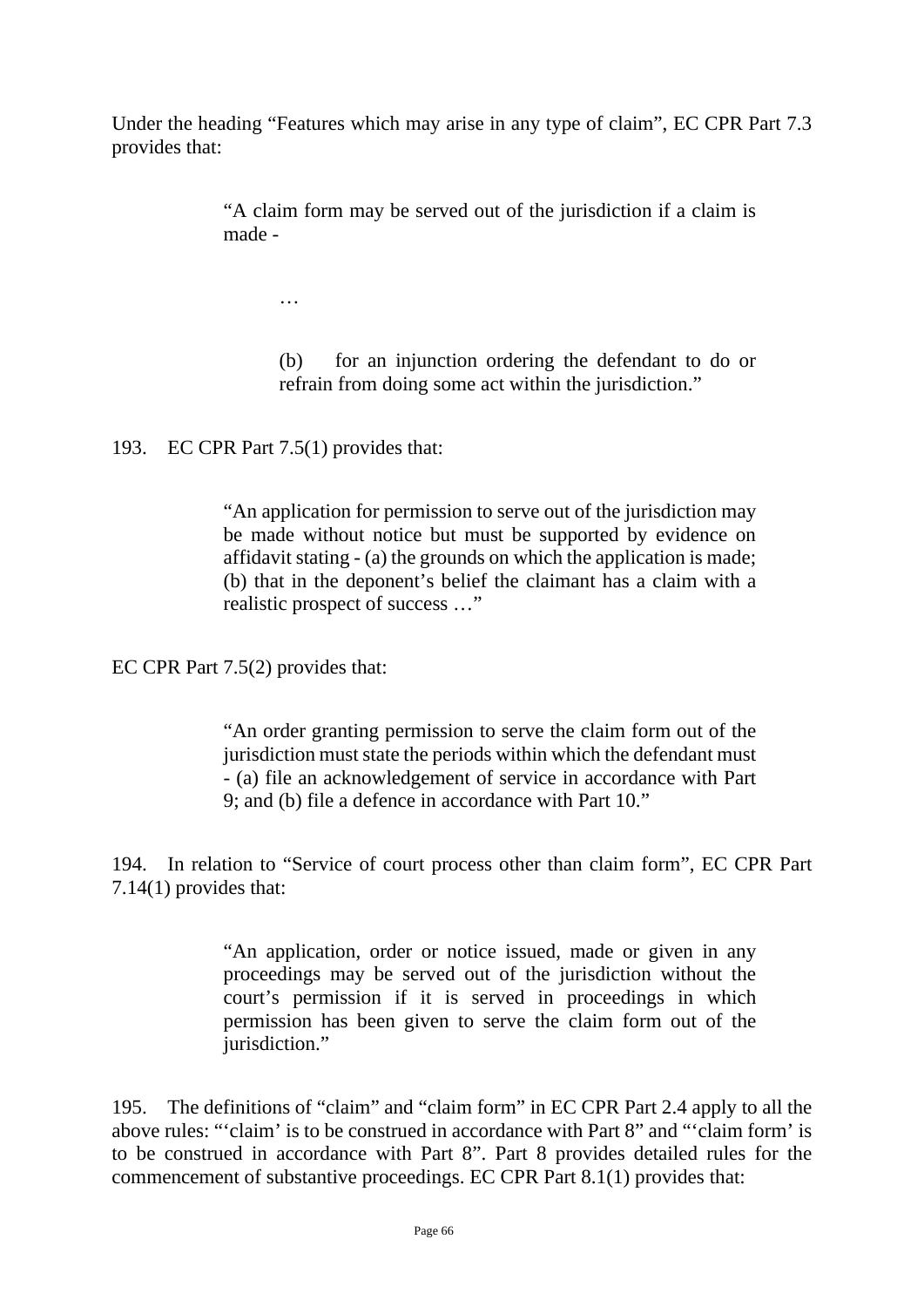"A claimant starts proceedings by filing in the court office the original and one copy (for sealing) of - (a) the claim form; and (subject to rule 8.2) (b) the statement of claim; or  $(c)$  if any rule or practice direction so requires - an affidavit or other document."

EC CPR Part 8.2(1) provides that:

"A claim form may be issued and served without the statement of claim or affidavit or other document required by rule 8.1(1)(b) or (c) only if the - (a) claimant has included in the claim form all the information required by rules 8.6, 8.7, 8.8 and 8.9; or (b) court gives permission."

EC CPR Part 8.2(6) and (7) provide that:

"(6) Any order giving permission for the claim form to be served without a statement of claim or affidavit or other document required by rule  $8.1(1)(b)$  or (c) must state a date by which that document must be served.

(7) Such date must in no case be more than 56 days from the date of issue of the claim form."

196. The whole thrust of these rules is that service out is in respect of claim forms and statements of claim. The application must be supported by an affidavit stating that the claimant has a "claim" with a realistic prospect of success, to which the defendant can serve a defence. Other process, such as an application notice (perhaps including a claim for interim relief such as a freezing injunction), may be served out of the jurisdiction "in proceedings in which permission has been given to serve the claim form out of the jurisdiction". A claim form can be issued and served without a statement of claim only if a date is stated by which it must be served. It is clear that EC CPR Part 7.3(2)(b) is referring to a substantive claim and a substantive claim form "for an injunction ordering the defendant to do or refrain from doing some act within the jurisdiction".

197. The second reason why I take the view that the injunction gateway in EC CPR Part 7.3(2)(b) does not allow service out of a claim for a freezing injunction alone is that the EC CPR were enacted in 2000 some five years after the Privy Council's decision in *Mercedes*. The drafters must be taken to have been well aware of the Board's reasoning, yet they chose rules in substantially the same form as the Hong Kong rules in issue in *Mercedes*. The drafters must have known that the Privy Council was of the opinion that rules in this form would be construed as only authorising the service on a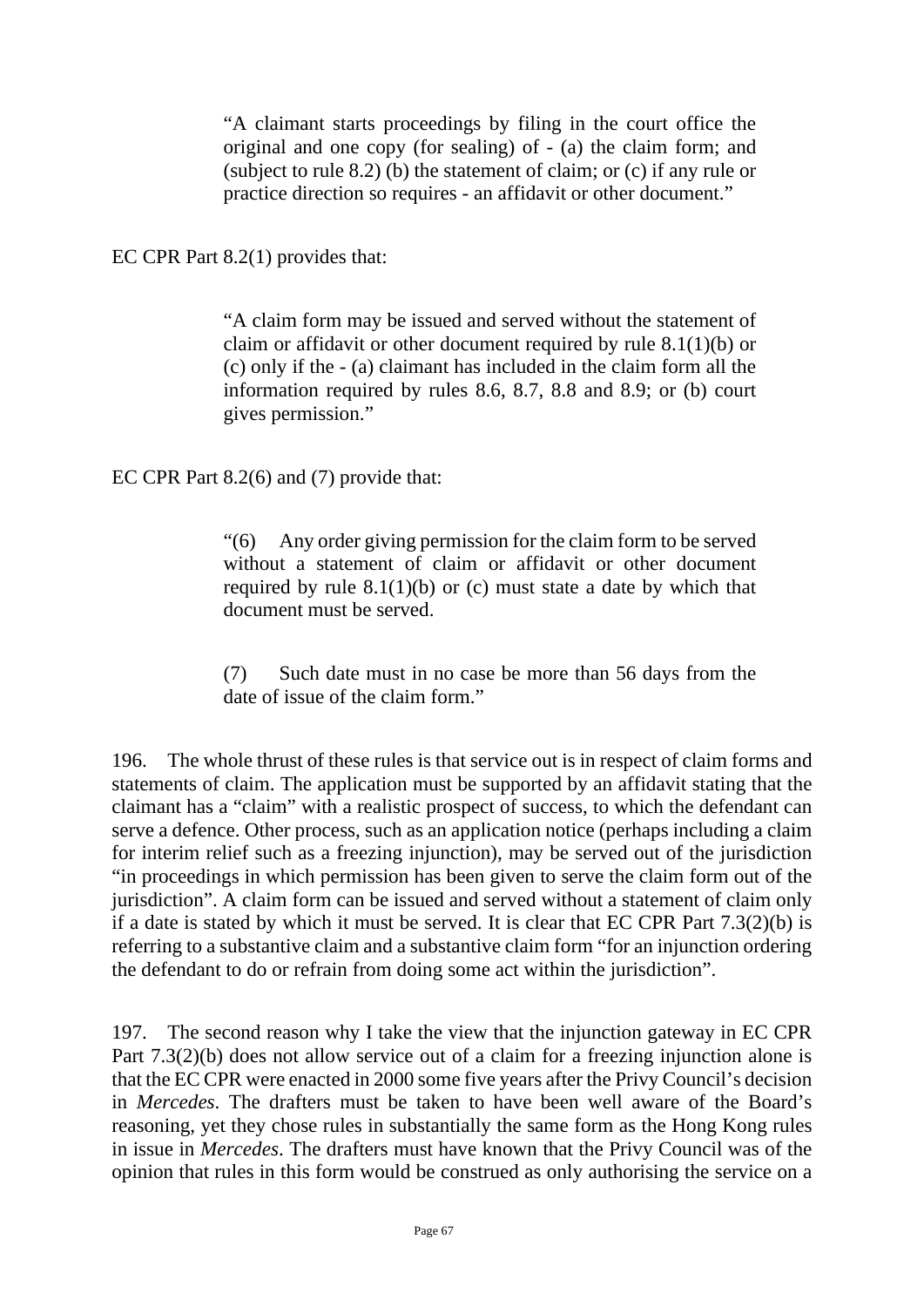person outside the jurisdiction of "originating documents which set in motion proceedings designed to ascertain substantive rights" … and not of "proceedings which are merely peripheral … to an action in a foreign court concerning issues which could not be brought before the [BVI] court" ([1996] AC 284, 302). In short, the EC CPR was drafted in the knowledge that Part 7.3(2)(b) would not allow service out of a stand-alone claim for a freezing injunction.

198. The third reason, in my judgment, is that nothing has changed since the EC CPR was drafted in the knowledge of Lord Mustill's reasoning in *Mercedes*. Indeed, the drafters of the EC CPR would have known in 2000 that it was possible to legislate to allow for the grant of free-standing *Mareva* injunctions as had already by then happened in other jurisdictions. Section 25 of the Civil Jurisdiction and Judgments Act 1982 had come into effect on 1 January 1987 and had enabled the High Court in England and Wales to grant interim relief in support of claims made in courts other than those in England and Wales. The Civil Jurisdiction and Judgments Act 1982 (Interim Relief) Order 1997 (SI 1997/302), which came into force on 1 April 1997, enlarged the power of the High Court in England and Wales under section 25(1) to grant interim relief in aid of legal proceedings in other countries beyond those taking place in countries that were party to the 1968 Brussels Convention or the 1988 Lugano Convention. Para 3.1(5) of CPR PD 6B allowed service out of a claim form where a "claim is made for an interim remedy under section 25(1) of the Civil Jurisdiction and Judgments Act 1982". That provision had first been introduced immediately following *Mercedes* as Order 11, rule 8A by paragraph 2 of the Rules of the Supreme Court (Amendment) (SI 1997/415), and also came into force on 1 April 1997.

199. Fourthly, the argument that Lord Mustill's reasoning on the service out issue in *Mercedes* was influenced by the opinion of Lord Diplock on the power issue in *The Siskina* is wrong. In fact, as I have said, Lord Mustill assumed in his reasoning in *Mercedes* that *The Siskina* had been wrong to decide that a freezing injunction could not be granted in support of proceedings in a foreign court (Lord Mustill at p 297).

200. Fifthly, the authorities in other jurisdictions relied upon by CCL do not, in my view, assist it. The courts in Jersey in *Solvalub Ltd v Match Investments Ltd* [1998] ILPr 419, *Krohn GmbH v Varna Shipyard (No 2)* (1997) 1 OFLR 482 and *State of Qatar v Al Thani* [1999] JLR 118 expressly departed from *Mercedes*, which I do not feel able to do. Conversely, the Cayman Islands' Court of Appeal in *VTB Capital plc v Malofeev* [2011] 2 CILR 420 held that, although it had power under new legislation to grant a freestanding freezing injunction, it had no power to grant permission for the service of an application for such an injunction out of the jurisdiction under the Cayman Injunction Gateway (Order 11, rule 1(1)(b)). The Court said at para 22 that "there is nothing in the judgments in the Royal Court in Jersey which should lead this court to the conclusion that courts in this jurisdiction can properly disregard the law as expounded in the *Mercedes* case". In Cayman too, the legislature responded by enacting Order 11A of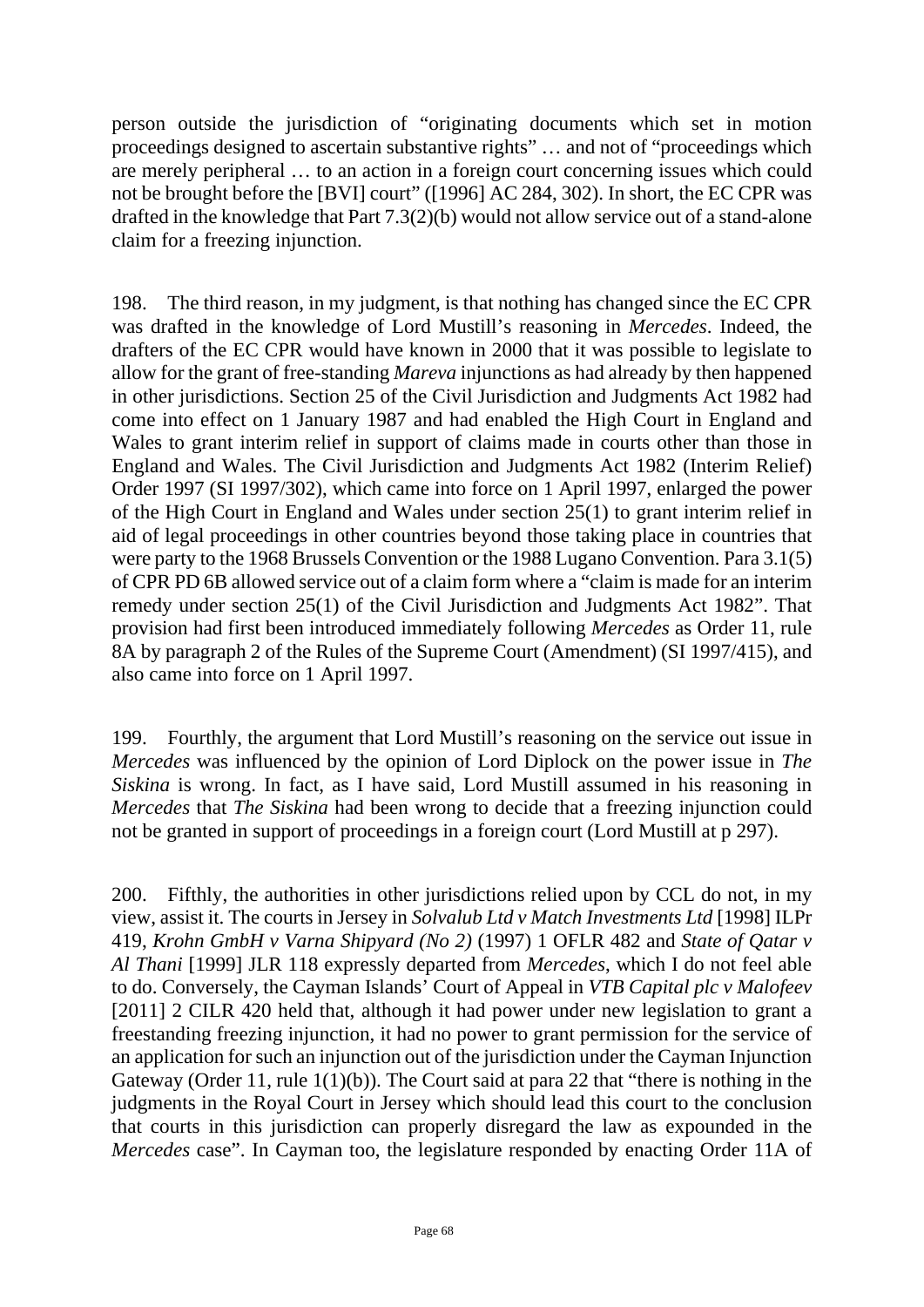the Grand Court Rules to permit service out of the jurisdiction of an application for a freestanding freezing order.

201. In my view, it is now too late to reverse the decision in *Mercedes*. Legislatures around the Commonwealth have taken differing legislative approaches to the law that was laid down in *Mercedes*. It would spread confusion and the need for yet further legislative change if the Board were now to reverse what was decided first some 42 years ago, and was then authoritatively reiterated in *Mercedes* 17 years later.

*The power issue: Does the court have power at common law to grant a freezing injunction against a defendant in aid of foreign proceedings, when no substantive claim is made against that defendant in proceedings before the domestic court?*

202. I note first the view that Lord Mustill expressed in *Mercedes* to the effect that it would not be permissible to contemplate a complete departure from the reasoning in *The Siskina* and the subsequent House of Lords' cases unless such a decision was indispensable to the determination of the case before it.

203. CCL has, nonetheless, invited the Board to hold that Lord Diplock's reasoning was fundamentally flawed, and to uphold Lord Nicholls's approach to the rationale for the grant of *Mareva* relief. That rationale, as I have said, is that freezing injunctions are ancillary to a prospective right of enforcement to which the claimant may become entitled in the jurisdiction in question. The majority of the Board has acceded to CCL's invitation. I have, however, reached the conclusion that it would be unwise to seek to put the clock back to 1977.

204. There are a number of reasons. First, certainty and consistency in the common law are of great value to the international commercial community. Secondly, the reasoning in *The Siskina* has not in fact impeded the development of the common law as it affects the grant of interim injunctions. I shall return to this point. Thirdly, different jurisdictions have legislated in different ways to cater for their own perceived commercial requirements. It was clear after *The Siskina* that legislation would be necessary if it were thought desirable to be able to grant freezing injunctions in aid of foreign proceedings or arbitration, and to allow service out of claims for such relief. Fourthly, Lord Neuberger said in *Knauer v Ministry of Justice* [2016] UKSC 9; [2016] AC 908, paras 22-23 (citing Lord Bingham in *Horton v Sadler* [2007] 1 AC 307, para 29) that more is required for the Supreme Court to overturn one of its prior decisions than simply that the court would have decided it differently, even though, as Lord Bingham had also said at para 29: "while former decisions of the House are normally binding … too rigid adherence to precedent may lead to injustice in a particular case and unduly restrict the development of the law" (see also the cases cited in para 189 above).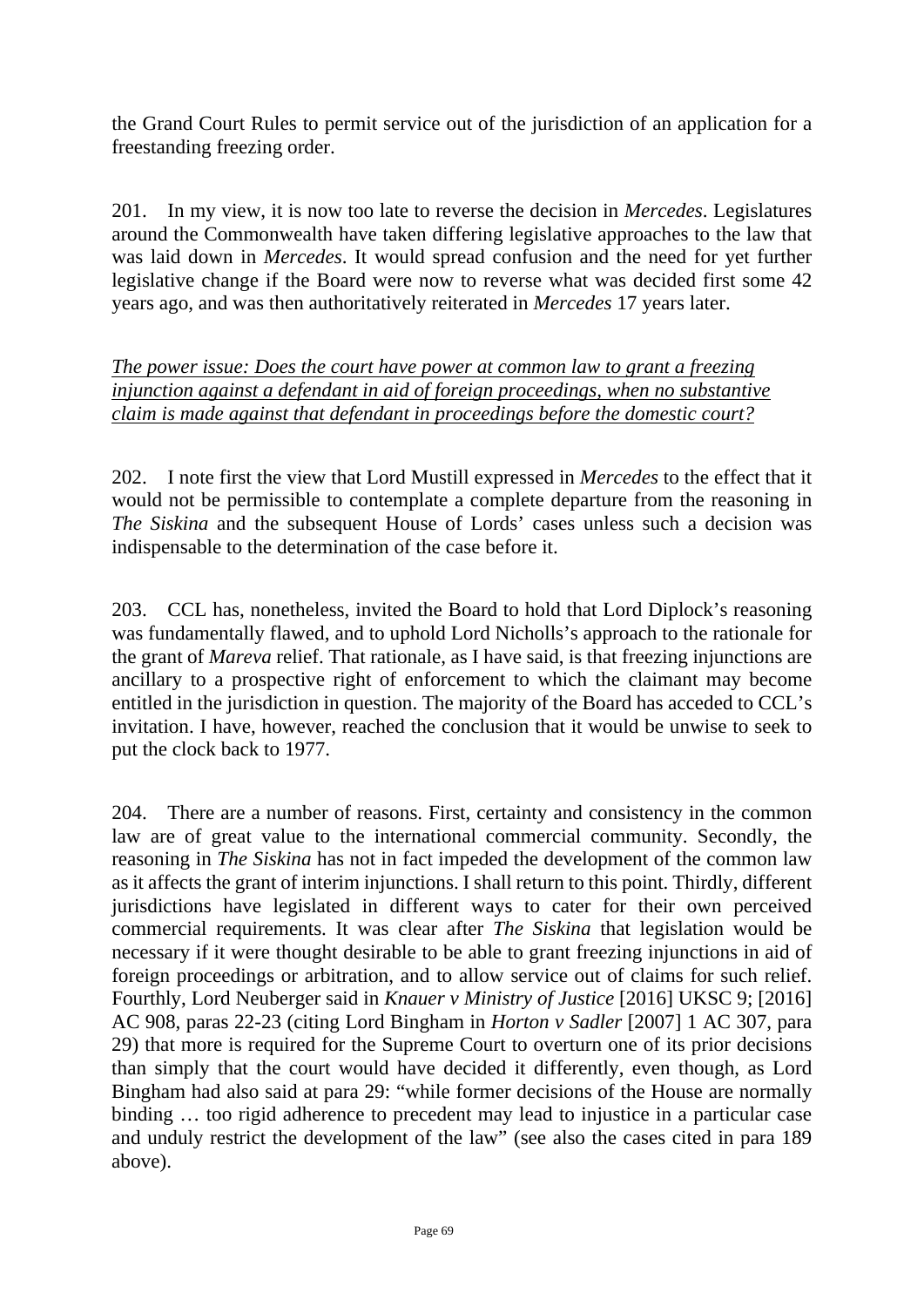205. As regards the development of the common law in relation to the grant of interim relief since *The Siskina*, I have already summarised the most important cases. It was recognised in those cases that substantive changes have been made to the position as it appeared to be immediately after *The Siskina*. I can give just a few examples that demonstrate that the law has indeed developed since *The Siskina*, even if not quite in the way that Lord Nicholls might have wished.

206. The decision in *North London Railway* has been authoritatively explained in *Masri* and *Tasarruf*. Its true ratio was that the words "just or convenient" in section 25(8) did not **increase** the power of the court or the rights of parties so as to give rights which did not exist before the 1873 Act. But, as I have said, that says nothing about what legal or equitable rights might in the future exist. The common law develops dynamically to meet new cultural and commercial situations. The decision in *Cartier* is a good example of such a development. The ability of the court to grant internet blocking orders was not impeded by *North London Railway*. It is obvious that such orders would have been unintelligible to Cotton LJ and even to Lord Diplock. As Lawrence Collins LJ made clear in *Masri*, *North London Railway* is and was not authority for the proposition that section 25(8) gave no power to the court to grant an injunction in a case where no court could have granted one before the 1873Act.

207. Secondly, in my view, the ratio of *The Siskina* was simply that service out would not be allowed under RSC Order 11, rule 1(1)(i) on a foreign corporation in respect of a stand-alone *Mareva* injunction. Lord Diplock's reasoning relating to the impact of *North London Railway* and his own view of the ratio of *The Siskina* has been explained and modified in subsequent cases.

208. Thirdly, *Laker* qualified the reasoning in *The Siskina* following *Casthano*. It suggested that the width and flexibility of equity was not to be undermined by categorisation. Whilst caution was required, an injunction could be granted against a party properly before the court, where it was appropriate to avoid injustice.

209. This flexibility was picked up in *South Carolina* where Lord Brandon said that, in addition to *Mareva* injunctions (which were by then dealt with in statute) and antisuit injunctions, injunctions could be granted (i) in situations where a party had invaded, or threatened to invade, another's legal or equitable right for the enforcement of which the party was amenable to the jurisdiction of the court, and (ii) where one party to an action had behaved, or threatened to behave, in an unconscionable manner.

210. *Channel Tunnel* made clear that *The Siskina* had not imposed a requirement that an interim injunction could not be granted unless it was ancillary to a claim for substantive relief to be granted by the English court, even though personal jurisdiction over the defendants and a cause of action under English law were required.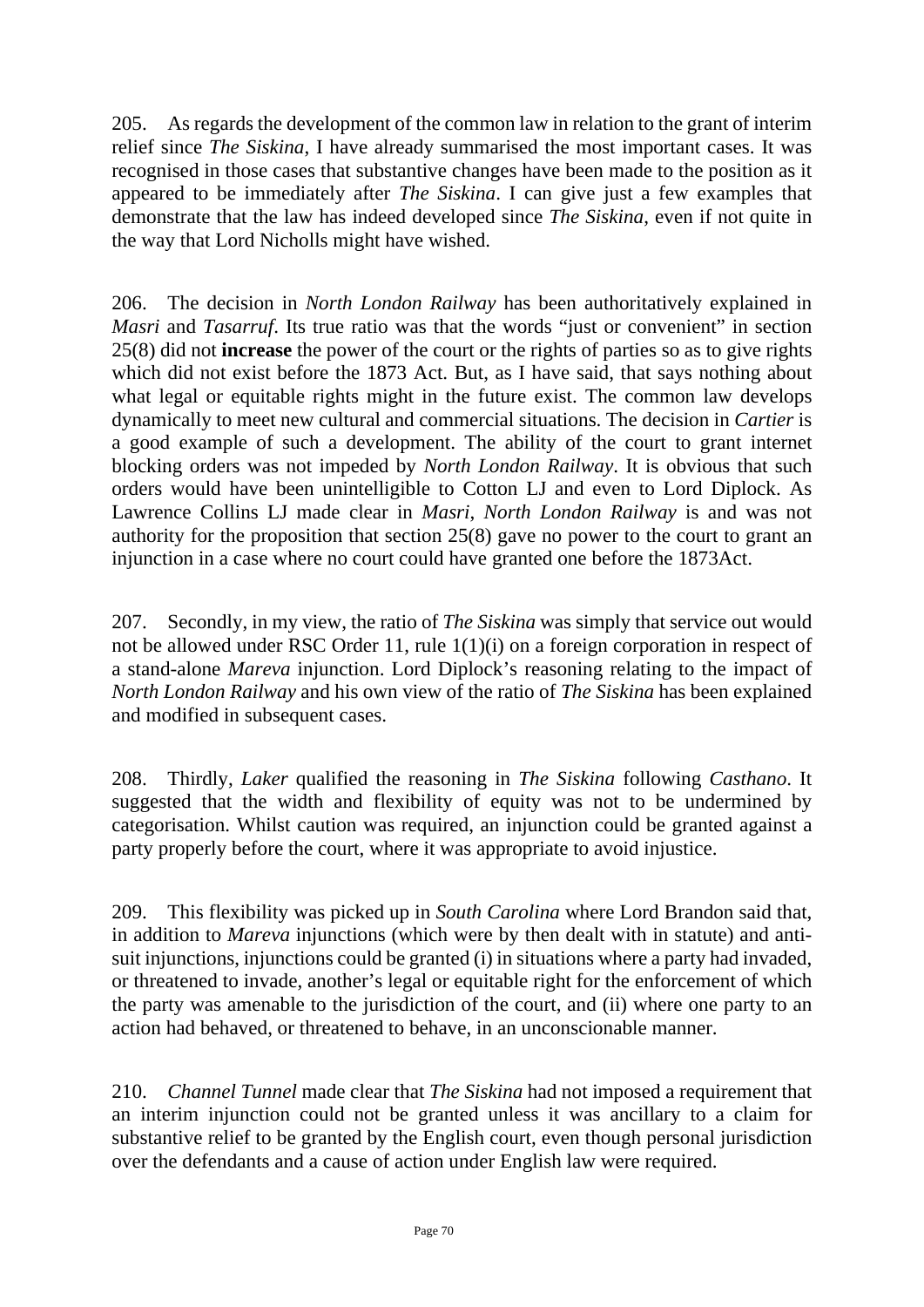211. Finally, *Fourie* concluded that the practice and rules of court in relation to interim injunctions had not stood still since *The Siskina*. The jurisdictional issue had been settled by legislative amendment in England and Wales, but the court should still pay close attention in granting a free-standing *Mareva* injunction in support of foreign proceedings to the substantive relief that is, or would be, sought.

212. In argument, counsel and the Board raised two questions. First whether the rationale for the grant of a freezing order adumbrated by the High Court of Australia in *Cardile v Led Builders Pty Ltd* (1999) 198 CLR 380 ("*Cardile*") and *PT Bayan Resources TBK v BCBC Singapore Pte Ltd* (2015) 258 CLR 1 was preferable to that indicated by Lord Nicholls in *Mercedes*. The High Court of Australia at para 41 of *Cardile* had cited with approval the joint judgment of Brennan CJ, McHugh, Gummow, Kirby and Hayne JJ in *Patrick Stevedores Operations No 2 Pty Ltd v Maritime Union of Australia* (1998) 195 CLR 1, para 35 to the effect that: "The *Mareva* injunction is the paradigm example of an order to prevent the frustration of a court's process". Secondly, counsel and the Board asked how the current law affected the service out of injunctions to restrain the presentation of petitions to wind up companies within the jurisdiction and *Norwich Pharmacal* orders.

213. As to the first question, I do not think it appropriate, for the reasons already given, to replace Lord Mustill's reasoning in *Mercedes* with that of Lord Nicholls. The law has moved on. Legislatures have reacted to *Mercedes*. It would, as I have said, throw the common law into uncertainty to seek to unwind its development back to 1996. Moreover, I would echo the comments made, as already mentioned, by Lord Mustill in *Mercedes* at p 299 as follows:

> "Ideally, to match an application for *Mareva* relief against the spirit of [RSC Order] 11, rule 1, the first step would be to ascertain, not only what a *Mareva* injunction does, but also how, juristically speaking, it does it. This should be straightforward, but is not. After only a few years the development of a settled rationale was truncated by the enactment of [section 37(3)]. This did not, as is sometime said, turn the common law *Mareva* injunction into a statutory remedy, but it assumed that the remedy existed, and tacitly endorsed its validity."

214. On the second point, I do not think it appropriate to review areas of law that do not arise in this case. This applies as much to questions of service out of applications to restrain the presentation of petitions to wind up companies within the jurisdiction, as it does to service out of *Norwich Pharmacal* orders, and to the correctness of the Court of Appeal's decision in *Veracruz*. On the latter point, however, I would note the Court of Appeal's more recent approach to the grant of a freezing injunction in aid of contribution proceedings in *Kazakhstan Kagazy Plc v Zhunus* [2016] EWCA Civ 1036.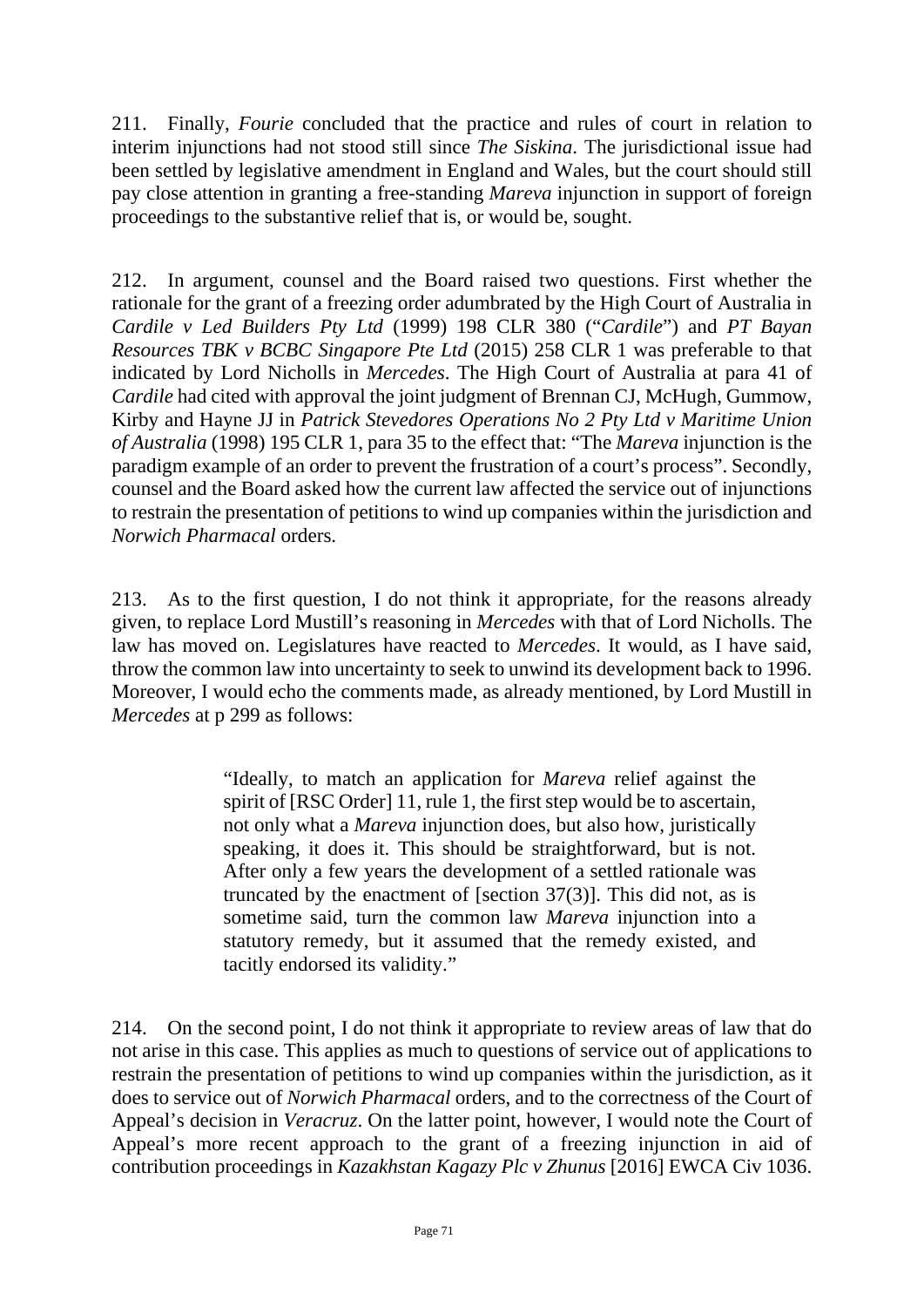In that case, Longmore LJ held at paras 25-26 that an injunction could be granted despite the fact that no cause of action in the strict sense yet existed.

215. There is one further reason why it is not, in my opinion, appropriate for the Board to decide the power issue in this case. Once it is established, as the Board has decided, that these proceedings cannot be served out of the BVI on Dr Cho, the only remaining claim is the one made against Broad Idea for a freezing injunction. As I have said, there is no substantive claim anywhere against Broad Idea. In these circumstances, one can see from the second judgment of the ECCA that (a) there was, on the facts, no sufficient basis for the conclusion that Broad Idea was merely holding assets to which Dr Cho was beneficially entitled, (b) Broad Idea's assets were not amenable to any process of execution to satisfy any judgment that might be obtained against Dr Cho in Hong Kong, and (c) that there was therefore no basis for Adderley J's finding of a risk of dissipation. The parties submitted further written argument after the hearing directed to these issues. I have reached the clear view that the Board has no basis to interfere with the factual conclusions reached by the ECCA at paras 57 and 61, notwithstanding the decision of the Hong Kong Court of Appeal to overturn the decision of Harris J and to impose a worldwide freezing order on Dr Cho.

216. In relation to the submissions of the parties on the sustainability of the so-called *Black Swan* jurisdiction, CCL submitted that the ECCA was wrong, as a matter of precedent, to decide that an order of the kind made in *Black Swan* was unavailable in law, since Bannister J's decision in *Black Swan* had been upheld by the ECCA in *Yukos CIS Investments Ltd v Yukos Hydrocarbons Investments Ltd* (HCVAP 2010/028) (unreported) 26 September 2011, at paras 147-148. Whether or not that is the case, I think the Board needs only to address the issue as a matter of principle on the basis of the decisions cited.

217. The ECCA held in this case that Bannister J in *Black Swan* had misunderstood what Lord Mustill had said at p 304G in *Mercedes* about what might happen in a future case where there was undoubted personal jurisdiction over the defendant (as there is here against Broad Idea), but no substantive proceedings against it within the jurisdiction. The ECCA said that Bannister J had wrongly interpreted Lord Mustill as saying that in such a case an injunction might be granted on the basis adumbrated by Lord Nicholls, even if there were no substantive proceedings against the local defendant anywhere. I agree. Lord Mustill, as already said, observed that "[i]t may well be that in some future case where there is undoubted personal jurisdiction over the defendant but no substantive proceedings are brought against him in the court", an attempt would be made to obtain *Mareva* relief **in support of a claim pursued in a foreign court**. He did not suggest that *Mareva* relief could be granted against a person against whom there was no claim made anywhere.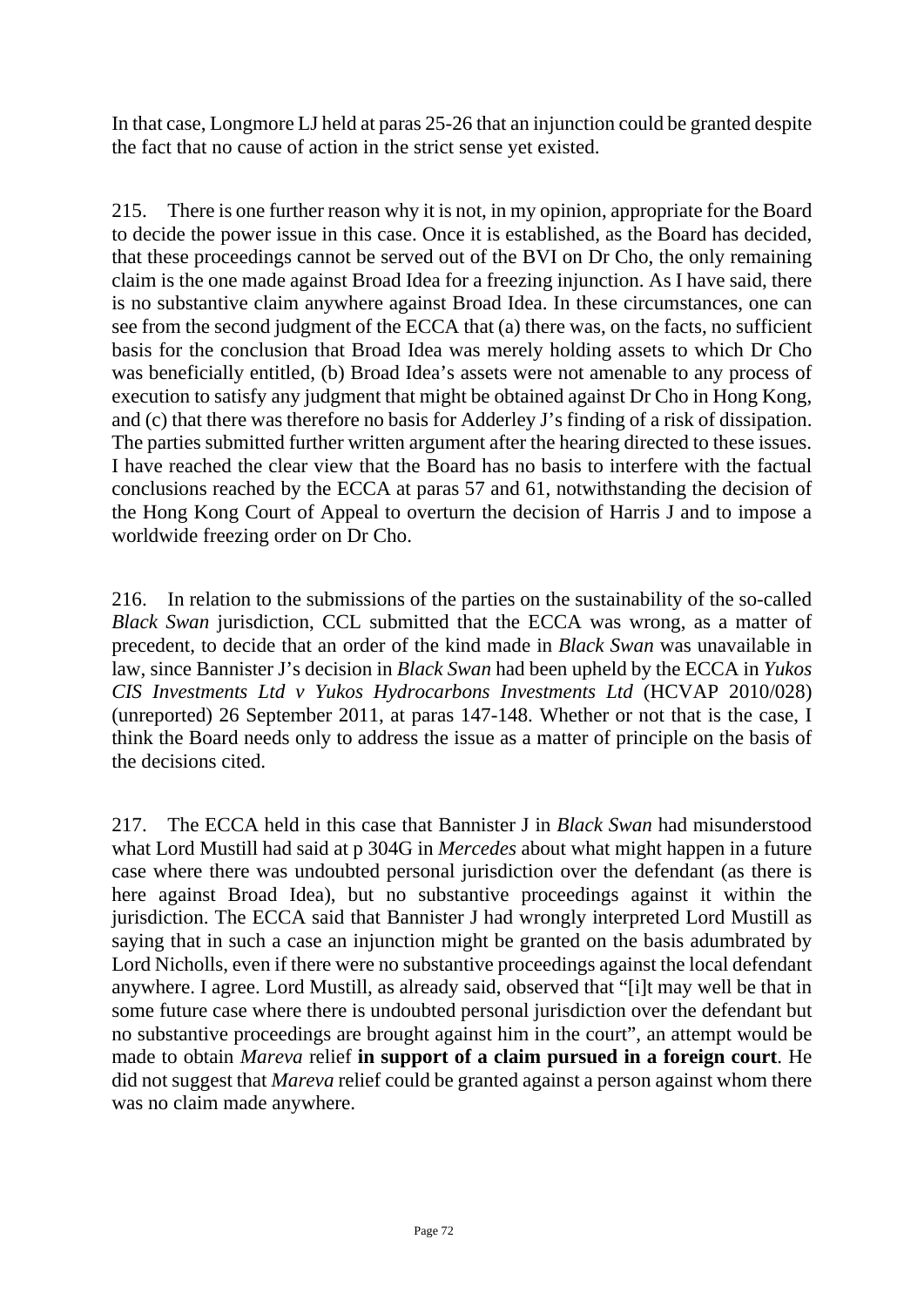218. As it seems to me, however, there could, in an appropriate case, be power at common law following the approach in *Channel Tunnel*, *Fourie* and *Chabra* to grant an interim or *Mareva* injunction against a defendant properly served within the jurisdiction, where there was either (a) an actual or threatened substantive claim against that defendant in foreign proceedings or in arbitration (see paras 160, 162, 181 and 210 above) or (b) a sustainable claim on *Chabra* grounds that the defendant within the jurisdiction is the creature or money box of a defendant against whom there is an actual or threatened foreign claim or arbitration. Neither of those two situations has, however, for reasons I have given, arisen in this case in respect of Broad Idea.

# *The majority's judgment*

219. Since drafting this judgment, I have had the benefit of reading in draft Lord Leggatt's judgment (with which the majority of the Board agrees). We do not disagree on the outcome of the appeals. We do, however, disagree on whether it is appropriate to decide the legal question arising under the power issue.

220. I have considerable sympathy with the erudite and compelling exposition of how, rationally, the common law affecting the grant of freezing and other interlocutory injunctions ought to have developed had *The Siskina* been decided differently. My concerns are, however, threefold.

221. First, the legal questions that the majority wishes to decide do not actually arise for decision on these appeals because of (a) the Board's unanimous decision on the service out issue, and (b) the facts found in the court below which the Board is unanimously unwilling to disturb. Accordingly, the majority's ground-breaking exposition of the law of injunctions will not, as a matter of precedent, be binding on lower courts, but will be powerful obiter dicta. That, in my judgment is an unsatisfactory way to change the law in such an important area. I understand that, in one sense, the importance of the subject is precisely the reason why the majority feel so strongly that they should subscribe to the views expressed by Lord Leggatt. But I am concerned that the result will be a lack of clarity in many jurisdictions as to the consequences of such obiter dicta. These consequences have certainly not been the subject of argument before us.

222. Secondly and relatedly, I am concerned that the Board has not heard detailed argument on the effect that the majority's approach would have in several jurisdictions which have changed their laws in response to the decisions in *The Siskina* and *Mercedes*. The majority's judgment may, therefore, have unpredicted and unknown consequences.

223. Thirdly, I am concerned that the majority has gone further than simply to explain and endorse the subsequent developments of the law enunciated by the courts since *The*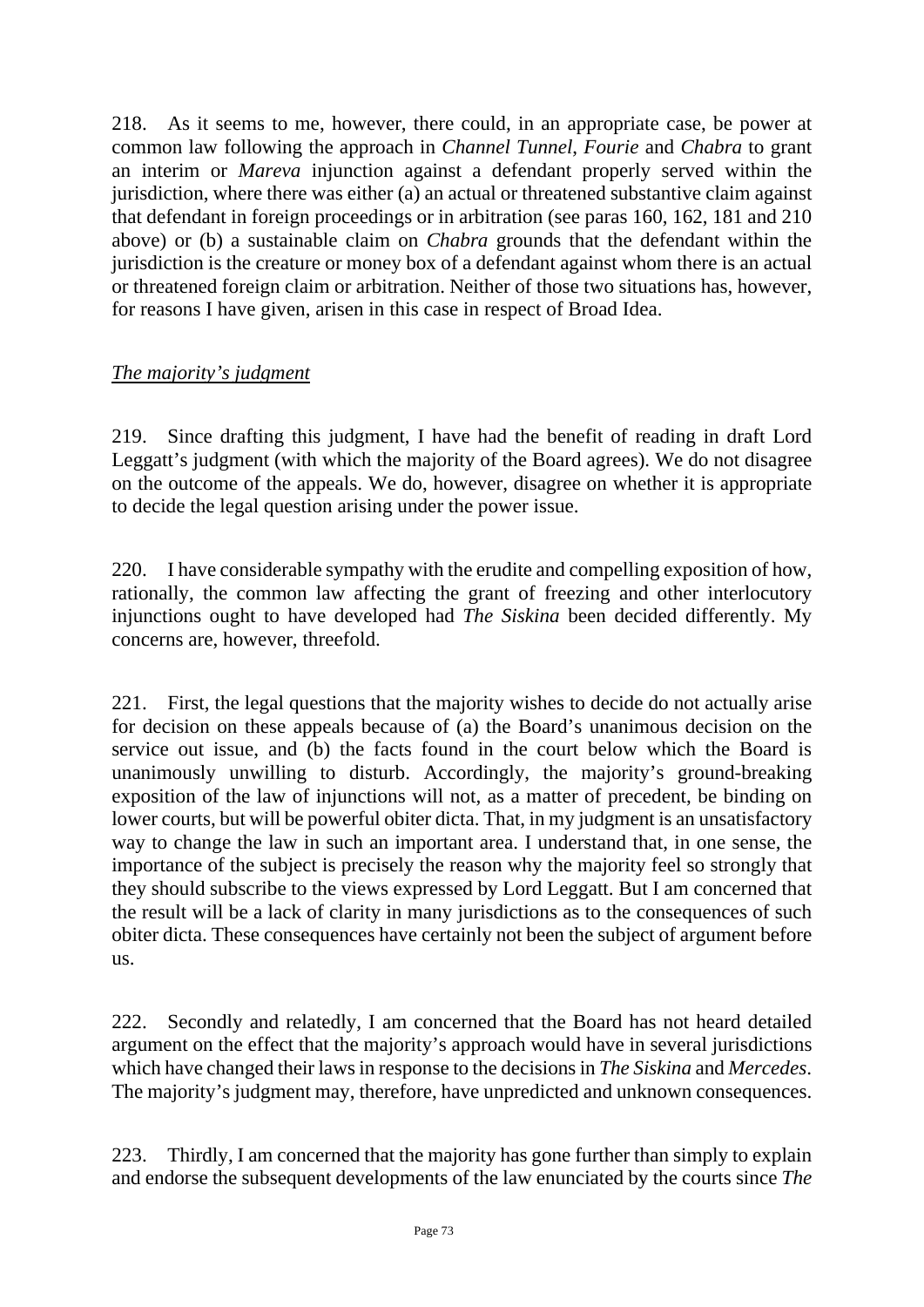*Siskina*, which is what I have sought to do. I understand Lord Leggatt's view that it would be "putting the clock back if the Board were now to lend any credence to the notion that [Lord Diplock's statements in *The Siskina*] remain good law". But Lord Leggatt has sought to provide a juridical foundation for the entire law of freezing and interlocutory injunctions, when the argument before us was limited (at most) to freezing injunctions in general and the circumstances of this case in particular. As I have already said, there are dangers in seeking to develop the common law in this way, however attractive it may be to the judges of a particular generation to do so. The main dangers are uncertainty in the common law, the effects caused by legislation in different jurisdictions having been drafted on the premise of a newly invalidated legal foundation, and deviation from the doctrine that previous decisions should only be departed from where it is essential to do so to decide the case before the court. I fear that it may take more litigation to sort out the ramifications of the majority's decision. Whilst the process I advocate may be slower, it has the benefit of allowing the common law to develop incrementally according to the cases that come before the courts for decision. I entirely endorse Lord Leggatt's desire to secure stability, consistency, certainty and predictability in the common law. We disagree only as to the best way in which that can be achieved.

### *Conclusions*

224. For the reasons already given, I have concluded that CCL's appeal against the ECCA's decision on the service out issue must fail in the light of the decision in *Mercedes*. I have not found it necessary, in those circumstances, to decide the power issue. CCL has not persuaded me that the Board should overturn the ECCA's decision on the facts as it affects Broad Idea.

225. In the light of the views I have expressed and the views of the majority of the Board expressed by Lord Leggatt, their Lordships will humbly advise Her Majesty that both CCL's appeals should be dismissed.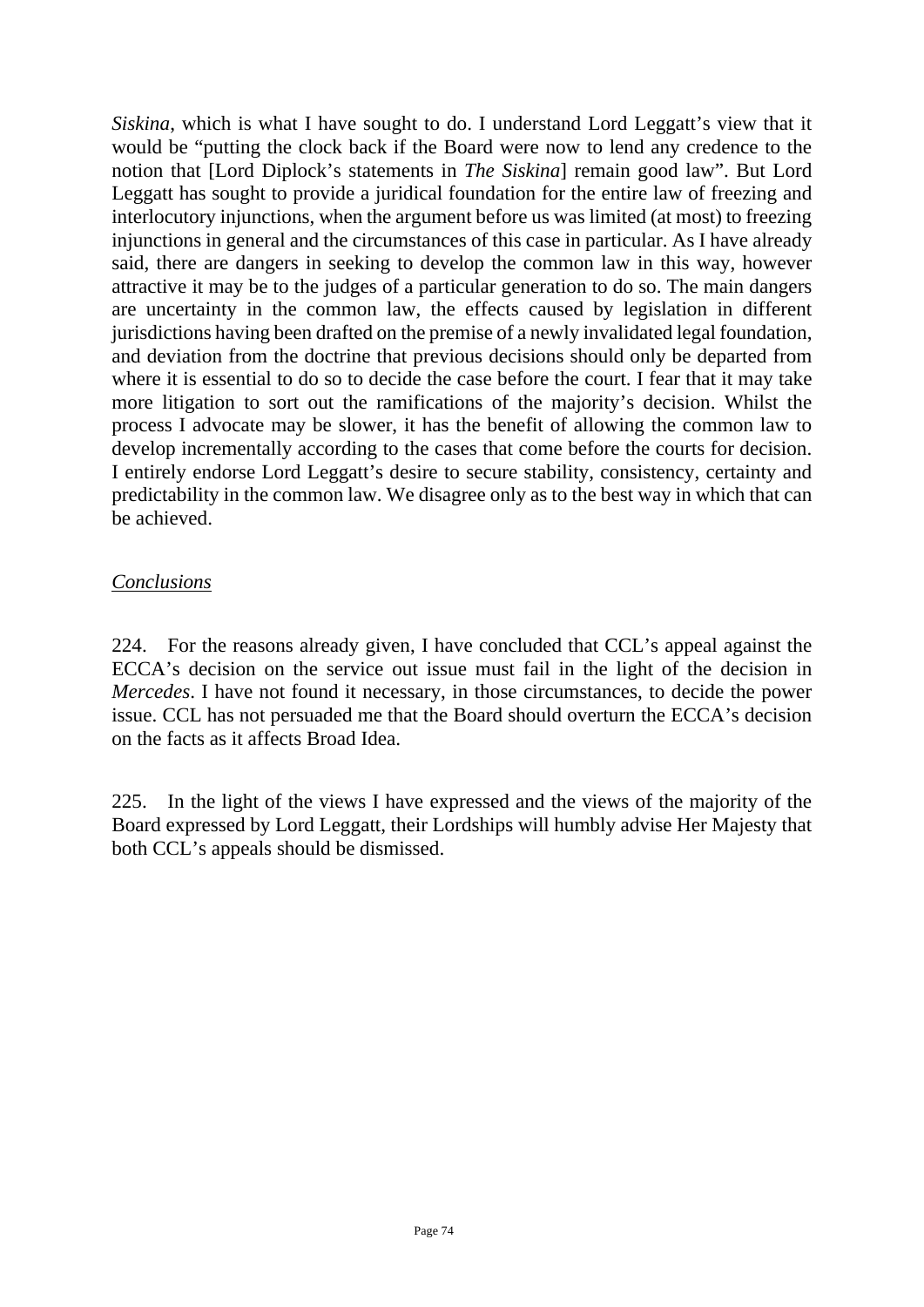## **Appendix**

### *Statutory power to grant an injunction*

i) In the BVI, the relevant provision is section 24 of the Eastern Caribbean Supreme Court (Virgin Islands) Act Cap 80, which provides that:

"… an injunction may be granted … by an interlocutory order of the High Court or of a judge thereof in all cases in which it appears to the Court or Judge to be just or convenient that the order should be made and any such order may be made either unconditionally or upon such terms and conditions as the court or judge thinks just."

ii) In England and Wales, section 25(8) of the Supreme Court of Judicature Act 1873 (considered in *North London Railway*) provided that:

"An injunction may be granted … by an interlocutory order of the Court in all cases in which it shall appear to the Court to be just or convenient that such order should be made."

iii) Now in England and Wales section 37(1) of the Senior Courts Act 1981 provides that:

"The High Court may by order (whether interlocutory or final) grant an injunction or appoint a receiver in all cases in which it appears to the court to be just and convenient to do so."

### *Statutory reform of the power to grant an injunction in aid of foreign proceedings*

iv) In the BVI, section 3 of the Eastern Caribbean Supreme Court (Virgin Islands) (Amendment) Act 2020 inserted a new section 24A into the Eastern Caribbean Supreme Court Act 1969. It provided that:

"(1) The High Court or a judge thereof may grant interim relief where proceedings have been or are about to be commenced in a foreign jurisdiction.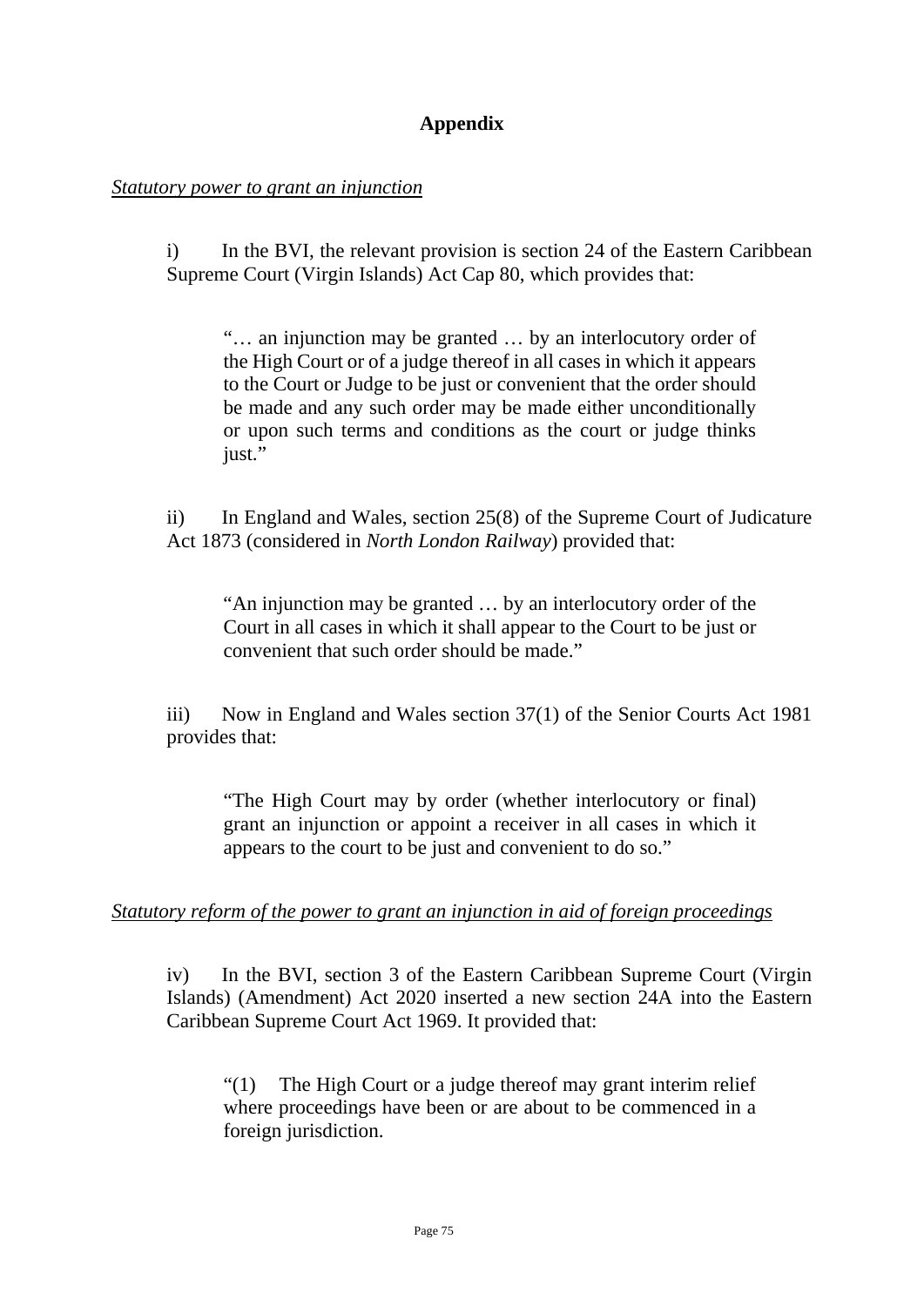(2) On an application for any interim relief under subsection (1) the High Court or a judge thereof may refuse to grant such relief if, in the opinion of the High Court or a judge thereof, (a) it has no jurisdiction, apart from this section, in relation to the subjectmatter of the proceedings in a foreign jurisdiction; and (b) it is inexpedient in the circumstances for the High Court or a judge thereof to grant such relief.

(3) Subsection (1) applies notwithstanding that (a) the subject matter of the proceedings in a foreign jurisdiction would not, apart from this section, give rise to a cause of action over which the High Court or a judge thereof would have jurisdiction …

(4) In this section 'interim relief', includes any relief which the High Court or a judge thereof has power to grant in proceedings relating to matters within its jurisdiction, as well as, an order against a non-cause of action defendant."

v) In England and Wales section 37(3) of the Senior Courts Act 1981 provides that:

"The power of the High Court under subsection (1) to grant an interlocutory injunction restraining a party to any proceedings from removing from the jurisdiction of the High Court, or otherwise dealing with, assets located within, that jurisdiction shall be exercisable in cases where that party is, as well as in cases where he is not, domiciled, resident or present within that jurisdiction."

vi) Section 25 of the Civil Jurisdiction and Judgments Act 1982 came into force on 1 April 1987 as follows:

"(1) The High Court in England and Wales … shall have power to grant interim relief where - (a) proceedings have been or are to be commenced in a contracting state other than the United Kingdom ...; and (b) they are or will be proceedings whose subject-matter is within the scope of the 1968 Convention …

(2) On an application for any interim relief under subsection (1) the court may refuse to grant that relief if, in the opinion of the court, the fact that the court has no jurisdiction apart from this